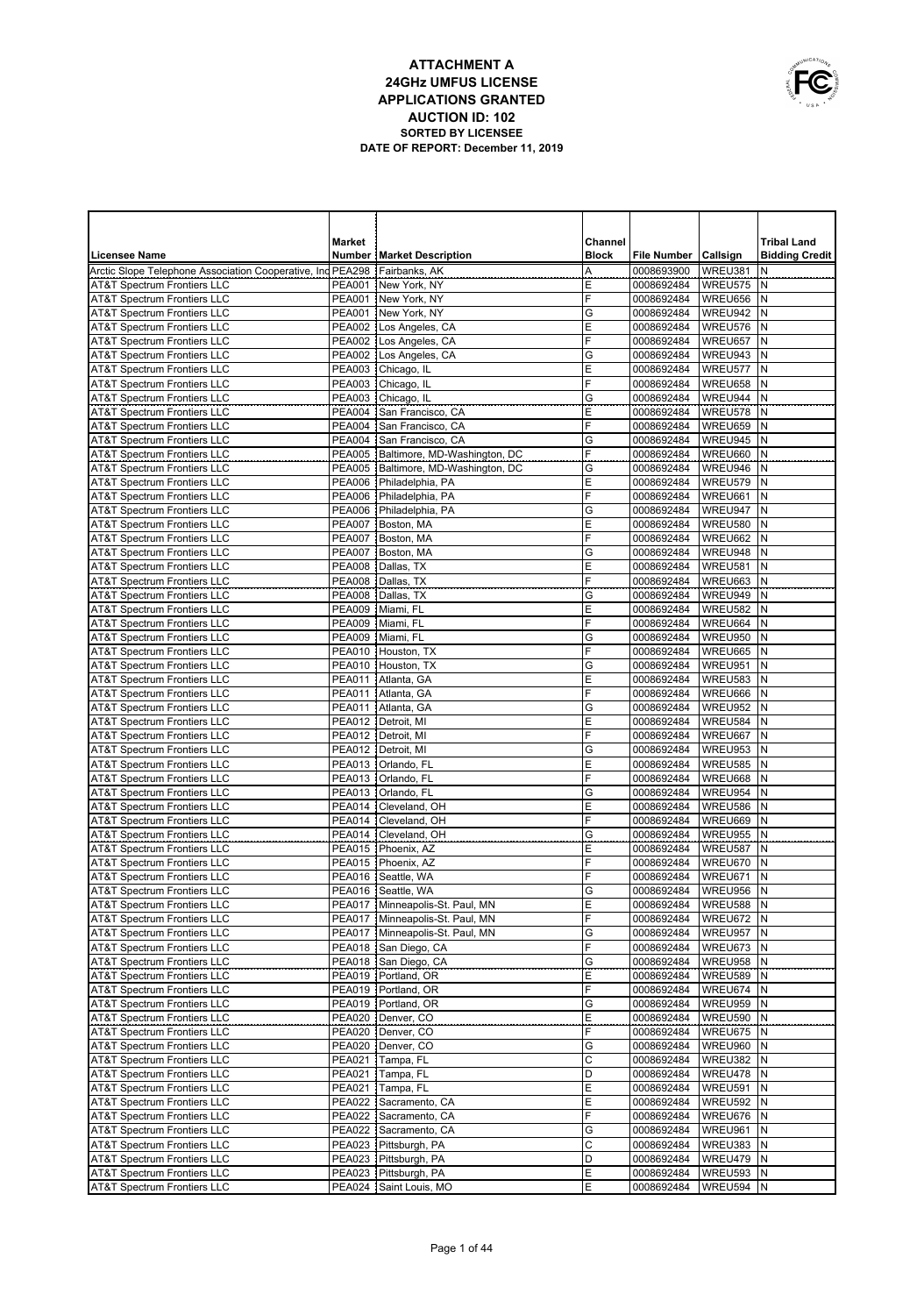|   | OWNUNICATIONS |
|---|---------------|
|   |               |
| É |               |
|   | USA           |

|                                                                                  | <b>Market</b> |                                                    | Channel      |                          |                    | <b>Tribal Land</b>    |
|----------------------------------------------------------------------------------|---------------|----------------------------------------------------|--------------|--------------------------|--------------------|-----------------------|
| <b>Licensee Name</b>                                                             |               | <b>Number   Market Description</b>                 | <b>Block</b> | File Number   Callsign   |                    | <b>Bidding Credit</b> |
| <b>AT&amp;T Spectrum Frontiers LLC</b>                                           | <b>PEA024</b> | Saint Louis, MO                                    | F            | 0008692484               | WREU677            | N                     |
| <b>AT&amp;T Spectrum Frontiers LLC</b>                                           |               | PEA024 Saint Louis, MO                             | G            | 0008692484               | WREU962            | N                     |
| <b>AT&amp;T Spectrum Frontiers LLC</b>                                           | <b>PEA025</b> | Cincinnati, OH                                     | E            | 0008692484               | WREU595            | N                     |
| <b>AT&amp;T Spectrum Frontiers LLC</b>                                           | <b>PEA025</b> | Cincinnati, OH                                     | F            | 0008692484               | WREU678            | N                     |
| <b>AT&amp;T Spectrum Frontiers LLC</b>                                           | <b>PEA025</b> | Cincinnati, OH                                     | G            | 0008692484               | WREU963            | N                     |
| <b>AT&amp;T Spectrum Frontiers LLC</b>                                           |               | PEA026 Las Vegas, NV                               | E            | 0008692484               | WREU596            | N                     |
| <b>AT&amp;T Spectrum Frontiers LLC</b>                                           |               | PEA026 Las Vegas, NV                               | F            | 0008692484               | WREU679            | N                     |
| <b>AT&amp;T Spectrum Frontiers LLC</b>                                           | <b>PEA027</b> | Salt Lake City, UT                                 | E            | 0008692484               | WREU597            | N                     |
| <b>AT&amp;T Spectrum Frontiers LLC</b>                                           | <b>PEA027</b> | Salt Lake City, UT                                 | F            | 0008692484               | WREU680            | N                     |
| <b>AT&amp;T Spectrum Frontiers LLC</b>                                           | <b>PEA027</b> | Salt Lake City, UT                                 | G            | 0008692484               | WREU964            | N                     |
| <b>AT&amp;T Spectrum Frontiers LLC</b>                                           | <b>PEA028</b> | San Antonio. TX                                    | E            | 0008692484               | WREU598            | N                     |
| <b>AT&amp;T Spectrum Frontiers LLC</b>                                           | <b>PEA028</b> | San Antonio, TX                                    | F            | 0008692484               | WREU681            | N                     |
| <b>AT&amp;T Spectrum Frontiers LLC</b>                                           | <b>PEA028</b> | San Antonio. TX                                    | G            | 0008692484               | WREU965            | N                     |
| <b>AT&amp;T Spectrum Frontiers LLC</b>                                           | <b>PEA029</b> | Jacksonville, FL                                   | E            | 0008692484               | WREU599            | N                     |
| <b>AT&amp;T Spectrum Frontiers LLC</b>                                           | <b>PEA029</b> | Jacksonville, FL                                   | F            | 0008692484               | WREU682            | N                     |
| <b>AT&amp;T Spectrum Frontiers LLC</b>                                           | <b>PEA029</b> | Jacksonville, FL                                   | G<br>E       | 0008692484               | WREU966<br>WREU600 | N<br>N                |
| <b>AT&amp;T Spectrum Frontiers LLC</b><br><b>AT&amp;T Spectrum Frontiers LLC</b> |               | PEA030   Kansas City, MO<br>PEA030 Kansas City, MO | F            | 0008692484<br>0008692484 | WREU683            | N                     |
| <b>AT&amp;T Spectrum Frontiers LLC</b>                                           |               | PEA030 Kansas City, MO                             | G            | 0008692484               | WREU967            | N                     |
| <b>AT&amp;T Spectrum Frontiers LLC</b>                                           |               | PEA031 Indianapolis, IN                            | С            | 0008692484               | WREU384            | N                     |
| <b>AT&amp;T Spectrum Frontiers LLC</b>                                           |               | PEA031   Indianapolis, IN                          | D            | 0008692484               | WREU480            | N                     |
| <b>AT&amp;T Spectrum Frontiers LLC</b>                                           |               | PEA031 Indianapolis, IN                            | E            | 0008692484               | WREU601            | N                     |
| AT&T Spectrum Frontiers LLC                                                      |               | PEA032 Nashville, TN                               | F            | 0008692484               | WREU684            | N                     |
| <b>AT&amp;T Spectrum Frontiers LLC</b>                                           |               | PEA032 Nashville, TN                               | G            | 0008692484               | WREU968            | N                     |
| <b>AT&amp;T Spectrum Frontiers LLC</b>                                           |               | PEA033   Virginia Beach, VA                        | F            | 0008692484               | WREU685            | N                     |
| <b>AT&amp;T Spectrum Frontiers LLC</b>                                           |               | PEA033 Virginia Beach, VA                          | G            | 0008692484               | WREU969            | N                     |
| <b>AT&amp;T Spectrum Frontiers LLC</b>                                           |               | PEA034   Fresno, CA                                | E            | 0008692484               | WREU602            | N                     |
| AT&T Spectrum Frontiers LLC                                                      |               | PEA034 Fresno, CA                                  | F            | 0008692484               | WREU686            | N                     |
| <b>AT&amp;T Spectrum Frontiers LLC</b>                                           |               | PEA034   Fresno, CA                                | G            | 0008692484               | WREU970            | N                     |
| <b>AT&amp;T Spectrum Frontiers LLC</b>                                           |               | PEA035 Austin, TX                                  | E            | 0008692484               | WREU603            | N                     |
| <b>AT&amp;T Spectrum Frontiers LLC</b>                                           |               | PEA035 Austin, TX                                  | F            | 0008692484               | WREU687            | N                     |
| <b>AT&amp;T Spectrum Frontiers LLC</b>                                           |               | PEA035 Austin, TX                                  | G            | 0008692484               | WREU971            | N                     |
| <b>AT&amp;T Spectrum Frontiers LLC</b>                                           |               | PEA036   New Orleans, LA                           | E            | 0008692484               | WREU604            | N                     |
| <b>AT&amp;T Spectrum Frontiers LLC</b>                                           |               | PEA036 New Orleans, LA                             | F            | 0008692484               | WREU688            | N                     |
| <b>AT&amp;T Spectrum Frontiers LLC</b>                                           |               | PEA036   New Orleans, LA                           | G            | 0008692484               | WREU972            | N                     |
| <b>AT&amp;T Spectrum Frontiers LLC</b>                                           |               | PEA037 Columbus, OH                                | Ε            | 0008692484               | WREU605            | N                     |
| <b>AT&amp;T Spectrum Frontiers LLC</b>                                           |               | PEA037 Columbus, OH                                | F            | 0008692484               | WREU689            | N                     |
| <b>AT&amp;T Spectrum Frontiers LLC</b>                                           | <b>PEA037</b> | Columbus, OH                                       | G            | 0008692484               | WREU973            | N                     |
| <b>AT&amp;T Spectrum Frontiers LLC</b>                                           |               | PEA038   Milwaukee, WI                             | C            | 0008692484               | WREU385            | N                     |
| <b>AT&amp;T Spectrum Frontiers LLC</b><br><b>AT&amp;T Spectrum Frontiers LLC</b> |               | PEA038 Milwaukee, WI<br>PEA039   Oklahoma City, OK | D<br>C       | 0008692484               | WREU481<br>WREU386 | $\mathsf{N}$<br>N     |
| <b>AT&amp;T Spectrum Frontiers LLC</b>                                           |               | PEA039 Oklahoma City, OK                           | D            | 0008692484<br>0008692484 | WREU482            | $\mathsf{N}$          |
| <b>AT&amp;T Spectrum Frontiers LLC</b>                                           |               | PEA040   Birmingham, AL                            | E            | 0008692484               | WREU606            | N                     |
| <b>AT&amp;T Spectrum Frontiers LLC</b>                                           |               | PEA040 Birmingham, AL                              | F            | 0008692484               | WREU690            | $\mathsf{N}$          |
| <b>AT&amp;T Spectrum Frontiers LLC</b>                                           |               | PEA040   Birmingham, AL                            | G            | 0008692484               | WREU974            | N                     |
| <b>AT&amp;T Spectrum Frontiers LLC</b>                                           |               | PEA041 Syracuse, NY                                | F            | 0008692484               | WREU691            | N                     |
| <b>AT&amp;T Spectrum Frontiers LLC</b>                                           |               | PEA041 Syracuse, NY                                | G            | 0008692484               | WREU975 N          |                       |
| AT&T Spectrum Frontiers LLC                                                      |               | PEA042 Honolulu, HI                                | E            | 0008692484               | WREU607 N          |                       |
| AT&T Spectrum Frontiers LLC                                                      |               | PEA042 Honolulu, HI                                | F            | 0008692484               | WREU692 N          |                       |
| <b>AT&amp;T Spectrum Frontiers LLC</b>                                           |               | PEA042 Honolulu, HI                                | G            | 0008692484               | WREU976 N          |                       |
| <b>AT&amp;T Spectrum Frontiers LLC</b>                                           |               | PEA043 Charlotte, NC                               | E            | 0008692484               | WREU608            | IN.                   |
| <b>AT&amp;T Spectrum Frontiers LLC</b>                                           |               | PEA043   Charlotte, NC                             | F            | 0008692484               | WREU693 N          |                       |
| <b>AT&amp;T Spectrum Frontiers LLC</b>                                           |               | PEA043 Charlotte, NC                               | G            | 0008692484               | WREU977            | N                     |
| <b>AT&amp;T Spectrum Frontiers LLC</b>                                           |               | PEA044 Rochester, NY                               | F            | 0008692484               | WREU694            | IN.                   |
| <b>AT&amp;T Spectrum Frontiers LLC</b>                                           |               | PEA044   Rochester, NY                             | G            | 0008692484               | WREU978            | N                     |
| <b>AT&amp;T Spectrum Frontiers LLC</b>                                           |               | PEA045 Raleigh, NC                                 | Ε            | 0008692484               | WREU609            | N                     |
| <b>AT&amp;T Spectrum Frontiers LLC</b>                                           |               | PEA045 Raleigh, NC                                 | F            | 0008692484               | WREU695            | N                     |
| <b>AT&amp;T Spectrum Frontiers LLC</b>                                           |               | PEA045 Raleigh, NC                                 | G            | 0008692484               | WREU979            | N                     |
| <b>AT&amp;T Spectrum Frontiers LLC</b>                                           |               | PEA046   Little Rock, AR                           | E            | 0008692484               | WREU610            | N                     |
| <b>AT&amp;T Spectrum Frontiers LLC</b>                                           |               | PEA046   Little Rock, AR                           | F            | 0008692484               | WREU696            | N                     |
| <b>AT&amp;T Spectrum Frontiers LLC</b>                                           |               | PEA046   Little Rock, AR                           | G            | 0008692484               | WREU980            | N                     |
| <b>AT&amp;T Spectrum Frontiers LLC</b>                                           |               | PEA047   Brownsville, TX                           | Ε            | 0008692484               | WREU611            | N                     |
| <b>AT&amp;T Spectrum Frontiers LLC</b>                                           |               | PEA047   Brownsville, TX                           | F            | 0008692484               | WREU697            | N                     |
| <b>AT&amp;T Spectrum Frontiers LLC</b><br>AT&T Spectrum Frontiers LLC            |               | PEA047   Brownsville, TX<br>PEA048 Harrisburg, PA  | G<br>F       | 0008692484<br>0008692484 | WREU981<br>WREU698 | N<br>N                |
| <b>AT&amp;T Spectrum Frontiers LLC</b>                                           |               | PEA048 Harrisburg, PA                              | G            | 0008692484               | WREU982 N          |                       |
|                                                                                  |               |                                                    |              |                          |                    |                       |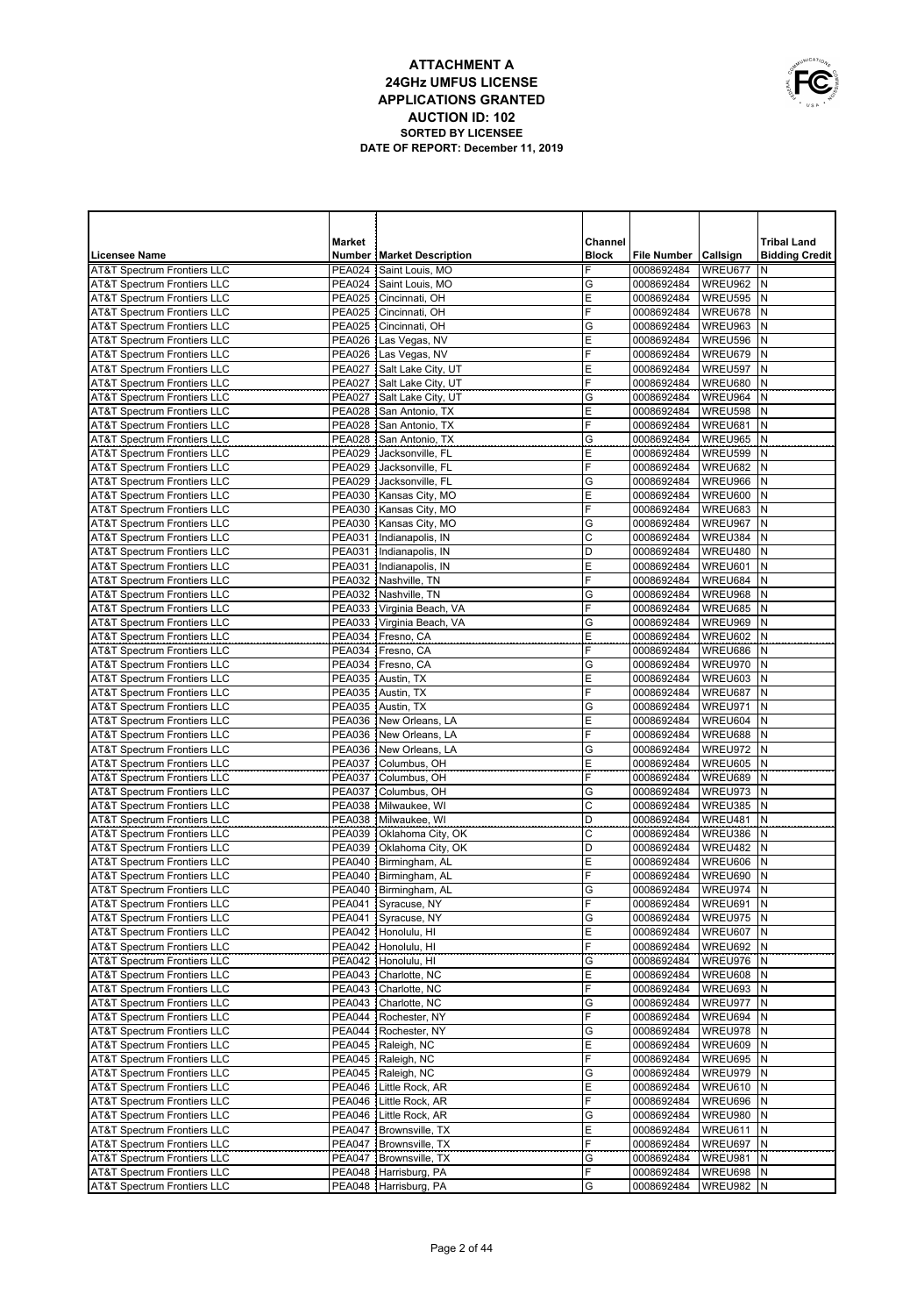|   | OWNUNICATIONS |
|---|---------------|
|   |               |
| É |               |
|   | USA           |

|                                                                                  | <b>Market</b>                  |                                             | Channel      |                          |                      | <b>Tribal Land</b>    |
|----------------------------------------------------------------------------------|--------------------------------|---------------------------------------------|--------------|--------------------------|----------------------|-----------------------|
| <b>Licensee Name</b>                                                             |                                | <b>Number   Market Description</b>          | <b>Block</b> | File Number   Callsign   |                      | <b>Bidding Credit</b> |
| <b>AT&amp;T Spectrum Frontiers LLC</b>                                           |                                | PEA049 Albany, NY                           | Ε            | 0008692484               | WREU612              | N                     |
| <b>AT&amp;T Spectrum Frontiers LLC</b>                                           |                                | PEA049   Albany, NY                         | F            | 0008692484               | WREU699              | N                     |
| <b>AT&amp;T Spectrum Frontiers LLC</b>                                           |                                | PEA049 Albany, NY                           | G            | 0008692484               | WREU983              | N                     |
| <b>AT&amp;T Spectrum Frontiers LLC</b>                                           |                                | PEA050 Greenville, SC                       | E            | 0008692484               | WREU613              | N                     |
| <b>AT&amp;T Spectrum Frontiers LLC</b>                                           | <b>PEA050</b>                  | Greenville, SC                              | F            | 0008692484               | WREU700              | N                     |
| <b>AT&amp;T Spectrum Frontiers LLC</b>                                           | <b>PEA050</b>                  | Greenville, SC                              | G            | 0008692484               | WREU984              | N                     |
| <b>AT&amp;T Spectrum Frontiers LLC</b>                                           | <b>PEA051</b>                  | Louisville, KY                              | E            | 0008692484               | WREU614              | N                     |
| <b>AT&amp;T Spectrum Frontiers LLC</b>                                           | <b>PEA051</b>                  | Louisville, KY                              | F            | 0008692484               | WREU701              | N                     |
| <b>AT&amp;T Spectrum Frontiers LLC</b>                                           | <b>PEA051</b>                  | Louisville, KY                              | G            | 0008692484               | WREU985              | N                     |
| <b>AT&amp;T Spectrum Frontiers LLC</b>                                           | <b>PEA052</b>                  | Charleston, WV                              | E            | 0008692484               | WREU615              | N                     |
| <b>AT&amp;T Spectrum Frontiers LLC</b>                                           | <b>PEA052</b>                  | Charleston, WV                              | F            | 0008692484               | WREU702              | N<br>N                |
| <b>AT&amp;T Spectrum Frontiers LLC</b><br><b>AT&amp;T Spectrum Frontiers LLC</b> | <b>PEA052</b><br><b>PEA053</b> | Charleston, WV<br>Tucson, AZ                | G<br>Ε       | 0008692484<br>0008692484 | WREU986<br>WREU616   | N                     |
| <b>AT&amp;T Spectrum Frontiers LLC</b>                                           | <b>PEA053</b>                  | Tucson, AZ                                  | F            | 0008692484               | WREU703              | N                     |
| <b>AT&amp;T Spectrum Frontiers LLC</b>                                           | <b>PEA053</b>                  | Tucson, AZ                                  | G            | 0008692484               | WREU987              | N                     |
| <b>AT&amp;T Spectrum Frontiers LLC</b>                                           | <b>PEA054</b>                  | Buffalo, NY                                 | E            | 0008692484               | WREU617              | N                     |
| AT&T Spectrum Frontiers LLC                                                      | <b>PEA054</b>                  | Buffalo, NY                                 | F            | 0008692484               | WREU704              | N                     |
| <b>AT&amp;T Spectrum Frontiers LLC</b>                                           | <b>PEA054</b>                  | Buffalo, NY                                 | G            | 0008692484               | WREU988              | N                     |
| <b>AT&amp;T Spectrum Frontiers LLC</b>                                           | <b>PEA055</b>                  | Huntsville, AL                              | F            | 0008692484               | WREU705              | N                     |
| <b>AT&amp;T Spectrum Frontiers LLC</b>                                           | <b>PEA055</b>                  | Huntsville, AL                              | G            | 0008692484               | WREU989              | N                     |
| <b>AT&amp;T Spectrum Frontiers LLC</b>                                           | <b>PEA056</b>                  | Kalamazoo, MI                               | F            | 0008692484               | WREU706              | N                     |
| <b>AT&amp;T Spectrum Frontiers LLC</b>                                           | <b>PEA056</b>                  | Kalamazoo, MI                               | G            | 0008692484               | WREU990              | N                     |
| <b>AT&amp;T Spectrum Frontiers LLC</b>                                           | <b>PEA057</b>                  | Richmond, VA                                | E            | 0008692484               | WREU618              | N                     |
| <b>AT&amp;T Spectrum Frontiers LLC</b>                                           | <b>PEA057</b>                  | Richmond, VA                                | F            | 0008692484               | WREU707              | N                     |
| <b>AT&amp;T Spectrum Frontiers LLC</b>                                           | <b>PEA057</b>                  | Richmond, VA                                | G            | 0008692484               | WREU991              | N                     |
| <b>AT&amp;T Spectrum Frontiers LLC</b>                                           | <b>PEA058</b>                  | Bloomington, IN                             | F            | 0008692484               | WREU708              | N                     |
| <b>AT&amp;T Spectrum Frontiers LLC</b>                                           | <b>PEA058</b>                  | Bloomington, IN                             | G            | 0008692484               | WREU992              | N                     |
| <b>AT&amp;T Spectrum Frontiers LLC</b>                                           | <b>PEA059</b>                  | Memphis, TN                                 | E            | 0008692484               | WREU619              | N                     |
| <b>AT&amp;T Spectrum Frontiers LLC</b>                                           |                                | PEA059 Memphis, TN                          | F            | 0008692484               | WREU709              | N                     |
| <b>AT&amp;T Spectrum Frontiers LLC</b>                                           |                                | PEA059 Memphis, TN                          | G            | 0008692484               | WREU993              | N                     |
| <b>AT&amp;T Spectrum Frontiers LLC</b>                                           |                                | PEA060 Manchester, NH                       | E            | 0008692484               | WREU620              | N                     |
| <b>AT&amp;T Spectrum Frontiers LLC</b>                                           | <b>PEA060</b>                  | Manchester, NH                              | F            | 0008692484               | WREU710              | N                     |
| <b>AT&amp;T Spectrum Frontiers LLC</b>                                           | <b>PEA061</b>                  | Toledo, OH                                  | E<br>F       | 0008692484               | WREU621<br>WREU711   | N<br>N                |
| <b>AT&amp;T Spectrum Frontiers LLC</b><br><b>AT&amp;T Spectrum Frontiers LLC</b> | <b>PEA061</b><br><b>PEA061</b> | Toledo, OH<br>Toledo, OH                    | G            | 0008692484<br>0008692484 | WREU994              | N                     |
| <b>AT&amp;T Spectrum Frontiers LLC</b>                                           | <b>PEA062</b>                  | Dayton, OH                                  | E            | 0008692484               | WREU622              | N                     |
| <b>AT&amp;T Spectrum Frontiers LLC</b>                                           | <b>PEA062</b>                  | Dayton, OH                                  | F            | 0008692484               | WREU712              | N                     |
| <b>AT&amp;T Spectrum Frontiers LLC</b>                                           | <b>PEA062</b>                  | Dayton, OH                                  | G            | 0008692484               | WREU995              | N                     |
| <b>AT&amp;T Spectrum Frontiers LLC</b>                                           | PEA063                         | Tulsa, OK                                   | $\mathsf{C}$ | 0008692484               | WREU387              | N                     |
| <b>AT&amp;T Spectrum Frontiers LLC</b>                                           | PEA063                         | Tulsa, OK                                   | D            | 0008692484               | WREU483              | N                     |
| <b>AT&amp;T Spectrum Frontiers LLC</b>                                           |                                | PEA064 South Bend, IN                       | F            | 0008692484               | WREU713              | N                     |
| <b>AT&amp;T Spectrum Frontiers LLC</b>                                           |                                | PEA064 South Bend, IN                       | G            | 0008692484               | WREU996              | $\mathsf{N}$          |
| <b>AT&amp;T Spectrum Frontiers LLC</b>                                           |                                | PEA065   Cape Coral, FL                     | F            | 0008692484               | WREU714              | N                     |
| <b>AT&amp;T Spectrum Frontiers LLC</b>                                           | <b>PEA065</b>                  | Cape Coral, FL                              | G            | 0008692484               | WREU997              | N                     |
| <b>AT&amp;T Spectrum Frontiers LLC</b>                                           | <b>PEA066</b>                  | Lansing, MI                                 | F            | 0008692484               | WREU715              | N                     |
| <b>AT&amp;T Spectrum Frontiers LLC</b>                                           |                                | PEA066 Lansing, MI                          | G            | 0008692484               | WREU998              | $\mathsf{N}$          |
| <b>AT&amp;T Spectrum Frontiers LLC</b>                                           |                                | PEA067 Sarasota, FL                         | F            | 0008692484               | WREU716 N            |                       |
| AT&T Spectrum Frontiers LLC                                                      |                                | PEA067 Sarasota, FL                         | G            | 0008692484               | WREU999 N            |                       |
| <b>AT&amp;T Spectrum Frontiers LLC</b>                                           |                                | PEA068 Grand Rapids, MI                     | Ε            | 0008692484               | WREU623 N            |                       |
| <b>AT&amp;T Spectrum Frontiers LLC</b>                                           |                                | PEA068 Grand Rapids, MI                     | F            | 0008692484               | WREU717 N            |                       |
| <b>AT&amp;T Spectrum Frontiers LLC</b>                                           |                                | PEA068 Grand Rapids, MI                     | G            | 0008692484               | WREV200              | N                     |
| <b>AT&amp;T Spectrum Frontiers LLC</b><br><b>AT&amp;T Spectrum Frontiers LLC</b> |                                | PEA069 Springfield, MA                      | F<br>G       | 0008692484<br>0008692484 | WREU718 N<br>WREV201 | N                     |
| <b>AT&amp;T Spectrum Frontiers LLC</b>                                           |                                | PEA069 Springfield, MA<br>PEA070 Eugene, OR | Ε            | 0008692484               | WREU624 N            |                       |
| <b>AT&amp;T Spectrum Frontiers LLC</b>                                           |                                | PEA070 Eugene, OR                           | F            | 0008692484               | WREU719              | N                     |
| <b>AT&amp;T Spectrum Frontiers LLC</b>                                           |                                | PEA070 Eugene, OR                           | G            | 0008692484               | <b>WREV202</b>       | N                     |
| <b>AT&amp;T Spectrum Frontiers LLC</b>                                           |                                | PEA071 Knoxville, TN                        | C            | 0008692484               | WREU388              | N                     |
| <b>AT&amp;T Spectrum Frontiers LLC</b>                                           |                                | PEA071 Knoxville, TN                        | D            | 0008692484               | WREU484              | N                     |
| <b>AT&amp;T Spectrum Frontiers LLC</b>                                           |                                | PEA072   Tallahassee, FL                    | F            | 0008692484               | WREU720              | N                     |
| <b>AT&amp;T Spectrum Frontiers LLC</b>                                           |                                | PEA072 Tallahassee, FL                      | G            | 0008692484               | WREV203              | N                     |
| <b>AT&amp;T Spectrum Frontiers LLC</b>                                           |                                | PEA073 El Paso, TX                          | E            | 0008692484               | WREU625              | N                     |
| <b>AT&amp;T Spectrum Frontiers LLC</b>                                           |                                | PEA073 El Paso, TX                          | F            | 0008692484               | WREU721              | N                     |
| <b>AT&amp;T Spectrum Frontiers LLC</b>                                           |                                | PEA073 El Paso, TX                          | G            | 0008692484               | WREV204              | N                     |
| <b>AT&amp;T Spectrum Frontiers LLC</b>                                           |                                | PEA074 Chattanooga, TN                      | F            | 0008692484               | WREU722              | N                     |
| AT&T Spectrum Frontiers LLC                                                      |                                | PEA074 Chattanooga, TN                      | G            | 0008692484               | WREV205              | N                     |
| AT&T Spectrum Frontiers LLC                                                      |                                | PEA075 Albuquerque, NM                      | С            | 0008692484               | WREU389 N            |                       |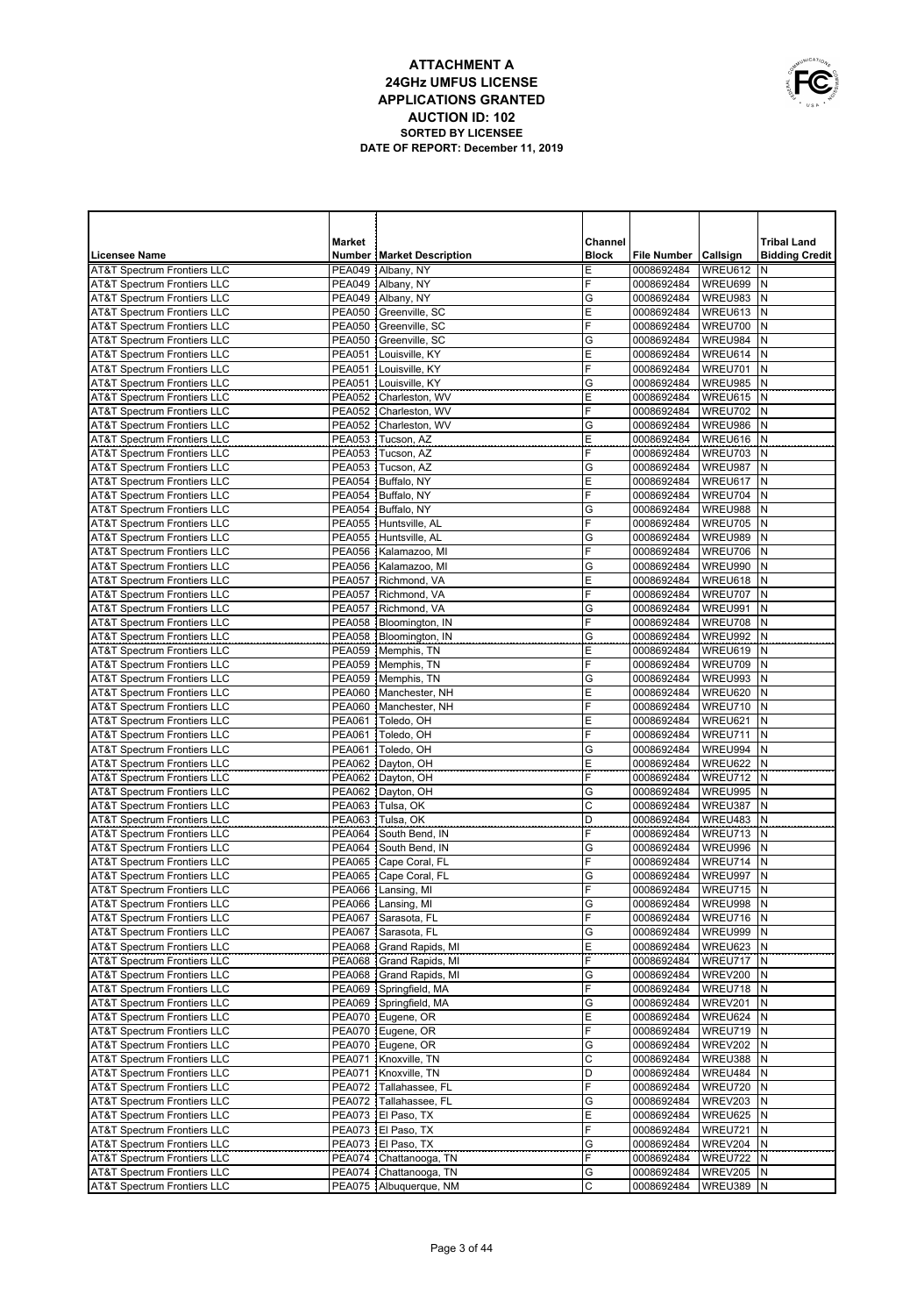|   | OWNUNICATIONS |
|---|---------------|
|   |               |
| É |               |
|   | USA           |

|                                                                                  | Market                         |                                                | Channel      |                          |                      | <b>Tribal Land</b>    |
|----------------------------------------------------------------------------------|--------------------------------|------------------------------------------------|--------------|--------------------------|----------------------|-----------------------|
| <b>Licensee Name</b>                                                             |                                | <b>Number   Market Description</b>             | <b>Block</b> | <b>File Number</b>       | Callsign             | <b>Bidding Credit</b> |
| <b>AT&amp;T Spectrum Frontiers LLC</b>                                           | <b>PEA075</b>                  | Albuquerque, NM                                | D            | 0008692484               | WREU485              | N                     |
| <b>AT&amp;T Spectrum Frontiers LLC</b>                                           | <b>PEA076</b>                  | Reno, NV                                       | Е            | 0008692484               | WREU626              | Ν                     |
| <b>AT&amp;T Spectrum Frontiers LLC</b>                                           | <b>PEA076</b>                  | Reno, NV                                       | F            | 0008692484               | WREU723              | N                     |
| <b>AT&amp;T Spectrum Frontiers LLC</b>                                           | <b>PEA077</b>                  | Portland, ME                                   | C            | 0008692484               | WREU390              | N                     |
| <b>AT&amp;T Spectrum Frontiers LLC</b>                                           | <b>PEA077</b>                  | Portland, ME                                   | D            | 0008692484               | WREU486              | N                     |
| <b>AT&amp;T Spectrum Frontiers LLC</b>                                           | <b>PEA078</b>                  | Greensboro, NC                                 | Е            | 0008692484               | WREU627              | N                     |
| <b>AT&amp;T Spectrum Frontiers LLC</b>                                           | <b>PEA078</b>                  | Greensboro, NC                                 | F            | 0008692484               | WREU724              | N                     |
| <b>AT&amp;T Spectrum Frontiers LLC</b><br><b>AT&amp;T Spectrum Frontiers LLC</b> | <b>PEA078</b><br><b>PEA079</b> | Greensboro, NC<br>Hattiesburg, MS              | G<br>F       | 0008692484<br>0008692484 | WREV206<br>WREU725   | N<br>N                |
| <b>AT&amp;T Spectrum Frontiers LLC</b>                                           | PEA079                         | Hattiesburg, MS                                | G            | 0008692484               | WREV207              | N                     |
| <b>AT&amp;T Spectrum Frontiers LLC</b>                                           | <b>PEA081</b>                  | Saginaw, MI                                    | F            | 0008692484               | WREU726              | N                     |
| <b>AT&amp;T Spectrum Frontiers LLC</b>                                           | <b>PEA081</b>                  | Saginaw, MI                                    | G            | 0008692484               | WREV208              | N                     |
| <b>AT&amp;T Spectrum Frontiers LLC</b>                                           |                                | PEA082 Baton Rouge, LA                         | E            | 0008692484               | WREU628              | N                     |
| <b>AT&amp;T Spectrum Frontiers LLC</b>                                           |                                | PEA082 Baton Rouge, LA                         | F            | 0008692484               | WREU727              | N                     |
| <b>AT&amp;T Spectrum Frontiers LLC</b>                                           |                                | PEA082 Baton Rouge, LA                         | G            | 0008692484               | WREV209              | N                     |
| <b>AT&amp;T Spectrum Frontiers LLC</b>                                           |                                | PEA083 Fort Wayne, IN                          | F            | 0008692484               | WREU728              | N                     |
| <b>AT&amp;T Spectrum Frontiers LLC</b>                                           |                                | PEA083   Fort Wayne, IN                        | Ġ            | 0008692484               | WREV210              | N                     |
| <b>AT&amp;T Spectrum Frontiers LLC</b>                                           |                                | PEA084 Mobile, AL                              | F            | 0008692484               | WREU729              | N                     |
| <b>AT&amp;T Spectrum Frontiers LLC</b>                                           |                                | PEA084   Mobile, AL                            | G            | 0008692484               | WREV211              | N                     |
| <b>AT&amp;T Spectrum Frontiers LLC</b>                                           | <b>PEA085</b>                  | Charleston, SC                                 | Ε            | 0008692484               | WREU629              | N                     |
| <b>AT&amp;T Spectrum Frontiers LLC</b>                                           |                                | PEA085 Charleston, SC                          | F            | 0008692484               | WREU730              | N                     |
| <b>AT&amp;T Spectrum Frontiers LLC</b>                                           | <b>PEA085</b>                  | Charleston, SC                                 | G            | 0008692484               | WREV212              | N                     |
| <b>AT&amp;T Spectrum Frontiers LLC</b><br><b>AT&amp;T Spectrum Frontiers LLC</b> |                                | PEA086   Frankfort, KY                         | F            | 0008692484               | WREU731              | N                     |
| <b>AT&amp;T Spectrum Frontiers LLC</b>                                           | <b>PEA086</b><br><b>PEA087</b> | Frankfort, KY<br>Pensacola, FL                 | G<br>F       | 0008692484<br>0008692484 | WREV213<br>WREU732   | N<br>N                |
| <b>AT&amp;T Spectrum Frontiers LLC</b>                                           | <b>PEA087</b>                  | Pensacola, FL                                  | G            | 0008692484               | WREV214              | N                     |
| <b>AT&amp;T Spectrum Frontiers LLC</b>                                           | <b>PEA088</b>                  | Frederick, MD                                  | E            | 0008692484               | WREU630              | N                     |
| <b>AT&amp;T Spectrum Frontiers LLC</b>                                           | <b>PEA088</b>                  | Frederick, MD                                  | F            | 0008692484               | WREU733              | N                     |
| <b>AT&amp;T Spectrum Frontiers LLC</b>                                           | PEA089                         | Columbia, SC                                   | F            | 0008692484               | WREU734              | N                     |
| <b>AT&amp;T Spectrum Frontiers LLC</b>                                           | <b>PEA089</b>                  | Columbia, SC                                   | G            | 0008692484               | WREV215              | N                     |
| <b>AT&amp;T Spectrum Frontiers LLC</b>                                           | <b>PEA090</b>                  | Jackson, MS                                    | F            | 0008692484               | WREU735              | N                     |
| <b>AT&amp;T Spectrum Frontiers LLC</b>                                           | <b>PEA090</b>                  | Jackson, MS                                    | G            | 0008692484               | WREV216              | N                     |
| <b>AT&amp;T Spectrum Frontiers LLC</b>                                           |                                | PEA091   Colorado Springs, CO                  | E            | 0008692484               | WREU631              | N                     |
| <b>AT&amp;T Spectrum Frontiers LLC</b>                                           |                                | PEA091 Colorado Springs, CO                    | F            | 0008692484               | WREU736              | N                     |
| <b>AT&amp;T Spectrum Frontiers LLC</b>                                           | <b>PEA091</b>                  | Colorado Springs, CO                           | G            | 0008692484               | WREV217              | N                     |
| <b>AT&amp;T Spectrum Frontiers LLC</b>                                           |                                | PEA092   Decatur, IL                           | F            | 0008692484               | WREU737              | N                     |
| <b>AT&amp;T Spectrum Frontiers LLC</b>                                           |                                | PEA092   Decatur, IL                           | G            | 0008692484               | WREV218              | N                     |
| <b>AT&amp;T Spectrum Frontiers LLC</b><br>AT&T Spectrum Frontiers LLC            |                                | PEA093 Lafayette, LA<br>PEA093   Lafayette, LA | F<br>G       | 0008692484<br>0008692484 | WREU738<br>WREV219   | N<br>N                |
| <b>AT&amp;T Spectrum Frontiers LLC</b>                                           | <b>PEA094</b>                  | Waco, TX                                       | F            | 0008692484               | WREU739              | N                     |
| AT&T Spectrum Frontiers LLC                                                      |                                | PEA094 Waco, TX                                | G            | 0008692484               | WREV220              | N                     |
| <b>AT&amp;T Spectrum Frontiers LLC</b>                                           |                                | PEA095 Bluefield, WV                           | Ε            | 0008692484               | WREU632              | N                     |
| AT&T Spectrum Frontiers LLC                                                      |                                | PEA095   Bluefield, WV                         | F            | 0008692484               | WREU740              | N                     |
| <b>AT&amp;T Spectrum Frontiers LLC</b>                                           | <b>PEA095</b>                  | Bluefield, WV                                  | G            | 0008692484               | WREV221              | N                     |
| <b>AT&amp;T Spectrum Frontiers LLC</b>                                           | <b>PEA096</b>                  | Richmond, KY                                   | E            | 0008692484               | WREU633              | N                     |
| <b>AT&amp;T Spectrum Frontiers LLC</b>                                           |                                | PEA096 Richmond, KY                            | F            | 0008692484               | WREU741              | N                     |
| AT&T Spectrum Frontiers LLC                                                      |                                | PEA096   Richmond, KY                          | G            | 0008692484               | WREV222 N            |                       |
| <b>AT&amp;T Spectrum Frontiers LLC</b>                                           |                                | PEA097 Mankato, MN                             | E            | 0008692484               | WREU634 N            |                       |
| AT&T Spectrum Frontiers LLC                                                      |                                | PEA097   Mankato, MN                           | F            | 0008692484               | WREU742 N            |                       |
| <b>AT&amp;T Spectrum Frontiers LLC</b>                                           |                                | PEA097   Mankato, MN                           | G            | 0008692484               | WREV223 N            |                       |
| <b>AT&amp;T Spectrum Frontiers LLC</b>                                           |                                | PEA098 Johnson City, TN                        | E            | 0008692484               | WREU635              | IN.                   |
| <b>AT&amp;T Spectrum Frontiers LLC</b>                                           |                                | PEA098 Johnson City, TN                        | F<br>G       | 0008692484               | WREU743 N            | N                     |
| <b>AT&amp;T Spectrum Frontiers LLC</b><br><b>AT&amp;T Spectrum Frontiers LLC</b> |                                | PEA098 Johnson City, TN<br>PEA099 Tupelo, MS   | F            | 0008692484<br>0008692484 | WREV224<br>WREU744 N |                       |
| <b>AT&amp;T Spectrum Frontiers LLC</b>                                           |                                | PEA099   Tupelo, MS                            | G            | 0008692484               | WREV225              | N                     |
| <b>AT&amp;T Spectrum Frontiers LLC</b>                                           |                                | PEA100 Greenville, NC                          | C            | 0008692484               | WREU391              | N                     |
| <b>AT&amp;T Spectrum Frontiers LLC</b>                                           |                                | PEA100 Greenville, NC                          | D            | 0008692484               | WREU487              | Ν                     |
| <b>AT&amp;T Spectrum Frontiers LLC</b>                                           |                                | PEA101   Wichita, KS                           | C            | 0008692484               | WREU392              | N                     |
| <b>AT&amp;T Spectrum Frontiers LLC</b>                                           |                                | PEA101   Wichita, KS                           | D            | 0008692484               | WREU488              | Ν                     |
| <b>AT&amp;T Spectrum Frontiers LLC</b>                                           |                                | PEA102 Grand Junction, CO                      | E            | 0008692484               | WREU636              | Ν                     |
| <b>AT&amp;T Spectrum Frontiers LLC</b>                                           |                                | PEA102 Grand Junction, CO                      | F            | 0008692484               | WREU745              | Ν                     |
| <b>AT&amp;T Spectrum Frontiers LLC</b>                                           |                                | PEA102 Grand Junction, CO                      | G            | 0008692484               | WREV226              | N                     |
| <b>AT&amp;T Spectrum Frontiers LLC</b>                                           |                                | PEA103   Winchester, VA                        | E            | 0008692484               | WREU637              | N                     |
| <b>AT&amp;T Spectrum Frontiers LLC</b>                                           |                                | PEA103   Winchester, VA                        | F            | 0008692484               | WREU746              | N                     |
| <b>AT&amp;T Spectrum Frontiers LLC</b>                                           |                                | PEA104   Fort Collins, CO                      | F            | 0008692484               | WREU747              | N                     |
| <b>AT&amp;T Spectrum Frontiers LLC</b>                                           |                                | PEA104   Fort Collins, CO                      | G            | 0008692484               | WREV227 N            |                       |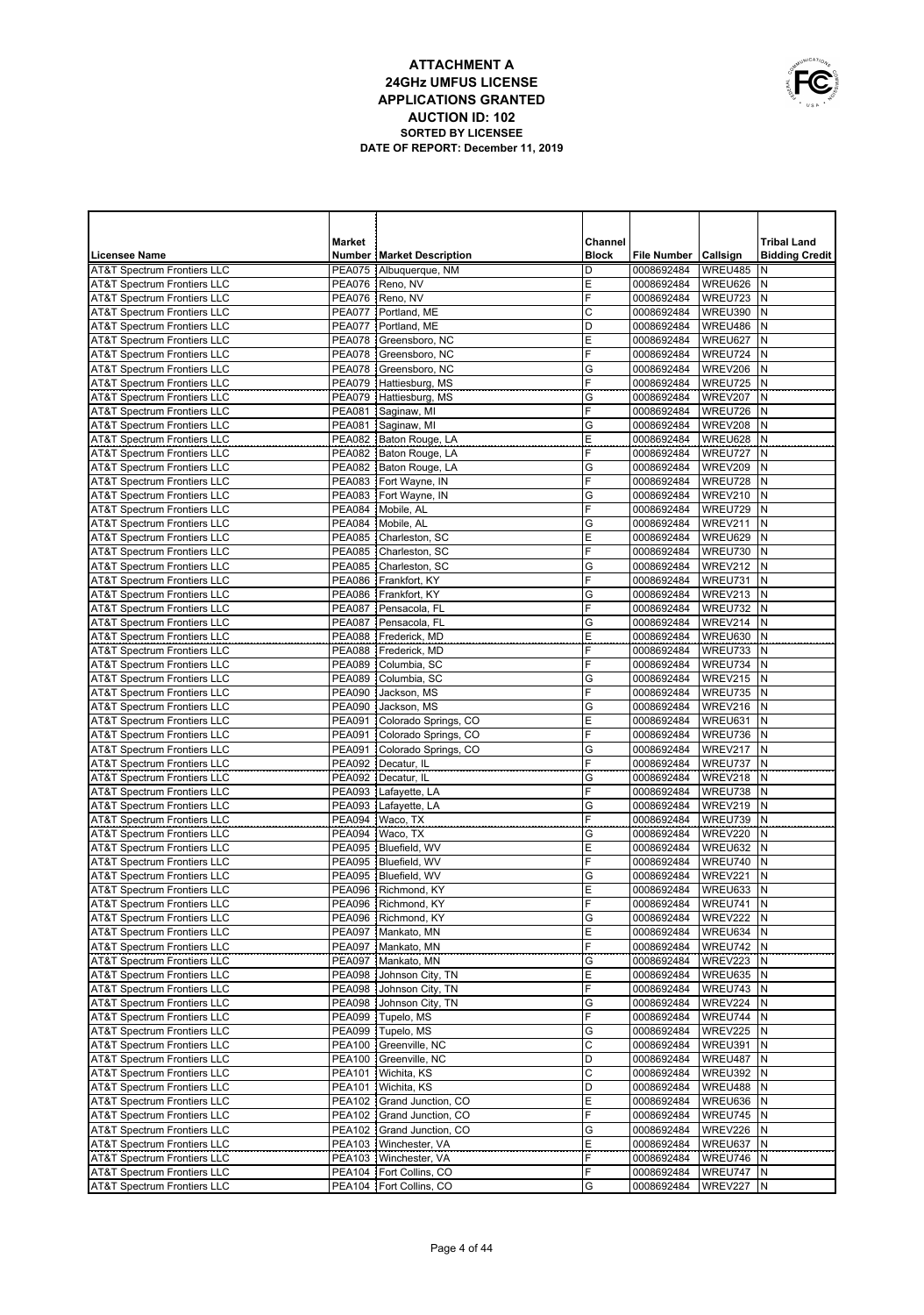

|                                                                                  | <b>Market</b>      |                                              | <b>Channel</b>   |                                        |                    | <b>Tribal Land</b>    |
|----------------------------------------------------------------------------------|--------------------|----------------------------------------------|------------------|----------------------------------------|--------------------|-----------------------|
| <b>Licensee Name</b>                                                             |                    | <b>Number   Market Description</b>           | <b>Block</b>     | File Number   Callsign                 |                    | <b>Bidding Credit</b> |
| <b>AT&amp;T Spectrum Frontiers LLC</b>                                           |                    | PEA105 Augusta, GA                           | F                | 0008692484                             | WREU748            | N                     |
| <b>AT&amp;T Spectrum Frontiers LLC</b>                                           |                    | PEA105 Augusta, GA                           | G                | 0008692484                             | WREV228            | N                     |
| <b>AT&amp;T Spectrum Frontiers LLC</b>                                           |                    | PEA106 Zanesville, OH                        | F                | 0008692484                             | WREU749            | N                     |
| <b>AT&amp;T Spectrum Frontiers LLC</b>                                           | <b>PEA106</b>      | Zanesville, OH                               | G                | 0008692484                             | WREV229            | N                     |
| <b>AT&amp;T Spectrum Frontiers LLC</b>                                           | <b>PEA107</b>      | Bangor, ME                                   | С                | 0008692484                             | WREU393            | N                     |
| <b>AT&amp;T Spectrum Frontiers LLC</b>                                           | <b>PEA107</b>      | Bangor, ME                                   | D                | 0008692484                             | WREU489            | N                     |
| <b>AT&amp;T Spectrum Frontiers LLC</b>                                           | <b>PEA109</b>      | Rocky Mount, NC                              | C                | 0008692484                             | WREU394            | N                     |
| <b>AT&amp;T Spectrum Frontiers LLC</b>                                           | <b>PEA109</b>      | Rocky Mount, NC                              | D                | 0008692484                             | WREU490            | N                     |
| <b>AT&amp;T Spectrum Frontiers LLC</b>                                           | <b>PEA110</b>      | Jackson, TN                                  | F                | 0008692484                             | WREU750            | N                     |
| <b>AT&amp;T Spectrum Frontiers LLC</b>                                           | <b>PEA110</b>      | Jackson, TN                                  | G                | 0008692484                             | WREV230            | N                     |
| <b>AT&amp;T Spectrum Frontiers LLC</b>                                           |                    | PEA111 Fayetteville, AR                      | F                | 0008692484                             | WREU751            | N                     |
| <b>AT&amp;T Spectrum Frontiers LLC</b>                                           |                    | PEA111   Fayetteville, AR                    | G                | 0008692484                             | WREV231            | N                     |
| <b>AT&amp;T Spectrum Frontiers LLC</b>                                           |                    | PEA112 Bowling Green, KY                     | F                | 0008692484                             | WREU752            | N                     |
| <b>AT&amp;T Spectrum Frontiers LLC</b>                                           |                    | PEA112   Bowling Green, KY                   | G                | 0008692484                             | WREV232            | N                     |
| <b>AT&amp;T Spectrum Frontiers LLC</b>                                           | PEA113 Erie, PA    |                                              | E                | 0008692484                             | WREU638            | N                     |
| <b>AT&amp;T Spectrum Frontiers LLC</b>                                           | PEA113 Erie, PA    |                                              | F                | 0008692484                             | WREU753            | N                     |
| <b>AT&amp;T Spectrum Frontiers LLC</b>                                           | PEA113 Erie, PA    |                                              | G                | 0008692484                             | WREV233            | N                     |
| <b>AT&amp;T Spectrum Frontiers LLC</b>                                           |                    | PEA114   Morgantown, WV                      | $\mathsf C$      | 0008692484                             | WREU395            | N                     |
| <b>AT&amp;T Spectrum Frontiers LLC</b>                                           |                    | PEA114   Morgantown, WV                      | D                | 0008692484                             | WREU491            | N                     |
| <b>AT&amp;T Spectrum Frontiers LLC</b>                                           |                    | PEA115 Asheville, NC                         | $\mathsf{C}$     | 0008692484                             | WREU396            | N                     |
| <b>AT&amp;T Spectrum Frontiers LLC</b><br><b>AT&amp;T Spectrum Frontiers LLC</b> |                    | PEA115 Asheville, NC                         | D                | 0008692484                             | WREU492            | N<br>N                |
| <b>AT&amp;T Spectrum Frontiers LLC</b>                                           |                    | PEA116 Rockford, IL<br>PEA116 Rockford, IL   | $\mathsf C$<br>D | 0008692484                             | WREU397<br>WREU493 | N                     |
| <b>AT&amp;T Spectrum Frontiers LLC</b>                                           |                    | PEA117   La Grange, GA                       | F                | 0008692484<br>0008692484               | WREU754            | N                     |
| <b>AT&amp;T Spectrum Frontiers LLC</b>                                           |                    | PEA117   La Grange, GA                       | G                | 0008692484                             | WREV234            | N                     |
| <b>AT&amp;T Spectrum Frontiers LLC</b>                                           |                    | PEA118 Richmond, IN                          | F                | 0008692484                             | WREU755            | N                     |
| <b>AT&amp;T Spectrum Frontiers LLC</b>                                           |                    | PEA118   Richmond, IN                        | G                | 0008692484                             | WREV235            | N                     |
| <b>AT&amp;T Spectrum Frontiers LLC</b>                                           |                    | PEA119 Yakima, WA                            | С                | 0008692484                             | WREU398            | N                     |
| <b>AT&amp;T Spectrum Frontiers LLC</b>                                           |                    | PEA119 Yakima, WA                            | D                | 0008692484                             | WREU494            | N                     |
| <b>AT&amp;T Spectrum Frontiers LLC</b>                                           |                    | PEA120 Shreveport, LA                        | F                | 0008692484                             | WREU756            | N                     |
| <b>AT&amp;T Spectrum Frontiers LLC</b>                                           |                    | PEA120 Shreveport, LA                        | G                | 0008692484                             | WREV236            | N                     |
| <b>AT&amp;T Spectrum Frontiers LLC</b>                                           |                    | PEA121 Altoona, PA                           | F                | 0008692484                             | WREU757            | N                     |
| <b>AT&amp;T Spectrum Frontiers LLC</b>                                           |                    | PEA121   Altoona, PA                         | G                | 0008692484                             | WREV237            | N                     |
| <b>AT&amp;T Spectrum Frontiers LLC</b>                                           |                    | PEA122 Madison, WI                           | C                | 0008692484                             | WREU399            | $\mathsf{N}$          |
| <b>AT&amp;T Spectrum Frontiers LLC</b>                                           |                    | PEA122   Madison, WI                         | D                | 0008692484                             | WREU495            | N                     |
| <b>AT&amp;T Spectrum Frontiers LLC</b>                                           | <b>PEA123</b>      | Mansfield, OH                                | F                | 0008692484                             | WREU758            | $\mathsf{N}$          |
| <b>AT&amp;T Spectrum Frontiers LLC</b>                                           |                    | PEA123   Mansfield, OH                       | G                | 0008692484                             | WREV238            | N                     |
| <b>AT&amp;T Spectrum Frontiers LLC</b>                                           |                    | PEA124 Olympia, WA                           | C                | 0008692484                             | WREU400            | N                     |
| <b>AT&amp;T Spectrum Frontiers LLC</b>                                           |                    | PEA124 Olympia, WA                           | D                | 0008692484                             | WREU496            | N                     |
| <b>AT&amp;T Spectrum Frontiers LLC</b>                                           | PEA125 Alton, IL   |                                              | C                | 0008692484                             | WREU401            | $\mathsf{N}$          |
| <b>AT&amp;T Spectrum Frontiers LLC</b>                                           | PEA125   Alton, IL |                                              | D                | 0008692484                             | WREU497            | N                     |
| <b>AT&amp;T Spectrum Frontiers LLC</b>                                           |                    | PEA126   Casa Grande, AZ                     | F                | 0008692484                             | WREU759            | $\mathsf{N}$          |
| <b>AT&amp;T Spectrum Frontiers LLC</b>                                           |                    | PEA126   Casa Grande, AZ                     | G                | 0008692484                             | WREV239            | N                     |
| <b>AT&amp;T Spectrum Frontiers LLC</b>                                           |                    | PEA127 Evansville, IN                        | F                | 0008692484                             | WREU760            | $\mathsf{N}$          |
| <b>AT&amp;T Spectrum Frontiers LLC</b>                                           |                    | PEA127 Evansville, IN                        | G<br>F           | 0008692484<br>0008692484               | WREV240            | N                     |
| <b>AT&amp;T Spectrum Frontiers LLC</b>                                           |                    | PEA128 Macon, GA                             |                  |                                        | WREU761            | İΝ                    |
| <b>AT&amp;T Spectrum Frontiers LLC</b><br><b>AT&amp;T Spectrum Frontiers LLC</b> |                    | PEA128   Macon, GA<br>PEA129 Springfield, IL | G<br>C           | 0008692484   WREV241   N<br>0008692484 | WREU402 N          |                       |
| AT&T Spectrum Frontiers LLC                                                      |                    | PEA129 Springfield, IL                       | D                | 0008692484                             | WREU498            | Ν                     |
| AT&T Spectrum Frontiers LLC                                                      |                    | PEA130 Spokane, WA                           | C                | 0008692484                             | WREU403 N          |                       |
| <b>AT&amp;T Spectrum Frontiers LLC</b>                                           |                    | PEA130 Spokane, WA                           | D                | 0008692484                             | WREU499            | N                     |
| <b>AT&amp;T Spectrum Frontiers LLC</b>                                           |                    | PEA131 Sanford, NC                           | C                | 0008692484                             | WREU404 N          |                       |
| <b>AT&amp;T Spectrum Frontiers LLC</b>                                           |                    | PEA131 Sanford, NC                           | D                | 0008692484                             | WREU500            | N                     |
| <b>AT&amp;T Spectrum Frontiers LLC</b>                                           |                    | PEA132   Corpus Christi, TX                  | F                | 0008692484                             | WREU762            | N                     |
| <b>AT&amp;T Spectrum Frontiers LLC</b>                                           |                    | PEA132 Corpus Christi, TX                    | G                | 0008692484                             | WREV242            | N                     |
| <b>AT&amp;T Spectrum Frontiers LLC</b>                                           |                    | PEA133 Nacogdoches, TX                       | F                | 0008692484                             | WREU763 N          |                       |
| <b>AT&amp;T Spectrum Frontiers LLC</b>                                           |                    | PEA133   Nacogdoches, TX                     | G                | 0008692484                             | WREV243            | N                     |
| <b>AT&amp;T Spectrum Frontiers LLC</b>                                           |                    | PEA134 Newark, OH                            | F                | 0008692484                             | WREU764            | N                     |
| <b>AT&amp;T Spectrum Frontiers LLC</b>                                           |                    | PEA134 Newark, OH                            | G                | 0008692484                             | WREV244            | N                     |
| <b>AT&amp;T Spectrum Frontiers LLC</b>                                           |                    | PEA135   Beaumont, TX                        | F                | 0008692484                             | WREU765            | N                     |
| <b>AT&amp;T Spectrum Frontiers LLC</b>                                           |                    | PEA135   Beaumont, TX                        | G                | 0008692484                             | WREV245            | N                     |
| <b>AT&amp;T Spectrum Frontiers LLC</b>                                           |                    | PEA136   Williamsport, PA                    | C                | 0008692484                             | WREU405            | N                     |
| <b>AT&amp;T Spectrum Frontiers LLC</b>                                           |                    | PEA136   Williamsport, PA                    | D                | 0008692484                             | WREU501            | N                     |
| <b>AT&amp;T Spectrum Frontiers LLC</b>                                           |                    | PEA137 Eau Claire, WI                        | Ε                | 0008692484                             | WREU639            | N                     |
| <b>AT&amp;T Spectrum Frontiers LLC</b>                                           |                    | PEA137 Eau Claire, WI                        | F                | 0008692484                             | WREU766            | N                     |
| AT&T Spectrum Frontiers LLC                                                      |                    | PEA138   Burlington, VT                      | C                | 0008692484                             | WREU406 N          |                       |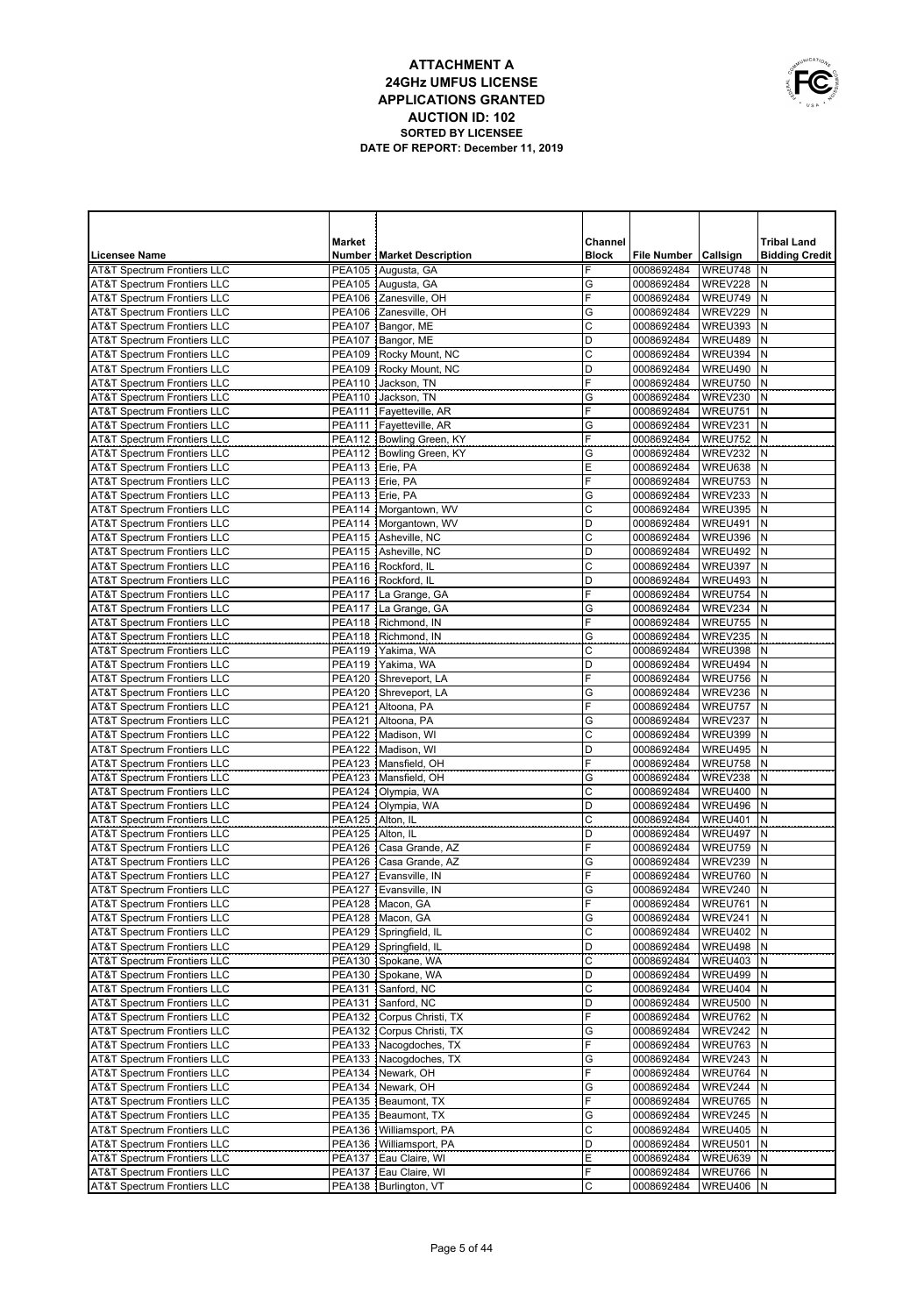

|                                                                                  | Market                         |                                                    | Channel      |                                        |                      | <b>Tribal Land</b>    |
|----------------------------------------------------------------------------------|--------------------------------|----------------------------------------------------|--------------|----------------------------------------|----------------------|-----------------------|
| <b>Licensee Name</b>                                                             |                                | <b>Number Market Description</b>                   | <b>Block</b> | <b>File Number</b>                     | Callsign             | <b>Bidding Credit</b> |
| <b>AT&amp;T Spectrum Frontiers LLC</b>                                           | <b>PEA138</b>                  | Burlington, VT                                     | D            | 0008692484                             | WREU502              | N                     |
| <b>AT&amp;T Spectrum Frontiers LLC</b>                                           |                                | PEA139 Hot Springs, AR                             | F            | 0008692484                             | WREU767              | N                     |
| <b>AT&amp;T Spectrum Frontiers LLC</b>                                           | PEA139                         | Hot Springs, AR                                    | G            | 0008692484                             | WREV246              | N                     |
| <b>AT&amp;T Spectrum Frontiers LLC</b>                                           |                                | PEA140 Fredericksburg, VA                          | E            | 0008692484                             | WREU640              | N                     |
| <b>AT&amp;T Spectrum Frontiers LLC</b>                                           | <b>PEA140</b>                  | Fredericksburg, VA                                 | F            | 0008692484                             | WREU768              | N<br>N                |
| <b>AT&amp;T Spectrum Frontiers LLC</b><br><b>AT&amp;T Spectrum Frontiers LLC</b> | <b>PEA140</b><br><b>PEA141</b> | Fredericksburg, VA<br>Brainerd, MN                 | G<br>F       | 0008692484<br>0008692484               | WREV247<br>WREU769   | N                     |
| <b>AT&amp;T Spectrum Frontiers LLC</b>                                           | PEA141                         | Brainerd, MN                                       | G            | 0008692484                             | WREV248              | N                     |
| <b>AT&amp;T Spectrum Frontiers LLC</b>                                           | <b>PEA142</b>                  | Merced, CA                                         | C            | 0008692484                             | WREU407              | N                     |
| <b>AT&amp;T Spectrum Frontiers LLC</b>                                           | PEA142                         | Merced, CA                                         | D            | 0008692484                             | WREU503              | N                     |
| <b>AT&amp;T Spectrum Frontiers LLC</b>                                           | PEA143                         | Keene, NH                                          | C            | 0008692484                             | WREU408              | N                     |
| <b>AT&amp;T Spectrum Frontiers LLC</b>                                           | PEA143                         | Keene, NH                                          | D            | 0008692484                             | WREU504              | N                     |
| <b>AT&amp;T Spectrum Frontiers LLC</b>                                           | PEA144                         | Paris, TX                                          | F            | 0008692484                             | WREU770              | N                     |
| <b>AT&amp;T Spectrum Frontiers LLC</b>                                           | <b>PEA144</b>                  | Paris, TX                                          | G            | 0008692484                             | WREV249              | N                     |
| <b>AT&amp;T Spectrum Frontiers LLC</b>                                           | PEA145                         | Columbia, TN                                       | F            | 0008692484                             | WREU771              | N                     |
| <b>AT&amp;T Spectrum Frontiers LLC</b>                                           |                                | PEA145 Columbia, TN                                | G            | 0008692484                             | WREV250              | N                     |
| <b>AT&amp;T Spectrum Frontiers LLC</b>                                           |                                | PEA146   Wilmington, NC                            | C            | 0008692484                             | WREU409              | N                     |
| <b>AT&amp;T Spectrum Frontiers LLC</b>                                           |                                | PEA146   Wilmington, NC                            | D            | 0008692484                             | WREU505              | N                     |
| <b>AT&amp;T Spectrum Frontiers LLC</b>                                           |                                | PEA147 Salisbury, MD                               | F            | 0008692484                             | WREU772              | N                     |
| <b>AT&amp;T Spectrum Frontiers LLC</b><br><b>AT&amp;T Spectrum Frontiers LLC</b> |                                | PEA147 Salisbury, MD                               | G<br>C       | 0008692484                             | WREV251              | N<br>N                |
| <b>AT&amp;T Spectrum Frontiers LLC</b>                                           |                                | PEA148   Bellingham, WA<br>PEA148   Bellingham, WA | D            | 0008692484<br>0008692484               | WREU410<br>WREU506   | N                     |
| <b>AT&amp;T Spectrum Frontiers LLC</b>                                           | <b>PEA149</b>                  | Biloxi, MS                                         | F            | 0008692484                             | WREU773              | N                     |
| <b>AT&amp;T Spectrum Frontiers LLC</b>                                           | PEA149                         | Biloxi, MS                                         | G            | 0008692484                             | WREV252              | N                     |
| <b>AT&amp;T Spectrum Frontiers LLC</b>                                           | <b>PEA150</b>                  | Rolla, MO                                          | E            | 0008692484                             | WREU641              | N                     |
| <b>AT&amp;T Spectrum Frontiers LLC</b>                                           | <b>PEA150</b>                  | Rolla, MO                                          | F            | 0008692484                             | WREU774              | N                     |
| <b>AT&amp;T Spectrum Frontiers LLC</b>                                           | <b>PEA151</b>                  | Winston-Salem, NC                                  | F            | 0008692484                             | WREU775              | N                     |
| <b>AT&amp;T Spectrum Frontiers LLC</b>                                           | PEA151                         | Winston-Salem, NC                                  | G            | 0008692484                             | WREV253              | N                     |
| <b>AT&amp;T Spectrum Frontiers LLC</b>                                           | <b>PEA152</b>                  | Tvler. TX                                          | F            | 0008692484                             | WREU776              | N                     |
| <b>AT&amp;T Spectrum Frontiers LLC</b>                                           | <b>PEA152</b>                  | Tyler, TX                                          | G            | 0008692484                             | WREV254              | N                     |
| <b>AT&amp;T Spectrum Frontiers LLC</b>                                           | <b>PEA153</b>                  | Fond du Lac, WI                                    | С            | 0008692484                             | WREU411              | N                     |
| <b>AT&amp;T Spectrum Frontiers LLC</b>                                           | <b>PEA153</b>                  | Fond du Lac, WI                                    | D            | 0008692484                             | WREU507              | N                     |
| <b>AT&amp;T Spectrum Frontiers LLC</b>                                           | <b>PEA154</b>                  | Myrtle Beach, SC                                   | F            | 0008692484                             | WREU777              | N                     |
| <b>AT&amp;T Spectrum Frontiers LLC</b>                                           |                                | PEA154 Myrtle Beach, SC                            | G<br>C       | 0008692484                             | WREV255<br>WREU412   | N<br>N                |
| <b>AT&amp;T Spectrum Frontiers LLC</b><br><b>AT&amp;T Spectrum Frontiers LLC</b> | <b>PEA155</b><br><b>PEA155</b> | Appleton, WI<br>Appleton, WI                       | D            | 0008692484<br>0008692484               | <b>WREU508</b>       | N                     |
| <b>AT&amp;T Spectrum Frontiers LLC</b>                                           | <b>PEA156</b>                  | Boise City, ID                                     | D            | 0008692484                             | WREU509              | N                     |
| <b>AT&amp;T Spectrum Frontiers LLC</b>                                           | <b>PEA156</b>                  | Boise City, ID                                     | E            | 0008692484                             | WREU642              | N                     |
| <b>AT&amp;T Spectrum Frontiers LLC</b>                                           | <b>PEA157</b>                  | Yuma, AZ                                           | F            | 0008692484                             | WREU778              | N                     |
| <b>AT&amp;T Spectrum Frontiers LLC</b>                                           | <b>PEA157</b>                  | Yuma, AZ                                           | G            | 0008692484                             | WREV256              | N                     |
| <b>AT&amp;T Spectrum Frontiers LLC</b>                                           | <b>PEA158</b>                  | Helena, MT                                         | C            | 0008692484                             | WREU413              | N                     |
| <b>AT&amp;T Spectrum Frontiers LLC</b>                                           | <b>PEA158</b>                  | Helena, MT                                         | D            | 0008692484                             | WREU510              | N                     |
| <b>AT&amp;T Spectrum Frontiers LLC</b>                                           | <b>PEA159</b>                  | Valdosta, GA                                       | F            | 0008692484                             | WREU779              | N                     |
| <b>AT&amp;T Spectrum Frontiers LLC</b>                                           | <b>PEA159</b>                  | Valdosta, GA                                       | G            | 0008692484                             | WREV257              | N                     |
| <b>AT&amp;T Spectrum Frontiers LLC</b>                                           | <b>PEA160</b>                  | Victoria, TX                                       | F            | 0008692484                             | WREU780              | N                     |
| <b>AT&amp;T Spectrum Frontiers LLC</b>                                           | PEA160                         | Victoria, TX                                       | G            | 0008692484                             | WREV258              | N                     |
| <b>AT&amp;T Spectrum Frontiers LLC</b><br><b>AT&amp;T Spectrum Frontiers LLC</b> |                                | PEA161 Carbondale, IL<br>PEA161 Carbondale, IL     | F<br>G       | 0008692484   WREU781   N<br>0008692484 | WREV259 N            |                       |
| <b>AT&amp;T Spectrum Frontiers LLC</b>                                           |                                | PEA162 Elizabethtown, KY                           | F            | 0008692484                             | WREU782 N            |                       |
| <b>AT&amp;T Spectrum Frontiers LLC</b>                                           |                                | PEA162 Elizabethtown, KY                           | G            | 0008692484                             | WREV260 N            |                       |
| <b>AT&amp;T Spectrum Frontiers LLC</b>                                           |                                | PEA164   Montgomery, AL                            | F            | 0008692484                             | WREU783 N            |                       |
| <b>AT&amp;T Spectrum Frontiers LLC</b>                                           |                                | PEA164   Montgomery, AL                            | G            | 0008692484                             | WREV261 N            |                       |
| <b>AT&amp;T Spectrum Frontiers LLC</b>                                           |                                | PEA165 Rome, GA                                    | F            | 0008692484                             | WREU784 N            |                       |
| AT&T Spectrum Frontiers LLC                                                      |                                | PEA165 Rome, GA                                    | G            | 0008692484                             | WREV262 N            |                       |
| <b>AT&amp;T Spectrum Frontiers LLC</b>                                           |                                | PEA166 Redding, CA                                 | F            | 0008692484                             | WREU785 N            |                       |
| AT&T Spectrum Frontiers LLC                                                      |                                | PEA166 Redding, CA                                 | G            | 0008692484                             | WREV263 N            |                       |
| <b>AT&amp;T Spectrum Frontiers LLC</b>                                           |                                | PEA167 Harrisonburg, VA                            | C            | 0008692484                             | WREU414 N            |                       |
| AT&T Spectrum Frontiers LLC                                                      |                                | PEA167 Harrisonburg, VA                            | D            | 0008692484                             | WREU511 N            |                       |
| <b>AT&amp;T Spectrum Frontiers LLC</b>                                           |                                | PEA168 Peoria, IL                                  | C            | 0008692484                             | <b>WREU415 N</b>     |                       |
| AT&T Spectrum Frontiers LLC<br><b>AT&amp;T Spectrum Frontiers LLC</b>            |                                | PEA168 Peoria, IL<br>PEA169 Goldsboro, NC          | D<br>C       | 0008692484                             | WREU512 N<br>WREU416 | N                     |
| AT&T Spectrum Frontiers LLC                                                      |                                | PEA169 Goldsboro, NC                               | D            | 0008692484<br>0008692484               | <b>WREU513 N</b>     |                       |
| <b>AT&amp;T Spectrum Frontiers LLC</b>                                           |                                | PEA170   Dothan, AL                                | F            | 0008692484                             | WREU786              | N                     |
| AT&T Spectrum Frontiers LLC                                                      |                                | PEA170   Dothan, AL                                | G            | 0008692484                             | WREV264              | N                     |
| <b>AT&amp;T Spectrum Frontiers LLC</b>                                           |                                | PEA171 Fort Smith, AR                              | F            | 0008692484                             | WREU787              | N                     |
| <b>AT&amp;T Spectrum Frontiers LLC</b>                                           |                                | PEA171   Fort Smith, AR                            | G            | 0008692484                             | WREV265 N            |                       |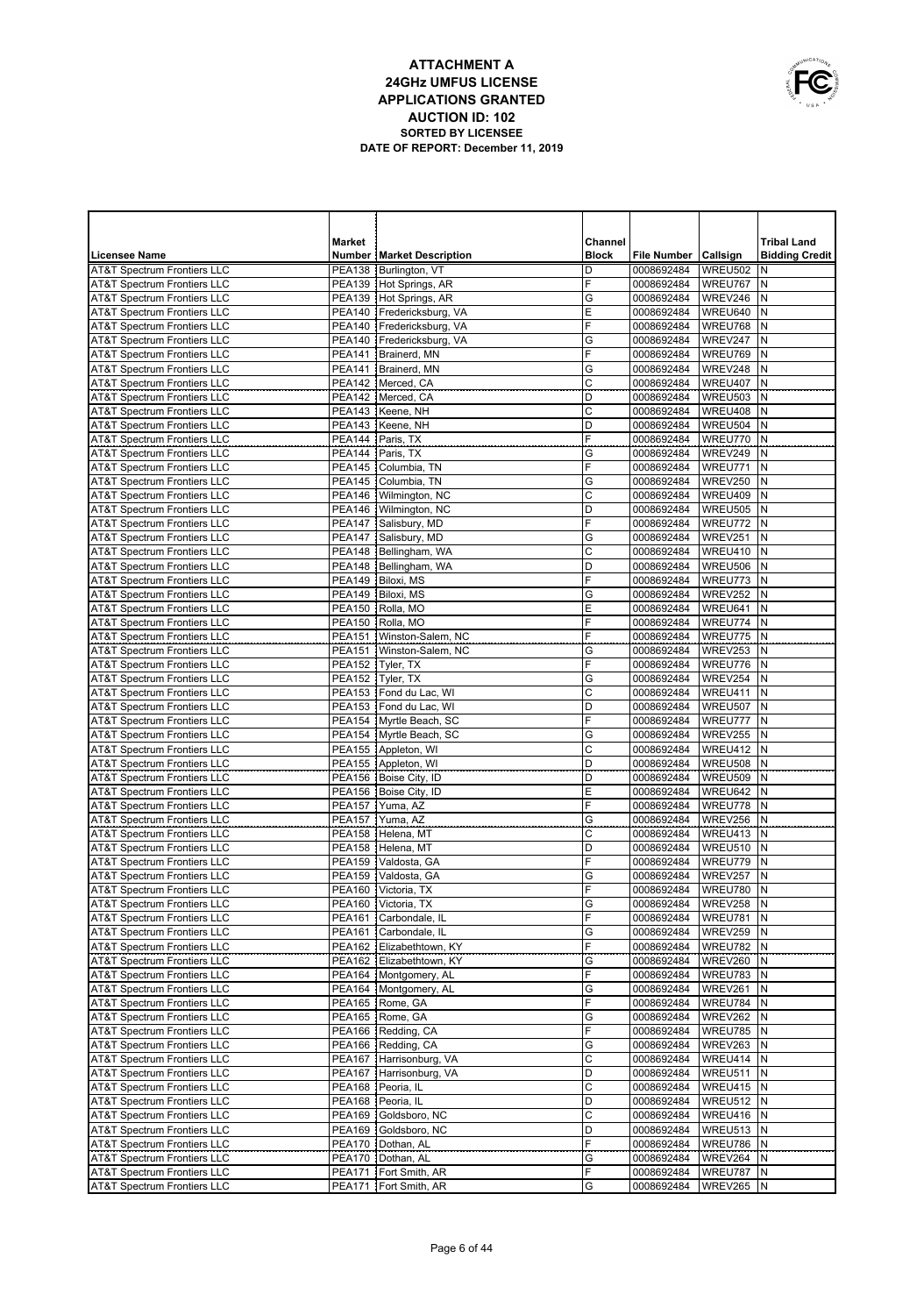

|                                                                                  | <b>Market</b>                  |                                                      | Channel          |                          |                    | <b>Tribal Land</b>    |
|----------------------------------------------------------------------------------|--------------------------------|------------------------------------------------------|------------------|--------------------------|--------------------|-----------------------|
| <b>Licensee Name</b>                                                             |                                | <b>Number   Market Description</b>                   | <b>Block</b>     | File Number   Callsign   |                    | <b>Bidding Credit</b> |
| <b>AT&amp;T Spectrum Frontiers LLC</b>                                           |                                | PEA172   Duluth, MN                                  | F                | 0008692484               | WREU788            | N                     |
| <b>AT&amp;T Spectrum Frontiers LLC</b>                                           |                                | PEA172   Duluth, MN                                  | G                | 0008692484               | WREV266            | N                     |
| <b>AT&amp;T Spectrum Frontiers LLC</b>                                           |                                | PEA173 Blacksburg, VA                                | $\mathsf{C}$     | 0008692484               | WREU417            | N                     |
| <b>AT&amp;T Spectrum Frontiers LLC</b>                                           |                                | PEA173   Blacksburg, VA                              | D                | 0008692484               | WREU514            | N                     |
| <b>AT&amp;T Spectrum Frontiers LLC</b>                                           |                                | PEA174 Springfield, MO                               | E                | 0008692484               | WREU643            | N                     |
| <b>AT&amp;T Spectrum Frontiers LLC</b>                                           |                                | PEA174 Springfield, MO                               | F                | 0008692484               | WREU789            | N                     |
| <b>AT&amp;T Spectrum Frontiers LLC</b>                                           |                                | PEA175 Southaven, MS                                 | F                | 0008692484               | WREU790            | N                     |
| <b>AT&amp;T Spectrum Frontiers LLC</b><br><b>AT&amp;T Spectrum Frontiers LLC</b> |                                | PEA175 Southaven, MS                                 | G<br>F           | 0008692484               | WREV267<br>WREU791 | N<br>N                |
| <b>AT&amp;T Spectrum Frontiers LLC</b>                                           |                                | PEA177 Savannah, GA<br>PEA177 Savannah, GA           | G                | 0008692484<br>0008692484 | WREV268            | ${\sf N}$             |
| <b>AT&amp;T Spectrum Frontiers LLC</b>                                           |                                | PEA178 Sedalia, MO                                   | F                | 0008692484               | WREU792            | N                     |
| <b>AT&amp;T Spectrum Frontiers LLC</b>                                           |                                | PEA178 Sedalia, MO                                   | G                | 0008692484               | WREV269            | N                     |
| <b>AT&amp;T Spectrum Frontiers LLC</b>                                           |                                | PEA180   Flagstaff, AZ                               | F                | 0008692484               | WREU793            | N                     |
| <b>AT&amp;T Spectrum Frontiers LLC</b>                                           |                                | PEA180   Flagstaff, AZ                               | G                | 0008692484               | WREV270            | N                     |
| <b>AT&amp;T Spectrum Frontiers LLC</b>                                           |                                | PEA181 Texarkana, TX                                 | Ε                | 0008692484               | WREU644            | $\mathsf{N}$          |
| <b>AT&amp;T Spectrum Frontiers LLC</b>                                           | <b>PEA181</b>                  | Texarkana, TX                                        | F                | 0008692484               | WREU794            | $\mathsf{N}$          |
| <b>AT&amp;T Spectrum Frontiers LLC</b>                                           | <b>PEA183</b>                  | Columbia, MO                                         | C                | 0008692484               | WREU418            | N                     |
| <b>AT&amp;T Spectrum Frontiers LLC</b>                                           | <b>PEA183</b>                  | Columbia, MO                                         | D                | 0008692484               | WREU515            | N                     |
| <b>AT&amp;T Spectrum Frontiers LLC</b>                                           |                                | PEA184 Ruston, LA                                    | F                | 0008692484               | WREU795            | N                     |
| <b>AT&amp;T Spectrum Frontiers LLC</b>                                           | <b>PEA184</b>                  | Ruston, LA                                           | G                | 0008692484               | WREV271            | $\mathsf{N}$          |
| <b>AT&amp;T Spectrum Frontiers LLC</b>                                           |                                | PEA185   Marquette, MI                               | F                | 0008692484               | WREU796            | N                     |
| AT&T Spectrum Frontiers LLC                                                      |                                | PEA185 Marquette, MI                                 | G                | 0008692484               | WREV272            | N                     |
| <b>AT&amp;T Spectrum Frontiers LLC</b>                                           |                                | PEA186 Rock Hill, SC                                 | F                | 0008692484               | WREU797            | N                     |
| <b>AT&amp;T Spectrum Frontiers LLC</b>                                           | <b>PEA186</b>                  | Rock Hill, SC                                        | G                | 0008692484               | WREV273            | $\mathsf{N}$          |
| <b>AT&amp;T Spectrum Frontiers LLC</b>                                           |                                | PEA187   Pocatello, ID                               | $\mathsf C$<br>D | 0008692484               | WREU419<br>WREU516 | N<br>N                |
| <b>AT&amp;T Spectrum Frontiers LLC</b><br><b>AT&amp;T Spectrum Frontiers LLC</b> | <b>PEA187</b><br><b>PEA188</b> | Pocatello, ID<br>Jamestown, NY                       | C                | 0008692484<br>0008692484 | WREU420            | ${\sf N}$             |
| <b>AT&amp;T Spectrum Frontiers LLC</b>                                           | <b>PEA188</b>                  | Jamestown, NY                                        | D                | 0008692484               | WREU517            | $\mathsf{N}$          |
| <b>AT&amp;T Spectrum Frontiers LLC</b>                                           |                                | PEA189 Alexandria, LA                                | F                | 0008692484               | WREU798            | N                     |
| <b>AT&amp;T Spectrum Frontiers LLC</b>                                           |                                | PEA189 Alexandria, LA                                | G                | 0008692484               | WREV274            | $\mathsf{N}$          |
| <b>AT&amp;T Spectrum Frontiers LLC</b>                                           |                                | PEA190 Bozeman, MT                                   | F                | 0008692484               | WREU799            | N                     |
| <b>AT&amp;T Spectrum Frontiers LLC</b>                                           |                                | PEA190 Bozeman, MT                                   | G                | 0008692484               | WREV275            | $\mathsf{N}$          |
| <b>AT&amp;T Spectrum Frontiers LLC</b>                                           |                                | PEA191 Petersburg, VA                                | F                | 0008692484               | <b>WREU800</b>     | N                     |
| <b>AT&amp;T Spectrum Frontiers LLC</b>                                           |                                | PEA191 Petersburg, VA                                | G                | 0008692484               | WREV276            | N                     |
| <b>AT&amp;T Spectrum Frontiers LLC</b>                                           |                                | PEA192   Fayetteville, NC                            | C                | 0008692484               | WREU421            | N                     |
| <b>AT&amp;T Spectrum Frontiers LLC</b>                                           |                                | PEA192 Fayetteville, NC                              | D                | 0008692484               | WREU518            | N                     |
| <b>AT&amp;T Spectrum Frontiers LLC</b>                                           |                                | PEA193 Saint Joseph, MO                              | F                | 0008692484               | WREU801            | N                     |
| <b>AT&amp;T Spectrum Frontiers LLC</b>                                           |                                | PEA193 Saint Joseph, MO                              | G                | 0008692484               | WREV277            | N                     |
| <b>AT&amp;T Spectrum Frontiers LLC</b>                                           |                                | PEA194 State College, PA                             | F                | 0008692484               | WREU802            | N                     |
| <b>AT&amp;T Spectrum Frontiers LLC</b>                                           |                                | PEA194 State College, PA                             | G                | 0008692484               | WREV278            | $\mathsf{N}$          |
| <b>AT&amp;T Spectrum Frontiers LLC</b>                                           | <b>PEA195</b>                  | PEA195 Lewiston, ID<br>Lewiston, ID                  | C<br>D           | 0008692484               | WREU422<br>WREU519 | N<br>$\mathsf{N}$     |
| <b>AT&amp;T Spectrum Frontiers LLC</b><br><b>AT&amp;T Spectrum Frontiers LLC</b> |                                | PEA196 Cape Girardeau, MO                            | F                | 0008692484<br>0008692484 | WREU803            | N                     |
| <b>AT&amp;T Spectrum Frontiers LLC</b>                                           |                                | PEA196 Cape Girardeau, MO                            | G                | 0008692484               | WREV279            | N                     |
| <b>AT&amp;T Spectrum Frontiers LLC</b>                                           |                                | PEA197 Wheeling, WV                                  | F                | 0008692484               | WREU804            | N                     |
| <b>AT&amp;T Spectrum Frontiers LLC</b>                                           |                                | PEA197   Wheeling, WV                                | G                | 0008692484               | WREV280            | N                     |
| <b>AT&amp;T Spectrum Frontiers LLC</b>                                           |                                | PEA198 Jonesboro, AR                                 | F                | 0008692484               | WREU805 N          |                       |
| AT&T Spectrum Frontiers LLC                                                      |                                | PEA198 Jonesboro, AR                                 | G                | 0008692484               | WREV281            | N                     |
| AT&T Spectrum Frontiers LLC                                                      |                                | PEA199   Dalton, GA                                  | F                | 0008692484               | WREU806            | N                     |
| AT&T Spectrum Frontiers LLC                                                      |                                | PEA199 Dalton, GA                                    | G                | 0008692484               | WREV282            | N                     |
| <b>AT&amp;T Spectrum Frontiers LLC</b>                                           |                                | PEA200 Danville, VA                                  | $\mathsf{C}$     | 0008692484               | WREU423            | N                     |
| <b>AT&amp;T Spectrum Frontiers LLC</b>                                           | <b>PEA200</b>                  | Danville, VA                                         | D                | 0008692484               | WREU520            | N                     |
| <b>AT&amp;T Spectrum Frontiers LLC</b>                                           | <b>PEA201</b>                  | Eagle Pass, TX                                       | F                | 0008692484               | WREU807            | N                     |
| <b>AT&amp;T Spectrum Frontiers LLC</b>                                           | <b>PEA201</b>                  | Eagle Pass, TX                                       | G                | 0008692484               | WREV283            | N                     |
| <b>AT&amp;T Spectrum Frontiers LLC</b>                                           |                                | PEA202 Columbus, GA                                  | F                | 0008692484               | WREU808            | N                     |
| <b>AT&amp;T Spectrum Frontiers LLC</b>                                           |                                | PEA202 Columbus, GA                                  | G<br>F           | 0008692484               | WREV284            | N                     |
| <b>AT&amp;T Spectrum Frontiers LLC</b>                                           |                                | PEA203 Traverse City, MI<br>PEA203 Traverse City, MI | G                | 0008692484               | WREU809            | N<br>N                |
| <b>AT&amp;T Spectrum Frontiers LLC</b><br>AT&T Spectrum Frontiers LLC            |                                | PEA204 Owensboro, KY                                 | F                | 0008692484<br>0008692484 | WREV285<br>WREU810 | N                     |
| <b>AT&amp;T Spectrum Frontiers LLC</b>                                           |                                | PEA204 Owensboro, KY                                 | G                | 0008692484               | WREV286            | N                     |
| AT&T Spectrum Frontiers LLC                                                      |                                | PEA205   Douglas City, CA                            | $\mathsf C$      | 0008692484               | WREU424            | N                     |
| <b>AT&amp;T Spectrum Frontiers LLC</b>                                           |                                | PEA205   Douglas City, CA                            | D                | 0008692484               | WREU521            | N                     |
| AT&T Spectrum Frontiers LLC                                                      |                                | PEA206   Wenatchee, WA                               | C                | 0008692484               | WREU425            | N                     |
| <b>AT&amp;T Spectrum Frontiers LLC</b>                                           |                                | PEA206   Wenatchee, WA                               | D                | 0008692484               | WREU522            | N                     |
| <b>AT&amp;T Spectrum Frontiers LLC</b>                                           |                                | PEA207 Brunswick, GA                                 | F                | 0008692484               | WREU811            | N                     |
| AT&T Spectrum Frontiers LLC                                                      |                                | PEA207 Brunswick, GA                                 | G                | 0008692484               | WREV287            | N                     |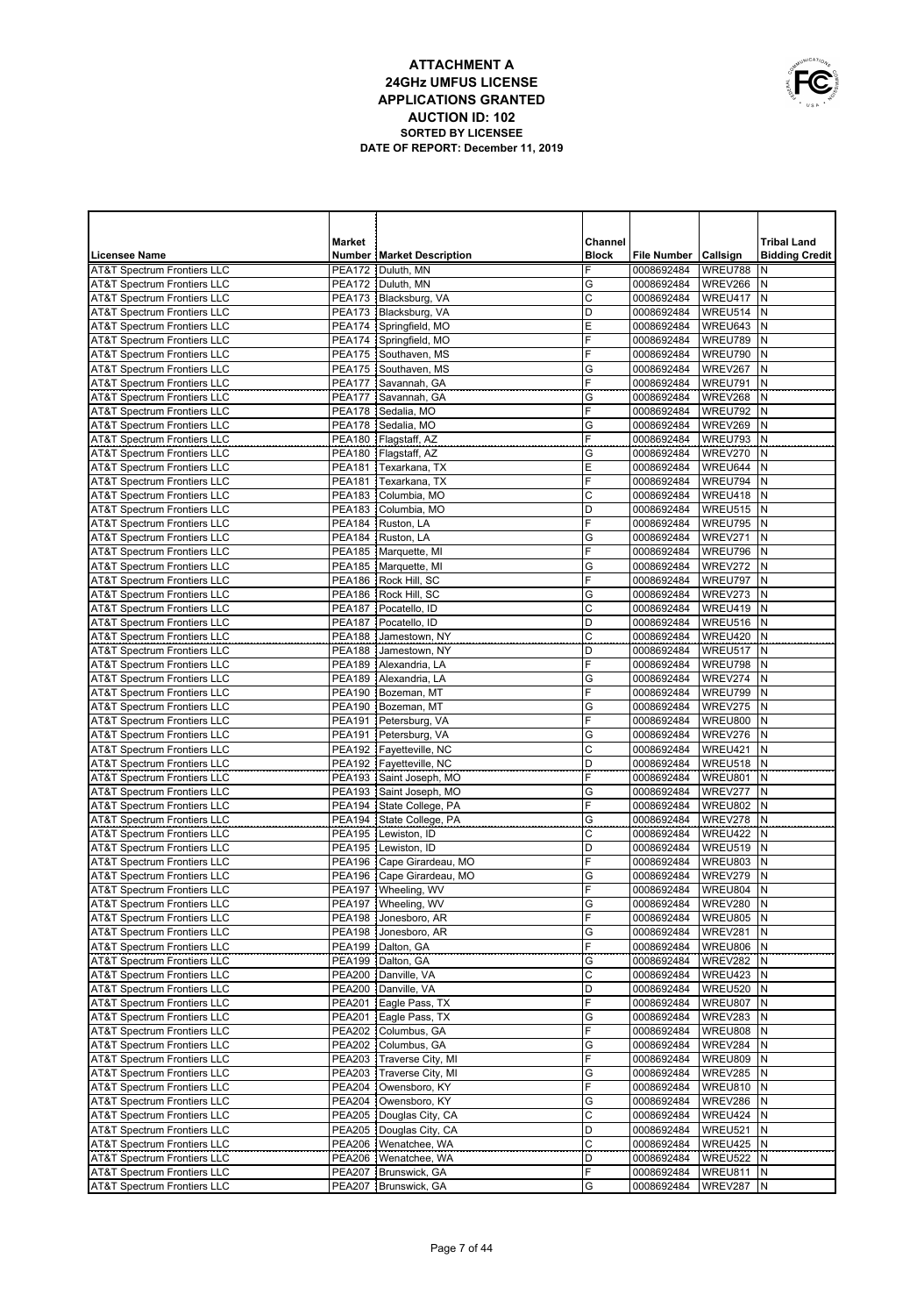

| <b>Market</b><br>Channel<br><b>Tribal Land</b><br><b>Licensee Name</b><br><b>Number   Market Description</b><br><b>Block</b><br>File Number   Callsign<br><b>Bidding Credit</b><br><b>AT&amp;T Spectrum Frontiers LLC</b><br><b>PEA208</b><br>Salisbury, NC<br>F<br>0008692484<br>WREU812<br>N<br><b>AT&amp;T Spectrum Frontiers LLC</b><br>PEA208 Salisbury, NC<br>G<br>0008692484<br>WREV288<br>N<br>C<br><b>AT&amp;T Spectrum Frontiers LLC</b><br>PEA209 Green Bay, WI<br>WREU426<br>N<br>0008692484<br><b>AT&amp;T Spectrum Frontiers LLC</b><br>PEA209 Green Bay, WI<br>D<br>WREU523<br>N<br>0008692484<br>C<br><b>AT&amp;T Spectrum Frontiers LLC</b><br>PEA210   Binghamton, NY<br>WREU427<br>N<br>0008692484<br>PEA210   Binghamton, NY<br>D<br>WREU524<br>N<br><b>AT&amp;T Spectrum Frontiers LLC</b><br>0008692484<br>C<br><b>AT&amp;T Spectrum Frontiers LLC</b><br>PEA211 Ardmore, OK<br>WREU428<br>N<br>0008692484<br>PEA211 Ardmore, OK<br>D<br>WREU525<br>N<br><b>AT&amp;T Spectrum Frontiers LLC</b><br>0008692484<br>F<br><b>AT&amp;T Spectrum Frontiers LLC</b><br>PEA212 Anchorage, AK<br>WREU813<br>N<br>0008692484<br>PEA212 Anchorage, AK<br>G<br>WREV289<br>N<br><b>AT&amp;T Spectrum Frontiers LLC</b><br>0008692484<br><b>AT&amp;T Spectrum Frontiers LLC</b><br>PEA213<br>Bend, OR<br>C<br>WREU429<br>N<br>0008692484<br><b>PEA213</b><br>Bend, OR<br>D<br>WREU526<br>N<br><b>AT&amp;T Spectrum Frontiers LLC</b><br>0008692484<br>F<br><b>AT&amp;T Spectrum Frontiers LLC</b><br><b>PEA215</b><br>WREU814<br>N<br>Hickory, NC<br>0008692484<br>PEA215 Hickory, NC<br>G<br>WREV290<br>N<br><b>AT&amp;T Spectrum Frontiers LLC</b><br>0008692484<br>C<br><b>AT&amp;T Spectrum Frontiers LLC</b><br><b>PEA216</b><br>WREU430<br>N<br>Joplin, MO<br>0008692484<br><b>AT&amp;T Spectrum Frontiers LLC</b><br><b>PEA216</b><br>D<br>WREU527<br>N<br>Joplin, MO<br>0008692484<br>F<br><b>AT&amp;T Spectrum Frontiers LLC</b><br><b>PEA217</b><br>WREU815<br>N<br>Lubbock, TX<br>0008692484<br>G<br>WREV291<br>N<br><b>AT&amp;T Spectrum Frontiers LLC</b><br><b>PEA217</b><br>Lubbock, TX<br>0008692484<br>C<br><b>AT&amp;T Spectrum Frontiers LLC</b><br>PEA218   Wausau, WI<br>WREU431<br>N<br>0008692484<br>PEA218<br>Wausau, WI<br>D<br>WREU528<br>N<br><b>AT&amp;T Spectrum Frontiers LLC</b><br>0008692484<br>F<br><b>AT&amp;T Spectrum Frontiers LLC</b><br><b>PEA220</b><br>WREU816<br>N<br>Odessa, TX<br>0008692484<br><b>PEA220</b><br>Odessa, TX<br>G<br>WREV292<br>N<br><b>AT&amp;T Spectrum Frontiers LLC</b><br>0008692484<br>F<br><b>AT&amp;T Spectrum Frontiers LLC</b><br><b>PEA221</b><br>Laredo, TX<br>WREU817<br>N<br>0008692484<br><b>PEA221</b><br>Laredo, TX<br>G<br>WREV293<br>N<br><b>AT&amp;T Spectrum Frontiers LLC</b><br>0008692484<br>С<br><b>AT&amp;T Spectrum Frontiers LLC</b><br><b>PEA222</b><br>WREU432<br>N<br>Morristown, TN<br>0008692484<br><b>AT&amp;T Spectrum Frontiers LLC</b><br>PEA222   Morristown, TN<br>D<br>WREU529<br>N<br>0008692484<br>С<br>AT&T Spectrum Frontiers LLC<br><b>PEA224</b><br>De Kalb, IL<br>WREU433<br>N<br>0008692484<br><b>AT&amp;T Spectrum Frontiers LLC</b><br><b>PEA224</b><br>De Kalb, IL<br>D<br>WREU530<br>N<br>0008692484<br>C<br><b>AT&amp;T Spectrum Frontiers LLC</b><br>PEA225   La Crosse, WI<br>WREU434<br>N<br>0008692484<br><b>AT&amp;T Spectrum Frontiers LLC</b><br><b>PEA225</b><br>La Crosse, WI<br>D<br>WREU531<br>N<br>0008692484<br>F<br>N<br><b>AT&amp;T Spectrum Frontiers LLC</b><br>PEA226 Lima, OH<br>WREU818<br>0008692484<br><b>PEA226</b><br>Lima, OH<br>G<br>WREV294<br>N<br><b>AT&amp;T Spectrum Frontiers LLC</b><br>0008692484<br>$\overline{C}$<br>N<br><b>AT&amp;T Spectrum Frontiers LLC</b><br>PEA227   Watertown, NY<br>WREU435<br>0008692484<br>N<br><b>AT&amp;T Spectrum Frontiers LLC</b><br>PEA227   Watertown, NY<br>D<br>WREU532<br>0008692484<br>$\overline{C}$<br>N<br><b>AT&amp;T Spectrum Frontiers LLC</b><br>PEA228 Roanoke, VA<br>WREU436<br>0008692484<br>N<br><b>AT&amp;T Spectrum Frontiers LLC</b><br>PEA228 Roanoke, VA<br>D<br>WREU533<br>0008692484<br>F<br>N<br><b>AT&amp;T Spectrum Frontiers LLC</b><br>PEA229 Saint George, UT<br>WREU819<br>0008692484<br>N<br><b>AT&amp;T Spectrum Frontiers LLC</b><br>PEA229 Saint George, UT<br>G<br>WREV295<br>0008692484<br>E<br>N<br><b>AT&amp;T Spectrum Frontiers LLC</b><br>PEA230   Lumberton, NC<br>WREU645<br>0008692484<br>F<br>N<br><b>AT&amp;T Spectrum Frontiers LLC</b><br>PEA230   Lumberton, NC<br>WREU820<br>0008692484<br>F<br>N<br><b>AT&amp;T Spectrum Frontiers LLC</b><br>PEA232 Topeka, KS<br>WREU821<br>0008692484<br>$\mathsf{N}$<br><b>AT&amp;T Spectrum Frontiers LLC</b><br>PEA232 Topeka, KS<br>WREV296<br>G<br>0008692484<br>F<br>N<br><b>AT&amp;T Spectrum Frontiers LLC</b><br>PEA233 Shelby, NC<br>WREU822<br>0008692484<br><b>AT&amp;T Spectrum Frontiers LLC</b><br>PEA233 Shelby, NC<br>WREV297<br>N<br>G<br>0008692484<br>F<br><b>AT&amp;T Spectrum Frontiers LLC</b><br>PEA234   Lexington, NC<br>WREU823<br>N<br>0008692484<br><b>AT&amp;T Spectrum Frontiers LLC</b><br>PEA234 Lexington, NC<br>WREV298<br>$\mathsf{N}$<br>G<br>0008692484<br><b>AT&amp;T Spectrum Frontiers LLC</b><br>PEA235   Amarillo, TX<br>F<br>0008692484<br>WREU824 N<br>PEA235 Amarillo, TX<br>G<br>WREV299 N<br>AT&T Spectrum Frontiers LLC<br>0008692484<br><b>AT&amp;T Spectrum Frontiers LLC</b><br>F<br>WREU825 N<br>PEA237 Hinesville, GA<br>0008692484<br><b>AT&amp;T Spectrum Frontiers LLC</b><br>PEA237 Hinesville, GA<br>G<br>0008692484<br>WREV300 N<br>F<br><b>AT&amp;T Spectrum Frontiers LLC</b><br>PEA238   Florence, SC<br>0008692484<br>WREU826<br>N<br><b>AT&amp;T Spectrum Frontiers LLC</b><br>PEA238   Florence, SC<br>G<br>0008692484<br>WREV301<br>IN.<br>F<br><b>AT&amp;T Spectrum Frontiers LLC</b><br>PEA239   Kannapolis, NC<br>0008692484<br>WREU827<br>N<br><b>AT&amp;T Spectrum Frontiers LLC</b><br>PEA239   Kannapolis, NC<br>G<br>0008692484<br>WREV302<br>N<br>C<br><b>AT&amp;T Spectrum Frontiers LLC</b><br>PEA240 Charlottesville, VA<br>0008692484<br>WREU437<br>N<br><b>AT&amp;T Spectrum Frontiers LLC</b><br>PEA240 Charlottesville, VA<br>D<br>0008692484<br>WREU534<br>N<br>F<br><b>AT&amp;T Spectrum Frontiers LLC</b><br>PEA241   Dublin, GA<br>0008692484<br>WREU828<br>N<br><b>AT&amp;T Spectrum Frontiers LLC</b><br>PEA241   Dublin, GA<br>G<br>0008692484<br>WREV303<br>N<br>F<br><b>AT&amp;T Spectrum Frontiers LLC</b><br>PEA242 Lake Charles, LA<br>0008692484<br>WREU829<br>Ν<br><b>AT&amp;T Spectrum Frontiers LLC</b><br>PEA242 Lake Charles, LA<br>G<br>0008692484<br>WREV304<br>N<br>F<br><b>AT&amp;T Spectrum Frontiers LLC</b><br>PEA243   Paducah, KY<br>0008692484<br>WREU830<br>N<br><b>AT&amp;T Spectrum Frontiers LLC</b><br>PEA243 Paducah, KY<br>G<br>0008692484<br>WREV305<br>N<br>PEA244   Manhattan, KS<br>Ε<br>WREU646<br><b>AT&amp;T Spectrum Frontiers LLC</b><br>0008692484<br>Ν<br>F<br><b>AT&amp;T Spectrum Frontiers LLC</b><br>PEA244   Manhattan, KS<br>0008692484<br>WREU831<br>N<br>PEA245   West Plains, MO<br>C<br>AT&T Spectrum Frontiers LLC<br>0008692484<br>WREU438<br>Ν<br>AT&T Spectrum Frontiers LLC<br>PEA245   West Plains, MO<br>D<br>WREU535 N<br>0008692484 |  |  |  |  |
|------------------------------------------------------------------------------------------------------------------------------------------------------------------------------------------------------------------------------------------------------------------------------------------------------------------------------------------------------------------------------------------------------------------------------------------------------------------------------------------------------------------------------------------------------------------------------------------------------------------------------------------------------------------------------------------------------------------------------------------------------------------------------------------------------------------------------------------------------------------------------------------------------------------------------------------------------------------------------------------------------------------------------------------------------------------------------------------------------------------------------------------------------------------------------------------------------------------------------------------------------------------------------------------------------------------------------------------------------------------------------------------------------------------------------------------------------------------------------------------------------------------------------------------------------------------------------------------------------------------------------------------------------------------------------------------------------------------------------------------------------------------------------------------------------------------------------------------------------------------------------------------------------------------------------------------------------------------------------------------------------------------------------------------------------------------------------------------------------------------------------------------------------------------------------------------------------------------------------------------------------------------------------------------------------------------------------------------------------------------------------------------------------------------------------------------------------------------------------------------------------------------------------------------------------------------------------------------------------------------------------------------------------------------------------------------------------------------------------------------------------------------------------------------------------------------------------------------------------------------------------------------------------------------------------------------------------------------------------------------------------------------------------------------------------------------------------------------------------------------------------------------------------------------------------------------------------------------------------------------------------------------------------------------------------------------------------------------------------------------------------------------------------------------------------------------------------------------------------------------------------------------------------------------------------------------------------------------------------------------------------------------------------------------------------------------------------------------------------------------------------------------------------------------------------------------------------------------------------------------------------------------------------------------------------------------------------------------------------------------------------------------------------------------------------------------------------------------------------------------------------------------------------------------------------------------------------------------------------------------------------------------------------------------------------------------------------------------------------------------------------------------------------------------------------------------------------------------------------------------------------------------------------------------------------------------------------------------------------------------------------------------------------------------------------------------------------------------------------------------------------------------------------------------------------------------------------------------------------------------------------------------------------------------------------------------------------------------------------------------------------------------------------------------------------------------------------------------------------------------------------------------------------------------------------------------------------------------------------------------------------------------------------------------------------------------------------------------------------------------------------------------------------------------------------------------------------------------------------------------------------------------------------------------------------------------------------------------------------------------------------------------------------------------------------------------------------------------------------------------------------------------------------------------------------------------------------------------------------------------------------------------------------------------------------------------------------------------------------------------------------------------------------------------------------------------------------------------------------------------------------------------------------------------------------------------------------------------------------------------------------------------------------------------------------------------------------------------------------------------------------------------------------------------------------------------------------------------------------------------------------------------------------------------------------------------------------------------------------------------------------------------------------------------------------------------------------------------------------------------------------------------------------------------------------------------------------------------------------------------------------------------------------------------------------------------------------------------------------------------------------------------------------------------------------------------------------------------------------------------------------------------------------------------------------------------------------------------------------------------------------------------------------|--|--|--|--|
|                                                                                                                                                                                                                                                                                                                                                                                                                                                                                                                                                                                                                                                                                                                                                                                                                                                                                                                                                                                                                                                                                                                                                                                                                                                                                                                                                                                                                                                                                                                                                                                                                                                                                                                                                                                                                                                                                                                                                                                                                                                                                                                                                                                                                                                                                                                                                                                                                                                                                                                                                                                                                                                                                                                                                                                                                                                                                                                                                                                                                                                                                                                                                                                                                                                                                                                                                                                                                                                                                                                                                                                                                                                                                                                                                                                                                                                                                                                                                                                                                                                                                                                                                                                                                                                                                                                                                                                                                                                                                                                                                                                                                                                                                                                                                                                                                                                                                                                                                                                                                                                                                                                                                                                                                                                                                                                                                                                                                                                                                                                                                                                                                                                                                                                                                                                                                                                                                                                                                                                                                                                                                                                                                                                                                                                                                                                                                                                                                                                                                                                                                                                                                                                                                                                                                                                                                                                                                                                                                                                                                                                                                                                                                                                                                                                                              |  |  |  |  |
|                                                                                                                                                                                                                                                                                                                                                                                                                                                                                                                                                                                                                                                                                                                                                                                                                                                                                                                                                                                                                                                                                                                                                                                                                                                                                                                                                                                                                                                                                                                                                                                                                                                                                                                                                                                                                                                                                                                                                                                                                                                                                                                                                                                                                                                                                                                                                                                                                                                                                                                                                                                                                                                                                                                                                                                                                                                                                                                                                                                                                                                                                                                                                                                                                                                                                                                                                                                                                                                                                                                                                                                                                                                                                                                                                                                                                                                                                                                                                                                                                                                                                                                                                                                                                                                                                                                                                                                                                                                                                                                                                                                                                                                                                                                                                                                                                                                                                                                                                                                                                                                                                                                                                                                                                                                                                                                                                                                                                                                                                                                                                                                                                                                                                                                                                                                                                                                                                                                                                                                                                                                                                                                                                                                                                                                                                                                                                                                                                                                                                                                                                                                                                                                                                                                                                                                                                                                                                                                                                                                                                                                                                                                                                                                                                                                                              |  |  |  |  |
|                                                                                                                                                                                                                                                                                                                                                                                                                                                                                                                                                                                                                                                                                                                                                                                                                                                                                                                                                                                                                                                                                                                                                                                                                                                                                                                                                                                                                                                                                                                                                                                                                                                                                                                                                                                                                                                                                                                                                                                                                                                                                                                                                                                                                                                                                                                                                                                                                                                                                                                                                                                                                                                                                                                                                                                                                                                                                                                                                                                                                                                                                                                                                                                                                                                                                                                                                                                                                                                                                                                                                                                                                                                                                                                                                                                                                                                                                                                                                                                                                                                                                                                                                                                                                                                                                                                                                                                                                                                                                                                                                                                                                                                                                                                                                                                                                                                                                                                                                                                                                                                                                                                                                                                                                                                                                                                                                                                                                                                                                                                                                                                                                                                                                                                                                                                                                                                                                                                                                                                                                                                                                                                                                                                                                                                                                                                                                                                                                                                                                                                                                                                                                                                                                                                                                                                                                                                                                                                                                                                                                                                                                                                                                                                                                                                                              |  |  |  |  |
|                                                                                                                                                                                                                                                                                                                                                                                                                                                                                                                                                                                                                                                                                                                                                                                                                                                                                                                                                                                                                                                                                                                                                                                                                                                                                                                                                                                                                                                                                                                                                                                                                                                                                                                                                                                                                                                                                                                                                                                                                                                                                                                                                                                                                                                                                                                                                                                                                                                                                                                                                                                                                                                                                                                                                                                                                                                                                                                                                                                                                                                                                                                                                                                                                                                                                                                                                                                                                                                                                                                                                                                                                                                                                                                                                                                                                                                                                                                                                                                                                                                                                                                                                                                                                                                                                                                                                                                                                                                                                                                                                                                                                                                                                                                                                                                                                                                                                                                                                                                                                                                                                                                                                                                                                                                                                                                                                                                                                                                                                                                                                                                                                                                                                                                                                                                                                                                                                                                                                                                                                                                                                                                                                                                                                                                                                                                                                                                                                                                                                                                                                                                                                                                                                                                                                                                                                                                                                                                                                                                                                                                                                                                                                                                                                                                                              |  |  |  |  |
|                                                                                                                                                                                                                                                                                                                                                                                                                                                                                                                                                                                                                                                                                                                                                                                                                                                                                                                                                                                                                                                                                                                                                                                                                                                                                                                                                                                                                                                                                                                                                                                                                                                                                                                                                                                                                                                                                                                                                                                                                                                                                                                                                                                                                                                                                                                                                                                                                                                                                                                                                                                                                                                                                                                                                                                                                                                                                                                                                                                                                                                                                                                                                                                                                                                                                                                                                                                                                                                                                                                                                                                                                                                                                                                                                                                                                                                                                                                                                                                                                                                                                                                                                                                                                                                                                                                                                                                                                                                                                                                                                                                                                                                                                                                                                                                                                                                                                                                                                                                                                                                                                                                                                                                                                                                                                                                                                                                                                                                                                                                                                                                                                                                                                                                                                                                                                                                                                                                                                                                                                                                                                                                                                                                                                                                                                                                                                                                                                                                                                                                                                                                                                                                                                                                                                                                                                                                                                                                                                                                                                                                                                                                                                                                                                                                                              |  |  |  |  |
|                                                                                                                                                                                                                                                                                                                                                                                                                                                                                                                                                                                                                                                                                                                                                                                                                                                                                                                                                                                                                                                                                                                                                                                                                                                                                                                                                                                                                                                                                                                                                                                                                                                                                                                                                                                                                                                                                                                                                                                                                                                                                                                                                                                                                                                                                                                                                                                                                                                                                                                                                                                                                                                                                                                                                                                                                                                                                                                                                                                                                                                                                                                                                                                                                                                                                                                                                                                                                                                                                                                                                                                                                                                                                                                                                                                                                                                                                                                                                                                                                                                                                                                                                                                                                                                                                                                                                                                                                                                                                                                                                                                                                                                                                                                                                                                                                                                                                                                                                                                                                                                                                                                                                                                                                                                                                                                                                                                                                                                                                                                                                                                                                                                                                                                                                                                                                                                                                                                                                                                                                                                                                                                                                                                                                                                                                                                                                                                                                                                                                                                                                                                                                                                                                                                                                                                                                                                                                                                                                                                                                                                                                                                                                                                                                                                                              |  |  |  |  |
|                                                                                                                                                                                                                                                                                                                                                                                                                                                                                                                                                                                                                                                                                                                                                                                                                                                                                                                                                                                                                                                                                                                                                                                                                                                                                                                                                                                                                                                                                                                                                                                                                                                                                                                                                                                                                                                                                                                                                                                                                                                                                                                                                                                                                                                                                                                                                                                                                                                                                                                                                                                                                                                                                                                                                                                                                                                                                                                                                                                                                                                                                                                                                                                                                                                                                                                                                                                                                                                                                                                                                                                                                                                                                                                                                                                                                                                                                                                                                                                                                                                                                                                                                                                                                                                                                                                                                                                                                                                                                                                                                                                                                                                                                                                                                                                                                                                                                                                                                                                                                                                                                                                                                                                                                                                                                                                                                                                                                                                                                                                                                                                                                                                                                                                                                                                                                                                                                                                                                                                                                                                                                                                                                                                                                                                                                                                                                                                                                                                                                                                                                                                                                                                                                                                                                                                                                                                                                                                                                                                                                                                                                                                                                                                                                                                                              |  |  |  |  |
|                                                                                                                                                                                                                                                                                                                                                                                                                                                                                                                                                                                                                                                                                                                                                                                                                                                                                                                                                                                                                                                                                                                                                                                                                                                                                                                                                                                                                                                                                                                                                                                                                                                                                                                                                                                                                                                                                                                                                                                                                                                                                                                                                                                                                                                                                                                                                                                                                                                                                                                                                                                                                                                                                                                                                                                                                                                                                                                                                                                                                                                                                                                                                                                                                                                                                                                                                                                                                                                                                                                                                                                                                                                                                                                                                                                                                                                                                                                                                                                                                                                                                                                                                                                                                                                                                                                                                                                                                                                                                                                                                                                                                                                                                                                                                                                                                                                                                                                                                                                                                                                                                                                                                                                                                                                                                                                                                                                                                                                                                                                                                                                                                                                                                                                                                                                                                                                                                                                                                                                                                                                                                                                                                                                                                                                                                                                                                                                                                                                                                                                                                                                                                                                                                                                                                                                                                                                                                                                                                                                                                                                                                                                                                                                                                                                                              |  |  |  |  |
|                                                                                                                                                                                                                                                                                                                                                                                                                                                                                                                                                                                                                                                                                                                                                                                                                                                                                                                                                                                                                                                                                                                                                                                                                                                                                                                                                                                                                                                                                                                                                                                                                                                                                                                                                                                                                                                                                                                                                                                                                                                                                                                                                                                                                                                                                                                                                                                                                                                                                                                                                                                                                                                                                                                                                                                                                                                                                                                                                                                                                                                                                                                                                                                                                                                                                                                                                                                                                                                                                                                                                                                                                                                                                                                                                                                                                                                                                                                                                                                                                                                                                                                                                                                                                                                                                                                                                                                                                                                                                                                                                                                                                                                                                                                                                                                                                                                                                                                                                                                                                                                                                                                                                                                                                                                                                                                                                                                                                                                                                                                                                                                                                                                                                                                                                                                                                                                                                                                                                                                                                                                                                                                                                                                                                                                                                                                                                                                                                                                                                                                                                                                                                                                                                                                                                                                                                                                                                                                                                                                                                                                                                                                                                                                                                                                                              |  |  |  |  |
|                                                                                                                                                                                                                                                                                                                                                                                                                                                                                                                                                                                                                                                                                                                                                                                                                                                                                                                                                                                                                                                                                                                                                                                                                                                                                                                                                                                                                                                                                                                                                                                                                                                                                                                                                                                                                                                                                                                                                                                                                                                                                                                                                                                                                                                                                                                                                                                                                                                                                                                                                                                                                                                                                                                                                                                                                                                                                                                                                                                                                                                                                                                                                                                                                                                                                                                                                                                                                                                                                                                                                                                                                                                                                                                                                                                                                                                                                                                                                                                                                                                                                                                                                                                                                                                                                                                                                                                                                                                                                                                                                                                                                                                                                                                                                                                                                                                                                                                                                                                                                                                                                                                                                                                                                                                                                                                                                                                                                                                                                                                                                                                                                                                                                                                                                                                                                                                                                                                                                                                                                                                                                                                                                                                                                                                                                                                                                                                                                                                                                                                                                                                                                                                                                                                                                                                                                                                                                                                                                                                                                                                                                                                                                                                                                                                                              |  |  |  |  |
|                                                                                                                                                                                                                                                                                                                                                                                                                                                                                                                                                                                                                                                                                                                                                                                                                                                                                                                                                                                                                                                                                                                                                                                                                                                                                                                                                                                                                                                                                                                                                                                                                                                                                                                                                                                                                                                                                                                                                                                                                                                                                                                                                                                                                                                                                                                                                                                                                                                                                                                                                                                                                                                                                                                                                                                                                                                                                                                                                                                                                                                                                                                                                                                                                                                                                                                                                                                                                                                                                                                                                                                                                                                                                                                                                                                                                                                                                                                                                                                                                                                                                                                                                                                                                                                                                                                                                                                                                                                                                                                                                                                                                                                                                                                                                                                                                                                                                                                                                                                                                                                                                                                                                                                                                                                                                                                                                                                                                                                                                                                                                                                                                                                                                                                                                                                                                                                                                                                                                                                                                                                                                                                                                                                                                                                                                                                                                                                                                                                                                                                                                                                                                                                                                                                                                                                                                                                                                                                                                                                                                                                                                                                                                                                                                                                                              |  |  |  |  |
|                                                                                                                                                                                                                                                                                                                                                                                                                                                                                                                                                                                                                                                                                                                                                                                                                                                                                                                                                                                                                                                                                                                                                                                                                                                                                                                                                                                                                                                                                                                                                                                                                                                                                                                                                                                                                                                                                                                                                                                                                                                                                                                                                                                                                                                                                                                                                                                                                                                                                                                                                                                                                                                                                                                                                                                                                                                                                                                                                                                                                                                                                                                                                                                                                                                                                                                                                                                                                                                                                                                                                                                                                                                                                                                                                                                                                                                                                                                                                                                                                                                                                                                                                                                                                                                                                                                                                                                                                                                                                                                                                                                                                                                                                                                                                                                                                                                                                                                                                                                                                                                                                                                                                                                                                                                                                                                                                                                                                                                                                                                                                                                                                                                                                                                                                                                                                                                                                                                                                                                                                                                                                                                                                                                                                                                                                                                                                                                                                                                                                                                                                                                                                                                                                                                                                                                                                                                                                                                                                                                                                                                                                                                                                                                                                                                                              |  |  |  |  |
|                                                                                                                                                                                                                                                                                                                                                                                                                                                                                                                                                                                                                                                                                                                                                                                                                                                                                                                                                                                                                                                                                                                                                                                                                                                                                                                                                                                                                                                                                                                                                                                                                                                                                                                                                                                                                                                                                                                                                                                                                                                                                                                                                                                                                                                                                                                                                                                                                                                                                                                                                                                                                                                                                                                                                                                                                                                                                                                                                                                                                                                                                                                                                                                                                                                                                                                                                                                                                                                                                                                                                                                                                                                                                                                                                                                                                                                                                                                                                                                                                                                                                                                                                                                                                                                                                                                                                                                                                                                                                                                                                                                                                                                                                                                                                                                                                                                                                                                                                                                                                                                                                                                                                                                                                                                                                                                                                                                                                                                                                                                                                                                                                                                                                                                                                                                                                                                                                                                                                                                                                                                                                                                                                                                                                                                                                                                                                                                                                                                                                                                                                                                                                                                                                                                                                                                                                                                                                                                                                                                                                                                                                                                                                                                                                                                                              |  |  |  |  |
|                                                                                                                                                                                                                                                                                                                                                                                                                                                                                                                                                                                                                                                                                                                                                                                                                                                                                                                                                                                                                                                                                                                                                                                                                                                                                                                                                                                                                                                                                                                                                                                                                                                                                                                                                                                                                                                                                                                                                                                                                                                                                                                                                                                                                                                                                                                                                                                                                                                                                                                                                                                                                                                                                                                                                                                                                                                                                                                                                                                                                                                                                                                                                                                                                                                                                                                                                                                                                                                                                                                                                                                                                                                                                                                                                                                                                                                                                                                                                                                                                                                                                                                                                                                                                                                                                                                                                                                                                                                                                                                                                                                                                                                                                                                                                                                                                                                                                                                                                                                                                                                                                                                                                                                                                                                                                                                                                                                                                                                                                                                                                                                                                                                                                                                                                                                                                                                                                                                                                                                                                                                                                                                                                                                                                                                                                                                                                                                                                                                                                                                                                                                                                                                                                                                                                                                                                                                                                                                                                                                                                                                                                                                                                                                                                                                                              |  |  |  |  |
|                                                                                                                                                                                                                                                                                                                                                                                                                                                                                                                                                                                                                                                                                                                                                                                                                                                                                                                                                                                                                                                                                                                                                                                                                                                                                                                                                                                                                                                                                                                                                                                                                                                                                                                                                                                                                                                                                                                                                                                                                                                                                                                                                                                                                                                                                                                                                                                                                                                                                                                                                                                                                                                                                                                                                                                                                                                                                                                                                                                                                                                                                                                                                                                                                                                                                                                                                                                                                                                                                                                                                                                                                                                                                                                                                                                                                                                                                                                                                                                                                                                                                                                                                                                                                                                                                                                                                                                                                                                                                                                                                                                                                                                                                                                                                                                                                                                                                                                                                                                                                                                                                                                                                                                                                                                                                                                                                                                                                                                                                                                                                                                                                                                                                                                                                                                                                                                                                                                                                                                                                                                                                                                                                                                                                                                                                                                                                                                                                                                                                                                                                                                                                                                                                                                                                                                                                                                                                                                                                                                                                                                                                                                                                                                                                                                                              |  |  |  |  |
|                                                                                                                                                                                                                                                                                                                                                                                                                                                                                                                                                                                                                                                                                                                                                                                                                                                                                                                                                                                                                                                                                                                                                                                                                                                                                                                                                                                                                                                                                                                                                                                                                                                                                                                                                                                                                                                                                                                                                                                                                                                                                                                                                                                                                                                                                                                                                                                                                                                                                                                                                                                                                                                                                                                                                                                                                                                                                                                                                                                                                                                                                                                                                                                                                                                                                                                                                                                                                                                                                                                                                                                                                                                                                                                                                                                                                                                                                                                                                                                                                                                                                                                                                                                                                                                                                                                                                                                                                                                                                                                                                                                                                                                                                                                                                                                                                                                                                                                                                                                                                                                                                                                                                                                                                                                                                                                                                                                                                                                                                                                                                                                                                                                                                                                                                                                                                                                                                                                                                                                                                                                                                                                                                                                                                                                                                                                                                                                                                                                                                                                                                                                                                                                                                                                                                                                                                                                                                                                                                                                                                                                                                                                                                                                                                                                                              |  |  |  |  |
|                                                                                                                                                                                                                                                                                                                                                                                                                                                                                                                                                                                                                                                                                                                                                                                                                                                                                                                                                                                                                                                                                                                                                                                                                                                                                                                                                                                                                                                                                                                                                                                                                                                                                                                                                                                                                                                                                                                                                                                                                                                                                                                                                                                                                                                                                                                                                                                                                                                                                                                                                                                                                                                                                                                                                                                                                                                                                                                                                                                                                                                                                                                                                                                                                                                                                                                                                                                                                                                                                                                                                                                                                                                                                                                                                                                                                                                                                                                                                                                                                                                                                                                                                                                                                                                                                                                                                                                                                                                                                                                                                                                                                                                                                                                                                                                                                                                                                                                                                                                                                                                                                                                                                                                                                                                                                                                                                                                                                                                                                                                                                                                                                                                                                                                                                                                                                                                                                                                                                                                                                                                                                                                                                                                                                                                                                                                                                                                                                                                                                                                                                                                                                                                                                                                                                                                                                                                                                                                                                                                                                                                                                                                                                                                                                                                                              |  |  |  |  |
|                                                                                                                                                                                                                                                                                                                                                                                                                                                                                                                                                                                                                                                                                                                                                                                                                                                                                                                                                                                                                                                                                                                                                                                                                                                                                                                                                                                                                                                                                                                                                                                                                                                                                                                                                                                                                                                                                                                                                                                                                                                                                                                                                                                                                                                                                                                                                                                                                                                                                                                                                                                                                                                                                                                                                                                                                                                                                                                                                                                                                                                                                                                                                                                                                                                                                                                                                                                                                                                                                                                                                                                                                                                                                                                                                                                                                                                                                                                                                                                                                                                                                                                                                                                                                                                                                                                                                                                                                                                                                                                                                                                                                                                                                                                                                                                                                                                                                                                                                                                                                                                                                                                                                                                                                                                                                                                                                                                                                                                                                                                                                                                                                                                                                                                                                                                                                                                                                                                                                                                                                                                                                                                                                                                                                                                                                                                                                                                                                                                                                                                                                                                                                                                                                                                                                                                                                                                                                                                                                                                                                                                                                                                                                                                                                                                                              |  |  |  |  |
|                                                                                                                                                                                                                                                                                                                                                                                                                                                                                                                                                                                                                                                                                                                                                                                                                                                                                                                                                                                                                                                                                                                                                                                                                                                                                                                                                                                                                                                                                                                                                                                                                                                                                                                                                                                                                                                                                                                                                                                                                                                                                                                                                                                                                                                                                                                                                                                                                                                                                                                                                                                                                                                                                                                                                                                                                                                                                                                                                                                                                                                                                                                                                                                                                                                                                                                                                                                                                                                                                                                                                                                                                                                                                                                                                                                                                                                                                                                                                                                                                                                                                                                                                                                                                                                                                                                                                                                                                                                                                                                                                                                                                                                                                                                                                                                                                                                                                                                                                                                                                                                                                                                                                                                                                                                                                                                                                                                                                                                                                                                                                                                                                                                                                                                                                                                                                                                                                                                                                                                                                                                                                                                                                                                                                                                                                                                                                                                                                                                                                                                                                                                                                                                                                                                                                                                                                                                                                                                                                                                                                                                                                                                                                                                                                                                                              |  |  |  |  |
|                                                                                                                                                                                                                                                                                                                                                                                                                                                                                                                                                                                                                                                                                                                                                                                                                                                                                                                                                                                                                                                                                                                                                                                                                                                                                                                                                                                                                                                                                                                                                                                                                                                                                                                                                                                                                                                                                                                                                                                                                                                                                                                                                                                                                                                                                                                                                                                                                                                                                                                                                                                                                                                                                                                                                                                                                                                                                                                                                                                                                                                                                                                                                                                                                                                                                                                                                                                                                                                                                                                                                                                                                                                                                                                                                                                                                                                                                                                                                                                                                                                                                                                                                                                                                                                                                                                                                                                                                                                                                                                                                                                                                                                                                                                                                                                                                                                                                                                                                                                                                                                                                                                                                                                                                                                                                                                                                                                                                                                                                                                                                                                                                                                                                                                                                                                                                                                                                                                                                                                                                                                                                                                                                                                                                                                                                                                                                                                                                                                                                                                                                                                                                                                                                                                                                                                                                                                                                                                                                                                                                                                                                                                                                                                                                                                                              |  |  |  |  |
|                                                                                                                                                                                                                                                                                                                                                                                                                                                                                                                                                                                                                                                                                                                                                                                                                                                                                                                                                                                                                                                                                                                                                                                                                                                                                                                                                                                                                                                                                                                                                                                                                                                                                                                                                                                                                                                                                                                                                                                                                                                                                                                                                                                                                                                                                                                                                                                                                                                                                                                                                                                                                                                                                                                                                                                                                                                                                                                                                                                                                                                                                                                                                                                                                                                                                                                                                                                                                                                                                                                                                                                                                                                                                                                                                                                                                                                                                                                                                                                                                                                                                                                                                                                                                                                                                                                                                                                                                                                                                                                                                                                                                                                                                                                                                                                                                                                                                                                                                                                                                                                                                                                                                                                                                                                                                                                                                                                                                                                                                                                                                                                                                                                                                                                                                                                                                                                                                                                                                                                                                                                                                                                                                                                                                                                                                                                                                                                                                                                                                                                                                                                                                                                                                                                                                                                                                                                                                                                                                                                                                                                                                                                                                                                                                                                                              |  |  |  |  |
|                                                                                                                                                                                                                                                                                                                                                                                                                                                                                                                                                                                                                                                                                                                                                                                                                                                                                                                                                                                                                                                                                                                                                                                                                                                                                                                                                                                                                                                                                                                                                                                                                                                                                                                                                                                                                                                                                                                                                                                                                                                                                                                                                                                                                                                                                                                                                                                                                                                                                                                                                                                                                                                                                                                                                                                                                                                                                                                                                                                                                                                                                                                                                                                                                                                                                                                                                                                                                                                                                                                                                                                                                                                                                                                                                                                                                                                                                                                                                                                                                                                                                                                                                                                                                                                                                                                                                                                                                                                                                                                                                                                                                                                                                                                                                                                                                                                                                                                                                                                                                                                                                                                                                                                                                                                                                                                                                                                                                                                                                                                                                                                                                                                                                                                                                                                                                                                                                                                                                                                                                                                                                                                                                                                                                                                                                                                                                                                                                                                                                                                                                                                                                                                                                                                                                                                                                                                                                                                                                                                                                                                                                                                                                                                                                                                                              |  |  |  |  |
|                                                                                                                                                                                                                                                                                                                                                                                                                                                                                                                                                                                                                                                                                                                                                                                                                                                                                                                                                                                                                                                                                                                                                                                                                                                                                                                                                                                                                                                                                                                                                                                                                                                                                                                                                                                                                                                                                                                                                                                                                                                                                                                                                                                                                                                                                                                                                                                                                                                                                                                                                                                                                                                                                                                                                                                                                                                                                                                                                                                                                                                                                                                                                                                                                                                                                                                                                                                                                                                                                                                                                                                                                                                                                                                                                                                                                                                                                                                                                                                                                                                                                                                                                                                                                                                                                                                                                                                                                                                                                                                                                                                                                                                                                                                                                                                                                                                                                                                                                                                                                                                                                                                                                                                                                                                                                                                                                                                                                                                                                                                                                                                                                                                                                                                                                                                                                                                                                                                                                                                                                                                                                                                                                                                                                                                                                                                                                                                                                                                                                                                                                                                                                                                                                                                                                                                                                                                                                                                                                                                                                                                                                                                                                                                                                                                                              |  |  |  |  |
|                                                                                                                                                                                                                                                                                                                                                                                                                                                                                                                                                                                                                                                                                                                                                                                                                                                                                                                                                                                                                                                                                                                                                                                                                                                                                                                                                                                                                                                                                                                                                                                                                                                                                                                                                                                                                                                                                                                                                                                                                                                                                                                                                                                                                                                                                                                                                                                                                                                                                                                                                                                                                                                                                                                                                                                                                                                                                                                                                                                                                                                                                                                                                                                                                                                                                                                                                                                                                                                                                                                                                                                                                                                                                                                                                                                                                                                                                                                                                                                                                                                                                                                                                                                                                                                                                                                                                                                                                                                                                                                                                                                                                                                                                                                                                                                                                                                                                                                                                                                                                                                                                                                                                                                                                                                                                                                                                                                                                                                                                                                                                                                                                                                                                                                                                                                                                                                                                                                                                                                                                                                                                                                                                                                                                                                                                                                                                                                                                                                                                                                                                                                                                                                                                                                                                                                                                                                                                                                                                                                                                                                                                                                                                                                                                                                                              |  |  |  |  |
|                                                                                                                                                                                                                                                                                                                                                                                                                                                                                                                                                                                                                                                                                                                                                                                                                                                                                                                                                                                                                                                                                                                                                                                                                                                                                                                                                                                                                                                                                                                                                                                                                                                                                                                                                                                                                                                                                                                                                                                                                                                                                                                                                                                                                                                                                                                                                                                                                                                                                                                                                                                                                                                                                                                                                                                                                                                                                                                                                                                                                                                                                                                                                                                                                                                                                                                                                                                                                                                                                                                                                                                                                                                                                                                                                                                                                                                                                                                                                                                                                                                                                                                                                                                                                                                                                                                                                                                                                                                                                                                                                                                                                                                                                                                                                                                                                                                                                                                                                                                                                                                                                                                                                                                                                                                                                                                                                                                                                                                                                                                                                                                                                                                                                                                                                                                                                                                                                                                                                                                                                                                                                                                                                                                                                                                                                                                                                                                                                                                                                                                                                                                                                                                                                                                                                                                                                                                                                                                                                                                                                                                                                                                                                                                                                                                                              |  |  |  |  |
|                                                                                                                                                                                                                                                                                                                                                                                                                                                                                                                                                                                                                                                                                                                                                                                                                                                                                                                                                                                                                                                                                                                                                                                                                                                                                                                                                                                                                                                                                                                                                                                                                                                                                                                                                                                                                                                                                                                                                                                                                                                                                                                                                                                                                                                                                                                                                                                                                                                                                                                                                                                                                                                                                                                                                                                                                                                                                                                                                                                                                                                                                                                                                                                                                                                                                                                                                                                                                                                                                                                                                                                                                                                                                                                                                                                                                                                                                                                                                                                                                                                                                                                                                                                                                                                                                                                                                                                                                                                                                                                                                                                                                                                                                                                                                                                                                                                                                                                                                                                                                                                                                                                                                                                                                                                                                                                                                                                                                                                                                                                                                                                                                                                                                                                                                                                                                                                                                                                                                                                                                                                                                                                                                                                                                                                                                                                                                                                                                                                                                                                                                                                                                                                                                                                                                                                                                                                                                                                                                                                                                                                                                                                                                                                                                                                                              |  |  |  |  |
|                                                                                                                                                                                                                                                                                                                                                                                                                                                                                                                                                                                                                                                                                                                                                                                                                                                                                                                                                                                                                                                                                                                                                                                                                                                                                                                                                                                                                                                                                                                                                                                                                                                                                                                                                                                                                                                                                                                                                                                                                                                                                                                                                                                                                                                                                                                                                                                                                                                                                                                                                                                                                                                                                                                                                                                                                                                                                                                                                                                                                                                                                                                                                                                                                                                                                                                                                                                                                                                                                                                                                                                                                                                                                                                                                                                                                                                                                                                                                                                                                                                                                                                                                                                                                                                                                                                                                                                                                                                                                                                                                                                                                                                                                                                                                                                                                                                                                                                                                                                                                                                                                                                                                                                                                                                                                                                                                                                                                                                                                                                                                                                                                                                                                                                                                                                                                                                                                                                                                                                                                                                                                                                                                                                                                                                                                                                                                                                                                                                                                                                                                                                                                                                                                                                                                                                                                                                                                                                                                                                                                                                                                                                                                                                                                                                                              |  |  |  |  |
|                                                                                                                                                                                                                                                                                                                                                                                                                                                                                                                                                                                                                                                                                                                                                                                                                                                                                                                                                                                                                                                                                                                                                                                                                                                                                                                                                                                                                                                                                                                                                                                                                                                                                                                                                                                                                                                                                                                                                                                                                                                                                                                                                                                                                                                                                                                                                                                                                                                                                                                                                                                                                                                                                                                                                                                                                                                                                                                                                                                                                                                                                                                                                                                                                                                                                                                                                                                                                                                                                                                                                                                                                                                                                                                                                                                                                                                                                                                                                                                                                                                                                                                                                                                                                                                                                                                                                                                                                                                                                                                                                                                                                                                                                                                                                                                                                                                                                                                                                                                                                                                                                                                                                                                                                                                                                                                                                                                                                                                                                                                                                                                                                                                                                                                                                                                                                                                                                                                                                                                                                                                                                                                                                                                                                                                                                                                                                                                                                                                                                                                                                                                                                                                                                                                                                                                                                                                                                                                                                                                                                                                                                                                                                                                                                                                                              |  |  |  |  |
|                                                                                                                                                                                                                                                                                                                                                                                                                                                                                                                                                                                                                                                                                                                                                                                                                                                                                                                                                                                                                                                                                                                                                                                                                                                                                                                                                                                                                                                                                                                                                                                                                                                                                                                                                                                                                                                                                                                                                                                                                                                                                                                                                                                                                                                                                                                                                                                                                                                                                                                                                                                                                                                                                                                                                                                                                                                                                                                                                                                                                                                                                                                                                                                                                                                                                                                                                                                                                                                                                                                                                                                                                                                                                                                                                                                                                                                                                                                                                                                                                                                                                                                                                                                                                                                                                                                                                                                                                                                                                                                                                                                                                                                                                                                                                                                                                                                                                                                                                                                                                                                                                                                                                                                                                                                                                                                                                                                                                                                                                                                                                                                                                                                                                                                                                                                                                                                                                                                                                                                                                                                                                                                                                                                                                                                                                                                                                                                                                                                                                                                                                                                                                                                                                                                                                                                                                                                                                                                                                                                                                                                                                                                                                                                                                                                                              |  |  |  |  |
|                                                                                                                                                                                                                                                                                                                                                                                                                                                                                                                                                                                                                                                                                                                                                                                                                                                                                                                                                                                                                                                                                                                                                                                                                                                                                                                                                                                                                                                                                                                                                                                                                                                                                                                                                                                                                                                                                                                                                                                                                                                                                                                                                                                                                                                                                                                                                                                                                                                                                                                                                                                                                                                                                                                                                                                                                                                                                                                                                                                                                                                                                                                                                                                                                                                                                                                                                                                                                                                                                                                                                                                                                                                                                                                                                                                                                                                                                                                                                                                                                                                                                                                                                                                                                                                                                                                                                                                                                                                                                                                                                                                                                                                                                                                                                                                                                                                                                                                                                                                                                                                                                                                                                                                                                                                                                                                                                                                                                                                                                                                                                                                                                                                                                                                                                                                                                                                                                                                                                                                                                                                                                                                                                                                                                                                                                                                                                                                                                                                                                                                                                                                                                                                                                                                                                                                                                                                                                                                                                                                                                                                                                                                                                                                                                                                                              |  |  |  |  |
|                                                                                                                                                                                                                                                                                                                                                                                                                                                                                                                                                                                                                                                                                                                                                                                                                                                                                                                                                                                                                                                                                                                                                                                                                                                                                                                                                                                                                                                                                                                                                                                                                                                                                                                                                                                                                                                                                                                                                                                                                                                                                                                                                                                                                                                                                                                                                                                                                                                                                                                                                                                                                                                                                                                                                                                                                                                                                                                                                                                                                                                                                                                                                                                                                                                                                                                                                                                                                                                                                                                                                                                                                                                                                                                                                                                                                                                                                                                                                                                                                                                                                                                                                                                                                                                                                                                                                                                                                                                                                                                                                                                                                                                                                                                                                                                                                                                                                                                                                                                                                                                                                                                                                                                                                                                                                                                                                                                                                                                                                                                                                                                                                                                                                                                                                                                                                                                                                                                                                                                                                                                                                                                                                                                                                                                                                                                                                                                                                                                                                                                                                                                                                                                                                                                                                                                                                                                                                                                                                                                                                                                                                                                                                                                                                                                                              |  |  |  |  |
|                                                                                                                                                                                                                                                                                                                                                                                                                                                                                                                                                                                                                                                                                                                                                                                                                                                                                                                                                                                                                                                                                                                                                                                                                                                                                                                                                                                                                                                                                                                                                                                                                                                                                                                                                                                                                                                                                                                                                                                                                                                                                                                                                                                                                                                                                                                                                                                                                                                                                                                                                                                                                                                                                                                                                                                                                                                                                                                                                                                                                                                                                                                                                                                                                                                                                                                                                                                                                                                                                                                                                                                                                                                                                                                                                                                                                                                                                                                                                                                                                                                                                                                                                                                                                                                                                                                                                                                                                                                                                                                                                                                                                                                                                                                                                                                                                                                                                                                                                                                                                                                                                                                                                                                                                                                                                                                                                                                                                                                                                                                                                                                                                                                                                                                                                                                                                                                                                                                                                                                                                                                                                                                                                                                                                                                                                                                                                                                                                                                                                                                                                                                                                                                                                                                                                                                                                                                                                                                                                                                                                                                                                                                                                                                                                                                                              |  |  |  |  |
|                                                                                                                                                                                                                                                                                                                                                                                                                                                                                                                                                                                                                                                                                                                                                                                                                                                                                                                                                                                                                                                                                                                                                                                                                                                                                                                                                                                                                                                                                                                                                                                                                                                                                                                                                                                                                                                                                                                                                                                                                                                                                                                                                                                                                                                                                                                                                                                                                                                                                                                                                                                                                                                                                                                                                                                                                                                                                                                                                                                                                                                                                                                                                                                                                                                                                                                                                                                                                                                                                                                                                                                                                                                                                                                                                                                                                                                                                                                                                                                                                                                                                                                                                                                                                                                                                                                                                                                                                                                                                                                                                                                                                                                                                                                                                                                                                                                                                                                                                                                                                                                                                                                                                                                                                                                                                                                                                                                                                                                                                                                                                                                                                                                                                                                                                                                                                                                                                                                                                                                                                                                                                                                                                                                                                                                                                                                                                                                                                                                                                                                                                                                                                                                                                                                                                                                                                                                                                                                                                                                                                                                                                                                                                                                                                                                                              |  |  |  |  |
|                                                                                                                                                                                                                                                                                                                                                                                                                                                                                                                                                                                                                                                                                                                                                                                                                                                                                                                                                                                                                                                                                                                                                                                                                                                                                                                                                                                                                                                                                                                                                                                                                                                                                                                                                                                                                                                                                                                                                                                                                                                                                                                                                                                                                                                                                                                                                                                                                                                                                                                                                                                                                                                                                                                                                                                                                                                                                                                                                                                                                                                                                                                                                                                                                                                                                                                                                                                                                                                                                                                                                                                                                                                                                                                                                                                                                                                                                                                                                                                                                                                                                                                                                                                                                                                                                                                                                                                                                                                                                                                                                                                                                                                                                                                                                                                                                                                                                                                                                                                                                                                                                                                                                                                                                                                                                                                                                                                                                                                                                                                                                                                                                                                                                                                                                                                                                                                                                                                                                                                                                                                                                                                                                                                                                                                                                                                                                                                                                                                                                                                                                                                                                                                                                                                                                                                                                                                                                                                                                                                                                                                                                                                                                                                                                                                                              |  |  |  |  |
|                                                                                                                                                                                                                                                                                                                                                                                                                                                                                                                                                                                                                                                                                                                                                                                                                                                                                                                                                                                                                                                                                                                                                                                                                                                                                                                                                                                                                                                                                                                                                                                                                                                                                                                                                                                                                                                                                                                                                                                                                                                                                                                                                                                                                                                                                                                                                                                                                                                                                                                                                                                                                                                                                                                                                                                                                                                                                                                                                                                                                                                                                                                                                                                                                                                                                                                                                                                                                                                                                                                                                                                                                                                                                                                                                                                                                                                                                                                                                                                                                                                                                                                                                                                                                                                                                                                                                                                                                                                                                                                                                                                                                                                                                                                                                                                                                                                                                                                                                                                                                                                                                                                                                                                                                                                                                                                                                                                                                                                                                                                                                                                                                                                                                                                                                                                                                                                                                                                                                                                                                                                                                                                                                                                                                                                                                                                                                                                                                                                                                                                                                                                                                                                                                                                                                                                                                                                                                                                                                                                                                                                                                                                                                                                                                                                                              |  |  |  |  |
|                                                                                                                                                                                                                                                                                                                                                                                                                                                                                                                                                                                                                                                                                                                                                                                                                                                                                                                                                                                                                                                                                                                                                                                                                                                                                                                                                                                                                                                                                                                                                                                                                                                                                                                                                                                                                                                                                                                                                                                                                                                                                                                                                                                                                                                                                                                                                                                                                                                                                                                                                                                                                                                                                                                                                                                                                                                                                                                                                                                                                                                                                                                                                                                                                                                                                                                                                                                                                                                                                                                                                                                                                                                                                                                                                                                                                                                                                                                                                                                                                                                                                                                                                                                                                                                                                                                                                                                                                                                                                                                                                                                                                                                                                                                                                                                                                                                                                                                                                                                                                                                                                                                                                                                                                                                                                                                                                                                                                                                                                                                                                                                                                                                                                                                                                                                                                                                                                                                                                                                                                                                                                                                                                                                                                                                                                                                                                                                                                                                                                                                                                                                                                                                                                                                                                                                                                                                                                                                                                                                                                                                                                                                                                                                                                                                                              |  |  |  |  |
|                                                                                                                                                                                                                                                                                                                                                                                                                                                                                                                                                                                                                                                                                                                                                                                                                                                                                                                                                                                                                                                                                                                                                                                                                                                                                                                                                                                                                                                                                                                                                                                                                                                                                                                                                                                                                                                                                                                                                                                                                                                                                                                                                                                                                                                                                                                                                                                                                                                                                                                                                                                                                                                                                                                                                                                                                                                                                                                                                                                                                                                                                                                                                                                                                                                                                                                                                                                                                                                                                                                                                                                                                                                                                                                                                                                                                                                                                                                                                                                                                                                                                                                                                                                                                                                                                                                                                                                                                                                                                                                                                                                                                                                                                                                                                                                                                                                                                                                                                                                                                                                                                                                                                                                                                                                                                                                                                                                                                                                                                                                                                                                                                                                                                                                                                                                                                                                                                                                                                                                                                                                                                                                                                                                                                                                                                                                                                                                                                                                                                                                                                                                                                                                                                                                                                                                                                                                                                                                                                                                                                                                                                                                                                                                                                                                                              |  |  |  |  |
|                                                                                                                                                                                                                                                                                                                                                                                                                                                                                                                                                                                                                                                                                                                                                                                                                                                                                                                                                                                                                                                                                                                                                                                                                                                                                                                                                                                                                                                                                                                                                                                                                                                                                                                                                                                                                                                                                                                                                                                                                                                                                                                                                                                                                                                                                                                                                                                                                                                                                                                                                                                                                                                                                                                                                                                                                                                                                                                                                                                                                                                                                                                                                                                                                                                                                                                                                                                                                                                                                                                                                                                                                                                                                                                                                                                                                                                                                                                                                                                                                                                                                                                                                                                                                                                                                                                                                                                                                                                                                                                                                                                                                                                                                                                                                                                                                                                                                                                                                                                                                                                                                                                                                                                                                                                                                                                                                                                                                                                                                                                                                                                                                                                                                                                                                                                                                                                                                                                                                                                                                                                                                                                                                                                                                                                                                                                                                                                                                                                                                                                                                                                                                                                                                                                                                                                                                                                                                                                                                                                                                                                                                                                                                                                                                                                                              |  |  |  |  |
|                                                                                                                                                                                                                                                                                                                                                                                                                                                                                                                                                                                                                                                                                                                                                                                                                                                                                                                                                                                                                                                                                                                                                                                                                                                                                                                                                                                                                                                                                                                                                                                                                                                                                                                                                                                                                                                                                                                                                                                                                                                                                                                                                                                                                                                                                                                                                                                                                                                                                                                                                                                                                                                                                                                                                                                                                                                                                                                                                                                                                                                                                                                                                                                                                                                                                                                                                                                                                                                                                                                                                                                                                                                                                                                                                                                                                                                                                                                                                                                                                                                                                                                                                                                                                                                                                                                                                                                                                                                                                                                                                                                                                                                                                                                                                                                                                                                                                                                                                                                                                                                                                                                                                                                                                                                                                                                                                                                                                                                                                                                                                                                                                                                                                                                                                                                                                                                                                                                                                                                                                                                                                                                                                                                                                                                                                                                                                                                                                                                                                                                                                                                                                                                                                                                                                                                                                                                                                                                                                                                                                                                                                                                                                                                                                                                                              |  |  |  |  |
|                                                                                                                                                                                                                                                                                                                                                                                                                                                                                                                                                                                                                                                                                                                                                                                                                                                                                                                                                                                                                                                                                                                                                                                                                                                                                                                                                                                                                                                                                                                                                                                                                                                                                                                                                                                                                                                                                                                                                                                                                                                                                                                                                                                                                                                                                                                                                                                                                                                                                                                                                                                                                                                                                                                                                                                                                                                                                                                                                                                                                                                                                                                                                                                                                                                                                                                                                                                                                                                                                                                                                                                                                                                                                                                                                                                                                                                                                                                                                                                                                                                                                                                                                                                                                                                                                                                                                                                                                                                                                                                                                                                                                                                                                                                                                                                                                                                                                                                                                                                                                                                                                                                                                                                                                                                                                                                                                                                                                                                                                                                                                                                                                                                                                                                                                                                                                                                                                                                                                                                                                                                                                                                                                                                                                                                                                                                                                                                                                                                                                                                                                                                                                                                                                                                                                                                                                                                                                                                                                                                                                                                                                                                                                                                                                                                                              |  |  |  |  |
|                                                                                                                                                                                                                                                                                                                                                                                                                                                                                                                                                                                                                                                                                                                                                                                                                                                                                                                                                                                                                                                                                                                                                                                                                                                                                                                                                                                                                                                                                                                                                                                                                                                                                                                                                                                                                                                                                                                                                                                                                                                                                                                                                                                                                                                                                                                                                                                                                                                                                                                                                                                                                                                                                                                                                                                                                                                                                                                                                                                                                                                                                                                                                                                                                                                                                                                                                                                                                                                                                                                                                                                                                                                                                                                                                                                                                                                                                                                                                                                                                                                                                                                                                                                                                                                                                                                                                                                                                                                                                                                                                                                                                                                                                                                                                                                                                                                                                                                                                                                                                                                                                                                                                                                                                                                                                                                                                                                                                                                                                                                                                                                                                                                                                                                                                                                                                                                                                                                                                                                                                                                                                                                                                                                                                                                                                                                                                                                                                                                                                                                                                                                                                                                                                                                                                                                                                                                                                                                                                                                                                                                                                                                                                                                                                                                                              |  |  |  |  |
|                                                                                                                                                                                                                                                                                                                                                                                                                                                                                                                                                                                                                                                                                                                                                                                                                                                                                                                                                                                                                                                                                                                                                                                                                                                                                                                                                                                                                                                                                                                                                                                                                                                                                                                                                                                                                                                                                                                                                                                                                                                                                                                                                                                                                                                                                                                                                                                                                                                                                                                                                                                                                                                                                                                                                                                                                                                                                                                                                                                                                                                                                                                                                                                                                                                                                                                                                                                                                                                                                                                                                                                                                                                                                                                                                                                                                                                                                                                                                                                                                                                                                                                                                                                                                                                                                                                                                                                                                                                                                                                                                                                                                                                                                                                                                                                                                                                                                                                                                                                                                                                                                                                                                                                                                                                                                                                                                                                                                                                                                                                                                                                                                                                                                                                                                                                                                                                                                                                                                                                                                                                                                                                                                                                                                                                                                                                                                                                                                                                                                                                                                                                                                                                                                                                                                                                                                                                                                                                                                                                                                                                                                                                                                                                                                                                                              |  |  |  |  |
|                                                                                                                                                                                                                                                                                                                                                                                                                                                                                                                                                                                                                                                                                                                                                                                                                                                                                                                                                                                                                                                                                                                                                                                                                                                                                                                                                                                                                                                                                                                                                                                                                                                                                                                                                                                                                                                                                                                                                                                                                                                                                                                                                                                                                                                                                                                                                                                                                                                                                                                                                                                                                                                                                                                                                                                                                                                                                                                                                                                                                                                                                                                                                                                                                                                                                                                                                                                                                                                                                                                                                                                                                                                                                                                                                                                                                                                                                                                                                                                                                                                                                                                                                                                                                                                                                                                                                                                                                                                                                                                                                                                                                                                                                                                                                                                                                                                                                                                                                                                                                                                                                                                                                                                                                                                                                                                                                                                                                                                                                                                                                                                                                                                                                                                                                                                                                                                                                                                                                                                                                                                                                                                                                                                                                                                                                                                                                                                                                                                                                                                                                                                                                                                                                                                                                                                                                                                                                                                                                                                                                                                                                                                                                                                                                                                                              |  |  |  |  |
|                                                                                                                                                                                                                                                                                                                                                                                                                                                                                                                                                                                                                                                                                                                                                                                                                                                                                                                                                                                                                                                                                                                                                                                                                                                                                                                                                                                                                                                                                                                                                                                                                                                                                                                                                                                                                                                                                                                                                                                                                                                                                                                                                                                                                                                                                                                                                                                                                                                                                                                                                                                                                                                                                                                                                                                                                                                                                                                                                                                                                                                                                                                                                                                                                                                                                                                                                                                                                                                                                                                                                                                                                                                                                                                                                                                                                                                                                                                                                                                                                                                                                                                                                                                                                                                                                                                                                                                                                                                                                                                                                                                                                                                                                                                                                                                                                                                                                                                                                                                                                                                                                                                                                                                                                                                                                                                                                                                                                                                                                                                                                                                                                                                                                                                                                                                                                                                                                                                                                                                                                                                                                                                                                                                                                                                                                                                                                                                                                                                                                                                                                                                                                                                                                                                                                                                                                                                                                                                                                                                                                                                                                                                                                                                                                                                                              |  |  |  |  |
|                                                                                                                                                                                                                                                                                                                                                                                                                                                                                                                                                                                                                                                                                                                                                                                                                                                                                                                                                                                                                                                                                                                                                                                                                                                                                                                                                                                                                                                                                                                                                                                                                                                                                                                                                                                                                                                                                                                                                                                                                                                                                                                                                                                                                                                                                                                                                                                                                                                                                                                                                                                                                                                                                                                                                                                                                                                                                                                                                                                                                                                                                                                                                                                                                                                                                                                                                                                                                                                                                                                                                                                                                                                                                                                                                                                                                                                                                                                                                                                                                                                                                                                                                                                                                                                                                                                                                                                                                                                                                                                                                                                                                                                                                                                                                                                                                                                                                                                                                                                                                                                                                                                                                                                                                                                                                                                                                                                                                                                                                                                                                                                                                                                                                                                                                                                                                                                                                                                                                                                                                                                                                                                                                                                                                                                                                                                                                                                                                                                                                                                                                                                                                                                                                                                                                                                                                                                                                                                                                                                                                                                                                                                                                                                                                                                                              |  |  |  |  |
|                                                                                                                                                                                                                                                                                                                                                                                                                                                                                                                                                                                                                                                                                                                                                                                                                                                                                                                                                                                                                                                                                                                                                                                                                                                                                                                                                                                                                                                                                                                                                                                                                                                                                                                                                                                                                                                                                                                                                                                                                                                                                                                                                                                                                                                                                                                                                                                                                                                                                                                                                                                                                                                                                                                                                                                                                                                                                                                                                                                                                                                                                                                                                                                                                                                                                                                                                                                                                                                                                                                                                                                                                                                                                                                                                                                                                                                                                                                                                                                                                                                                                                                                                                                                                                                                                                                                                                                                                                                                                                                                                                                                                                                                                                                                                                                                                                                                                                                                                                                                                                                                                                                                                                                                                                                                                                                                                                                                                                                                                                                                                                                                                                                                                                                                                                                                                                                                                                                                                                                                                                                                                                                                                                                                                                                                                                                                                                                                                                                                                                                                                                                                                                                                                                                                                                                                                                                                                                                                                                                                                                                                                                                                                                                                                                                                              |  |  |  |  |
|                                                                                                                                                                                                                                                                                                                                                                                                                                                                                                                                                                                                                                                                                                                                                                                                                                                                                                                                                                                                                                                                                                                                                                                                                                                                                                                                                                                                                                                                                                                                                                                                                                                                                                                                                                                                                                                                                                                                                                                                                                                                                                                                                                                                                                                                                                                                                                                                                                                                                                                                                                                                                                                                                                                                                                                                                                                                                                                                                                                                                                                                                                                                                                                                                                                                                                                                                                                                                                                                                                                                                                                                                                                                                                                                                                                                                                                                                                                                                                                                                                                                                                                                                                                                                                                                                                                                                                                                                                                                                                                                                                                                                                                                                                                                                                                                                                                                                                                                                                                                                                                                                                                                                                                                                                                                                                                                                                                                                                                                                                                                                                                                                                                                                                                                                                                                                                                                                                                                                                                                                                                                                                                                                                                                                                                                                                                                                                                                                                                                                                                                                                                                                                                                                                                                                                                                                                                                                                                                                                                                                                                                                                                                                                                                                                                                              |  |  |  |  |
|                                                                                                                                                                                                                                                                                                                                                                                                                                                                                                                                                                                                                                                                                                                                                                                                                                                                                                                                                                                                                                                                                                                                                                                                                                                                                                                                                                                                                                                                                                                                                                                                                                                                                                                                                                                                                                                                                                                                                                                                                                                                                                                                                                                                                                                                                                                                                                                                                                                                                                                                                                                                                                                                                                                                                                                                                                                                                                                                                                                                                                                                                                                                                                                                                                                                                                                                                                                                                                                                                                                                                                                                                                                                                                                                                                                                                                                                                                                                                                                                                                                                                                                                                                                                                                                                                                                                                                                                                                                                                                                                                                                                                                                                                                                                                                                                                                                                                                                                                                                                                                                                                                                                                                                                                                                                                                                                                                                                                                                                                                                                                                                                                                                                                                                                                                                                                                                                                                                                                                                                                                                                                                                                                                                                                                                                                                                                                                                                                                                                                                                                                                                                                                                                                                                                                                                                                                                                                                                                                                                                                                                                                                                                                                                                                                                                              |  |  |  |  |
|                                                                                                                                                                                                                                                                                                                                                                                                                                                                                                                                                                                                                                                                                                                                                                                                                                                                                                                                                                                                                                                                                                                                                                                                                                                                                                                                                                                                                                                                                                                                                                                                                                                                                                                                                                                                                                                                                                                                                                                                                                                                                                                                                                                                                                                                                                                                                                                                                                                                                                                                                                                                                                                                                                                                                                                                                                                                                                                                                                                                                                                                                                                                                                                                                                                                                                                                                                                                                                                                                                                                                                                                                                                                                                                                                                                                                                                                                                                                                                                                                                                                                                                                                                                                                                                                                                                                                                                                                                                                                                                                                                                                                                                                                                                                                                                                                                                                                                                                                                                                                                                                                                                                                                                                                                                                                                                                                                                                                                                                                                                                                                                                                                                                                                                                                                                                                                                                                                                                                                                                                                                                                                                                                                                                                                                                                                                                                                                                                                                                                                                                                                                                                                                                                                                                                                                                                                                                                                                                                                                                                                                                                                                                                                                                                                                                              |  |  |  |  |
|                                                                                                                                                                                                                                                                                                                                                                                                                                                                                                                                                                                                                                                                                                                                                                                                                                                                                                                                                                                                                                                                                                                                                                                                                                                                                                                                                                                                                                                                                                                                                                                                                                                                                                                                                                                                                                                                                                                                                                                                                                                                                                                                                                                                                                                                                                                                                                                                                                                                                                                                                                                                                                                                                                                                                                                                                                                                                                                                                                                                                                                                                                                                                                                                                                                                                                                                                                                                                                                                                                                                                                                                                                                                                                                                                                                                                                                                                                                                                                                                                                                                                                                                                                                                                                                                                                                                                                                                                                                                                                                                                                                                                                                                                                                                                                                                                                                                                                                                                                                                                                                                                                                                                                                                                                                                                                                                                                                                                                                                                                                                                                                                                                                                                                                                                                                                                                                                                                                                                                                                                                                                                                                                                                                                                                                                                                                                                                                                                                                                                                                                                                                                                                                                                                                                                                                                                                                                                                                                                                                                                                                                                                                                                                                                                                                                              |  |  |  |  |
|                                                                                                                                                                                                                                                                                                                                                                                                                                                                                                                                                                                                                                                                                                                                                                                                                                                                                                                                                                                                                                                                                                                                                                                                                                                                                                                                                                                                                                                                                                                                                                                                                                                                                                                                                                                                                                                                                                                                                                                                                                                                                                                                                                                                                                                                                                                                                                                                                                                                                                                                                                                                                                                                                                                                                                                                                                                                                                                                                                                                                                                                                                                                                                                                                                                                                                                                                                                                                                                                                                                                                                                                                                                                                                                                                                                                                                                                                                                                                                                                                                                                                                                                                                                                                                                                                                                                                                                                                                                                                                                                                                                                                                                                                                                                                                                                                                                                                                                                                                                                                                                                                                                                                                                                                                                                                                                                                                                                                                                                                                                                                                                                                                                                                                                                                                                                                                                                                                                                                                                                                                                                                                                                                                                                                                                                                                                                                                                                                                                                                                                                                                                                                                                                                                                                                                                                                                                                                                                                                                                                                                                                                                                                                                                                                                                                              |  |  |  |  |
|                                                                                                                                                                                                                                                                                                                                                                                                                                                                                                                                                                                                                                                                                                                                                                                                                                                                                                                                                                                                                                                                                                                                                                                                                                                                                                                                                                                                                                                                                                                                                                                                                                                                                                                                                                                                                                                                                                                                                                                                                                                                                                                                                                                                                                                                                                                                                                                                                                                                                                                                                                                                                                                                                                                                                                                                                                                                                                                                                                                                                                                                                                                                                                                                                                                                                                                                                                                                                                                                                                                                                                                                                                                                                                                                                                                                                                                                                                                                                                                                                                                                                                                                                                                                                                                                                                                                                                                                                                                                                                                                                                                                                                                                                                                                                                                                                                                                                                                                                                                                                                                                                                                                                                                                                                                                                                                                                                                                                                                                                                                                                                                                                                                                                                                                                                                                                                                                                                                                                                                                                                                                                                                                                                                                                                                                                                                                                                                                                                                                                                                                                                                                                                                                                                                                                                                                                                                                                                                                                                                                                                                                                                                                                                                                                                                                              |  |  |  |  |
|                                                                                                                                                                                                                                                                                                                                                                                                                                                                                                                                                                                                                                                                                                                                                                                                                                                                                                                                                                                                                                                                                                                                                                                                                                                                                                                                                                                                                                                                                                                                                                                                                                                                                                                                                                                                                                                                                                                                                                                                                                                                                                                                                                                                                                                                                                                                                                                                                                                                                                                                                                                                                                                                                                                                                                                                                                                                                                                                                                                                                                                                                                                                                                                                                                                                                                                                                                                                                                                                                                                                                                                                                                                                                                                                                                                                                                                                                                                                                                                                                                                                                                                                                                                                                                                                                                                                                                                                                                                                                                                                                                                                                                                                                                                                                                                                                                                                                                                                                                                                                                                                                                                                                                                                                                                                                                                                                                                                                                                                                                                                                                                                                                                                                                                                                                                                                                                                                                                                                                                                                                                                                                                                                                                                                                                                                                                                                                                                                                                                                                                                                                                                                                                                                                                                                                                                                                                                                                                                                                                                                                                                                                                                                                                                                                                                              |  |  |  |  |
|                                                                                                                                                                                                                                                                                                                                                                                                                                                                                                                                                                                                                                                                                                                                                                                                                                                                                                                                                                                                                                                                                                                                                                                                                                                                                                                                                                                                                                                                                                                                                                                                                                                                                                                                                                                                                                                                                                                                                                                                                                                                                                                                                                                                                                                                                                                                                                                                                                                                                                                                                                                                                                                                                                                                                                                                                                                                                                                                                                                                                                                                                                                                                                                                                                                                                                                                                                                                                                                                                                                                                                                                                                                                                                                                                                                                                                                                                                                                                                                                                                                                                                                                                                                                                                                                                                                                                                                                                                                                                                                                                                                                                                                                                                                                                                                                                                                                                                                                                                                                                                                                                                                                                                                                                                                                                                                                                                                                                                                                                                                                                                                                                                                                                                                                                                                                                                                                                                                                                                                                                                                                                                                                                                                                                                                                                                                                                                                                                                                                                                                                                                                                                                                                                                                                                                                                                                                                                                                                                                                                                                                                                                                                                                                                                                                                              |  |  |  |  |
|                                                                                                                                                                                                                                                                                                                                                                                                                                                                                                                                                                                                                                                                                                                                                                                                                                                                                                                                                                                                                                                                                                                                                                                                                                                                                                                                                                                                                                                                                                                                                                                                                                                                                                                                                                                                                                                                                                                                                                                                                                                                                                                                                                                                                                                                                                                                                                                                                                                                                                                                                                                                                                                                                                                                                                                                                                                                                                                                                                                                                                                                                                                                                                                                                                                                                                                                                                                                                                                                                                                                                                                                                                                                                                                                                                                                                                                                                                                                                                                                                                                                                                                                                                                                                                                                                                                                                                                                                                                                                                                                                                                                                                                                                                                                                                                                                                                                                                                                                                                                                                                                                                                                                                                                                                                                                                                                                                                                                                                                                                                                                                                                                                                                                                                                                                                                                                                                                                                                                                                                                                                                                                                                                                                                                                                                                                                                                                                                                                                                                                                                                                                                                                                                                                                                                                                                                                                                                                                                                                                                                                                                                                                                                                                                                                                                              |  |  |  |  |
|                                                                                                                                                                                                                                                                                                                                                                                                                                                                                                                                                                                                                                                                                                                                                                                                                                                                                                                                                                                                                                                                                                                                                                                                                                                                                                                                                                                                                                                                                                                                                                                                                                                                                                                                                                                                                                                                                                                                                                                                                                                                                                                                                                                                                                                                                                                                                                                                                                                                                                                                                                                                                                                                                                                                                                                                                                                                                                                                                                                                                                                                                                                                                                                                                                                                                                                                                                                                                                                                                                                                                                                                                                                                                                                                                                                                                                                                                                                                                                                                                                                                                                                                                                                                                                                                                                                                                                                                                                                                                                                                                                                                                                                                                                                                                                                                                                                                                                                                                                                                                                                                                                                                                                                                                                                                                                                                                                                                                                                                                                                                                                                                                                                                                                                                                                                                                                                                                                                                                                                                                                                                                                                                                                                                                                                                                                                                                                                                                                                                                                                                                                                                                                                                                                                                                                                                                                                                                                                                                                                                                                                                                                                                                                                                                                                                              |  |  |  |  |
|                                                                                                                                                                                                                                                                                                                                                                                                                                                                                                                                                                                                                                                                                                                                                                                                                                                                                                                                                                                                                                                                                                                                                                                                                                                                                                                                                                                                                                                                                                                                                                                                                                                                                                                                                                                                                                                                                                                                                                                                                                                                                                                                                                                                                                                                                                                                                                                                                                                                                                                                                                                                                                                                                                                                                                                                                                                                                                                                                                                                                                                                                                                                                                                                                                                                                                                                                                                                                                                                                                                                                                                                                                                                                                                                                                                                                                                                                                                                                                                                                                                                                                                                                                                                                                                                                                                                                                                                                                                                                                                                                                                                                                                                                                                                                                                                                                                                                                                                                                                                                                                                                                                                                                                                                                                                                                                                                                                                                                                                                                                                                                                                                                                                                                                                                                                                                                                                                                                                                                                                                                                                                                                                                                                                                                                                                                                                                                                                                                                                                                                                                                                                                                                                                                                                                                                                                                                                                                                                                                                                                                                                                                                                                                                                                                                                              |  |  |  |  |
|                                                                                                                                                                                                                                                                                                                                                                                                                                                                                                                                                                                                                                                                                                                                                                                                                                                                                                                                                                                                                                                                                                                                                                                                                                                                                                                                                                                                                                                                                                                                                                                                                                                                                                                                                                                                                                                                                                                                                                                                                                                                                                                                                                                                                                                                                                                                                                                                                                                                                                                                                                                                                                                                                                                                                                                                                                                                                                                                                                                                                                                                                                                                                                                                                                                                                                                                                                                                                                                                                                                                                                                                                                                                                                                                                                                                                                                                                                                                                                                                                                                                                                                                                                                                                                                                                                                                                                                                                                                                                                                                                                                                                                                                                                                                                                                                                                                                                                                                                                                                                                                                                                                                                                                                                                                                                                                                                                                                                                                                                                                                                                                                                                                                                                                                                                                                                                                                                                                                                                                                                                                                                                                                                                                                                                                                                                                                                                                                                                                                                                                                                                                                                                                                                                                                                                                                                                                                                                                                                                                                                                                                                                                                                                                                                                                                              |  |  |  |  |
|                                                                                                                                                                                                                                                                                                                                                                                                                                                                                                                                                                                                                                                                                                                                                                                                                                                                                                                                                                                                                                                                                                                                                                                                                                                                                                                                                                                                                                                                                                                                                                                                                                                                                                                                                                                                                                                                                                                                                                                                                                                                                                                                                                                                                                                                                                                                                                                                                                                                                                                                                                                                                                                                                                                                                                                                                                                                                                                                                                                                                                                                                                                                                                                                                                                                                                                                                                                                                                                                                                                                                                                                                                                                                                                                                                                                                                                                                                                                                                                                                                                                                                                                                                                                                                                                                                                                                                                                                                                                                                                                                                                                                                                                                                                                                                                                                                                                                                                                                                                                                                                                                                                                                                                                                                                                                                                                                                                                                                                                                                                                                                                                                                                                                                                                                                                                                                                                                                                                                                                                                                                                                                                                                                                                                                                                                                                                                                                                                                                                                                                                                                                                                                                                                                                                                                                                                                                                                                                                                                                                                                                                                                                                                                                                                                                                              |  |  |  |  |
|                                                                                                                                                                                                                                                                                                                                                                                                                                                                                                                                                                                                                                                                                                                                                                                                                                                                                                                                                                                                                                                                                                                                                                                                                                                                                                                                                                                                                                                                                                                                                                                                                                                                                                                                                                                                                                                                                                                                                                                                                                                                                                                                                                                                                                                                                                                                                                                                                                                                                                                                                                                                                                                                                                                                                                                                                                                                                                                                                                                                                                                                                                                                                                                                                                                                                                                                                                                                                                                                                                                                                                                                                                                                                                                                                                                                                                                                                                                                                                                                                                                                                                                                                                                                                                                                                                                                                                                                                                                                                                                                                                                                                                                                                                                                                                                                                                                                                                                                                                                                                                                                                                                                                                                                                                                                                                                                                                                                                                                                                                                                                                                                                                                                                                                                                                                                                                                                                                                                                                                                                                                                                                                                                                                                                                                                                                                                                                                                                                                                                                                                                                                                                                                                                                                                                                                                                                                                                                                                                                                                                                                                                                                                                                                                                                                                              |  |  |  |  |
|                                                                                                                                                                                                                                                                                                                                                                                                                                                                                                                                                                                                                                                                                                                                                                                                                                                                                                                                                                                                                                                                                                                                                                                                                                                                                                                                                                                                                                                                                                                                                                                                                                                                                                                                                                                                                                                                                                                                                                                                                                                                                                                                                                                                                                                                                                                                                                                                                                                                                                                                                                                                                                                                                                                                                                                                                                                                                                                                                                                                                                                                                                                                                                                                                                                                                                                                                                                                                                                                                                                                                                                                                                                                                                                                                                                                                                                                                                                                                                                                                                                                                                                                                                                                                                                                                                                                                                                                                                                                                                                                                                                                                                                                                                                                                                                                                                                                                                                                                                                                                                                                                                                                                                                                                                                                                                                                                                                                                                                                                                                                                                                                                                                                                                                                                                                                                                                                                                                                                                                                                                                                                                                                                                                                                                                                                                                                                                                                                                                                                                                                                                                                                                                                                                                                                                                                                                                                                                                                                                                                                                                                                                                                                                                                                                                                              |  |  |  |  |
|                                                                                                                                                                                                                                                                                                                                                                                                                                                                                                                                                                                                                                                                                                                                                                                                                                                                                                                                                                                                                                                                                                                                                                                                                                                                                                                                                                                                                                                                                                                                                                                                                                                                                                                                                                                                                                                                                                                                                                                                                                                                                                                                                                                                                                                                                                                                                                                                                                                                                                                                                                                                                                                                                                                                                                                                                                                                                                                                                                                                                                                                                                                                                                                                                                                                                                                                                                                                                                                                                                                                                                                                                                                                                                                                                                                                                                                                                                                                                                                                                                                                                                                                                                                                                                                                                                                                                                                                                                                                                                                                                                                                                                                                                                                                                                                                                                                                                                                                                                                                                                                                                                                                                                                                                                                                                                                                                                                                                                                                                                                                                                                                                                                                                                                                                                                                                                                                                                                                                                                                                                                                                                                                                                                                                                                                                                                                                                                                                                                                                                                                                                                                                                                                                                                                                                                                                                                                                                                                                                                                                                                                                                                                                                                                                                                                              |  |  |  |  |
|                                                                                                                                                                                                                                                                                                                                                                                                                                                                                                                                                                                                                                                                                                                                                                                                                                                                                                                                                                                                                                                                                                                                                                                                                                                                                                                                                                                                                                                                                                                                                                                                                                                                                                                                                                                                                                                                                                                                                                                                                                                                                                                                                                                                                                                                                                                                                                                                                                                                                                                                                                                                                                                                                                                                                                                                                                                                                                                                                                                                                                                                                                                                                                                                                                                                                                                                                                                                                                                                                                                                                                                                                                                                                                                                                                                                                                                                                                                                                                                                                                                                                                                                                                                                                                                                                                                                                                                                                                                                                                                                                                                                                                                                                                                                                                                                                                                                                                                                                                                                                                                                                                                                                                                                                                                                                                                                                                                                                                                                                                                                                                                                                                                                                                                                                                                                                                                                                                                                                                                                                                                                                                                                                                                                                                                                                                                                                                                                                                                                                                                                                                                                                                                                                                                                                                                                                                                                                                                                                                                                                                                                                                                                                                                                                                                                              |  |  |  |  |
|                                                                                                                                                                                                                                                                                                                                                                                                                                                                                                                                                                                                                                                                                                                                                                                                                                                                                                                                                                                                                                                                                                                                                                                                                                                                                                                                                                                                                                                                                                                                                                                                                                                                                                                                                                                                                                                                                                                                                                                                                                                                                                                                                                                                                                                                                                                                                                                                                                                                                                                                                                                                                                                                                                                                                                                                                                                                                                                                                                                                                                                                                                                                                                                                                                                                                                                                                                                                                                                                                                                                                                                                                                                                                                                                                                                                                                                                                                                                                                                                                                                                                                                                                                                                                                                                                                                                                                                                                                                                                                                                                                                                                                                                                                                                                                                                                                                                                                                                                                                                                                                                                                                                                                                                                                                                                                                                                                                                                                                                                                                                                                                                                                                                                                                                                                                                                                                                                                                                                                                                                                                                                                                                                                                                                                                                                                                                                                                                                                                                                                                                                                                                                                                                                                                                                                                                                                                                                                                                                                                                                                                                                                                                                                                                                                                                              |  |  |  |  |
|                                                                                                                                                                                                                                                                                                                                                                                                                                                                                                                                                                                                                                                                                                                                                                                                                                                                                                                                                                                                                                                                                                                                                                                                                                                                                                                                                                                                                                                                                                                                                                                                                                                                                                                                                                                                                                                                                                                                                                                                                                                                                                                                                                                                                                                                                                                                                                                                                                                                                                                                                                                                                                                                                                                                                                                                                                                                                                                                                                                                                                                                                                                                                                                                                                                                                                                                                                                                                                                                                                                                                                                                                                                                                                                                                                                                                                                                                                                                                                                                                                                                                                                                                                                                                                                                                                                                                                                                                                                                                                                                                                                                                                                                                                                                                                                                                                                                                                                                                                                                                                                                                                                                                                                                                                                                                                                                                                                                                                                                                                                                                                                                                                                                                                                                                                                                                                                                                                                                                                                                                                                                                                                                                                                                                                                                                                                                                                                                                                                                                                                                                                                                                                                                                                                                                                                                                                                                                                                                                                                                                                                                                                                                                                                                                                                                              |  |  |  |  |
|                                                                                                                                                                                                                                                                                                                                                                                                                                                                                                                                                                                                                                                                                                                                                                                                                                                                                                                                                                                                                                                                                                                                                                                                                                                                                                                                                                                                                                                                                                                                                                                                                                                                                                                                                                                                                                                                                                                                                                                                                                                                                                                                                                                                                                                                                                                                                                                                                                                                                                                                                                                                                                                                                                                                                                                                                                                                                                                                                                                                                                                                                                                                                                                                                                                                                                                                                                                                                                                                                                                                                                                                                                                                                                                                                                                                                                                                                                                                                                                                                                                                                                                                                                                                                                                                                                                                                                                                                                                                                                                                                                                                                                                                                                                                                                                                                                                                                                                                                                                                                                                                                                                                                                                                                                                                                                                                                                                                                                                                                                                                                                                                                                                                                                                                                                                                                                                                                                                                                                                                                                                                                                                                                                                                                                                                                                                                                                                                                                                                                                                                                                                                                                                                                                                                                                                                                                                                                                                                                                                                                                                                                                                                                                                                                                                                              |  |  |  |  |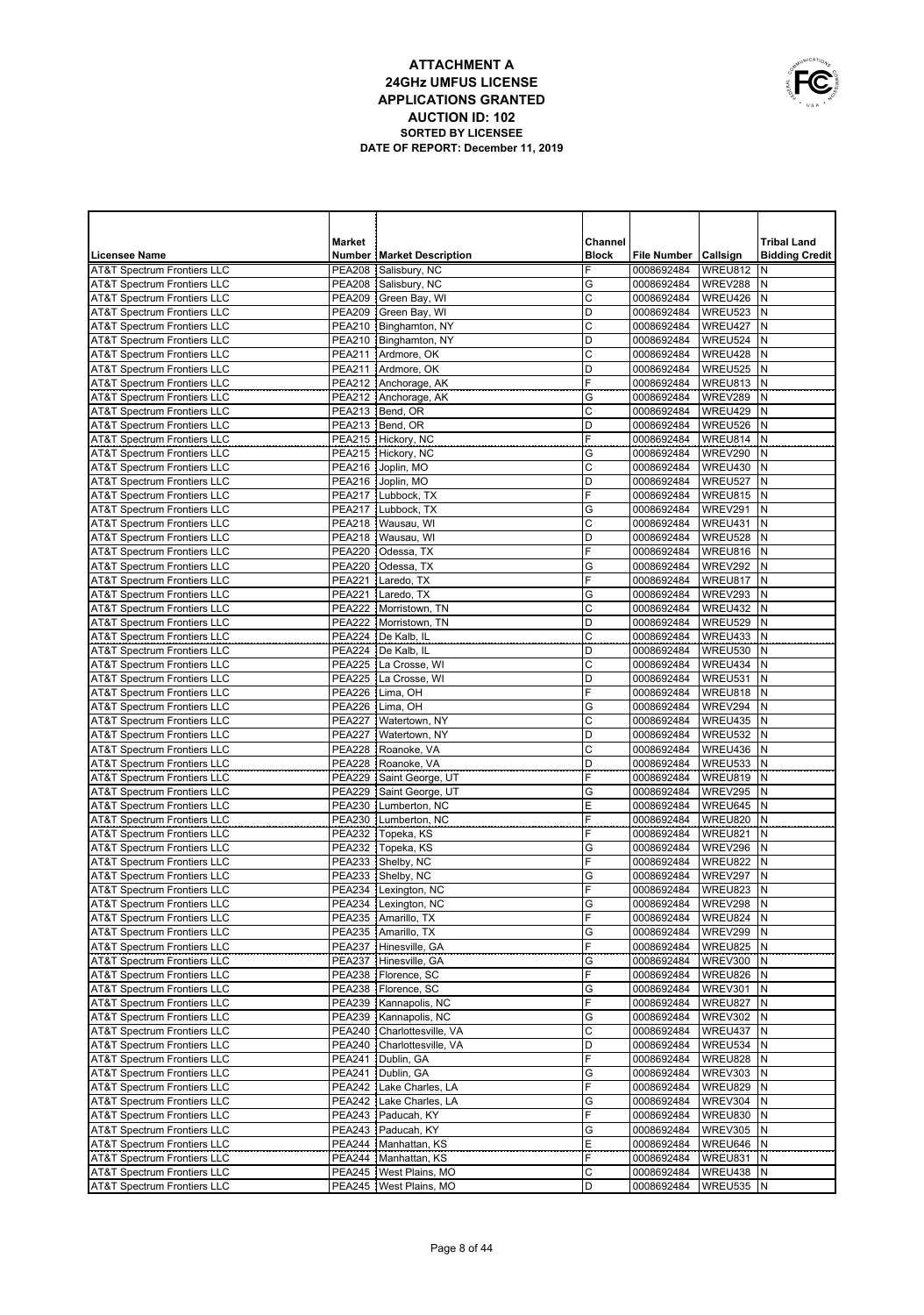|   | OWNUNICATIONS |
|---|---------------|
|   |               |
| É |               |
|   | USA           |

|                                                                                  | Market                         |                                                | Channel      |                          |                        | <b>Tribal Land</b>    |
|----------------------------------------------------------------------------------|--------------------------------|------------------------------------------------|--------------|--------------------------|------------------------|-----------------------|
| <b>Licensee Name</b>                                                             |                                | <b>Number   Market Description</b>             | <b>Block</b> | <b>File Number</b>       | Callsign               | <b>Bidding Credit</b> |
| <b>AT&amp;T Spectrum Frontiers LLC</b>                                           | <b>PEA246</b>                  | Auburn, AL                                     |              | 0008692484               | WREU832                | N                     |
| <b>AT&amp;T Spectrum Frontiers LLC</b>                                           | <b>PEA246</b>                  | Auburn, AL                                     | G            | 0008692484               | WREV306                | Ν                     |
| <b>AT&amp;T Spectrum Frontiers LLC</b>                                           | <b>PEA247</b>                  | Nampa, ID                                      | C            | 0008692484               | WREU439                | N                     |
| <b>AT&amp;T Spectrum Frontiers LLC</b>                                           | <b>PEA247</b>                  | Nampa, ID                                      | D            | 0008692484               | WREU536                | N                     |
| <b>AT&amp;T Spectrum Frontiers LLC</b>                                           | <b>PEA248</b>                  | Sumter, SC                                     | F            | 0008692484               | WREU833                | N                     |
| <b>AT&amp;T Spectrum Frontiers LLC</b>                                           | <b>PEA248</b>                  | Sumter, SC                                     | G            | 0008692484               | WREV307                | N                     |
| <b>AT&amp;T Spectrum Frontiers LLC</b>                                           |                                | PEA249 Bryan, TX                               | F            | 0008692484<br>0008692484 | WREU834                | N<br>N                |
| <b>AT&amp;T Spectrum Frontiers LLC</b><br><b>AT&amp;T Spectrum Frontiers LLC</b> | <b>PEA249</b><br><b>PEA250</b> | Bryan, TX<br>Las Cruces, NM                    | G<br>F       | 0008692484               | WREV308<br>WREU835     | N                     |
| <b>AT&amp;T Spectrum Frontiers LLC</b>                                           | <b>PEA250</b>                  | Las Cruces, NM                                 | G            | 0008692484               | WREV309                | N                     |
| <b>AT&amp;T Spectrum Frontiers LLC</b>                                           | <b>PEA251</b>                  | Salina, KS                                     | F            | 0008692484               | WREU836                | N                     |
| <b>AT&amp;T Spectrum Frontiers LLC</b>                                           | <b>PEA251</b>                  | Salina, KS                                     | G            | 0008692484               | WREV310                | N                     |
| <b>AT&amp;T Spectrum Frontiers LLC</b>                                           |                                | PEA253 Baraboo, WI                             | C            | 0008692484               | WREU440                | N                     |
| <b>AT&amp;T Spectrum Frontiers LLC</b>                                           |                                | PEA253 Baraboo, WI                             | D            | 0008692484               | WREU537                | N                     |
| <b>AT&amp;T Spectrum Frontiers LLC</b>                                           | <b>PEA254</b>                  | Merrill, WI                                    | C            | 0008692484               | WREU441                | N                     |
| <b>AT&amp;T Spectrum Frontiers LLC</b>                                           | <b>PEA254</b>                  | Merrill, WI                                    | D            | 0008692484               | WREU538                | N                     |
| <b>AT&amp;T Spectrum Frontiers LLC</b>                                           | <b>PEA255</b>                  | Greenville, MS                                 | Ë            | 0008692484               | WREU837                | N                     |
| <b>AT&amp;T Spectrum Frontiers LLC</b>                                           |                                | PEA255 Greenville, MS                          | G            | 0008692484               | WREV311                | N                     |
| <b>AT&amp;T Spectrum Frontiers LLC</b>                                           |                                | PEA256 Lynchburg, VA                           | C            | 0008692484               | WREU442                | N                     |
| <b>AT&amp;T Spectrum Frontiers LLC</b>                                           |                                | PEA256 Lynchburg, VA                           | D            | 0008692484               | WREU539                | N                     |
| <b>AT&amp;T Spectrum Frontiers LLC</b>                                           |                                | PEA257 Cheyenne, WY                            | F            | 0008692484               | WREU838                | N                     |
| <b>AT&amp;T Spectrum Frontiers LLC</b>                                           | <b>PEA257</b>                  | Cheyenne, WY<br>PEA258 Cullman, AL             | G<br>F       | 0008692484               | WREV312                | N<br>N                |
| <b>AT&amp;T Spectrum Frontiers LLC</b><br><b>AT&amp;T Spectrum Frontiers LLC</b> | <b>PEA258</b>                  | Cullman, AL                                    | G            | 0008692484<br>0008692484 | WREU839<br>WREV313     | N                     |
| <b>AT&amp;T Spectrum Frontiers LLC</b>                                           |                                | PEA259 Roswell, NM                             | F            | 0008692484               | WREU840                | N                     |
| <b>AT&amp;T Spectrum Frontiers LLC</b>                                           | <b>PEA259</b>                  | Roswell, NM                                    | G            | 0008692484               | WREV314                | N                     |
| <b>AT&amp;T Spectrum Frontiers LLC</b>                                           |                                | PEA260 Alpena, MI                              | F            | 0008692484               | WREU841                | N                     |
| <b>AT&amp;T Spectrum Frontiers LLC</b>                                           |                                | PEA260 Alpena, MI                              | G            | 0008692484               | WREV315                | N                     |
| <b>AT&amp;T Spectrum Frontiers LLC</b>                                           |                                | PEA261 Fargo, ND                               | F            | 0008692484               | WREU842                | N                     |
| <b>AT&amp;T Spectrum Frontiers LLC</b>                                           |                                | PEA261 Fargo, ND                               | G            | 0008692484               | WREV316                | N                     |
| <b>AT&amp;T Spectrum Frontiers LLC</b>                                           |                                | PEA262 Hilton Head Island, SC                  | E            | 0008692484               | WREU647                | N                     |
| <b>AT&amp;T Spectrum Frontiers LLC</b>                                           |                                | PEA262 Hilton Head Island, SC                  | F            | 0008692484               | WREU843                | N                     |
| <b>AT&amp;T Spectrum Frontiers LLC</b>                                           |                                | PEA262 Hilton Head Island, SC                  | G            | 0008692484               | WREV317                | N                     |
| <b>AT&amp;T Spectrum Frontiers LLC</b>                                           | <b>PEA263</b>                  | Santa Fe, NM                                   | F            | 0008692484               | WREU844                | N                     |
| <b>AT&amp;T Spectrum Frontiers LLC</b>                                           | <b>PEA263</b>                  | Santa Fe, NM                                   | G<br>F       | 0008692484               | WREV318                | N<br>N                |
| <b>AT&amp;T Spectrum Frontiers LLC</b><br><b>AT&amp;T Spectrum Frontiers LLC</b> |                                | PEA264 Kodiak, AK<br>PEA264 Kodiak, AK         | G            | 0008692484<br>0008692484 | WREU845<br>WREV319     | N                     |
| <b>AT&amp;T Spectrum Frontiers LLC</b>                                           |                                | PEA265   Winona, MN                            | F            | 0008692484               | WREU846                | N                     |
| <b>AT&amp;T Spectrum Frontiers LLC</b>                                           |                                | PEA265   Winona, MN                            | G            | 0008692484               | WREV320                | N                     |
| <b>AT&amp;T Spectrum Frontiers LLC</b>                                           | <b>PEA266</b>                  | Lenoir, NC                                     | F            | 0008692484               | WREU847                | N                     |
| <b>AT&amp;T Spectrum Frontiers LLC</b>                                           |                                | PEA266 Lenoir, NC                              | G            | 0008692484               | WREV321                | N                     |
| <b>AT&amp;T Spectrum Frontiers LLC</b>                                           | <b>PEA267</b>                  | Sheboygan, WI                                  | C            | 0008692484               | WREU443                | N                     |
| <b>AT&amp;T Spectrum Frontiers LLC</b>                                           |                                | PEA267 Sheboygan, WI                           | D            | 0008692484               | WREU540                | N                     |
| <b>AT&amp;T Spectrum Frontiers LLC</b>                                           | <b>PEA269</b>                  | Racine, WI                                     | C            | 0008692484               | WREU444                | N                     |
| AT&T Spectrum Frontiers LLC                                                      | <b>PEA269</b>                  | Racine, WI                                     | D            | 0008692484               | WREU541                | N                     |
| <b>AT&amp;T Spectrum Frontiers LLC</b>                                           |                                | PEA270 Ottawa, IL                              | F            | 0008692484               | WREU848                | İΝ                    |
| AT&T Spectrum Frontiers LLC<br><b>AT&amp;T Spectrum Frontiers LLC</b>            |                                | PEA270 Ottawa, IL<br>PEA271 Elmira, NY         | G<br>C       | 0008692484<br>0008692484 | WREV322 N<br>WREU445 N |                       |
| <b>AT&amp;T Spectrum Frontiers LLC</b>                                           |                                | PEA271   Elmira, NY                            | D            | 0008692484               | WREU542 N              |                       |
| <b>AT&amp;T Spectrum Frontiers LLC</b>                                           |                                | PEA272   Brownwood, TX                         | F            | 0008692484               | WREU849 N              |                       |
| <b>AT&amp;T Spectrum Frontiers LLC</b>                                           |                                | PEA272 Brownwood, TX                           | G            | 0008692484               | WREV323                | Ν                     |
| <b>AT&amp;T Spectrum Frontiers LLC</b>                                           |                                | PEA273   Bloomington, IL                       | F            | 0008692484               | <b>WREU850</b>         | N                     |
| <b>AT&amp;T Spectrum Frontiers LLC</b>                                           |                                | PEA273   Bloomington, IL                       | G            | 0008692484               | WREV324                | Ν                     |
| <b>AT&amp;T Spectrum Frontiers LLC</b>                                           |                                | PEA274 Twin Falls, ID                          | C            | 0008692484               | WREU446                | N                     |
| <b>AT&amp;T Spectrum Frontiers LLC</b>                                           |                                | PEA274   Twin Falls, ID                        | D            | 0008692484               | WREU543                | N                     |
| <b>AT&amp;T Spectrum Frontiers LLC</b>                                           |                                | PEA275   Corsicana, TX                         | F            | 0008692484               | WREU851                | N                     |
| <b>AT&amp;T Spectrum Frontiers LLC</b>                                           |                                | PEA275   Corsicana, TX                         | G            | 0008692484               | WREV325                | Ν                     |
| AT&T Spectrum Frontiers LLC                                                      |                                | PEA276   Rapid City, SD                        | F            | 0008692484               | WREU852                | N                     |
| <b>AT&amp;T Spectrum Frontiers LLC</b>                                           |                                | PEA276 Rapid City, SD                          | G            | 0008692484               | WREV326                | Ν                     |
| <b>AT&amp;T Spectrum Frontiers LLC</b><br><b>AT&amp;T Spectrum Frontiers LLC</b> |                                | PEA277 Hutchinson, KS<br>PEA277 Hutchinson, KS | Ε<br>F       | 0008692484<br>0008692484 | WREU648<br>WREU853     | N<br>Ν                |
| <b>AT&amp;T Spectrum Frontiers LLC</b>                                           |                                | PEA277 Hutchinson, KS                          | G            | 0008692484               | WREV327                | N                     |
| <b>AT&amp;T Spectrum Frontiers LLC</b>                                           |                                | PEA278   Bartlesville, OK                      | Ċ            | 0008692484               | WREU447                | N                     |
| <b>AT&amp;T Spectrum Frontiers LLC</b>                                           |                                | PEA278   Bartlesville, OK                      | D            | 0008692484               | WREU544                | N                     |
| <b>AT&amp;T Spectrum Frontiers LLC</b>                                           |                                | PEA279 Logan, UT                               | F            | 0008692484               | WREU854                | N                     |
| <b>AT&amp;T Spectrum Frontiers LLC</b>                                           |                                | PEA279 Logan, UT                               | G            | 0008692484               | WREV328 N              |                       |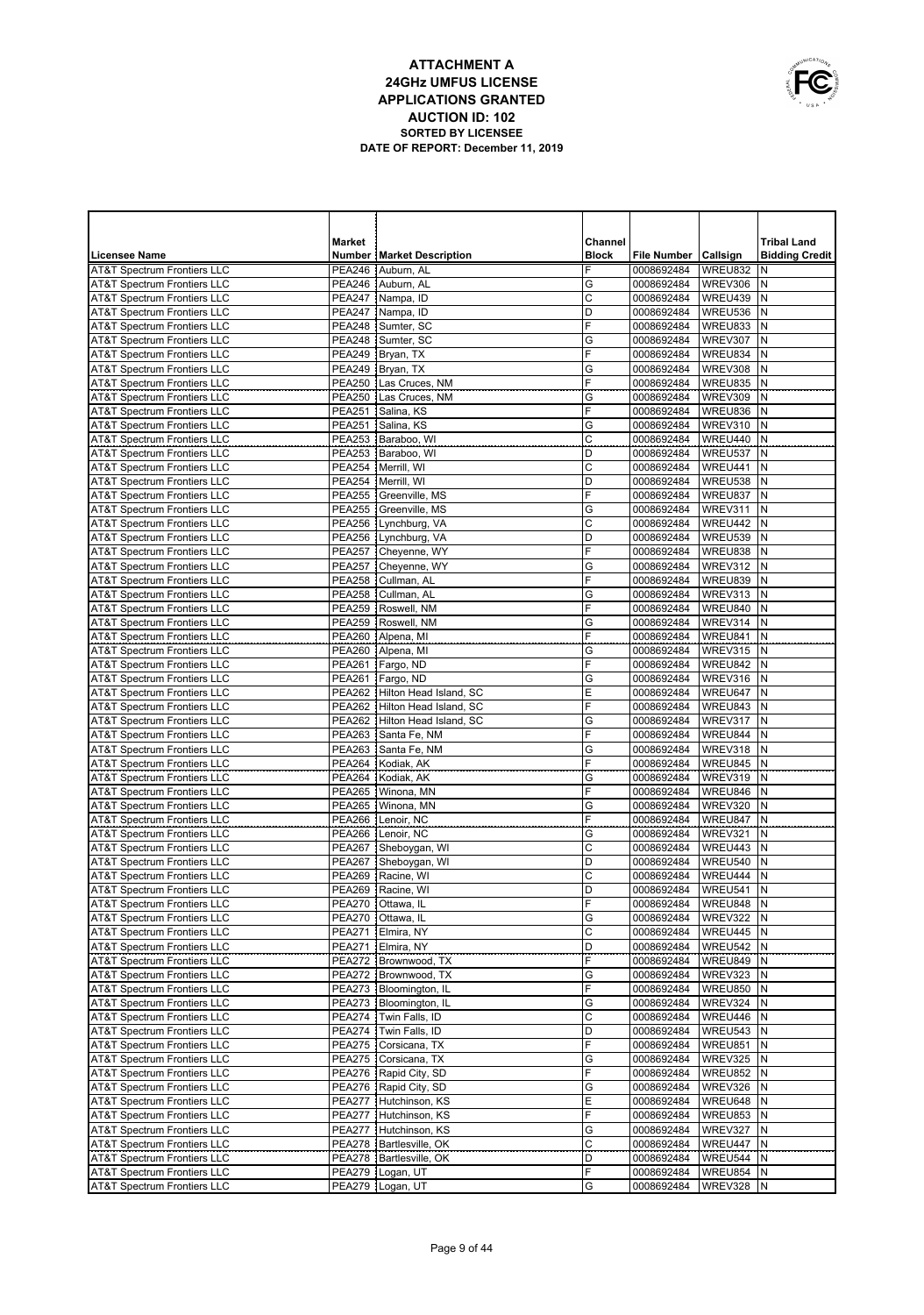|   | OWNUNICATIONS |
|---|---------------|
|   |               |
| É |               |
|   | USA           |

| <b>Market</b><br>Channel<br><b>Tribal Land</b><br><b>Block</b><br>File Number Callsign<br><b>Bidding Credit</b><br><b>Licensee Name</b><br><b>Number   Market Description</b><br><b>AT&amp;T Spectrum Frontiers LLC</b><br><b>PEA280</b><br>Garden City, KS<br>F<br>0008692484<br>WREU855<br>N<br><b>AT&amp;T Spectrum Frontiers LLC</b><br>PEA280 Garden City, KS<br>G<br>0008692484<br>WREV329<br>N<br><b>AT&amp;T Spectrum Frontiers LLC</b><br>PEA281 Muskogee, OK<br>C<br>WREU448<br>N<br>0008692484<br><b>AT&amp;T Spectrum Frontiers LLC</b><br>PEA281 Muskogee, OK<br>D<br>WREU545<br>N<br>0008692484<br>$\mathsf{C}$<br><b>AT&amp;T Spectrum Frontiers LLC</b><br><b>PEA282</b><br>Galesburg, IL<br>WREU449<br>N<br>0008692484<br><b>AT&amp;T Spectrum Frontiers LLC</b><br><b>PEA282</b><br>D<br>WREU546<br>N<br>Galesburg, IL<br>0008692484<br><b>AT&amp;T Spectrum Frontiers LLC</b><br><b>PEA283</b><br>Plattsburgh, NY<br>C<br>WREU450<br>N<br>0008692484<br><b>AT&amp;T Spectrum Frontiers LLC</b><br><b>PEA283</b><br>Plattsburgh, NY<br>D<br>N<br>0008692484<br>WREU547<br>F<br><b>AT&amp;T Spectrum Frontiers LLC</b><br><b>PEA284</b><br>WREU856<br>N<br>Greenwood, SC<br>0008692484<br><b>PEA284</b><br>G<br>WREV330<br>N<br><b>AT&amp;T Spectrum Frontiers LLC</b><br>Greenwood, SC<br>0008692484<br><b>AT&amp;T Spectrum Frontiers LLC</b><br><b>PEA285</b><br>F<br>WREU857<br>N<br>Gallup, NM<br>0008692484<br><b>PEA285</b><br>G<br>WREV331<br>N<br><b>AT&amp;T Spectrum Frontiers LLC</b><br>Gallup, NM<br>0008692484<br><b>AT&amp;T Spectrum Frontiers LLC</b><br><b>PEA286</b><br>Sioux Falls, SD<br>F<br>WREU858<br>N<br>0008692484<br><b>PEA286</b><br>Sioux Falls, SD<br>G<br>WREV332<br>N<br><b>AT&amp;T Spectrum Frontiers LLC</b><br>0008692484<br>C<br><b>AT&amp;T Spectrum Frontiers LLC</b><br><b>PEA287</b><br>N<br>Kenosha, WI<br>0008692484<br>WREU451<br><b>AT&amp;T Spectrum Frontiers LLC</b><br>D<br>N<br><b>PEA287</b><br>Kenosha, WI<br>0008692484<br>WREU548<br>F<br><b>AT&amp;T Spectrum Frontiers LLC</b><br><b>PEA288</b><br>N<br>Abilene, TX<br>0008692484<br>WREU859<br><b>AT&amp;T Spectrum Frontiers LLC</b><br>Abilene, TX<br>G<br>N<br><b>PEA288</b><br>0008692484<br>WREV333<br>F<br><b>PEA289</b><br>Price, UT<br>N<br><b>AT&amp;T Spectrum Frontiers LLC</b><br>0008692484<br>WREU860<br><b>PEA289</b><br>Price, UT<br>G<br>N<br>AT&T Spectrum Frontiers LLC<br>0008692484<br>WREV334<br>F<br><b>AT&amp;T Spectrum Frontiers LLC</b><br><b>PEA290</b><br>N<br>Watertown, SD<br>0008692484<br>WREU861<br><b>PEA290</b><br>G<br>N<br><b>AT&amp;T Spectrum Frontiers LLC</b><br>Watertown, SD<br>0008692484<br>WREV335<br>E<br><b>AT&amp;T Spectrum Frontiers LLC</b><br><b>PEA291</b><br>N<br>Rockingham, NC<br>0008692484<br>WREU649<br>F<br><b>PEA291</b><br>Rockingham, NC<br>N<br>AT&T Spectrum Frontiers LLC<br>0008692484<br>WREU862<br>E<br><b>AT&amp;T Spectrum Frontiers LLC</b><br><b>PEA292</b><br>Pueblo, CO<br>N<br>0008692484<br>WREU650<br>F<br><b>AT&amp;T Spectrum Frontiers LLC</b><br><b>PEA292</b><br>Pueblo, CO<br>N<br>0008692484<br>WREU863<br>AT&T Spectrum Frontiers LLC<br>PEA292 Pueblo, CO<br>G<br>N<br>0008692484<br>WREV336<br>F<br><b>AT&amp;T Spectrum Frontiers LLC</b><br>PEA293 Lawrenceburg, TN<br>WREU864<br>N<br>0008692484<br><b>AT&amp;T Spectrum Frontiers LLC</b><br>PEA293 Lawrenceburg, TN<br>G<br>WREV337<br>N<br>0008692484<br>C<br><b>AT&amp;T Spectrum Frontiers LLC</b><br><b>PEA295</b><br>Stillwater, OK<br>WREU452<br>N<br>0008692484<br><b>AT&amp;T Spectrum Frontiers LLC</b><br><b>PEA295</b><br>D<br>WREU549<br>N<br>Stillwater, OK<br>0008692484<br>C<br><b>PEA296</b><br><b>AT&amp;T Spectrum Frontiers LLC</b><br>Pottsville, PA<br>0008692484<br>WREU453<br>Ν<br>D<br><b>AT&amp;T Spectrum Frontiers LLC</b><br>PEA296 Pottsville, PA<br><b>WREU550</b><br>N<br>0008692484<br>E<br><b>AT&amp;T Spectrum Frontiers LLC</b><br>WREU651<br>N<br><b>PEA297</b><br>Pendleton, OR<br>0008692484<br>F<br><b>AT&amp;T Spectrum Frontiers LLC</b><br><b>PEA297</b><br>Pendleton, OR<br>WREU865<br>N<br>0008692484<br>F<br><b>AT&amp;T Spectrum Frontiers LLC</b><br><b>PEA298</b><br>WREU866<br>N<br>Fairbanks, AK<br>0008692484<br><b>AT&amp;T Spectrum Frontiers LLC</b><br>PEA298 Fairbanks, AK<br>G<br>WREV338<br>0008692484<br>Ν<br>C<br><b>AT&amp;T Spectrum Frontiers LLC</b><br>WREU454<br>N<br><b>PEA299</b><br>Kirksville, MO<br>0008692484<br>D<br><b>AT&amp;T Spectrum Frontiers LLC</b><br>PEA299 Kirksville, MO<br>WREU551<br>N<br>0008692484<br>F<br><b>AT&amp;T Spectrum Frontiers LLC</b><br>WREU867<br>N<br><b>PEA300</b><br>Selma, AL<br>0008692484<br><b>AT&amp;T Spectrum Frontiers LLC</b><br>PEA300 Selma, AL<br>G<br>WREV339<br>N<br>0008692484<br><b>AT&amp;T Spectrum Frontiers LLC</b><br>F<br>WREU868<br>N<br>PEA301 Rochester, MN<br>0008692484<br><b>AT&amp;T Spectrum Frontiers LLC</b><br>PEA301 Rochester, MN<br>WREV340<br>N<br>G<br>0008692484<br><b>AT&amp;T Spectrum Frontiers LLC</b><br>C<br>WREU455<br>N<br>PEA302 Enid, OK<br>0008692484<br><b>AT&amp;T Spectrum Frontiers LLC</b><br>D<br>WREU552<br>N<br>PEA302 Enid. OK<br>0008692484<br>F<br>PEA303 Great Falls, MT<br>WREU869<br><b>AT&amp;T Spectrum Frontiers LLC</b><br>0008692484<br>N<br>AT&T Spectrum Frontiers LLC<br>PEA303 Great Falls, MT<br>0008692484<br>WREV341 N<br>G<br>C<br><b>AT&amp;T Spectrum Frontiers LLC</b><br>PEA304 Mount Airy, NC<br>0008692484<br>WREU456 N<br><b>AT&amp;T Spectrum Frontiers LLC</b><br>PEA304   Mount Airy, NC<br>D<br><b>WREU553 N</b><br>0008692484<br>WREU457<br><b>AT&amp;T Spectrum Frontiers LLC</b><br>PEA305 Altus, OK<br>С<br>0008692484<br>N<br>AT&T Spectrum Frontiers LLC<br>PEA305 Altus, OK<br>D<br>WREU554<br>0008692484<br>N<br>C<br><b>AT&amp;T Spectrum Frontiers LLC</b><br>PEA306   Wichita Falls, TX<br>0008692484<br>WREU458<br>N<br>AT&T Spectrum Frontiers LLC<br>PEA306   Wichita Falls, TX<br>D<br>WREU555<br>0008692484<br>N<br>WREU652<br><b>AT&amp;T Spectrum Frontiers LLC</b><br>PEA307 Yankton, SD<br>Ε<br>0008692484<br>N<br>F<br>WREU870<br><b>AT&amp;T Spectrum Frontiers LLC</b><br>PEA307 Yankton, SD<br>0008692484<br>N<br>F<br>WREU871<br><b>AT&amp;T Spectrum Frontiers LLC</b><br>PEA308 Americus, GA<br>0008692484<br>N<br>PEA308 Americus, GA<br><b>AT&amp;T Spectrum Frontiers LLC</b><br>G<br>0008692484<br>WREV342<br>N<br>С<br>WREU459<br><b>AT&amp;T Spectrum Frontiers LLC</b><br>PEA309 Elizabeth City, NC<br>0008692484<br>N<br>D<br><b>AT&amp;T Spectrum Frontiers LLC</b><br>PEA309 Elizabeth City, NC<br>0008692484<br>WREU556<br>N<br>F<br><b>AT&amp;T Spectrum Frontiers LLC</b><br>PEA310 Farmington, MO<br>0008692484<br>WREU872<br>N<br>G<br>WREV343<br><b>AT&amp;T Spectrum Frontiers LLC</b><br>PEA310   Farmington, MO<br>0008692484<br>N<br>F<br><b>AT&amp;T Spectrum Frontiers LLC</b><br>PEA311 Trinidad, CO<br>0008692484<br>WREU873<br>N<br>PEA311 Trinidad, CO<br>G<br>WREV344<br><b>AT&amp;T Spectrum Frontiers LLC</b><br>0008692484<br>Ν<br>F<br><b>AT&amp;T Spectrum Frontiers LLC</b><br>PEA312   Farmington, NM<br>0008692484<br>WREU874 N<br>G<br>WREV345<br><b>AT&amp;T Spectrum Frontiers LLC</b><br>PEA312   Farmington, NM<br>0008692484<br>N<br>F<br><b>AT&amp;T Spectrum Frontiers LLC</b><br>PEA313   Lockhart, TX<br>WREU875 N<br>0008692484 |  |  |  |  |
|---------------------------------------------------------------------------------------------------------------------------------------------------------------------------------------------------------------------------------------------------------------------------------------------------------------------------------------------------------------------------------------------------------------------------------------------------------------------------------------------------------------------------------------------------------------------------------------------------------------------------------------------------------------------------------------------------------------------------------------------------------------------------------------------------------------------------------------------------------------------------------------------------------------------------------------------------------------------------------------------------------------------------------------------------------------------------------------------------------------------------------------------------------------------------------------------------------------------------------------------------------------------------------------------------------------------------------------------------------------------------------------------------------------------------------------------------------------------------------------------------------------------------------------------------------------------------------------------------------------------------------------------------------------------------------------------------------------------------------------------------------------------------------------------------------------------------------------------------------------------------------------------------------------------------------------------------------------------------------------------------------------------------------------------------------------------------------------------------------------------------------------------------------------------------------------------------------------------------------------------------------------------------------------------------------------------------------------------------------------------------------------------------------------------------------------------------------------------------------------------------------------------------------------------------------------------------------------------------------------------------------------------------------------------------------------------------------------------------------------------------------------------------------------------------------------------------------------------------------------------------------------------------------------------------------------------------------------------------------------------------------------------------------------------------------------------------------------------------------------------------------------------------------------------------------------------------------------------------------------------------------------------------------------------------------------------------------------------------------------------------------------------------------------------------------------------------------------------------------------------------------------------------------------------------------------------------------------------------------------------------------------------------------------------------------------------------------------------------------------------------------------------------------------------------------------------------------------------------------------------------------------------------------------------------------------------------------------------------------------------------------------------------------------------------------------------------------------------------------------------------------------------------------------------------------------------------------------------------------------------------------------------------------------------------------------------------------------------------------------------------------------------------------------------------------------------------------------------------------------------------------------------------------------------------------------------------------------------------------------------------------------------------------------------------------------------------------------------------------------------------------------------------------------------------------------------------------------------------------------------------------------------------------------------------------------------------------------------------------------------------------------------------------------------------------------------------------------------------------------------------------------------------------------------------------------------------------------------------------------------------------------------------------------------------------------------------------------------------------------------------------------------------------------------------------------------------------------------------------------------------------------------------------------------------------------------------------------------------------------------------------------------------------------------------------------------------------------------------------------------------------------------------------------------------------------------------------------------------------------------------------------------------------------------------------------------------------------------------------------------------------------------------------------------------------------------------------------------------------------------------------------------------------------------------------------------------------------------------------------------------------------------------------------------------------------------------------------------------------------------------------------------------------------------------------------------------------------------------------------------------------------------------------------------------------------------------------------------------------------------------------------------------------------------------------------------------------------------------------------------------------------------------------------------------------------------------------------------------------------------------------------------------------------------------------------------------------------------------------------------------------------------------------------------------------------------------------------------------------------------------------------------------------------------------------------------------------------------------------------------------------------------------------------------------------------------------------------------------------------------------------------|--|--|--|--|
|                                                                                                                                                                                                                                                                                                                                                                                                                                                                                                                                                                                                                                                                                                                                                                                                                                                                                                                                                                                                                                                                                                                                                                                                                                                                                                                                                                                                                                                                                                                                                                                                                                                                                                                                                                                                                                                                                                                                                                                                                                                                                                                                                                                                                                                                                                                                                                                                                                                                                                                                                                                                                                                                                                                                                                                                                                                                                                                                                                                                                                                                                                                                                                                                                                                                                                                                                                                                                                                                                                                                                                                                                                                                                                                                                                                                                                                                                                                                                                                                                                                                                                                                                                                                                                                                                                                                                                                                                                                                                                                                                                                                                                                                                                                                                                                                                                                                                                                                                                                                                                                                                                                                                                                                                                                                                                                                                                                                                                                                                                                                                                                                                                                                                                                                                                                                                                                                                                                                                                                                                                                                                                                                                                                                                                                                                                                                                                                                                                                                                                                                                                                                                                                                                                                                                                                                                                                                                                                                                                                                                                                                                                                                                                                                                                                                                                                                                                                       |  |  |  |  |
|                                                                                                                                                                                                                                                                                                                                                                                                                                                                                                                                                                                                                                                                                                                                                                                                                                                                                                                                                                                                                                                                                                                                                                                                                                                                                                                                                                                                                                                                                                                                                                                                                                                                                                                                                                                                                                                                                                                                                                                                                                                                                                                                                                                                                                                                                                                                                                                                                                                                                                                                                                                                                                                                                                                                                                                                                                                                                                                                                                                                                                                                                                                                                                                                                                                                                                                                                                                                                                                                                                                                                                                                                                                                                                                                                                                                                                                                                                                                                                                                                                                                                                                                                                                                                                                                                                                                                                                                                                                                                                                                                                                                                                                                                                                                                                                                                                                                                                                                                                                                                                                                                                                                                                                                                                                                                                                                                                                                                                                                                                                                                                                                                                                                                                                                                                                                                                                                                                                                                                                                                                                                                                                                                                                                                                                                                                                                                                                                                                                                                                                                                                                                                                                                                                                                                                                                                                                                                                                                                                                                                                                                                                                                                                                                                                                                                                                                                                                       |  |  |  |  |
|                                                                                                                                                                                                                                                                                                                                                                                                                                                                                                                                                                                                                                                                                                                                                                                                                                                                                                                                                                                                                                                                                                                                                                                                                                                                                                                                                                                                                                                                                                                                                                                                                                                                                                                                                                                                                                                                                                                                                                                                                                                                                                                                                                                                                                                                                                                                                                                                                                                                                                                                                                                                                                                                                                                                                                                                                                                                                                                                                                                                                                                                                                                                                                                                                                                                                                                                                                                                                                                                                                                                                                                                                                                                                                                                                                                                                                                                                                                                                                                                                                                                                                                                                                                                                                                                                                                                                                                                                                                                                                                                                                                                                                                                                                                                                                                                                                                                                                                                                                                                                                                                                                                                                                                                                                                                                                                                                                                                                                                                                                                                                                                                                                                                                                                                                                                                                                                                                                                                                                                                                                                                                                                                                                                                                                                                                                                                                                                                                                                                                                                                                                                                                                                                                                                                                                                                                                                                                                                                                                                                                                                                                                                                                                                                                                                                                                                                                                                       |  |  |  |  |
|                                                                                                                                                                                                                                                                                                                                                                                                                                                                                                                                                                                                                                                                                                                                                                                                                                                                                                                                                                                                                                                                                                                                                                                                                                                                                                                                                                                                                                                                                                                                                                                                                                                                                                                                                                                                                                                                                                                                                                                                                                                                                                                                                                                                                                                                                                                                                                                                                                                                                                                                                                                                                                                                                                                                                                                                                                                                                                                                                                                                                                                                                                                                                                                                                                                                                                                                                                                                                                                                                                                                                                                                                                                                                                                                                                                                                                                                                                                                                                                                                                                                                                                                                                                                                                                                                                                                                                                                                                                                                                                                                                                                                                                                                                                                                                                                                                                                                                                                                                                                                                                                                                                                                                                                                                                                                                                                                                                                                                                                                                                                                                                                                                                                                                                                                                                                                                                                                                                                                                                                                                                                                                                                                                                                                                                                                                                                                                                                                                                                                                                                                                                                                                                                                                                                                                                                                                                                                                                                                                                                                                                                                                                                                                                                                                                                                                                                                                                       |  |  |  |  |
|                                                                                                                                                                                                                                                                                                                                                                                                                                                                                                                                                                                                                                                                                                                                                                                                                                                                                                                                                                                                                                                                                                                                                                                                                                                                                                                                                                                                                                                                                                                                                                                                                                                                                                                                                                                                                                                                                                                                                                                                                                                                                                                                                                                                                                                                                                                                                                                                                                                                                                                                                                                                                                                                                                                                                                                                                                                                                                                                                                                                                                                                                                                                                                                                                                                                                                                                                                                                                                                                                                                                                                                                                                                                                                                                                                                                                                                                                                                                                                                                                                                                                                                                                                                                                                                                                                                                                                                                                                                                                                                                                                                                                                                                                                                                                                                                                                                                                                                                                                                                                                                                                                                                                                                                                                                                                                                                                                                                                                                                                                                                                                                                                                                                                                                                                                                                                                                                                                                                                                                                                                                                                                                                                                                                                                                                                                                                                                                                                                                                                                                                                                                                                                                                                                                                                                                                                                                                                                                                                                                                                                                                                                                                                                                                                                                                                                                                                                                       |  |  |  |  |
|                                                                                                                                                                                                                                                                                                                                                                                                                                                                                                                                                                                                                                                                                                                                                                                                                                                                                                                                                                                                                                                                                                                                                                                                                                                                                                                                                                                                                                                                                                                                                                                                                                                                                                                                                                                                                                                                                                                                                                                                                                                                                                                                                                                                                                                                                                                                                                                                                                                                                                                                                                                                                                                                                                                                                                                                                                                                                                                                                                                                                                                                                                                                                                                                                                                                                                                                                                                                                                                                                                                                                                                                                                                                                                                                                                                                                                                                                                                                                                                                                                                                                                                                                                                                                                                                                                                                                                                                                                                                                                                                                                                                                                                                                                                                                                                                                                                                                                                                                                                                                                                                                                                                                                                                                                                                                                                                                                                                                                                                                                                                                                                                                                                                                                                                                                                                                                                                                                                                                                                                                                                                                                                                                                                                                                                                                                                                                                                                                                                                                                                                                                                                                                                                                                                                                                                                                                                                                                                                                                                                                                                                                                                                                                                                                                                                                                                                                                                       |  |  |  |  |
|                                                                                                                                                                                                                                                                                                                                                                                                                                                                                                                                                                                                                                                                                                                                                                                                                                                                                                                                                                                                                                                                                                                                                                                                                                                                                                                                                                                                                                                                                                                                                                                                                                                                                                                                                                                                                                                                                                                                                                                                                                                                                                                                                                                                                                                                                                                                                                                                                                                                                                                                                                                                                                                                                                                                                                                                                                                                                                                                                                                                                                                                                                                                                                                                                                                                                                                                                                                                                                                                                                                                                                                                                                                                                                                                                                                                                                                                                                                                                                                                                                                                                                                                                                                                                                                                                                                                                                                                                                                                                                                                                                                                                                                                                                                                                                                                                                                                                                                                                                                                                                                                                                                                                                                                                                                                                                                                                                                                                                                                                                                                                                                                                                                                                                                                                                                                                                                                                                                                                                                                                                                                                                                                                                                                                                                                                                                                                                                                                                                                                                                                                                                                                                                                                                                                                                                                                                                                                                                                                                                                                                                                                                                                                                                                                                                                                                                                                                                       |  |  |  |  |
|                                                                                                                                                                                                                                                                                                                                                                                                                                                                                                                                                                                                                                                                                                                                                                                                                                                                                                                                                                                                                                                                                                                                                                                                                                                                                                                                                                                                                                                                                                                                                                                                                                                                                                                                                                                                                                                                                                                                                                                                                                                                                                                                                                                                                                                                                                                                                                                                                                                                                                                                                                                                                                                                                                                                                                                                                                                                                                                                                                                                                                                                                                                                                                                                                                                                                                                                                                                                                                                                                                                                                                                                                                                                                                                                                                                                                                                                                                                                                                                                                                                                                                                                                                                                                                                                                                                                                                                                                                                                                                                                                                                                                                                                                                                                                                                                                                                                                                                                                                                                                                                                                                                                                                                                                                                                                                                                                                                                                                                                                                                                                                                                                                                                                                                                                                                                                                                                                                                                                                                                                                                                                                                                                                                                                                                                                                                                                                                                                                                                                                                                                                                                                                                                                                                                                                                                                                                                                                                                                                                                                                                                                                                                                                                                                                                                                                                                                                                       |  |  |  |  |
|                                                                                                                                                                                                                                                                                                                                                                                                                                                                                                                                                                                                                                                                                                                                                                                                                                                                                                                                                                                                                                                                                                                                                                                                                                                                                                                                                                                                                                                                                                                                                                                                                                                                                                                                                                                                                                                                                                                                                                                                                                                                                                                                                                                                                                                                                                                                                                                                                                                                                                                                                                                                                                                                                                                                                                                                                                                                                                                                                                                                                                                                                                                                                                                                                                                                                                                                                                                                                                                                                                                                                                                                                                                                                                                                                                                                                                                                                                                                                                                                                                                                                                                                                                                                                                                                                                                                                                                                                                                                                                                                                                                                                                                                                                                                                                                                                                                                                                                                                                                                                                                                                                                                                                                                                                                                                                                                                                                                                                                                                                                                                                                                                                                                                                                                                                                                                                                                                                                                                                                                                                                                                                                                                                                                                                                                                                                                                                                                                                                                                                                                                                                                                                                                                                                                                                                                                                                                                                                                                                                                                                                                                                                                                                                                                                                                                                                                                                                       |  |  |  |  |
|                                                                                                                                                                                                                                                                                                                                                                                                                                                                                                                                                                                                                                                                                                                                                                                                                                                                                                                                                                                                                                                                                                                                                                                                                                                                                                                                                                                                                                                                                                                                                                                                                                                                                                                                                                                                                                                                                                                                                                                                                                                                                                                                                                                                                                                                                                                                                                                                                                                                                                                                                                                                                                                                                                                                                                                                                                                                                                                                                                                                                                                                                                                                                                                                                                                                                                                                                                                                                                                                                                                                                                                                                                                                                                                                                                                                                                                                                                                                                                                                                                                                                                                                                                                                                                                                                                                                                                                                                                                                                                                                                                                                                                                                                                                                                                                                                                                                                                                                                                                                                                                                                                                                                                                                                                                                                                                                                                                                                                                                                                                                                                                                                                                                                                                                                                                                                                                                                                                                                                                                                                                                                                                                                                                                                                                                                                                                                                                                                                                                                                                                                                                                                                                                                                                                                                                                                                                                                                                                                                                                                                                                                                                                                                                                                                                                                                                                                                                       |  |  |  |  |
|                                                                                                                                                                                                                                                                                                                                                                                                                                                                                                                                                                                                                                                                                                                                                                                                                                                                                                                                                                                                                                                                                                                                                                                                                                                                                                                                                                                                                                                                                                                                                                                                                                                                                                                                                                                                                                                                                                                                                                                                                                                                                                                                                                                                                                                                                                                                                                                                                                                                                                                                                                                                                                                                                                                                                                                                                                                                                                                                                                                                                                                                                                                                                                                                                                                                                                                                                                                                                                                                                                                                                                                                                                                                                                                                                                                                                                                                                                                                                                                                                                                                                                                                                                                                                                                                                                                                                                                                                                                                                                                                                                                                                                                                                                                                                                                                                                                                                                                                                                                                                                                                                                                                                                                                                                                                                                                                                                                                                                                                                                                                                                                                                                                                                                                                                                                                                                                                                                                                                                                                                                                                                                                                                                                                                                                                                                                                                                                                                                                                                                                                                                                                                                                                                                                                                                                                                                                                                                                                                                                                                                                                                                                                                                                                                                                                                                                                                                                       |  |  |  |  |
|                                                                                                                                                                                                                                                                                                                                                                                                                                                                                                                                                                                                                                                                                                                                                                                                                                                                                                                                                                                                                                                                                                                                                                                                                                                                                                                                                                                                                                                                                                                                                                                                                                                                                                                                                                                                                                                                                                                                                                                                                                                                                                                                                                                                                                                                                                                                                                                                                                                                                                                                                                                                                                                                                                                                                                                                                                                                                                                                                                                                                                                                                                                                                                                                                                                                                                                                                                                                                                                                                                                                                                                                                                                                                                                                                                                                                                                                                                                                                                                                                                                                                                                                                                                                                                                                                                                                                                                                                                                                                                                                                                                                                                                                                                                                                                                                                                                                                                                                                                                                                                                                                                                                                                                                                                                                                                                                                                                                                                                                                                                                                                                                                                                                                                                                                                                                                                                                                                                                                                                                                                                                                                                                                                                                                                                                                                                                                                                                                                                                                                                                                                                                                                                                                                                                                                                                                                                                                                                                                                                                                                                                                                                                                                                                                                                                                                                                                                                       |  |  |  |  |
|                                                                                                                                                                                                                                                                                                                                                                                                                                                                                                                                                                                                                                                                                                                                                                                                                                                                                                                                                                                                                                                                                                                                                                                                                                                                                                                                                                                                                                                                                                                                                                                                                                                                                                                                                                                                                                                                                                                                                                                                                                                                                                                                                                                                                                                                                                                                                                                                                                                                                                                                                                                                                                                                                                                                                                                                                                                                                                                                                                                                                                                                                                                                                                                                                                                                                                                                                                                                                                                                                                                                                                                                                                                                                                                                                                                                                                                                                                                                                                                                                                                                                                                                                                                                                                                                                                                                                                                                                                                                                                                                                                                                                                                                                                                                                                                                                                                                                                                                                                                                                                                                                                                                                                                                                                                                                                                                                                                                                                                                                                                                                                                                                                                                                                                                                                                                                                                                                                                                                                                                                                                                                                                                                                                                                                                                                                                                                                                                                                                                                                                                                                                                                                                                                                                                                                                                                                                                                                                                                                                                                                                                                                                                                                                                                                                                                                                                                                                       |  |  |  |  |
|                                                                                                                                                                                                                                                                                                                                                                                                                                                                                                                                                                                                                                                                                                                                                                                                                                                                                                                                                                                                                                                                                                                                                                                                                                                                                                                                                                                                                                                                                                                                                                                                                                                                                                                                                                                                                                                                                                                                                                                                                                                                                                                                                                                                                                                                                                                                                                                                                                                                                                                                                                                                                                                                                                                                                                                                                                                                                                                                                                                                                                                                                                                                                                                                                                                                                                                                                                                                                                                                                                                                                                                                                                                                                                                                                                                                                                                                                                                                                                                                                                                                                                                                                                                                                                                                                                                                                                                                                                                                                                                                                                                                                                                                                                                                                                                                                                                                                                                                                                                                                                                                                                                                                                                                                                                                                                                                                                                                                                                                                                                                                                                                                                                                                                                                                                                                                                                                                                                                                                                                                                                                                                                                                                                                                                                                                                                                                                                                                                                                                                                                                                                                                                                                                                                                                                                                                                                                                                                                                                                                                                                                                                                                                                                                                                                                                                                                                                                       |  |  |  |  |
|                                                                                                                                                                                                                                                                                                                                                                                                                                                                                                                                                                                                                                                                                                                                                                                                                                                                                                                                                                                                                                                                                                                                                                                                                                                                                                                                                                                                                                                                                                                                                                                                                                                                                                                                                                                                                                                                                                                                                                                                                                                                                                                                                                                                                                                                                                                                                                                                                                                                                                                                                                                                                                                                                                                                                                                                                                                                                                                                                                                                                                                                                                                                                                                                                                                                                                                                                                                                                                                                                                                                                                                                                                                                                                                                                                                                                                                                                                                                                                                                                                                                                                                                                                                                                                                                                                                                                                                                                                                                                                                                                                                                                                                                                                                                                                                                                                                                                                                                                                                                                                                                                                                                                                                                                                                                                                                                                                                                                                                                                                                                                                                                                                                                                                                                                                                                                                                                                                                                                                                                                                                                                                                                                                                                                                                                                                                                                                                                                                                                                                                                                                                                                                                                                                                                                                                                                                                                                                                                                                                                                                                                                                                                                                                                                                                                                                                                                                                       |  |  |  |  |
|                                                                                                                                                                                                                                                                                                                                                                                                                                                                                                                                                                                                                                                                                                                                                                                                                                                                                                                                                                                                                                                                                                                                                                                                                                                                                                                                                                                                                                                                                                                                                                                                                                                                                                                                                                                                                                                                                                                                                                                                                                                                                                                                                                                                                                                                                                                                                                                                                                                                                                                                                                                                                                                                                                                                                                                                                                                                                                                                                                                                                                                                                                                                                                                                                                                                                                                                                                                                                                                                                                                                                                                                                                                                                                                                                                                                                                                                                                                                                                                                                                                                                                                                                                                                                                                                                                                                                                                                                                                                                                                                                                                                                                                                                                                                                                                                                                                                                                                                                                                                                                                                                                                                                                                                                                                                                                                                                                                                                                                                                                                                                                                                                                                                                                                                                                                                                                                                                                                                                                                                                                                                                                                                                                                                                                                                                                                                                                                                                                                                                                                                                                                                                                                                                                                                                                                                                                                                                                                                                                                                                                                                                                                                                                                                                                                                                                                                                                                       |  |  |  |  |
|                                                                                                                                                                                                                                                                                                                                                                                                                                                                                                                                                                                                                                                                                                                                                                                                                                                                                                                                                                                                                                                                                                                                                                                                                                                                                                                                                                                                                                                                                                                                                                                                                                                                                                                                                                                                                                                                                                                                                                                                                                                                                                                                                                                                                                                                                                                                                                                                                                                                                                                                                                                                                                                                                                                                                                                                                                                                                                                                                                                                                                                                                                                                                                                                                                                                                                                                                                                                                                                                                                                                                                                                                                                                                                                                                                                                                                                                                                                                                                                                                                                                                                                                                                                                                                                                                                                                                                                                                                                                                                                                                                                                                                                                                                                                                                                                                                                                                                                                                                                                                                                                                                                                                                                                                                                                                                                                                                                                                                                                                                                                                                                                                                                                                                                                                                                                                                                                                                                                                                                                                                                                                                                                                                                                                                                                                                                                                                                                                                                                                                                                                                                                                                                                                                                                                                                                                                                                                                                                                                                                                                                                                                                                                                                                                                                                                                                                                                                       |  |  |  |  |
|                                                                                                                                                                                                                                                                                                                                                                                                                                                                                                                                                                                                                                                                                                                                                                                                                                                                                                                                                                                                                                                                                                                                                                                                                                                                                                                                                                                                                                                                                                                                                                                                                                                                                                                                                                                                                                                                                                                                                                                                                                                                                                                                                                                                                                                                                                                                                                                                                                                                                                                                                                                                                                                                                                                                                                                                                                                                                                                                                                                                                                                                                                                                                                                                                                                                                                                                                                                                                                                                                                                                                                                                                                                                                                                                                                                                                                                                                                                                                                                                                                                                                                                                                                                                                                                                                                                                                                                                                                                                                                                                                                                                                                                                                                                                                                                                                                                                                                                                                                                                                                                                                                                                                                                                                                                                                                                                                                                                                                                                                                                                                                                                                                                                                                                                                                                                                                                                                                                                                                                                                                                                                                                                                                                                                                                                                                                                                                                                                                                                                                                                                                                                                                                                                                                                                                                                                                                                                                                                                                                                                                                                                                                                                                                                                                                                                                                                                                                       |  |  |  |  |
|                                                                                                                                                                                                                                                                                                                                                                                                                                                                                                                                                                                                                                                                                                                                                                                                                                                                                                                                                                                                                                                                                                                                                                                                                                                                                                                                                                                                                                                                                                                                                                                                                                                                                                                                                                                                                                                                                                                                                                                                                                                                                                                                                                                                                                                                                                                                                                                                                                                                                                                                                                                                                                                                                                                                                                                                                                                                                                                                                                                                                                                                                                                                                                                                                                                                                                                                                                                                                                                                                                                                                                                                                                                                                                                                                                                                                                                                                                                                                                                                                                                                                                                                                                                                                                                                                                                                                                                                                                                                                                                                                                                                                                                                                                                                                                                                                                                                                                                                                                                                                                                                                                                                                                                                                                                                                                                                                                                                                                                                                                                                                                                                                                                                                                                                                                                                                                                                                                                                                                                                                                                                                                                                                                                                                                                                                                                                                                                                                                                                                                                                                                                                                                                                                                                                                                                                                                                                                                                                                                                                                                                                                                                                                                                                                                                                                                                                                                                       |  |  |  |  |
|                                                                                                                                                                                                                                                                                                                                                                                                                                                                                                                                                                                                                                                                                                                                                                                                                                                                                                                                                                                                                                                                                                                                                                                                                                                                                                                                                                                                                                                                                                                                                                                                                                                                                                                                                                                                                                                                                                                                                                                                                                                                                                                                                                                                                                                                                                                                                                                                                                                                                                                                                                                                                                                                                                                                                                                                                                                                                                                                                                                                                                                                                                                                                                                                                                                                                                                                                                                                                                                                                                                                                                                                                                                                                                                                                                                                                                                                                                                                                                                                                                                                                                                                                                                                                                                                                                                                                                                                                                                                                                                                                                                                                                                                                                                                                                                                                                                                                                                                                                                                                                                                                                                                                                                                                                                                                                                                                                                                                                                                                                                                                                                                                                                                                                                                                                                                                                                                                                                                                                                                                                                                                                                                                                                                                                                                                                                                                                                                                                                                                                                                                                                                                                                                                                                                                                                                                                                                                                                                                                                                                                                                                                                                                                                                                                                                                                                                                                                       |  |  |  |  |
|                                                                                                                                                                                                                                                                                                                                                                                                                                                                                                                                                                                                                                                                                                                                                                                                                                                                                                                                                                                                                                                                                                                                                                                                                                                                                                                                                                                                                                                                                                                                                                                                                                                                                                                                                                                                                                                                                                                                                                                                                                                                                                                                                                                                                                                                                                                                                                                                                                                                                                                                                                                                                                                                                                                                                                                                                                                                                                                                                                                                                                                                                                                                                                                                                                                                                                                                                                                                                                                                                                                                                                                                                                                                                                                                                                                                                                                                                                                                                                                                                                                                                                                                                                                                                                                                                                                                                                                                                                                                                                                                                                                                                                                                                                                                                                                                                                                                                                                                                                                                                                                                                                                                                                                                                                                                                                                                                                                                                                                                                                                                                                                                                                                                                                                                                                                                                                                                                                                                                                                                                                                                                                                                                                                                                                                                                                                                                                                                                                                                                                                                                                                                                                                                                                                                                                                                                                                                                                                                                                                                                                                                                                                                                                                                                                                                                                                                                                                       |  |  |  |  |
|                                                                                                                                                                                                                                                                                                                                                                                                                                                                                                                                                                                                                                                                                                                                                                                                                                                                                                                                                                                                                                                                                                                                                                                                                                                                                                                                                                                                                                                                                                                                                                                                                                                                                                                                                                                                                                                                                                                                                                                                                                                                                                                                                                                                                                                                                                                                                                                                                                                                                                                                                                                                                                                                                                                                                                                                                                                                                                                                                                                                                                                                                                                                                                                                                                                                                                                                                                                                                                                                                                                                                                                                                                                                                                                                                                                                                                                                                                                                                                                                                                                                                                                                                                                                                                                                                                                                                                                                                                                                                                                                                                                                                                                                                                                                                                                                                                                                                                                                                                                                                                                                                                                                                                                                                                                                                                                                                                                                                                                                                                                                                                                                                                                                                                                                                                                                                                                                                                                                                                                                                                                                                                                                                                                                                                                                                                                                                                                                                                                                                                                                                                                                                                                                                                                                                                                                                                                                                                                                                                                                                                                                                                                                                                                                                                                                                                                                                                                       |  |  |  |  |
|                                                                                                                                                                                                                                                                                                                                                                                                                                                                                                                                                                                                                                                                                                                                                                                                                                                                                                                                                                                                                                                                                                                                                                                                                                                                                                                                                                                                                                                                                                                                                                                                                                                                                                                                                                                                                                                                                                                                                                                                                                                                                                                                                                                                                                                                                                                                                                                                                                                                                                                                                                                                                                                                                                                                                                                                                                                                                                                                                                                                                                                                                                                                                                                                                                                                                                                                                                                                                                                                                                                                                                                                                                                                                                                                                                                                                                                                                                                                                                                                                                                                                                                                                                                                                                                                                                                                                                                                                                                                                                                                                                                                                                                                                                                                                                                                                                                                                                                                                                                                                                                                                                                                                                                                                                                                                                                                                                                                                                                                                                                                                                                                                                                                                                                                                                                                                                                                                                                                                                                                                                                                                                                                                                                                                                                                                                                                                                                                                                                                                                                                                                                                                                                                                                                                                                                                                                                                                                                                                                                                                                                                                                                                                                                                                                                                                                                                                                                       |  |  |  |  |
|                                                                                                                                                                                                                                                                                                                                                                                                                                                                                                                                                                                                                                                                                                                                                                                                                                                                                                                                                                                                                                                                                                                                                                                                                                                                                                                                                                                                                                                                                                                                                                                                                                                                                                                                                                                                                                                                                                                                                                                                                                                                                                                                                                                                                                                                                                                                                                                                                                                                                                                                                                                                                                                                                                                                                                                                                                                                                                                                                                                                                                                                                                                                                                                                                                                                                                                                                                                                                                                                                                                                                                                                                                                                                                                                                                                                                                                                                                                                                                                                                                                                                                                                                                                                                                                                                                                                                                                                                                                                                                                                                                                                                                                                                                                                                                                                                                                                                                                                                                                                                                                                                                                                                                                                                                                                                                                                                                                                                                                                                                                                                                                                                                                                                                                                                                                                                                                                                                                                                                                                                                                                                                                                                                                                                                                                                                                                                                                                                                                                                                                                                                                                                                                                                                                                                                                                                                                                                                                                                                                                                                                                                                                                                                                                                                                                                                                                                                                       |  |  |  |  |
|                                                                                                                                                                                                                                                                                                                                                                                                                                                                                                                                                                                                                                                                                                                                                                                                                                                                                                                                                                                                                                                                                                                                                                                                                                                                                                                                                                                                                                                                                                                                                                                                                                                                                                                                                                                                                                                                                                                                                                                                                                                                                                                                                                                                                                                                                                                                                                                                                                                                                                                                                                                                                                                                                                                                                                                                                                                                                                                                                                                                                                                                                                                                                                                                                                                                                                                                                                                                                                                                                                                                                                                                                                                                                                                                                                                                                                                                                                                                                                                                                                                                                                                                                                                                                                                                                                                                                                                                                                                                                                                                                                                                                                                                                                                                                                                                                                                                                                                                                                                                                                                                                                                                                                                                                                                                                                                                                                                                                                                                                                                                                                                                                                                                                                                                                                                                                                                                                                                                                                                                                                                                                                                                                                                                                                                                                                                                                                                                                                                                                                                                                                                                                                                                                                                                                                                                                                                                                                                                                                                                                                                                                                                                                                                                                                                                                                                                                                                       |  |  |  |  |
|                                                                                                                                                                                                                                                                                                                                                                                                                                                                                                                                                                                                                                                                                                                                                                                                                                                                                                                                                                                                                                                                                                                                                                                                                                                                                                                                                                                                                                                                                                                                                                                                                                                                                                                                                                                                                                                                                                                                                                                                                                                                                                                                                                                                                                                                                                                                                                                                                                                                                                                                                                                                                                                                                                                                                                                                                                                                                                                                                                                                                                                                                                                                                                                                                                                                                                                                                                                                                                                                                                                                                                                                                                                                                                                                                                                                                                                                                                                                                                                                                                                                                                                                                                                                                                                                                                                                                                                                                                                                                                                                                                                                                                                                                                                                                                                                                                                                                                                                                                                                                                                                                                                                                                                                                                                                                                                                                                                                                                                                                                                                                                                                                                                                                                                                                                                                                                                                                                                                                                                                                                                                                                                                                                                                                                                                                                                                                                                                                                                                                                                                                                                                                                                                                                                                                                                                                                                                                                                                                                                                                                                                                                                                                                                                                                                                                                                                                                                       |  |  |  |  |
|                                                                                                                                                                                                                                                                                                                                                                                                                                                                                                                                                                                                                                                                                                                                                                                                                                                                                                                                                                                                                                                                                                                                                                                                                                                                                                                                                                                                                                                                                                                                                                                                                                                                                                                                                                                                                                                                                                                                                                                                                                                                                                                                                                                                                                                                                                                                                                                                                                                                                                                                                                                                                                                                                                                                                                                                                                                                                                                                                                                                                                                                                                                                                                                                                                                                                                                                                                                                                                                                                                                                                                                                                                                                                                                                                                                                                                                                                                                                                                                                                                                                                                                                                                                                                                                                                                                                                                                                                                                                                                                                                                                                                                                                                                                                                                                                                                                                                                                                                                                                                                                                                                                                                                                                                                                                                                                                                                                                                                                                                                                                                                                                                                                                                                                                                                                                                                                                                                                                                                                                                                                                                                                                                                                                                                                                                                                                                                                                                                                                                                                                                                                                                                                                                                                                                                                                                                                                                                                                                                                                                                                                                                                                                                                                                                                                                                                                                                                       |  |  |  |  |
|                                                                                                                                                                                                                                                                                                                                                                                                                                                                                                                                                                                                                                                                                                                                                                                                                                                                                                                                                                                                                                                                                                                                                                                                                                                                                                                                                                                                                                                                                                                                                                                                                                                                                                                                                                                                                                                                                                                                                                                                                                                                                                                                                                                                                                                                                                                                                                                                                                                                                                                                                                                                                                                                                                                                                                                                                                                                                                                                                                                                                                                                                                                                                                                                                                                                                                                                                                                                                                                                                                                                                                                                                                                                                                                                                                                                                                                                                                                                                                                                                                                                                                                                                                                                                                                                                                                                                                                                                                                                                                                                                                                                                                                                                                                                                                                                                                                                                                                                                                                                                                                                                                                                                                                                                                                                                                                                                                                                                                                                                                                                                                                                                                                                                                                                                                                                                                                                                                                                                                                                                                                                                                                                                                                                                                                                                                                                                                                                                                                                                                                                                                                                                                                                                                                                                                                                                                                                                                                                                                                                                                                                                                                                                                                                                                                                                                                                                                                       |  |  |  |  |
|                                                                                                                                                                                                                                                                                                                                                                                                                                                                                                                                                                                                                                                                                                                                                                                                                                                                                                                                                                                                                                                                                                                                                                                                                                                                                                                                                                                                                                                                                                                                                                                                                                                                                                                                                                                                                                                                                                                                                                                                                                                                                                                                                                                                                                                                                                                                                                                                                                                                                                                                                                                                                                                                                                                                                                                                                                                                                                                                                                                                                                                                                                                                                                                                                                                                                                                                                                                                                                                                                                                                                                                                                                                                                                                                                                                                                                                                                                                                                                                                                                                                                                                                                                                                                                                                                                                                                                                                                                                                                                                                                                                                                                                                                                                                                                                                                                                                                                                                                                                                                                                                                                                                                                                                                                                                                                                                                                                                                                                                                                                                                                                                                                                                                                                                                                                                                                                                                                                                                                                                                                                                                                                                                                                                                                                                                                                                                                                                                                                                                                                                                                                                                                                                                                                                                                                                                                                                                                                                                                                                                                                                                                                                                                                                                                                                                                                                                                                       |  |  |  |  |
|                                                                                                                                                                                                                                                                                                                                                                                                                                                                                                                                                                                                                                                                                                                                                                                                                                                                                                                                                                                                                                                                                                                                                                                                                                                                                                                                                                                                                                                                                                                                                                                                                                                                                                                                                                                                                                                                                                                                                                                                                                                                                                                                                                                                                                                                                                                                                                                                                                                                                                                                                                                                                                                                                                                                                                                                                                                                                                                                                                                                                                                                                                                                                                                                                                                                                                                                                                                                                                                                                                                                                                                                                                                                                                                                                                                                                                                                                                                                                                                                                                                                                                                                                                                                                                                                                                                                                                                                                                                                                                                                                                                                                                                                                                                                                                                                                                                                                                                                                                                                                                                                                                                                                                                                                                                                                                                                                                                                                                                                                                                                                                                                                                                                                                                                                                                                                                                                                                                                                                                                                                                                                                                                                                                                                                                                                                                                                                                                                                                                                                                                                                                                                                                                                                                                                                                                                                                                                                                                                                                                                                                                                                                                                                                                                                                                                                                                                                                       |  |  |  |  |
|                                                                                                                                                                                                                                                                                                                                                                                                                                                                                                                                                                                                                                                                                                                                                                                                                                                                                                                                                                                                                                                                                                                                                                                                                                                                                                                                                                                                                                                                                                                                                                                                                                                                                                                                                                                                                                                                                                                                                                                                                                                                                                                                                                                                                                                                                                                                                                                                                                                                                                                                                                                                                                                                                                                                                                                                                                                                                                                                                                                                                                                                                                                                                                                                                                                                                                                                                                                                                                                                                                                                                                                                                                                                                                                                                                                                                                                                                                                                                                                                                                                                                                                                                                                                                                                                                                                                                                                                                                                                                                                                                                                                                                                                                                                                                                                                                                                                                                                                                                                                                                                                                                                                                                                                                                                                                                                                                                                                                                                                                                                                                                                                                                                                                                                                                                                                                                                                                                                                                                                                                                                                                                                                                                                                                                                                                                                                                                                                                                                                                                                                                                                                                                                                                                                                                                                                                                                                                                                                                                                                                                                                                                                                                                                                                                                                                                                                                                                       |  |  |  |  |
|                                                                                                                                                                                                                                                                                                                                                                                                                                                                                                                                                                                                                                                                                                                                                                                                                                                                                                                                                                                                                                                                                                                                                                                                                                                                                                                                                                                                                                                                                                                                                                                                                                                                                                                                                                                                                                                                                                                                                                                                                                                                                                                                                                                                                                                                                                                                                                                                                                                                                                                                                                                                                                                                                                                                                                                                                                                                                                                                                                                                                                                                                                                                                                                                                                                                                                                                                                                                                                                                                                                                                                                                                                                                                                                                                                                                                                                                                                                                                                                                                                                                                                                                                                                                                                                                                                                                                                                                                                                                                                                                                                                                                                                                                                                                                                                                                                                                                                                                                                                                                                                                                                                                                                                                                                                                                                                                                                                                                                                                                                                                                                                                                                                                                                                                                                                                                                                                                                                                                                                                                                                                                                                                                                                                                                                                                                                                                                                                                                                                                                                                                                                                                                                                                                                                                                                                                                                                                                                                                                                                                                                                                                                                                                                                                                                                                                                                                                                       |  |  |  |  |
|                                                                                                                                                                                                                                                                                                                                                                                                                                                                                                                                                                                                                                                                                                                                                                                                                                                                                                                                                                                                                                                                                                                                                                                                                                                                                                                                                                                                                                                                                                                                                                                                                                                                                                                                                                                                                                                                                                                                                                                                                                                                                                                                                                                                                                                                                                                                                                                                                                                                                                                                                                                                                                                                                                                                                                                                                                                                                                                                                                                                                                                                                                                                                                                                                                                                                                                                                                                                                                                                                                                                                                                                                                                                                                                                                                                                                                                                                                                                                                                                                                                                                                                                                                                                                                                                                                                                                                                                                                                                                                                                                                                                                                                                                                                                                                                                                                                                                                                                                                                                                                                                                                                                                                                                                                                                                                                                                                                                                                                                                                                                                                                                                                                                                                                                                                                                                                                                                                                                                                                                                                                                                                                                                                                                                                                                                                                                                                                                                                                                                                                                                                                                                                                                                                                                                                                                                                                                                                                                                                                                                                                                                                                                                                                                                                                                                                                                                                                       |  |  |  |  |
|                                                                                                                                                                                                                                                                                                                                                                                                                                                                                                                                                                                                                                                                                                                                                                                                                                                                                                                                                                                                                                                                                                                                                                                                                                                                                                                                                                                                                                                                                                                                                                                                                                                                                                                                                                                                                                                                                                                                                                                                                                                                                                                                                                                                                                                                                                                                                                                                                                                                                                                                                                                                                                                                                                                                                                                                                                                                                                                                                                                                                                                                                                                                                                                                                                                                                                                                                                                                                                                                                                                                                                                                                                                                                                                                                                                                                                                                                                                                                                                                                                                                                                                                                                                                                                                                                                                                                                                                                                                                                                                                                                                                                                                                                                                                                                                                                                                                                                                                                                                                                                                                                                                                                                                                                                                                                                                                                                                                                                                                                                                                                                                                                                                                                                                                                                                                                                                                                                                                                                                                                                                                                                                                                                                                                                                                                                                                                                                                                                                                                                                                                                                                                                                                                                                                                                                                                                                                                                                                                                                                                                                                                                                                                                                                                                                                                                                                                                                       |  |  |  |  |
|                                                                                                                                                                                                                                                                                                                                                                                                                                                                                                                                                                                                                                                                                                                                                                                                                                                                                                                                                                                                                                                                                                                                                                                                                                                                                                                                                                                                                                                                                                                                                                                                                                                                                                                                                                                                                                                                                                                                                                                                                                                                                                                                                                                                                                                                                                                                                                                                                                                                                                                                                                                                                                                                                                                                                                                                                                                                                                                                                                                                                                                                                                                                                                                                                                                                                                                                                                                                                                                                                                                                                                                                                                                                                                                                                                                                                                                                                                                                                                                                                                                                                                                                                                                                                                                                                                                                                                                                                                                                                                                                                                                                                                                                                                                                                                                                                                                                                                                                                                                                                                                                                                                                                                                                                                                                                                                                                                                                                                                                                                                                                                                                                                                                                                                                                                                                                                                                                                                                                                                                                                                                                                                                                                                                                                                                                                                                                                                                                                                                                                                                                                                                                                                                                                                                                                                                                                                                                                                                                                                                                                                                                                                                                                                                                                                                                                                                                                                       |  |  |  |  |
|                                                                                                                                                                                                                                                                                                                                                                                                                                                                                                                                                                                                                                                                                                                                                                                                                                                                                                                                                                                                                                                                                                                                                                                                                                                                                                                                                                                                                                                                                                                                                                                                                                                                                                                                                                                                                                                                                                                                                                                                                                                                                                                                                                                                                                                                                                                                                                                                                                                                                                                                                                                                                                                                                                                                                                                                                                                                                                                                                                                                                                                                                                                                                                                                                                                                                                                                                                                                                                                                                                                                                                                                                                                                                                                                                                                                                                                                                                                                                                                                                                                                                                                                                                                                                                                                                                                                                                                                                                                                                                                                                                                                                                                                                                                                                                                                                                                                                                                                                                                                                                                                                                                                                                                                                                                                                                                                                                                                                                                                                                                                                                                                                                                                                                                                                                                                                                                                                                                                                                                                                                                                                                                                                                                                                                                                                                                                                                                                                                                                                                                                                                                                                                                                                                                                                                                                                                                                                                                                                                                                                                                                                                                                                                                                                                                                                                                                                                                       |  |  |  |  |
|                                                                                                                                                                                                                                                                                                                                                                                                                                                                                                                                                                                                                                                                                                                                                                                                                                                                                                                                                                                                                                                                                                                                                                                                                                                                                                                                                                                                                                                                                                                                                                                                                                                                                                                                                                                                                                                                                                                                                                                                                                                                                                                                                                                                                                                                                                                                                                                                                                                                                                                                                                                                                                                                                                                                                                                                                                                                                                                                                                                                                                                                                                                                                                                                                                                                                                                                                                                                                                                                                                                                                                                                                                                                                                                                                                                                                                                                                                                                                                                                                                                                                                                                                                                                                                                                                                                                                                                                                                                                                                                                                                                                                                                                                                                                                                                                                                                                                                                                                                                                                                                                                                                                                                                                                                                                                                                                                                                                                                                                                                                                                                                                                                                                                                                                                                                                                                                                                                                                                                                                                                                                                                                                                                                                                                                                                                                                                                                                                                                                                                                                                                                                                                                                                                                                                                                                                                                                                                                                                                                                                                                                                                                                                                                                                                                                                                                                                                                       |  |  |  |  |
|                                                                                                                                                                                                                                                                                                                                                                                                                                                                                                                                                                                                                                                                                                                                                                                                                                                                                                                                                                                                                                                                                                                                                                                                                                                                                                                                                                                                                                                                                                                                                                                                                                                                                                                                                                                                                                                                                                                                                                                                                                                                                                                                                                                                                                                                                                                                                                                                                                                                                                                                                                                                                                                                                                                                                                                                                                                                                                                                                                                                                                                                                                                                                                                                                                                                                                                                                                                                                                                                                                                                                                                                                                                                                                                                                                                                                                                                                                                                                                                                                                                                                                                                                                                                                                                                                                                                                                                                                                                                                                                                                                                                                                                                                                                                                                                                                                                                                                                                                                                                                                                                                                                                                                                                                                                                                                                                                                                                                                                                                                                                                                                                                                                                                                                                                                                                                                                                                                                                                                                                                                                                                                                                                                                                                                                                                                                                                                                                                                                                                                                                                                                                                                                                                                                                                                                                                                                                                                                                                                                                                                                                                                                                                                                                                                                                                                                                                                                       |  |  |  |  |
|                                                                                                                                                                                                                                                                                                                                                                                                                                                                                                                                                                                                                                                                                                                                                                                                                                                                                                                                                                                                                                                                                                                                                                                                                                                                                                                                                                                                                                                                                                                                                                                                                                                                                                                                                                                                                                                                                                                                                                                                                                                                                                                                                                                                                                                                                                                                                                                                                                                                                                                                                                                                                                                                                                                                                                                                                                                                                                                                                                                                                                                                                                                                                                                                                                                                                                                                                                                                                                                                                                                                                                                                                                                                                                                                                                                                                                                                                                                                                                                                                                                                                                                                                                                                                                                                                                                                                                                                                                                                                                                                                                                                                                                                                                                                                                                                                                                                                                                                                                                                                                                                                                                                                                                                                                                                                                                                                                                                                                                                                                                                                                                                                                                                                                                                                                                                                                                                                                                                                                                                                                                                                                                                                                                                                                                                                                                                                                                                                                                                                                                                                                                                                                                                                                                                                                                                                                                                                                                                                                                                                                                                                                                                                                                                                                                                                                                                                                                       |  |  |  |  |
|                                                                                                                                                                                                                                                                                                                                                                                                                                                                                                                                                                                                                                                                                                                                                                                                                                                                                                                                                                                                                                                                                                                                                                                                                                                                                                                                                                                                                                                                                                                                                                                                                                                                                                                                                                                                                                                                                                                                                                                                                                                                                                                                                                                                                                                                                                                                                                                                                                                                                                                                                                                                                                                                                                                                                                                                                                                                                                                                                                                                                                                                                                                                                                                                                                                                                                                                                                                                                                                                                                                                                                                                                                                                                                                                                                                                                                                                                                                                                                                                                                                                                                                                                                                                                                                                                                                                                                                                                                                                                                                                                                                                                                                                                                                                                                                                                                                                                                                                                                                                                                                                                                                                                                                                                                                                                                                                                                                                                                                                                                                                                                                                                                                                                                                                                                                                                                                                                                                                                                                                                                                                                                                                                                                                                                                                                                                                                                                                                                                                                                                                                                                                                                                                                                                                                                                                                                                                                                                                                                                                                                                                                                                                                                                                                                                                                                                                                                                       |  |  |  |  |
|                                                                                                                                                                                                                                                                                                                                                                                                                                                                                                                                                                                                                                                                                                                                                                                                                                                                                                                                                                                                                                                                                                                                                                                                                                                                                                                                                                                                                                                                                                                                                                                                                                                                                                                                                                                                                                                                                                                                                                                                                                                                                                                                                                                                                                                                                                                                                                                                                                                                                                                                                                                                                                                                                                                                                                                                                                                                                                                                                                                                                                                                                                                                                                                                                                                                                                                                                                                                                                                                                                                                                                                                                                                                                                                                                                                                                                                                                                                                                                                                                                                                                                                                                                                                                                                                                                                                                                                                                                                                                                                                                                                                                                                                                                                                                                                                                                                                                                                                                                                                                                                                                                                                                                                                                                                                                                                                                                                                                                                                                                                                                                                                                                                                                                                                                                                                                                                                                                                                                                                                                                                                                                                                                                                                                                                                                                                                                                                                                                                                                                                                                                                                                                                                                                                                                                                                                                                                                                                                                                                                                                                                                                                                                                                                                                                                                                                                                                                       |  |  |  |  |
|                                                                                                                                                                                                                                                                                                                                                                                                                                                                                                                                                                                                                                                                                                                                                                                                                                                                                                                                                                                                                                                                                                                                                                                                                                                                                                                                                                                                                                                                                                                                                                                                                                                                                                                                                                                                                                                                                                                                                                                                                                                                                                                                                                                                                                                                                                                                                                                                                                                                                                                                                                                                                                                                                                                                                                                                                                                                                                                                                                                                                                                                                                                                                                                                                                                                                                                                                                                                                                                                                                                                                                                                                                                                                                                                                                                                                                                                                                                                                                                                                                                                                                                                                                                                                                                                                                                                                                                                                                                                                                                                                                                                                                                                                                                                                                                                                                                                                                                                                                                                                                                                                                                                                                                                                                                                                                                                                                                                                                                                                                                                                                                                                                                                                                                                                                                                                                                                                                                                                                                                                                                                                                                                                                                                                                                                                                                                                                                                                                                                                                                                                                                                                                                                                                                                                                                                                                                                                                                                                                                                                                                                                                                                                                                                                                                                                                                                                                                       |  |  |  |  |
|                                                                                                                                                                                                                                                                                                                                                                                                                                                                                                                                                                                                                                                                                                                                                                                                                                                                                                                                                                                                                                                                                                                                                                                                                                                                                                                                                                                                                                                                                                                                                                                                                                                                                                                                                                                                                                                                                                                                                                                                                                                                                                                                                                                                                                                                                                                                                                                                                                                                                                                                                                                                                                                                                                                                                                                                                                                                                                                                                                                                                                                                                                                                                                                                                                                                                                                                                                                                                                                                                                                                                                                                                                                                                                                                                                                                                                                                                                                                                                                                                                                                                                                                                                                                                                                                                                                                                                                                                                                                                                                                                                                                                                                                                                                                                                                                                                                                                                                                                                                                                                                                                                                                                                                                                                                                                                                                                                                                                                                                                                                                                                                                                                                                                                                                                                                                                                                                                                                                                                                                                                                                                                                                                                                                                                                                                                                                                                                                                                                                                                                                                                                                                                                                                                                                                                                                                                                                                                                                                                                                                                                                                                                                                                                                                                                                                                                                                                                       |  |  |  |  |
|                                                                                                                                                                                                                                                                                                                                                                                                                                                                                                                                                                                                                                                                                                                                                                                                                                                                                                                                                                                                                                                                                                                                                                                                                                                                                                                                                                                                                                                                                                                                                                                                                                                                                                                                                                                                                                                                                                                                                                                                                                                                                                                                                                                                                                                                                                                                                                                                                                                                                                                                                                                                                                                                                                                                                                                                                                                                                                                                                                                                                                                                                                                                                                                                                                                                                                                                                                                                                                                                                                                                                                                                                                                                                                                                                                                                                                                                                                                                                                                                                                                                                                                                                                                                                                                                                                                                                                                                                                                                                                                                                                                                                                                                                                                                                                                                                                                                                                                                                                                                                                                                                                                                                                                                                                                                                                                                                                                                                                                                                                                                                                                                                                                                                                                                                                                                                                                                                                                                                                                                                                                                                                                                                                                                                                                                                                                                                                                                                                                                                                                                                                                                                                                                                                                                                                                                                                                                                                                                                                                                                                                                                                                                                                                                                                                                                                                                                                                       |  |  |  |  |
|                                                                                                                                                                                                                                                                                                                                                                                                                                                                                                                                                                                                                                                                                                                                                                                                                                                                                                                                                                                                                                                                                                                                                                                                                                                                                                                                                                                                                                                                                                                                                                                                                                                                                                                                                                                                                                                                                                                                                                                                                                                                                                                                                                                                                                                                                                                                                                                                                                                                                                                                                                                                                                                                                                                                                                                                                                                                                                                                                                                                                                                                                                                                                                                                                                                                                                                                                                                                                                                                                                                                                                                                                                                                                                                                                                                                                                                                                                                                                                                                                                                                                                                                                                                                                                                                                                                                                                                                                                                                                                                                                                                                                                                                                                                                                                                                                                                                                                                                                                                                                                                                                                                                                                                                                                                                                                                                                                                                                                                                                                                                                                                                                                                                                                                                                                                                                                                                                                                                                                                                                                                                                                                                                                                                                                                                                                                                                                                                                                                                                                                                                                                                                                                                                                                                                                                                                                                                                                                                                                                                                                                                                                                                                                                                                                                                                                                                                                                       |  |  |  |  |
|                                                                                                                                                                                                                                                                                                                                                                                                                                                                                                                                                                                                                                                                                                                                                                                                                                                                                                                                                                                                                                                                                                                                                                                                                                                                                                                                                                                                                                                                                                                                                                                                                                                                                                                                                                                                                                                                                                                                                                                                                                                                                                                                                                                                                                                                                                                                                                                                                                                                                                                                                                                                                                                                                                                                                                                                                                                                                                                                                                                                                                                                                                                                                                                                                                                                                                                                                                                                                                                                                                                                                                                                                                                                                                                                                                                                                                                                                                                                                                                                                                                                                                                                                                                                                                                                                                                                                                                                                                                                                                                                                                                                                                                                                                                                                                                                                                                                                                                                                                                                                                                                                                                                                                                                                                                                                                                                                                                                                                                                                                                                                                                                                                                                                                                                                                                                                                                                                                                                                                                                                                                                                                                                                                                                                                                                                                                                                                                                                                                                                                                                                                                                                                                                                                                                                                                                                                                                                                                                                                                                                                                                                                                                                                                                                                                                                                                                                                                       |  |  |  |  |
|                                                                                                                                                                                                                                                                                                                                                                                                                                                                                                                                                                                                                                                                                                                                                                                                                                                                                                                                                                                                                                                                                                                                                                                                                                                                                                                                                                                                                                                                                                                                                                                                                                                                                                                                                                                                                                                                                                                                                                                                                                                                                                                                                                                                                                                                                                                                                                                                                                                                                                                                                                                                                                                                                                                                                                                                                                                                                                                                                                                                                                                                                                                                                                                                                                                                                                                                                                                                                                                                                                                                                                                                                                                                                                                                                                                                                                                                                                                                                                                                                                                                                                                                                                                                                                                                                                                                                                                                                                                                                                                                                                                                                                                                                                                                                                                                                                                                                                                                                                                                                                                                                                                                                                                                                                                                                                                                                                                                                                                                                                                                                                                                                                                                                                                                                                                                                                                                                                                                                                                                                                                                                                                                                                                                                                                                                                                                                                                                                                                                                                                                                                                                                                                                                                                                                                                                                                                                                                                                                                                                                                                                                                                                                                                                                                                                                                                                                                                       |  |  |  |  |
|                                                                                                                                                                                                                                                                                                                                                                                                                                                                                                                                                                                                                                                                                                                                                                                                                                                                                                                                                                                                                                                                                                                                                                                                                                                                                                                                                                                                                                                                                                                                                                                                                                                                                                                                                                                                                                                                                                                                                                                                                                                                                                                                                                                                                                                                                                                                                                                                                                                                                                                                                                                                                                                                                                                                                                                                                                                                                                                                                                                                                                                                                                                                                                                                                                                                                                                                                                                                                                                                                                                                                                                                                                                                                                                                                                                                                                                                                                                                                                                                                                                                                                                                                                                                                                                                                                                                                                                                                                                                                                                                                                                                                                                                                                                                                                                                                                                                                                                                                                                                                                                                                                                                                                                                                                                                                                                                                                                                                                                                                                                                                                                                                                                                                                                                                                                                                                                                                                                                                                                                                                                                                                                                                                                                                                                                                                                                                                                                                                                                                                                                                                                                                                                                                                                                                                                                                                                                                                                                                                                                                                                                                                                                                                                                                                                                                                                                                                                       |  |  |  |  |
|                                                                                                                                                                                                                                                                                                                                                                                                                                                                                                                                                                                                                                                                                                                                                                                                                                                                                                                                                                                                                                                                                                                                                                                                                                                                                                                                                                                                                                                                                                                                                                                                                                                                                                                                                                                                                                                                                                                                                                                                                                                                                                                                                                                                                                                                                                                                                                                                                                                                                                                                                                                                                                                                                                                                                                                                                                                                                                                                                                                                                                                                                                                                                                                                                                                                                                                                                                                                                                                                                                                                                                                                                                                                                                                                                                                                                                                                                                                                                                                                                                                                                                                                                                                                                                                                                                                                                                                                                                                                                                                                                                                                                                                                                                                                                                                                                                                                                                                                                                                                                                                                                                                                                                                                                                                                                                                                                                                                                                                                                                                                                                                                                                                                                                                                                                                                                                                                                                                                                                                                                                                                                                                                                                                                                                                                                                                                                                                                                                                                                                                                                                                                                                                                                                                                                                                                                                                                                                                                                                                                                                                                                                                                                                                                                                                                                                                                                                                       |  |  |  |  |
|                                                                                                                                                                                                                                                                                                                                                                                                                                                                                                                                                                                                                                                                                                                                                                                                                                                                                                                                                                                                                                                                                                                                                                                                                                                                                                                                                                                                                                                                                                                                                                                                                                                                                                                                                                                                                                                                                                                                                                                                                                                                                                                                                                                                                                                                                                                                                                                                                                                                                                                                                                                                                                                                                                                                                                                                                                                                                                                                                                                                                                                                                                                                                                                                                                                                                                                                                                                                                                                                                                                                                                                                                                                                                                                                                                                                                                                                                                                                                                                                                                                                                                                                                                                                                                                                                                                                                                                                                                                                                                                                                                                                                                                                                                                                                                                                                                                                                                                                                                                                                                                                                                                                                                                                                                                                                                                                                                                                                                                                                                                                                                                                                                                                                                                                                                                                                                                                                                                                                                                                                                                                                                                                                                                                                                                                                                                                                                                                                                                                                                                                                                                                                                                                                                                                                                                                                                                                                                                                                                                                                                                                                                                                                                                                                                                                                                                                                                                       |  |  |  |  |
|                                                                                                                                                                                                                                                                                                                                                                                                                                                                                                                                                                                                                                                                                                                                                                                                                                                                                                                                                                                                                                                                                                                                                                                                                                                                                                                                                                                                                                                                                                                                                                                                                                                                                                                                                                                                                                                                                                                                                                                                                                                                                                                                                                                                                                                                                                                                                                                                                                                                                                                                                                                                                                                                                                                                                                                                                                                                                                                                                                                                                                                                                                                                                                                                                                                                                                                                                                                                                                                                                                                                                                                                                                                                                                                                                                                                                                                                                                                                                                                                                                                                                                                                                                                                                                                                                                                                                                                                                                                                                                                                                                                                                                                                                                                                                                                                                                                                                                                                                                                                                                                                                                                                                                                                                                                                                                                                                                                                                                                                                                                                                                                                                                                                                                                                                                                                                                                                                                                                                                                                                                                                                                                                                                                                                                                                                                                                                                                                                                                                                                                                                                                                                                                                                                                                                                                                                                                                                                                                                                                                                                                                                                                                                                                                                                                                                                                                                                                       |  |  |  |  |
|                                                                                                                                                                                                                                                                                                                                                                                                                                                                                                                                                                                                                                                                                                                                                                                                                                                                                                                                                                                                                                                                                                                                                                                                                                                                                                                                                                                                                                                                                                                                                                                                                                                                                                                                                                                                                                                                                                                                                                                                                                                                                                                                                                                                                                                                                                                                                                                                                                                                                                                                                                                                                                                                                                                                                                                                                                                                                                                                                                                                                                                                                                                                                                                                                                                                                                                                                                                                                                                                                                                                                                                                                                                                                                                                                                                                                                                                                                                                                                                                                                                                                                                                                                                                                                                                                                                                                                                                                                                                                                                                                                                                                                                                                                                                                                                                                                                                                                                                                                                                                                                                                                                                                                                                                                                                                                                                                                                                                                                                                                                                                                                                                                                                                                                                                                                                                                                                                                                                                                                                                                                                                                                                                                                                                                                                                                                                                                                                                                                                                                                                                                                                                                                                                                                                                                                                                                                                                                                                                                                                                                                                                                                                                                                                                                                                                                                                                                                       |  |  |  |  |
|                                                                                                                                                                                                                                                                                                                                                                                                                                                                                                                                                                                                                                                                                                                                                                                                                                                                                                                                                                                                                                                                                                                                                                                                                                                                                                                                                                                                                                                                                                                                                                                                                                                                                                                                                                                                                                                                                                                                                                                                                                                                                                                                                                                                                                                                                                                                                                                                                                                                                                                                                                                                                                                                                                                                                                                                                                                                                                                                                                                                                                                                                                                                                                                                                                                                                                                                                                                                                                                                                                                                                                                                                                                                                                                                                                                                                                                                                                                                                                                                                                                                                                                                                                                                                                                                                                                                                                                                                                                                                                                                                                                                                                                                                                                                                                                                                                                                                                                                                                                                                                                                                                                                                                                                                                                                                                                                                                                                                                                                                                                                                                                                                                                                                                                                                                                                                                                                                                                                                                                                                                                                                                                                                                                                                                                                                                                                                                                                                                                                                                                                                                                                                                                                                                                                                                                                                                                                                                                                                                                                                                                                                                                                                                                                                                                                                                                                                                                       |  |  |  |  |
|                                                                                                                                                                                                                                                                                                                                                                                                                                                                                                                                                                                                                                                                                                                                                                                                                                                                                                                                                                                                                                                                                                                                                                                                                                                                                                                                                                                                                                                                                                                                                                                                                                                                                                                                                                                                                                                                                                                                                                                                                                                                                                                                                                                                                                                                                                                                                                                                                                                                                                                                                                                                                                                                                                                                                                                                                                                                                                                                                                                                                                                                                                                                                                                                                                                                                                                                                                                                                                                                                                                                                                                                                                                                                                                                                                                                                                                                                                                                                                                                                                                                                                                                                                                                                                                                                                                                                                                                                                                                                                                                                                                                                                                                                                                                                                                                                                                                                                                                                                                                                                                                                                                                                                                                                                                                                                                                                                                                                                                                                                                                                                                                                                                                                                                                                                                                                                                                                                                                                                                                                                                                                                                                                                                                                                                                                                                                                                                                                                                                                                                                                                                                                                                                                                                                                                                                                                                                                                                                                                                                                                                                                                                                                                                                                                                                                                                                                                                       |  |  |  |  |
|                                                                                                                                                                                                                                                                                                                                                                                                                                                                                                                                                                                                                                                                                                                                                                                                                                                                                                                                                                                                                                                                                                                                                                                                                                                                                                                                                                                                                                                                                                                                                                                                                                                                                                                                                                                                                                                                                                                                                                                                                                                                                                                                                                                                                                                                                                                                                                                                                                                                                                                                                                                                                                                                                                                                                                                                                                                                                                                                                                                                                                                                                                                                                                                                                                                                                                                                                                                                                                                                                                                                                                                                                                                                                                                                                                                                                                                                                                                                                                                                                                                                                                                                                                                                                                                                                                                                                                                                                                                                                                                                                                                                                                                                                                                                                                                                                                                                                                                                                                                                                                                                                                                                                                                                                                                                                                                                                                                                                                                                                                                                                                                                                                                                                                                                                                                                                                                                                                                                                                                                                                                                                                                                                                                                                                                                                                                                                                                                                                                                                                                                                                                                                                                                                                                                                                                                                                                                                                                                                                                                                                                                                                                                                                                                                                                                                                                                                                                       |  |  |  |  |
|                                                                                                                                                                                                                                                                                                                                                                                                                                                                                                                                                                                                                                                                                                                                                                                                                                                                                                                                                                                                                                                                                                                                                                                                                                                                                                                                                                                                                                                                                                                                                                                                                                                                                                                                                                                                                                                                                                                                                                                                                                                                                                                                                                                                                                                                                                                                                                                                                                                                                                                                                                                                                                                                                                                                                                                                                                                                                                                                                                                                                                                                                                                                                                                                                                                                                                                                                                                                                                                                                                                                                                                                                                                                                                                                                                                                                                                                                                                                                                                                                                                                                                                                                                                                                                                                                                                                                                                                                                                                                                                                                                                                                                                                                                                                                                                                                                                                                                                                                                                                                                                                                                                                                                                                                                                                                                                                                                                                                                                                                                                                                                                                                                                                                                                                                                                                                                                                                                                                                                                                                                                                                                                                                                                                                                                                                                                                                                                                                                                                                                                                                                                                                                                                                                                                                                                                                                                                                                                                                                                                                                                                                                                                                                                                                                                                                                                                                                                       |  |  |  |  |
|                                                                                                                                                                                                                                                                                                                                                                                                                                                                                                                                                                                                                                                                                                                                                                                                                                                                                                                                                                                                                                                                                                                                                                                                                                                                                                                                                                                                                                                                                                                                                                                                                                                                                                                                                                                                                                                                                                                                                                                                                                                                                                                                                                                                                                                                                                                                                                                                                                                                                                                                                                                                                                                                                                                                                                                                                                                                                                                                                                                                                                                                                                                                                                                                                                                                                                                                                                                                                                                                                                                                                                                                                                                                                                                                                                                                                                                                                                                                                                                                                                                                                                                                                                                                                                                                                                                                                                                                                                                                                                                                                                                                                                                                                                                                                                                                                                                                                                                                                                                                                                                                                                                                                                                                                                                                                                                                                                                                                                                                                                                                                                                                                                                                                                                                                                                                                                                                                                                                                                                                                                                                                                                                                                                                                                                                                                                                                                                                                                                                                                                                                                                                                                                                                                                                                                                                                                                                                                                                                                                                                                                                                                                                                                                                                                                                                                                                                                                       |  |  |  |  |
|                                                                                                                                                                                                                                                                                                                                                                                                                                                                                                                                                                                                                                                                                                                                                                                                                                                                                                                                                                                                                                                                                                                                                                                                                                                                                                                                                                                                                                                                                                                                                                                                                                                                                                                                                                                                                                                                                                                                                                                                                                                                                                                                                                                                                                                                                                                                                                                                                                                                                                                                                                                                                                                                                                                                                                                                                                                                                                                                                                                                                                                                                                                                                                                                                                                                                                                                                                                                                                                                                                                                                                                                                                                                                                                                                                                                                                                                                                                                                                                                                                                                                                                                                                                                                                                                                                                                                                                                                                                                                                                                                                                                                                                                                                                                                                                                                                                                                                                                                                                                                                                                                                                                                                                                                                                                                                                                                                                                                                                                                                                                                                                                                                                                                                                                                                                                                                                                                                                                                                                                                                                                                                                                                                                                                                                                                                                                                                                                                                                                                                                                                                                                                                                                                                                                                                                                                                                                                                                                                                                                                                                                                                                                                                                                                                                                                                                                                                                       |  |  |  |  |
|                                                                                                                                                                                                                                                                                                                                                                                                                                                                                                                                                                                                                                                                                                                                                                                                                                                                                                                                                                                                                                                                                                                                                                                                                                                                                                                                                                                                                                                                                                                                                                                                                                                                                                                                                                                                                                                                                                                                                                                                                                                                                                                                                                                                                                                                                                                                                                                                                                                                                                                                                                                                                                                                                                                                                                                                                                                                                                                                                                                                                                                                                                                                                                                                                                                                                                                                                                                                                                                                                                                                                                                                                                                                                                                                                                                                                                                                                                                                                                                                                                                                                                                                                                                                                                                                                                                                                                                                                                                                                                                                                                                                                                                                                                                                                                                                                                                                                                                                                                                                                                                                                                                                                                                                                                                                                                                                                                                                                                                                                                                                                                                                                                                                                                                                                                                                                                                                                                                                                                                                                                                                                                                                                                                                                                                                                                                                                                                                                                                                                                                                                                                                                                                                                                                                                                                                                                                                                                                                                                                                                                                                                                                                                                                                                                                                                                                                                                                       |  |  |  |  |
|                                                                                                                                                                                                                                                                                                                                                                                                                                                                                                                                                                                                                                                                                                                                                                                                                                                                                                                                                                                                                                                                                                                                                                                                                                                                                                                                                                                                                                                                                                                                                                                                                                                                                                                                                                                                                                                                                                                                                                                                                                                                                                                                                                                                                                                                                                                                                                                                                                                                                                                                                                                                                                                                                                                                                                                                                                                                                                                                                                                                                                                                                                                                                                                                                                                                                                                                                                                                                                                                                                                                                                                                                                                                                                                                                                                                                                                                                                                                                                                                                                                                                                                                                                                                                                                                                                                                                                                                                                                                                                                                                                                                                                                                                                                                                                                                                                                                                                                                                                                                                                                                                                                                                                                                                                                                                                                                                                                                                                                                                                                                                                                                                                                                                                                                                                                                                                                                                                                                                                                                                                                                                                                                                                                                                                                                                                                                                                                                                                                                                                                                                                                                                                                                                                                                                                                                                                                                                                                                                                                                                                                                                                                                                                                                                                                                                                                                                                                       |  |  |  |  |
|                                                                                                                                                                                                                                                                                                                                                                                                                                                                                                                                                                                                                                                                                                                                                                                                                                                                                                                                                                                                                                                                                                                                                                                                                                                                                                                                                                                                                                                                                                                                                                                                                                                                                                                                                                                                                                                                                                                                                                                                                                                                                                                                                                                                                                                                                                                                                                                                                                                                                                                                                                                                                                                                                                                                                                                                                                                                                                                                                                                                                                                                                                                                                                                                                                                                                                                                                                                                                                                                                                                                                                                                                                                                                                                                                                                                                                                                                                                                                                                                                                                                                                                                                                                                                                                                                                                                                                                                                                                                                                                                                                                                                                                                                                                                                                                                                                                                                                                                                                                                                                                                                                                                                                                                                                                                                                                                                                                                                                                                                                                                                                                                                                                                                                                                                                                                                                                                                                                                                                                                                                                                                                                                                                                                                                                                                                                                                                                                                                                                                                                                                                                                                                                                                                                                                                                                                                                                                                                                                                                                                                                                                                                                                                                                                                                                                                                                                                                       |  |  |  |  |
|                                                                                                                                                                                                                                                                                                                                                                                                                                                                                                                                                                                                                                                                                                                                                                                                                                                                                                                                                                                                                                                                                                                                                                                                                                                                                                                                                                                                                                                                                                                                                                                                                                                                                                                                                                                                                                                                                                                                                                                                                                                                                                                                                                                                                                                                                                                                                                                                                                                                                                                                                                                                                                                                                                                                                                                                                                                                                                                                                                                                                                                                                                                                                                                                                                                                                                                                                                                                                                                                                                                                                                                                                                                                                                                                                                                                                                                                                                                                                                                                                                                                                                                                                                                                                                                                                                                                                                                                                                                                                                                                                                                                                                                                                                                                                                                                                                                                                                                                                                                                                                                                                                                                                                                                                                                                                                                                                                                                                                                                                                                                                                                                                                                                                                                                                                                                                                                                                                                                                                                                                                                                                                                                                                                                                                                                                                                                                                                                                                                                                                                                                                                                                                                                                                                                                                                                                                                                                                                                                                                                                                                                                                                                                                                                                                                                                                                                                                                       |  |  |  |  |
|                                                                                                                                                                                                                                                                                                                                                                                                                                                                                                                                                                                                                                                                                                                                                                                                                                                                                                                                                                                                                                                                                                                                                                                                                                                                                                                                                                                                                                                                                                                                                                                                                                                                                                                                                                                                                                                                                                                                                                                                                                                                                                                                                                                                                                                                                                                                                                                                                                                                                                                                                                                                                                                                                                                                                                                                                                                                                                                                                                                                                                                                                                                                                                                                                                                                                                                                                                                                                                                                                                                                                                                                                                                                                                                                                                                                                                                                                                                                                                                                                                                                                                                                                                                                                                                                                                                                                                                                                                                                                                                                                                                                                                                                                                                                                                                                                                                                                                                                                                                                                                                                                                                                                                                                                                                                                                                                                                                                                                                                                                                                                                                                                                                                                                                                                                                                                                                                                                                                                                                                                                                                                                                                                                                                                                                                                                                                                                                                                                                                                                                                                                                                                                                                                                                                                                                                                                                                                                                                                                                                                                                                                                                                                                                                                                                                                                                                                                                       |  |  |  |  |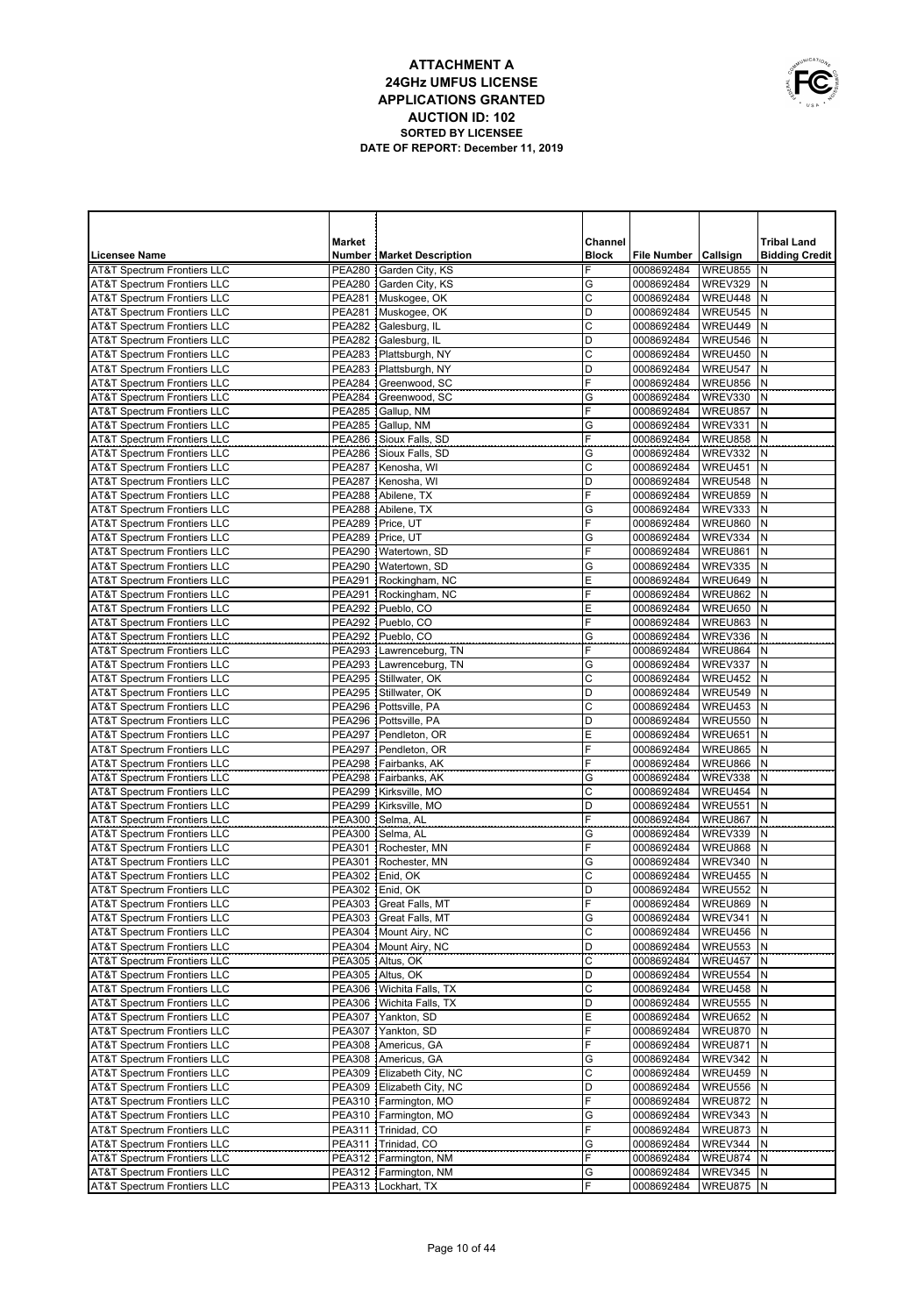

|                                                                                  | Market                  |                                               | Channel             |                          |                      | <b>Tribal Land</b>    |
|----------------------------------------------------------------------------------|-------------------------|-----------------------------------------------|---------------------|--------------------------|----------------------|-----------------------|
| <b>Licensee Name</b>                                                             |                         | <b>Number   Market Description</b>            | <b>Block</b>        | File Number   Callsign   |                      | <b>Bidding Credit</b> |
| <b>AT&amp;T Spectrum Frontiers LLC</b>                                           | <b>PEA313</b>           | Lockhart, TX                                  | G                   | 0008692484               | WREV346              | N                     |
| <b>AT&amp;T Spectrum Frontiers LLC</b>                                           | PEA314                  | Jacksonville, TX                              | F                   | 0008692484               | WREU876              | N                     |
| <b>AT&amp;T Spectrum Frontiers LLC</b>                                           | PEA314                  | Jacksonville, TX                              | G                   | 0008692484               | WREV347              | N                     |
| <b>AT&amp;T Spectrum Frontiers LLC</b><br><b>AT&amp;T Spectrum Frontiers LLC</b> | PEA315                  | Sheridan, WY<br>Sheridan, WY                  | F<br>G              | 0008692484               | WREU877<br>WREV348   | N<br>N                |
| <b>AT&amp;T Spectrum Frontiers LLC</b>                                           | <b>PEA315</b><br>PEA318 | Thief River Falls, MN                         | F                   | 0008692484<br>0008692484 | WREU878              | N                     |
| <b>AT&amp;T Spectrum Frontiers LLC</b>                                           | <b>PEA318</b>           | Thief River Falls, MN                         | G                   | 0008692484               | WREV349              | N                     |
| <b>AT&amp;T Spectrum Frontiers LLC</b>                                           | <b>PEA319</b>           | Albany, GA                                    | F                   | 0008692484               | WREU879              | N                     |
| <b>AT&amp;T Spectrum Frontiers LLC</b>                                           | <b>PEA319</b>           | Albany, GA                                    | G                   | 0008692484               | WREV350              | N                     |
| <b>AT&amp;T Spectrum Frontiers LLC</b>                                           | <b>PEA320</b>           | San Angelo, TX                                | F                   | 0008692484               | WREU880              | N                     |
| <b>AT&amp;T Spectrum Frontiers LLC</b>                                           | <b>PEA320</b>           | San Angelo, TX                                | G                   | 0008692484               | WREV351              | N                     |
| <b>AT&amp;T Spectrum Frontiers LLC</b>                                           | PEA321                  | Batesville, IN                                | F                   | 0008692484               | WREU881              | N                     |
| <b>AT&amp;T Spectrum Frontiers LLC</b>                                           | <b>PEA321</b>           | Batesville, IN                                | G                   | 0008692484               | WREV352              | N                     |
| <b>AT&amp;T Spectrum Frontiers LLC</b>                                           |                         | PEA322   Minot, ND                            | F                   | 0008692484               | WREU882              | N                     |
| <b>AT&amp;T Spectrum Frontiers LLC</b>                                           | <b>PEA322</b>           | Minot, ND                                     | G                   | 0008692484               | WREV353              | N                     |
| <b>AT&amp;T Spectrum Frontiers LLC</b>                                           | <b>PEA323</b>           | Socorro, NM                                   | F                   | 0008692484               | WREU883              | N<br>N                |
| <b>AT&amp;T Spectrum Frontiers LLC</b>                                           | <b>PEA323</b>           | Socorro, NM<br>PEA324 Honesdale, PA           | G<br>$\overline{c}$ | 0008692484               | WREV354              | N                     |
| <b>AT&amp;T Spectrum Frontiers LLC</b><br><b>AT&amp;T Spectrum Frontiers LLC</b> |                         | PEA324 Honesdale, PA                          | D                   | 0008692484<br>0008692484 | WREU460<br>WREU557   | N                     |
| <b>AT&amp;T Spectrum Frontiers LLC</b>                                           |                         | PEA325 Bismarck, ND                           | F                   | 0008692484               | WREU884              | N                     |
| <b>AT&amp;T Spectrum Frontiers LLC</b>                                           | <b>PEA325</b>           | Bismarck, ND                                  | G                   | 0008692484               | WREV355              | N                     |
| <b>AT&amp;T Spectrum Frontiers LLC</b>                                           |                         | PEA326 Ferqus Falls, MN                       | F                   | 0008692484               | WREU885              | N                     |
| <b>AT&amp;T Spectrum Frontiers LLC</b>                                           |                         | PEA326   Fergus Falls, MN                     | G                   | 0008692484               | WREV356              | N                     |
| <b>AT&amp;T Spectrum Frontiers LLC</b>                                           |                         | PEA327 Orangeburg, SC                         | F                   | 0008692484               | WREU886              | N                     |
| <b>AT&amp;T Spectrum Frontiers LLC</b>                                           | <b>PEA327</b>           | Orangeburg, SC                                | G                   | 0008692484               | WREV357              | N                     |
| <b>AT&amp;T Spectrum Frontiers LLC</b>                                           | <b>PEA328</b>           | Winslow, AZ                                   | F                   | 0008692484               | WREU887              | N                     |
| <b>AT&amp;T Spectrum Frontiers LLC</b>                                           | <b>PEA328</b>           | Winslow, AZ                                   | G                   | 0008692484               | WREV358              | N                     |
| <b>AT&amp;T Spectrum Frontiers LLC</b>                                           | <b>PEA329</b>           | Kingsville, TX                                | F                   | 0008692484               | WREU888              | N                     |
| <b>AT&amp;T Spectrum Frontiers LLC</b>                                           |                         | PEA329 Kingsville, TX                         | G                   | 0008692484               | WREV359              | N                     |
| <b>AT&amp;T Spectrum Frontiers LLC</b>                                           | <b>PEA330</b>           | Olney, IL                                     | F                   | 0008692484               | WREU889              | N                     |
| <b>AT&amp;T Spectrum Frontiers LLC</b>                                           | PEA330                  | Olney, IL                                     | G<br>F              | 0008692484               | WREV360              | N                     |
| <b>AT&amp;T Spectrum Frontiers LLC</b><br><b>AT&amp;T Spectrum Frontiers LLC</b> | PEA331<br><b>PEA331</b> | Plainview, TX<br>Plainview, TX                | G                   | 0008692484<br>0008692484 | WREU890<br>WREV361   | N<br>N                |
| <b>AT&amp;T Spectrum Frontiers LLC</b>                                           | <b>PEA332</b>           | Bennettsville, SC                             | F                   | 0008692484               | WREU891              | N                     |
| <b>AT&amp;T Spectrum Frontiers LLC</b>                                           | <b>PEA332</b>           | Bennettsville, SC                             | G                   | 0008692484               | WREV362              | N                     |
| <b>AT&amp;T Spectrum Frontiers LLC</b>                                           | <b>PEA333</b>           | Sidney, OH                                    | F                   | 0008692484               | WREU892              | N                     |
| <b>AT&amp;T Spectrum Frontiers LLC</b>                                           | <b>PEA333</b>           | Sidney, OH                                    | G                   | 0008692484               | WREV363              | N                     |
| <b>AT&amp;T Spectrum Frontiers LLC</b>                                           | <b>PEA334</b>           | Pampa, TX                                     | F                   | 0008692484               | WREU893              | N                     |
| <b>AT&amp;T Spectrum Frontiers LLC</b>                                           | <b>PEA334</b>           | Pampa, TX                                     | G                   | 0008692484               | WREV364              | N                     |
| <b>AT&amp;T Spectrum Frontiers LLC</b>                                           |                         | PEA335   Natchitoches, LA                     | F                   | 0008692484               | WREU894              | N                     |
| <b>AT&amp;T Spectrum Frontiers LLC</b>                                           | <b>PEA335</b>           | Natchitoches, LA                              | G                   | 0008692484               | WREV365              | N                     |
| <b>AT&amp;T Spectrum Frontiers LLC</b>                                           | <b>PEA336</b>           | Grand Forks, ND                               | F                   | 0008692484               | WREU895              | N                     |
| <b>AT&amp;T Spectrum Frontiers LLC</b>                                           | PEA336                  | Grand Forks, ND                               | G<br>F              | 0008692484               | WREV366              | N                     |
| <b>AT&amp;T Spectrum Frontiers LLC</b><br><b>AT&amp;T Spectrum Frontiers LLC</b> | <b>PEA337</b>           | PEA337 Mineral Wells, TX<br>Mineral Wells, TX | G                   | 0008692484<br>0008692484 | WREU896<br>WREV367   | N<br>N                |
| <b>AT&amp;T Spectrum Frontiers LLC</b>                                           |                         | PEA338   Durango, CO                          | F                   | 0008692484               | WREU897              | N                     |
| <b>AT&amp;T Spectrum Frontiers LLC</b>                                           |                         | PEA338   Durango, CO                          | G                   | 0008692484   WREV368   N |                      |                       |
| <b>AT&amp;T Spectrum Frontiers LLC</b>                                           |                         | PEA340 Clovis, NM                             | F                   | 0008692484               | WREU898 N            |                       |
| <b>AT&amp;T Spectrum Frontiers LLC</b>                                           |                         | PEA340   Clovis, NM                           | G                   | 0008692484               | WREV369 N            |                       |
| <b>AT&amp;T Spectrum Frontiers LLC</b>                                           |                         | PEA341 Alamogordo, NM                         | F                   | 0008692484               | WREU899 N            |                       |
| <b>AT&amp;T Spectrum Frontiers LLC</b>                                           |                         | PEA341 Alamogordo, NM                         | G                   | 0008692484               | WREV370 N            |                       |
| <b>AT&amp;T Spectrum Frontiers LLC</b>                                           |                         | PEA342   Mitchell, SD                         | F                   | 0008692484               | WREU900 N            |                       |
| <b>AT&amp;T Spectrum Frontiers LLC</b>                                           |                         | PEA342 Mitchell, SD                           | G                   | 0008692484               | WREV371              | N                     |
| AT&T Spectrum Frontiers LLC                                                      |                         | PEA343 Pecos, TX                              | F                   | 0008692484               | WREU901 N            |                       |
| <b>AT&amp;T Spectrum Frontiers LLC</b>                                           |                         | PEA343 Pecos, TX                              | G                   | 0008692484               | WREV372              | N                     |
| AT&T Spectrum Frontiers LLC                                                      |                         | PEA344   Clanton, AL                          | F                   | 0008692484               | WREU902 N            |                       |
| <b>AT&amp;T Spectrum Frontiers LLC</b><br>AT&T Spectrum Frontiers LLC            |                         | PEA344   Clanton, AL<br>PEA345 Newberry, SC   | G<br>F              | 0008692484<br>0008692484 | WREV373<br>WREU903 N | N                     |
| <b>AT&amp;T Spectrum Frontiers LLC</b>                                           |                         | PEA345 Newberry, SC                           | G                   | 0008692484               | WREV374              | N                     |
| AT&T Spectrum Frontiers LLC                                                      |                         | PEA346 Franklin, NC                           | C                   | 0008692484               | WREU461 N            |                       |
| <b>AT&amp;T Spectrum Frontiers LLC</b>                                           |                         | PEA346 Franklin, NC                           | D                   | 0008692484               | WREU558              | N                     |
| AT&T Spectrum Frontiers LLC                                                      |                         | PEA347 New Roads, LA                          | F                   | 0008692484               | WREU904              | N                     |
| <b>AT&amp;T Spectrum Frontiers LLC</b>                                           |                         | PEA347 New Roads, LA                          | G                   | 0008692484               | WREV375              | N                     |
| AT&T Spectrum Frontiers LLC                                                      |                         | PEA348 Aberdeen, SD                           | F                   | 0008692484               | WREU905              | N                     |
| <b>AT&amp;T Spectrum Frontiers LLC</b>                                           |                         | PEA348 Aberdeen, SD                           | G                   | 0008692484               | WREV376              | Ν                     |
| AT&T Spectrum Frontiers LLC                                                      |                         | PEA349   Marion, NC                           | С                   | 0008692484               | WREU462 N            |                       |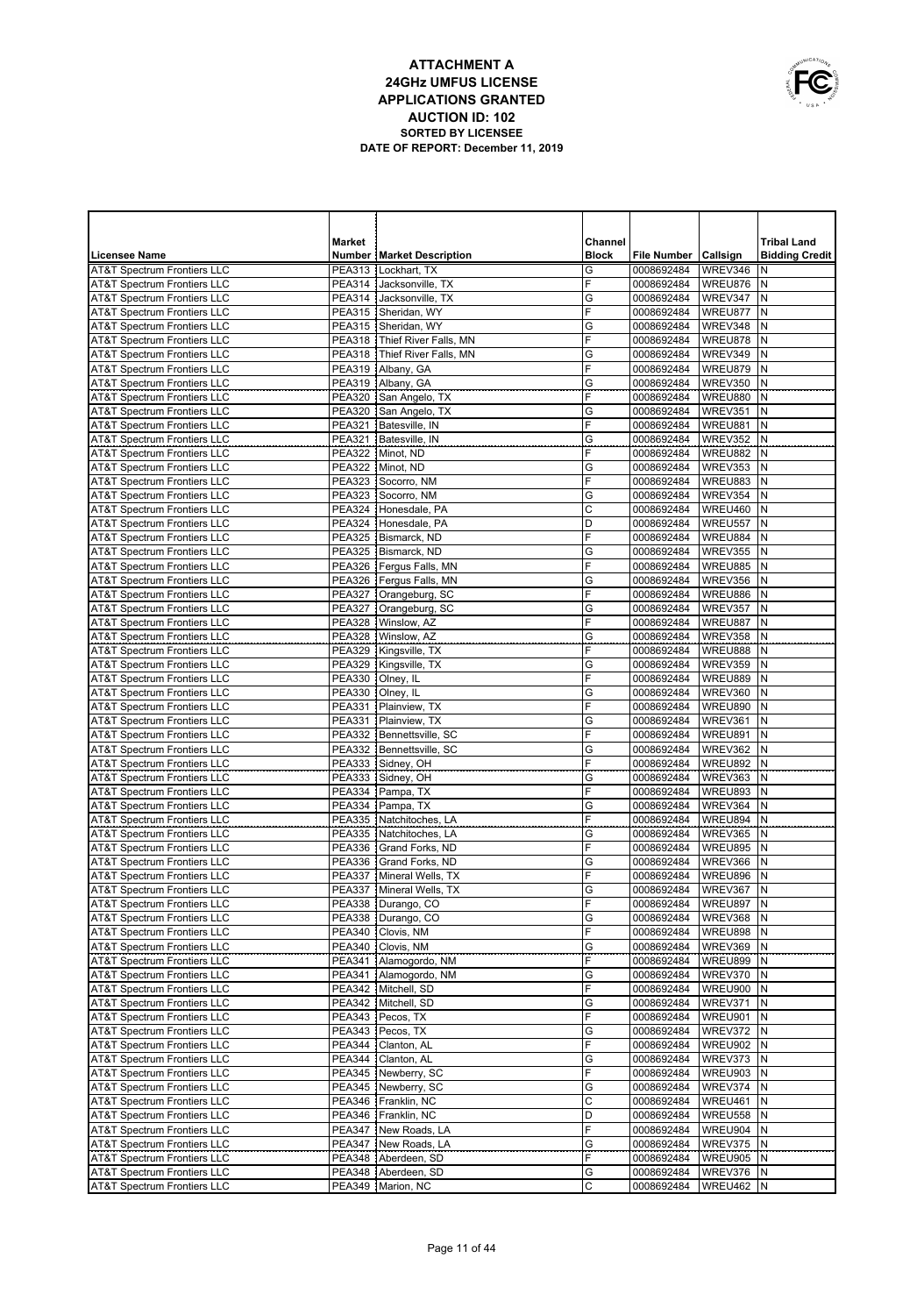

|                                                                                  | <b>Market</b> |                                              | Channel      |                          |                             | <b>Tribal Land</b>    |
|----------------------------------------------------------------------------------|---------------|----------------------------------------------|--------------|--------------------------|-----------------------------|-----------------------|
| <b>Licensee Name</b>                                                             |               | <b>Number   Market Description</b>           | <b>Block</b> | File Number   Callsign   |                             | <b>Bidding Credit</b> |
| <b>AT&amp;T Spectrum Frontiers LLC</b>                                           |               | PEA349   Marion, NC                          | D            | 0008692484               | WREU559                     | N                     |
| <b>AT&amp;T Spectrum Frontiers LLC</b>                                           |               | PEA350   Forrest City, AR                    | F            | 0008692484               | WREU906                     | N                     |
| <b>AT&amp;T Spectrum Frontiers LLC</b>                                           | <b>PEA350</b> | Forrest City, AR                             | G            | 0008692484               | WREV377                     | N                     |
| <b>AT&amp;T Spectrum Frontiers LLC</b>                                           |               | PEA351   Dickinson, ND                       | F            | 0008692484               | WREU907                     | N                     |
| <b>AT&amp;T Spectrum Frontiers LLC</b>                                           | <b>PEA351</b> | Dickinson, ND                                | G<br>F       | 0008692484               | WREV378                     | N<br>N                |
| <b>AT&amp;T Spectrum Frontiers LLC</b>                                           | <b>PEA352</b> | Gonzales, TX                                 | G            | 0008692484               | WREU908                     | N                     |
| <b>AT&amp;T Spectrum Frontiers LLC</b><br><b>AT&amp;T Spectrum Frontiers LLC</b> | <b>PEA352</b> | Gonzales, TX<br>PEA353   Watseka, IL         | F            | 0008692484<br>0008692484 | WREV379<br>WREU909          | N                     |
| <b>AT&amp;T Spectrum Frontiers LLC</b>                                           | <b>PEA353</b> | Watseka, IL                                  | G            | 0008692484               | WREV380                     | N                     |
| <b>AT&amp;T Spectrum Frontiers LLC</b>                                           |               | PEA354   New London, WI                      | C            | 0008692484               | WREU463                     | N                     |
| <b>AT&amp;T Spectrum Frontiers LLC</b>                                           |               | PEA354 New London, WI                        | D            | 0008692484               | WREU560                     | N                     |
| <b>AT&amp;T Spectrum Frontiers LLC</b>                                           |               | PEA355   Casper, WY                          | F            | 0008692484               | WREU910                     | N                     |
| <b>AT&amp;T Spectrum Frontiers LLC</b>                                           |               | PEA355 Casper, WY                            | G            | 0008692484               | WREV381                     | N                     |
| <b>AT&amp;T Spectrum Frontiers LLC</b>                                           |               | PEA356 Colville, WA                          | C            | 0008692484               | WREU464                     | N                     |
| <b>AT&amp;T Spectrum Frontiers LLC</b>                                           |               | PEA356   Colville, WA                        | D            | 0008692484               | WREU561                     | N                     |
| <b>AT&amp;T Spectrum Frontiers LLC</b>                                           |               | PEA357 Espanola, NM                          | E            | 0008692484               | WREU653                     | N                     |
| <b>AT&amp;T Spectrum Frontiers LLC</b>                                           |               | PEA357 Espanola, NM                          | F            | 0008692484               | WREU911                     | N                     |
| <b>AT&amp;T Spectrum Frontiers LLC</b>                                           |               | PEA357 Espanola, NM                          | G            | 0008692484               | WREV382                     | N                     |
| <b>AT&amp;T Spectrum Frontiers LLC</b>                                           |               | PEA358 Marble Falls, TX                      | F            | 0008692484               | WREU912                     | N                     |
| <b>AT&amp;T Spectrum Frontiers LLC</b>                                           |               | PEA358 Marble Falls, TX                      | G            | 0008692484               | WREV383                     | N                     |
| <b>AT&amp;T Spectrum Frontiers LLC</b>                                           |               | PEA359 Sterling, CO                          | F            | 0008692484               | WREU913                     | N                     |
| <b>AT&amp;T Spectrum Frontiers LLC</b>                                           |               | PEA359 Sterling, CO                          | G            | 0008692484               | WREV384                     | N                     |
| <b>AT&amp;T Spectrum Frontiers LLC</b>                                           |               | PEA360 Juneau, AK                            | F            | 0008692484               | WREU914                     | N                     |
| <b>AT&amp;T Spectrum Frontiers LLC</b>                                           |               | PEA360 Juneau, AK                            | G            | 0008692484               | WREV385                     | N                     |
| <b>AT&amp;T Spectrum Frontiers LLC</b>                                           |               | PEA361 Richfield, UT<br>PEA361 Richfield, UT | F            | 0008692484               | WREU915                     | N<br>N                |
| <b>AT&amp;T Spectrum Frontiers LLC</b><br><b>AT&amp;T Spectrum Frontiers LLC</b> |               | PEA362 Payette, ID                           | G<br>C       | 0008692484<br>0008692484 | WREV386<br>WREU465          | N                     |
| <b>AT&amp;T Spectrum Frontiers LLC</b>                                           |               | PEA362 Payette, ID                           | D            | 0008692484               | WREU562                     | N                     |
| <b>AT&amp;T Spectrum Frontiers LLC</b>                                           |               | PEA363 Big Spring, TX                        | E            | 0008692484               | WREU654                     | N                     |
| <b>AT&amp;T Spectrum Frontiers LLC</b>                                           |               | PEA363 Big Spring, TX                        | F            | 0008692484               | WREU916                     | N                     |
| <b>AT&amp;T Spectrum Frontiers LLC</b>                                           |               | PEA363   Big Spring, TX                      | G            | 0008692484               | WREV387                     | N                     |
| <b>AT&amp;T Spectrum Frontiers LLC</b>                                           |               | PEA364 Butte, MT                             | C            | 0008692484               | WREU466                     | N                     |
| <b>AT&amp;T Spectrum Frontiers LLC</b>                                           |               | PEA364 Butte, MT                             | D            | 0008692484               | WREU563                     | N                     |
| <b>AT&amp;T Spectrum Frontiers LLC</b>                                           | <b>PEA365</b> | Vernon, TX                                   | C            | 0008692484               | WREU467                     | N                     |
| <b>AT&amp;T Spectrum Frontiers LLC</b>                                           | <b>PEA365</b> | Vernon, TX                                   | D            | 0008692484               | WREU564                     | N                     |
| <b>AT&amp;T Spectrum Frontiers LLC</b>                                           | <b>PEA366</b> | Pullman, WA                                  | C            | 0008692484               | WREU468                     | N                     |
| <b>AT&amp;T Spectrum Frontiers LLC</b>                                           | <b>PEA366</b> | Pullman, WA                                  | D            | 0008692484               | WREU565                     | N                     |
| <b>AT&amp;T Spectrum Frontiers LLC</b>                                           |               | PEA367 Moberly, MO                           | C            | 0008692484               | WREU469                     | N                     |
| <b>AT&amp;T Spectrum Frontiers LLC</b>                                           | <b>PEA367</b> | Moberly, MO                                  | D            | 0008692484               | WREU566                     | N                     |
| <b>AT&amp;T Spectrum Frontiers LLC</b>                                           |               | PEA368 Concordia, KS                         | C            | 0008692484               | WREU470                     | N                     |
| <b>AT&amp;T Spectrum Frontiers LLC</b>                                           | <b>PEA368</b> | Concordia, KS                                | D            | 0008692484               | WREU567                     | N                     |
| <b>AT&amp;T Spectrum Frontiers LLC</b>                                           |               | PEA371 Wytheville, VA                        | C            | 0008692484               | WREU471                     | N                     |
| <b>AT&amp;T Spectrum Frontiers LLC</b><br><b>AT&amp;T Spectrum Frontiers LLC</b> |               | PEA371   Wytheville, VA                      | D<br>F       | 0008692484               | WREU568<br>WREU917          | N<br>N                |
| <b>AT&amp;T Spectrum Frontiers LLC</b>                                           |               | PEA372 Colby, KS<br>PEA372 Colby, KS         | G            | 0008692484<br>0008692484 | WREV388                     | N                     |
| <b>AT&amp;T Spectrum Frontiers LLC</b>                                           |               | PEA373   Walla Walla, WA                     | C            | 0008692484               | WREU472                     | N                     |
| <b>AT&amp;T Spectrum Frontiers LLC</b>                                           |               | PEA373   Walla Walla, WA                     | D            | 0008692484   WREU569 N   |                             |                       |
| AT&T Spectrum Frontiers LLC                                                      |               | PEA375 Deming, NM                            | F            | 0008692484               | WREU918 N                   |                       |
| <b>AT&amp;T Spectrum Frontiers LLC</b>                                           |               | PEA375   Deming, NM                          | G            | 0008692484               | WREV389 N                   |                       |
| AT&T Spectrum Frontiers LLC                                                      |               | PEA377 Demopolis, AL                         | F            | 0008692484               | WREU919 N                   |                       |
| <b>AT&amp;T Spectrum Frontiers LLC</b>                                           |               | PEA377   Demopolis, AL                       | G            | 0008692484               | WREV390 N                   |                       |
| AT&T Spectrum Frontiers LLC                                                      |               | PEA378   Waynesboro, GA                      | F            | 0008692484               | WREU920 N                   |                       |
| AT&T Spectrum Frontiers LLC                                                      |               | PEA378   Waynesboro, GA                      | G            | 0008692484               | WREV391                     | N                     |
| <b>AT&amp;T Spectrum Frontiers LLC</b>                                           |               | PEA379 Sault Ste. Marie, MI                  | F            | 0008692484               | WREU921 N                   |                       |
| AT&T Spectrum Frontiers LLC                                                      |               | PEA379 Sault Ste. Marie, MI                  | G            | 0008692484               | WREV392                     | N                     |
| <b>AT&amp;T Spectrum Frontiers LLC</b>                                           |               | PEA380 Escanaba, MI                          | F            | 0008692484               | WREU922 N                   |                       |
| <b>AT&amp;T Spectrum Frontiers LLC</b>                                           |               | PEA380 Escanaba, MI                          | G            | 0008692484               | WREV393                     | N                     |
| <b>AT&amp;T Spectrum Frontiers LLC</b>                                           |               | PEA381   Del Rio, TX                         | F            | 0008692484               | WREU923 N                   |                       |
| <b>AT&amp;T Spectrum Frontiers LLC</b>                                           |               | PEA381   Del Rio, TX                         | G            | 0008692484               | WREV394                     | N                     |
| <b>AT&amp;T Spectrum Frontiers LLC</b>                                           |               | PEA382 Riverton, WY                          | F            | 0008692484               | WREU924 N                   |                       |
| <b>AT&amp;T Spectrum Frontiers LLC</b>                                           |               | PEA382 Riverton, WY                          | G            | 0008692484               | WREV395                     | N                     |
| <b>AT&amp;T Spectrum Frontiers LLC</b>                                           |               | PEA385 Hannibal, MO<br>PEA385 Hannibal, MO   | C<br>D       | 0008692484               | WREU473                     | N                     |
| <b>AT&amp;T Spectrum Frontiers LLC</b><br><b>AT&amp;T Spectrum Frontiers LLC</b> |               | PEA386   Barnwell, SC                        | F            | 0008692484<br>0008692484 | <b>WREU570 N</b><br>WREU925 | N                     |
| <b>AT&amp;T Spectrum Frontiers LLC</b>                                           |               | PEA386   Barnwell, SC                        | G            | 0008692484               | WREV396                     | N                     |
| <b>AT&amp;T Spectrum Frontiers LLC</b>                                           |               | PEA387   Wahpeton, ND                        | F            | 0008692484               | WREU926 N                   |                       |
|                                                                                  |               |                                              |              |                          |                             |                       |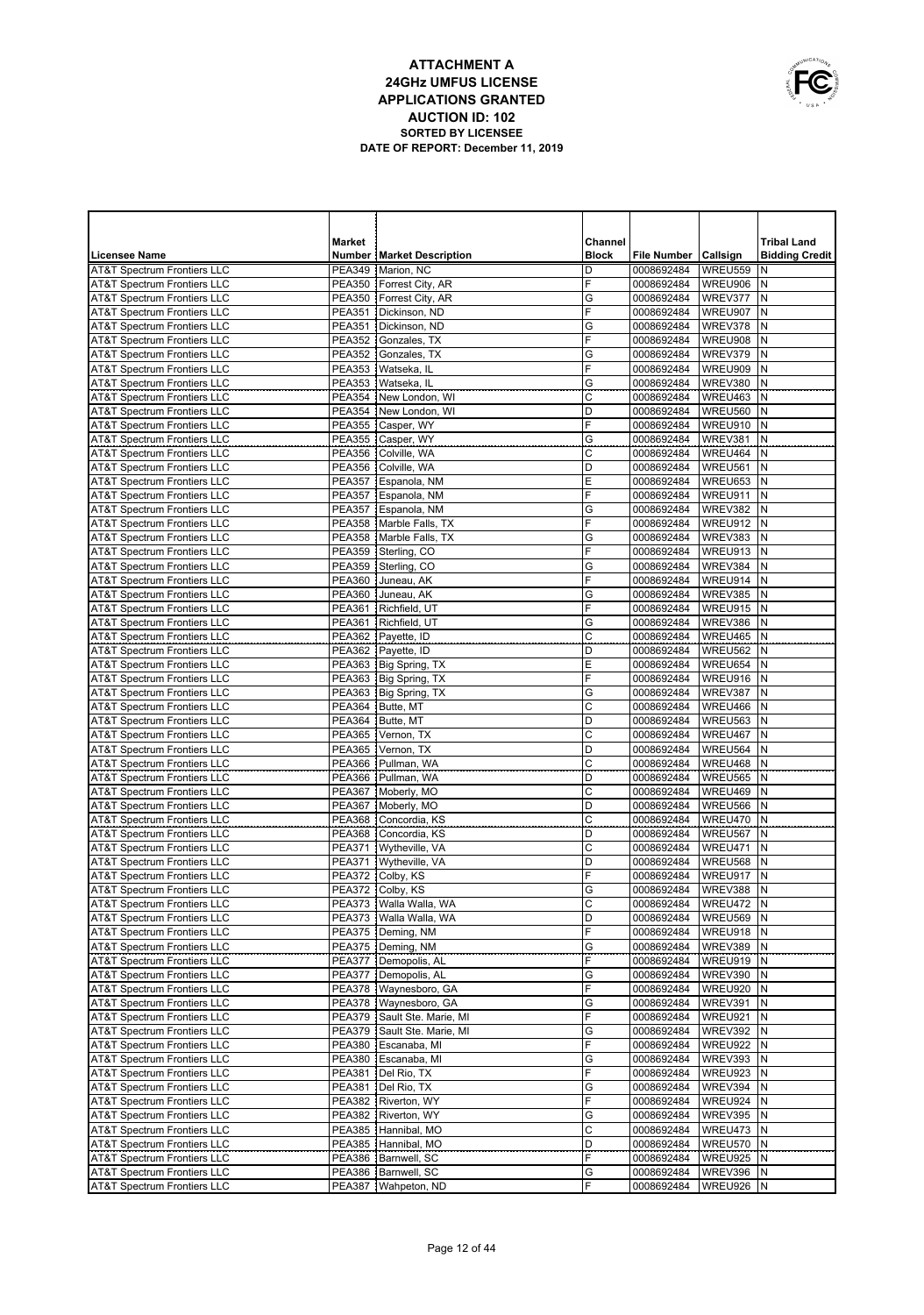

| <b>Market</b><br>Channel<br><b>Tribal Land</b><br><b>Licensee Name</b><br><b>Number   Market Description</b><br><b>Block</b><br>File Number   Callsign<br><b>Bidding Credit</b><br>WREV397<br><b>AT&amp;T Spectrum Frontiers LLC</b><br><b>PEA387</b><br>Wahpeton, ND<br>G<br>0008692484<br>N<br>F<br><b>AT&amp;T Spectrum Frontiers LLC</b><br>PEA390 Snyder, TX<br>0008692484<br>WREU927<br>N<br>G<br><b>AT&amp;T Spectrum Frontiers LLC</b><br>PEA390 Snyder, TX<br>WREV398<br>N<br>0008692484<br>C<br><b>AT&amp;T Spectrum Frontiers LLC</b><br><b>PEA391</b><br>WREU474<br>N<br>Ontario, OR<br>0008692484<br>D<br><b>AT&amp;T Spectrum Frontiers LLC</b><br><b>PEA391</b><br>WREU571<br>N<br>Ontario, OR<br>0008692484<br>F<br>PEA392   Maryville, MO<br>WREU928<br>N<br><b>AT&amp;T Spectrum Frontiers LLC</b><br>0008692484<br><b>AT&amp;T Spectrum Frontiers LLC</b><br>PEA392 Maryville, MO<br>G<br>WREV399<br>N<br>0008692484<br>C<br>PEA393 Macon, MO<br>WREU475<br>N<br><b>AT&amp;T Spectrum Frontiers LLC</b><br>0008692484<br><b>AT&amp;T Spectrum Frontiers LLC</b><br><b>PEA393</b><br>Macon, MO<br>D<br>WREU572<br>N<br>0008692484<br>F<br><b>PEA394</b><br>WREU929<br>N<br><b>AT&amp;T Spectrum Frontiers LLC</b><br>Martin, SD<br>0008692484<br><b>AT&amp;T Spectrum Frontiers LLC</b><br><b>PEA394</b><br>G<br>WREV400<br>N<br>Martin, SD<br>0008692484<br>F<br><b>PEA395</b><br>WREU930<br>N<br><b>AT&amp;T Spectrum Frontiers LLC</b><br>Jamestown, ND<br>0008692484<br><b>AT&amp;T Spectrum Frontiers LLC</b><br><b>PEA395</b><br>G<br>WREV401<br>N<br>Jamestown, ND<br>0008692484<br>F<br><b>PEA397</b><br>WREU931<br>N<br><b>AT&amp;T Spectrum Frontiers LLC</b><br>Aliceville, AL<br>0008692484<br><b>AT&amp;T Spectrum Frontiers LLC</b><br><b>PEA397</b><br>G<br><b>WREV402</b><br>N<br>Aliceville, AL<br>0008692484<br>F<br><b>AT&amp;T Spectrum Frontiers LLC</b><br>WREU932<br>N<br><b>PEA399</b><br>Lampasas, TX<br>0008692484<br>AT&T Spectrum Frontiers LLC<br><b>PEA399</b><br>G<br>WREV403<br>N<br>Lampasas, TX<br>0008692484<br>F<br>WREU933<br>N<br><b>AT&amp;T Spectrum Frontiers LLC</b><br><b>PEA401</b><br>Floydada, TX<br>0008692484<br><b>PEA401</b><br>Floydada, TX<br>G<br>WREV404<br>N<br><b>AT&amp;T Spectrum Frontiers LLC</b><br>0008692484<br>F<br><b>PEA402</b><br>WREU934<br>N<br><b>AT&amp;T Spectrum Frontiers LLC</b><br>Brady, TX<br>0008692484<br><b>AT&amp;T Spectrum Frontiers LLC</b><br><b>PEA402</b><br>Brady, TX<br>G<br><b>WREV405</b><br>N<br>0008692484<br>С<br>WREU476<br>N<br><b>AT&amp;T Spectrum Frontiers LLC</b><br><b>PEA403</b><br>Lewistown, MT<br>0008692484<br><b>AT&amp;T Spectrum Frontiers LLC</b><br><b>PEA403</b><br>D<br>WREU573<br>N<br>Lewistown, MT<br>0008692484<br>F<br><b>PEA404</b><br>WREU935<br>N<br><b>AT&amp;T Spectrum Frontiers LLC</b><br>Kanab, UT<br>0008692484<br><b>AT&amp;T Spectrum Frontiers LLC</b><br><b>PEA404</b><br>G<br>WREV406<br>N<br>Kanab, UT<br>0008692484<br>F<br><b>AT&amp;T Spectrum Frontiers LLC</b><br>WREU936<br>N<br><b>PEA405</b><br>Jackson, WY<br>0008692484<br>AT&T Spectrum Frontiers LLC<br><b>PEA405</b><br>Jackson, WY<br>G<br>WREV407<br>N<br>0008692484<br>$\mathsf C$<br><b>AT&amp;T Spectrum Frontiers LLC</b><br><b>PEA407</b><br>Salmon, ID<br>WREU477<br>N<br>0008692484<br>D<br><b>AT&amp;T Spectrum Frontiers LLC</b><br>PEA407 Salmon. ID<br>WREU574<br>N<br>0008692484<br>F<br><b>AT&amp;T Spectrum Frontiers LLC</b><br>PEA408   Ballinger, TX<br>WREU937<br>N<br>0008692484<br><b>AT&amp;T Spectrum Frontiers LLC</b><br>PEA408 Ballinger, TX<br>G<br>WREV408<br>N<br>0008692484<br>F<br><b>PEA409</b><br>Haskell, TX<br>WREU938<br>N<br><b>AT&amp;T Spectrum Frontiers LLC</b><br>0008692484<br>G<br>N<br><b>AT&amp;T Spectrum Frontiers LLC</b><br>PEA409 Haskell, TX<br>WREV409<br>0008692484<br>F<br>N<br><b>AT&amp;T Spectrum Frontiers LLC</b><br><b>PEA411</b><br>WREU939<br>Van Horn, TX<br>0008692484<br>N<br><b>AT&amp;T Spectrum Frontiers LLC</b><br>PEA411   Van Horn, TX<br>G<br>WREV410<br>0008692484<br>E<br>N<br><b>AT&amp;T Spectrum Frontiers LLC</b><br>WREU655<br>PEA412 Puerto Rico<br>0008692484<br>F<br>N<br><b>AT&amp;T Spectrum Frontiers LLC</b><br>PEA412   Puerto Rico<br>WREU940<br>0008692484<br>N<br><b>AT&amp;T Spectrum Frontiers LLC</b><br>PEA412 Puerto Rico<br>WREV411<br>G<br>0008692484<br>F<br>N<br><b>AT&amp;T Spectrum Frontiers LLC</b><br>PEA414   US Virgin Islands<br>WREU941<br>0008692484<br>N<br><b>AT&amp;T Spectrum Frontiers LLC</b><br>PEA414 US Virgin Islands<br>WREV412<br>G<br>0008692484<br>N<br><b>BDCIH Wireless, LLC</b><br>PEA261   Fargo, ND<br>A<br>WREV413<br>0008692643<br><b>BDCIH Wireless, LLC</b><br>PEA261 Fargo, ND<br>WREV421<br>N<br>B<br>0008692643<br><b>BDCIH Wireless, LLC</b><br>PEA318   Thief River Falls, MN<br>A<br>WREV414<br>N<br>0008692643<br><b>BDCIH Wireless, LLC</b><br>PEA318   Thief River Falls, MN<br>WREV422<br>N<br>B<br>0008692643<br><b>BDCIH Wireless, LLC</b><br>WREV415<br>N<br>PEA322   Minot, ND<br>Α<br>0008692643<br><b>BDCIH Wireless, LLC</b><br>PEA322 Minot, ND<br>WREV423<br>N<br>B<br>0008692643<br><b>BDCIH Wireless, LLC</b><br>PEA325   Bismarck, ND<br>0008692643<br>WREV416 N<br>Α<br><b>BDCIH Wireless, LLC</b><br>PEA325   Bismarck, ND<br>B<br>WREV424 N<br>0008692643<br><b>BDCIH Wireless, LLC</b><br>PEA336 Grand Forks, ND<br>WREV417 N<br>Α<br>0008692643<br><b>BDCIH Wireless, LLC</b><br>PEA336 Grand Forks, ND<br>B<br>0008692643<br>WREV425 N<br><b>BDCIH Wireless, LLC</b><br>WREV418<br>PEA351   Dickinson, ND<br>Α<br>0008692643<br>Ν<br><b>BDCIH Wireless, LLC</b><br>PEA351   Dickinson, ND<br>B<br>0008692643<br>WREV426 N<br><b>BDCIH Wireless, LLC</b><br>WREV419<br>PEA387   Wahpeton, ND<br>Α<br>0008692643<br>N<br><b>BDCIH Wireless, LLC</b><br>PEA387   Wahpeton, ND<br>B<br>0008692643<br>WREV427<br>N<br>WREV420<br><b>BDCIH Wireless, LLC</b><br>PEA395 Jamestown, ND<br>Α<br>0008692643<br>N<br><b>BDCIH Wireless, LLC</b><br><b>PEA395</b><br>Jamestown, ND<br>В<br>0008692643<br>WREV428<br>N<br>C<br>Cellco Partnership<br>PEA014   Cleveland, OH<br>0008693876<br>WREV431<br>N<br>Cellco Partnership<br>PEA014   Cleveland, OH<br>D<br>0008693876<br>WREV436<br>N<br>C<br>Cellco Partnership<br>PEA025   Cincinnati, OH<br>0008693876<br>WREV432<br>Ν<br>D<br>PEA025   Cincinnati, OH<br>0008693876<br>WREV437<br>N<br>Cellco Partnership<br>C<br>WREV433<br>N<br>Cellco Partnership<br>PEA037 Columbus, OH<br>0008693876<br>C<br>N<br>PEA061   Toledo, OH<br>0008693876<br>WREV434<br>Cellco Partnership<br>PEA061   Toledo, OH<br>D<br>WREV438<br>N<br>Cellco Partnership<br>0008693876<br>C<br>PEA062   Dayton, OH<br>0008693876<br>WREV435<br>Ν<br>Cellco Partnership<br>PEA062 Dayton, OH<br>D<br>WREV439<br>Cellco Partnership<br>0008693876<br>N<br>PEA264 Kodiak, AK<br>WREV440 N |                                     |  |   |            |  |
|---------------------------------------------------------------------------------------------------------------------------------------------------------------------------------------------------------------------------------------------------------------------------------------------------------------------------------------------------------------------------------------------------------------------------------------------------------------------------------------------------------------------------------------------------------------------------------------------------------------------------------------------------------------------------------------------------------------------------------------------------------------------------------------------------------------------------------------------------------------------------------------------------------------------------------------------------------------------------------------------------------------------------------------------------------------------------------------------------------------------------------------------------------------------------------------------------------------------------------------------------------------------------------------------------------------------------------------------------------------------------------------------------------------------------------------------------------------------------------------------------------------------------------------------------------------------------------------------------------------------------------------------------------------------------------------------------------------------------------------------------------------------------------------------------------------------------------------------------------------------------------------------------------------------------------------------------------------------------------------------------------------------------------------------------------------------------------------------------------------------------------------------------------------------------------------------------------------------------------------------------------------------------------------------------------------------------------------------------------------------------------------------------------------------------------------------------------------------------------------------------------------------------------------------------------------------------------------------------------------------------------------------------------------------------------------------------------------------------------------------------------------------------------------------------------------------------------------------------------------------------------------------------------------------------------------------------------------------------------------------------------------------------------------------------------------------------------------------------------------------------------------------------------------------------------------------------------------------------------------------------------------------------------------------------------------------------------------------------------------------------------------------------------------------------------------------------------------------------------------------------------------------------------------------------------------------------------------------------------------------------------------------------------------------------------------------------------------------------------------------------------------------------------------------------------------------------------------------------------------------------------------------------------------------------------------------------------------------------------------------------------------------------------------------------------------------------------------------------------------------------------------------------------------------------------------------------------------------------------------------------------------------------------------------------------------------------------------------------------------------------------------------------------------------------------------------------------------------------------------------------------------------------------------------------------------------------------------------------------------------------------------------------------------------------------------------------------------------------------------------------------------------------------------------------------------------------------------------------------------------------------------------------------------------------------------------------------------------------------------------------------------------------------------------------------------------------------------------------------------------------------------------------------------------------------------------------------------------------------------------------------------------------------------------------------------------------------------------------------------------------------------------------------------------------------------------------------------------------------------------------------------------------------------------------------------------------------------------------------------------------------------------------------------------------------------------------------------------------------------------------------------------------------------------------------------------------------------------------------------------------------------------------------------------------------------------------------------------------------------------------------------------------------------------------------------------------------------------------------------------------------------------------------------------------------------------------------------------------------------------------------------------------------------------------------------------------------------------------------------------------------------------------------------------------------------------------------------------------------------------------------------------------------------------------------------------------------------------------------------------------------------------------------------------------------------------------------------------------------------------------------------------------------------------------------------------------------------------------------------------------------------------------|-------------------------------------|--|---|------------|--|
|                                                                                                                                                                                                                                                                                                                                                                                                                                                                                                                                                                                                                                                                                                                                                                                                                                                                                                                                                                                                                                                                                                                                                                                                                                                                                                                                                                                                                                                                                                                                                                                                                                                                                                                                                                                                                                                                                                                                                                                                                                                                                                                                                                                                                                                                                                                                                                                                                                                                                                                                                                                                                                                                                                                                                                                                                                                                                                                                                                                                                                                                                                                                                                                                                                                                                                                                                                                                                                                                                                                                                                                                                                                                                                                                                                                                                                                                                                                                                                                                                                                                                                                                                                                                                                                                                                                                                                                                                                                                                                                                                                                                                                                                                                                                                                                                                                                                                                                                                                                                                                                                                                                                                                                                                                                                                                                                                                                                                                                                                                                                                                                                                                                                                                                                                                                                                                                                                                                                                                                                                                                                                                                                                                                                                                                                                                                                                                                                                                                                                                                                                                                                                                                                                                                                                                                                                                                                                                   |                                     |  |   |            |  |
|                                                                                                                                                                                                                                                                                                                                                                                                                                                                                                                                                                                                                                                                                                                                                                                                                                                                                                                                                                                                                                                                                                                                                                                                                                                                                                                                                                                                                                                                                                                                                                                                                                                                                                                                                                                                                                                                                                                                                                                                                                                                                                                                                                                                                                                                                                                                                                                                                                                                                                                                                                                                                                                                                                                                                                                                                                                                                                                                                                                                                                                                                                                                                                                                                                                                                                                                                                                                                                                                                                                                                                                                                                                                                                                                                                                                                                                                                                                                                                                                                                                                                                                                                                                                                                                                                                                                                                                                                                                                                                                                                                                                                                                                                                                                                                                                                                                                                                                                                                                                                                                                                                                                                                                                                                                                                                                                                                                                                                                                                                                                                                                                                                                                                                                                                                                                                                                                                                                                                                                                                                                                                                                                                                                                                                                                                                                                                                                                                                                                                                                                                                                                                                                                                                                                                                                                                                                                                                   |                                     |  |   |            |  |
|                                                                                                                                                                                                                                                                                                                                                                                                                                                                                                                                                                                                                                                                                                                                                                                                                                                                                                                                                                                                                                                                                                                                                                                                                                                                                                                                                                                                                                                                                                                                                                                                                                                                                                                                                                                                                                                                                                                                                                                                                                                                                                                                                                                                                                                                                                                                                                                                                                                                                                                                                                                                                                                                                                                                                                                                                                                                                                                                                                                                                                                                                                                                                                                                                                                                                                                                                                                                                                                                                                                                                                                                                                                                                                                                                                                                                                                                                                                                                                                                                                                                                                                                                                                                                                                                                                                                                                                                                                                                                                                                                                                                                                                                                                                                                                                                                                                                                                                                                                                                                                                                                                                                                                                                                                                                                                                                                                                                                                                                                                                                                                                                                                                                                                                                                                                                                                                                                                                                                                                                                                                                                                                                                                                                                                                                                                                                                                                                                                                                                                                                                                                                                                                                                                                                                                                                                                                                                                   |                                     |  |   |            |  |
|                                                                                                                                                                                                                                                                                                                                                                                                                                                                                                                                                                                                                                                                                                                                                                                                                                                                                                                                                                                                                                                                                                                                                                                                                                                                                                                                                                                                                                                                                                                                                                                                                                                                                                                                                                                                                                                                                                                                                                                                                                                                                                                                                                                                                                                                                                                                                                                                                                                                                                                                                                                                                                                                                                                                                                                                                                                                                                                                                                                                                                                                                                                                                                                                                                                                                                                                                                                                                                                                                                                                                                                                                                                                                                                                                                                                                                                                                                                                                                                                                                                                                                                                                                                                                                                                                                                                                                                                                                                                                                                                                                                                                                                                                                                                                                                                                                                                                                                                                                                                                                                                                                                                                                                                                                                                                                                                                                                                                                                                                                                                                                                                                                                                                                                                                                                                                                                                                                                                                                                                                                                                                                                                                                                                                                                                                                                                                                                                                                                                                                                                                                                                                                                                                                                                                                                                                                                                                                   |                                     |  |   |            |  |
|                                                                                                                                                                                                                                                                                                                                                                                                                                                                                                                                                                                                                                                                                                                                                                                                                                                                                                                                                                                                                                                                                                                                                                                                                                                                                                                                                                                                                                                                                                                                                                                                                                                                                                                                                                                                                                                                                                                                                                                                                                                                                                                                                                                                                                                                                                                                                                                                                                                                                                                                                                                                                                                                                                                                                                                                                                                                                                                                                                                                                                                                                                                                                                                                                                                                                                                                                                                                                                                                                                                                                                                                                                                                                                                                                                                                                                                                                                                                                                                                                                                                                                                                                                                                                                                                                                                                                                                                                                                                                                                                                                                                                                                                                                                                                                                                                                                                                                                                                                                                                                                                                                                                                                                                                                                                                                                                                                                                                                                                                                                                                                                                                                                                                                                                                                                                                                                                                                                                                                                                                                                                                                                                                                                                                                                                                                                                                                                                                                                                                                                                                                                                                                                                                                                                                                                                                                                                                                   |                                     |  |   |            |  |
|                                                                                                                                                                                                                                                                                                                                                                                                                                                                                                                                                                                                                                                                                                                                                                                                                                                                                                                                                                                                                                                                                                                                                                                                                                                                                                                                                                                                                                                                                                                                                                                                                                                                                                                                                                                                                                                                                                                                                                                                                                                                                                                                                                                                                                                                                                                                                                                                                                                                                                                                                                                                                                                                                                                                                                                                                                                                                                                                                                                                                                                                                                                                                                                                                                                                                                                                                                                                                                                                                                                                                                                                                                                                                                                                                                                                                                                                                                                                                                                                                                                                                                                                                                                                                                                                                                                                                                                                                                                                                                                                                                                                                                                                                                                                                                                                                                                                                                                                                                                                                                                                                                                                                                                                                                                                                                                                                                                                                                                                                                                                                                                                                                                                                                                                                                                                                                                                                                                                                                                                                                                                                                                                                                                                                                                                                                                                                                                                                                                                                                                                                                                                                                                                                                                                                                                                                                                                                                   |                                     |  |   |            |  |
|                                                                                                                                                                                                                                                                                                                                                                                                                                                                                                                                                                                                                                                                                                                                                                                                                                                                                                                                                                                                                                                                                                                                                                                                                                                                                                                                                                                                                                                                                                                                                                                                                                                                                                                                                                                                                                                                                                                                                                                                                                                                                                                                                                                                                                                                                                                                                                                                                                                                                                                                                                                                                                                                                                                                                                                                                                                                                                                                                                                                                                                                                                                                                                                                                                                                                                                                                                                                                                                                                                                                                                                                                                                                                                                                                                                                                                                                                                                                                                                                                                                                                                                                                                                                                                                                                                                                                                                                                                                                                                                                                                                                                                                                                                                                                                                                                                                                                                                                                                                                                                                                                                                                                                                                                                                                                                                                                                                                                                                                                                                                                                                                                                                                                                                                                                                                                                                                                                                                                                                                                                                                                                                                                                                                                                                                                                                                                                                                                                                                                                                                                                                                                                                                                                                                                                                                                                                                                                   |                                     |  |   |            |  |
|                                                                                                                                                                                                                                                                                                                                                                                                                                                                                                                                                                                                                                                                                                                                                                                                                                                                                                                                                                                                                                                                                                                                                                                                                                                                                                                                                                                                                                                                                                                                                                                                                                                                                                                                                                                                                                                                                                                                                                                                                                                                                                                                                                                                                                                                                                                                                                                                                                                                                                                                                                                                                                                                                                                                                                                                                                                                                                                                                                                                                                                                                                                                                                                                                                                                                                                                                                                                                                                                                                                                                                                                                                                                                                                                                                                                                                                                                                                                                                                                                                                                                                                                                                                                                                                                                                                                                                                                                                                                                                                                                                                                                                                                                                                                                                                                                                                                                                                                                                                                                                                                                                                                                                                                                                                                                                                                                                                                                                                                                                                                                                                                                                                                                                                                                                                                                                                                                                                                                                                                                                                                                                                                                                                                                                                                                                                                                                                                                                                                                                                                                                                                                                                                                                                                                                                                                                                                                                   |                                     |  |   |            |  |
|                                                                                                                                                                                                                                                                                                                                                                                                                                                                                                                                                                                                                                                                                                                                                                                                                                                                                                                                                                                                                                                                                                                                                                                                                                                                                                                                                                                                                                                                                                                                                                                                                                                                                                                                                                                                                                                                                                                                                                                                                                                                                                                                                                                                                                                                                                                                                                                                                                                                                                                                                                                                                                                                                                                                                                                                                                                                                                                                                                                                                                                                                                                                                                                                                                                                                                                                                                                                                                                                                                                                                                                                                                                                                                                                                                                                                                                                                                                                                                                                                                                                                                                                                                                                                                                                                                                                                                                                                                                                                                                                                                                                                                                                                                                                                                                                                                                                                                                                                                                                                                                                                                                                                                                                                                                                                                                                                                                                                                                                                                                                                                                                                                                                                                                                                                                                                                                                                                                                                                                                                                                                                                                                                                                                                                                                                                                                                                                                                                                                                                                                                                                                                                                                                                                                                                                                                                                                                                   |                                     |  |   |            |  |
|                                                                                                                                                                                                                                                                                                                                                                                                                                                                                                                                                                                                                                                                                                                                                                                                                                                                                                                                                                                                                                                                                                                                                                                                                                                                                                                                                                                                                                                                                                                                                                                                                                                                                                                                                                                                                                                                                                                                                                                                                                                                                                                                                                                                                                                                                                                                                                                                                                                                                                                                                                                                                                                                                                                                                                                                                                                                                                                                                                                                                                                                                                                                                                                                                                                                                                                                                                                                                                                                                                                                                                                                                                                                                                                                                                                                                                                                                                                                                                                                                                                                                                                                                                                                                                                                                                                                                                                                                                                                                                                                                                                                                                                                                                                                                                                                                                                                                                                                                                                                                                                                                                                                                                                                                                                                                                                                                                                                                                                                                                                                                                                                                                                                                                                                                                                                                                                                                                                                                                                                                                                                                                                                                                                                                                                                                                                                                                                                                                                                                                                                                                                                                                                                                                                                                                                                                                                                                                   |                                     |  |   |            |  |
|                                                                                                                                                                                                                                                                                                                                                                                                                                                                                                                                                                                                                                                                                                                                                                                                                                                                                                                                                                                                                                                                                                                                                                                                                                                                                                                                                                                                                                                                                                                                                                                                                                                                                                                                                                                                                                                                                                                                                                                                                                                                                                                                                                                                                                                                                                                                                                                                                                                                                                                                                                                                                                                                                                                                                                                                                                                                                                                                                                                                                                                                                                                                                                                                                                                                                                                                                                                                                                                                                                                                                                                                                                                                                                                                                                                                                                                                                                                                                                                                                                                                                                                                                                                                                                                                                                                                                                                                                                                                                                                                                                                                                                                                                                                                                                                                                                                                                                                                                                                                                                                                                                                                                                                                                                                                                                                                                                                                                                                                                                                                                                                                                                                                                                                                                                                                                                                                                                                                                                                                                                                                                                                                                                                                                                                                                                                                                                                                                                                                                                                                                                                                                                                                                                                                                                                                                                                                                                   |                                     |  |   |            |  |
|                                                                                                                                                                                                                                                                                                                                                                                                                                                                                                                                                                                                                                                                                                                                                                                                                                                                                                                                                                                                                                                                                                                                                                                                                                                                                                                                                                                                                                                                                                                                                                                                                                                                                                                                                                                                                                                                                                                                                                                                                                                                                                                                                                                                                                                                                                                                                                                                                                                                                                                                                                                                                                                                                                                                                                                                                                                                                                                                                                                                                                                                                                                                                                                                                                                                                                                                                                                                                                                                                                                                                                                                                                                                                                                                                                                                                                                                                                                                                                                                                                                                                                                                                                                                                                                                                                                                                                                                                                                                                                                                                                                                                                                                                                                                                                                                                                                                                                                                                                                                                                                                                                                                                                                                                                                                                                                                                                                                                                                                                                                                                                                                                                                                                                                                                                                                                                                                                                                                                                                                                                                                                                                                                                                                                                                                                                                                                                                                                                                                                                                                                                                                                                                                                                                                                                                                                                                                                                   |                                     |  |   |            |  |
|                                                                                                                                                                                                                                                                                                                                                                                                                                                                                                                                                                                                                                                                                                                                                                                                                                                                                                                                                                                                                                                                                                                                                                                                                                                                                                                                                                                                                                                                                                                                                                                                                                                                                                                                                                                                                                                                                                                                                                                                                                                                                                                                                                                                                                                                                                                                                                                                                                                                                                                                                                                                                                                                                                                                                                                                                                                                                                                                                                                                                                                                                                                                                                                                                                                                                                                                                                                                                                                                                                                                                                                                                                                                                                                                                                                                                                                                                                                                                                                                                                                                                                                                                                                                                                                                                                                                                                                                                                                                                                                                                                                                                                                                                                                                                                                                                                                                                                                                                                                                                                                                                                                                                                                                                                                                                                                                                                                                                                                                                                                                                                                                                                                                                                                                                                                                                                                                                                                                                                                                                                                                                                                                                                                                                                                                                                                                                                                                                                                                                                                                                                                                                                                                                                                                                                                                                                                                                                   |                                     |  |   |            |  |
|                                                                                                                                                                                                                                                                                                                                                                                                                                                                                                                                                                                                                                                                                                                                                                                                                                                                                                                                                                                                                                                                                                                                                                                                                                                                                                                                                                                                                                                                                                                                                                                                                                                                                                                                                                                                                                                                                                                                                                                                                                                                                                                                                                                                                                                                                                                                                                                                                                                                                                                                                                                                                                                                                                                                                                                                                                                                                                                                                                                                                                                                                                                                                                                                                                                                                                                                                                                                                                                                                                                                                                                                                                                                                                                                                                                                                                                                                                                                                                                                                                                                                                                                                                                                                                                                                                                                                                                                                                                                                                                                                                                                                                                                                                                                                                                                                                                                                                                                                                                                                                                                                                                                                                                                                                                                                                                                                                                                                                                                                                                                                                                                                                                                                                                                                                                                                                                                                                                                                                                                                                                                                                                                                                                                                                                                                                                                                                                                                                                                                                                                                                                                                                                                                                                                                                                                                                                                                                   |                                     |  |   |            |  |
|                                                                                                                                                                                                                                                                                                                                                                                                                                                                                                                                                                                                                                                                                                                                                                                                                                                                                                                                                                                                                                                                                                                                                                                                                                                                                                                                                                                                                                                                                                                                                                                                                                                                                                                                                                                                                                                                                                                                                                                                                                                                                                                                                                                                                                                                                                                                                                                                                                                                                                                                                                                                                                                                                                                                                                                                                                                                                                                                                                                                                                                                                                                                                                                                                                                                                                                                                                                                                                                                                                                                                                                                                                                                                                                                                                                                                                                                                                                                                                                                                                                                                                                                                                                                                                                                                                                                                                                                                                                                                                                                                                                                                                                                                                                                                                                                                                                                                                                                                                                                                                                                                                                                                                                                                                                                                                                                                                                                                                                                                                                                                                                                                                                                                                                                                                                                                                                                                                                                                                                                                                                                                                                                                                                                                                                                                                                                                                                                                                                                                                                                                                                                                                                                                                                                                                                                                                                                                                   |                                     |  |   |            |  |
|                                                                                                                                                                                                                                                                                                                                                                                                                                                                                                                                                                                                                                                                                                                                                                                                                                                                                                                                                                                                                                                                                                                                                                                                                                                                                                                                                                                                                                                                                                                                                                                                                                                                                                                                                                                                                                                                                                                                                                                                                                                                                                                                                                                                                                                                                                                                                                                                                                                                                                                                                                                                                                                                                                                                                                                                                                                                                                                                                                                                                                                                                                                                                                                                                                                                                                                                                                                                                                                                                                                                                                                                                                                                                                                                                                                                                                                                                                                                                                                                                                                                                                                                                                                                                                                                                                                                                                                                                                                                                                                                                                                                                                                                                                                                                                                                                                                                                                                                                                                                                                                                                                                                                                                                                                                                                                                                                                                                                                                                                                                                                                                                                                                                                                                                                                                                                                                                                                                                                                                                                                                                                                                                                                                                                                                                                                                                                                                                                                                                                                                                                                                                                                                                                                                                                                                                                                                                                                   |                                     |  |   |            |  |
|                                                                                                                                                                                                                                                                                                                                                                                                                                                                                                                                                                                                                                                                                                                                                                                                                                                                                                                                                                                                                                                                                                                                                                                                                                                                                                                                                                                                                                                                                                                                                                                                                                                                                                                                                                                                                                                                                                                                                                                                                                                                                                                                                                                                                                                                                                                                                                                                                                                                                                                                                                                                                                                                                                                                                                                                                                                                                                                                                                                                                                                                                                                                                                                                                                                                                                                                                                                                                                                                                                                                                                                                                                                                                                                                                                                                                                                                                                                                                                                                                                                                                                                                                                                                                                                                                                                                                                                                                                                                                                                                                                                                                                                                                                                                                                                                                                                                                                                                                                                                                                                                                                                                                                                                                                                                                                                                                                                                                                                                                                                                                                                                                                                                                                                                                                                                                                                                                                                                                                                                                                                                                                                                                                                                                                                                                                                                                                                                                                                                                                                                                                                                                                                                                                                                                                                                                                                                                                   |                                     |  |   |            |  |
|                                                                                                                                                                                                                                                                                                                                                                                                                                                                                                                                                                                                                                                                                                                                                                                                                                                                                                                                                                                                                                                                                                                                                                                                                                                                                                                                                                                                                                                                                                                                                                                                                                                                                                                                                                                                                                                                                                                                                                                                                                                                                                                                                                                                                                                                                                                                                                                                                                                                                                                                                                                                                                                                                                                                                                                                                                                                                                                                                                                                                                                                                                                                                                                                                                                                                                                                                                                                                                                                                                                                                                                                                                                                                                                                                                                                                                                                                                                                                                                                                                                                                                                                                                                                                                                                                                                                                                                                                                                                                                                                                                                                                                                                                                                                                                                                                                                                                                                                                                                                                                                                                                                                                                                                                                                                                                                                                                                                                                                                                                                                                                                                                                                                                                                                                                                                                                                                                                                                                                                                                                                                                                                                                                                                                                                                                                                                                                                                                                                                                                                                                                                                                                                                                                                                                                                                                                                                                                   |                                     |  |   |            |  |
|                                                                                                                                                                                                                                                                                                                                                                                                                                                                                                                                                                                                                                                                                                                                                                                                                                                                                                                                                                                                                                                                                                                                                                                                                                                                                                                                                                                                                                                                                                                                                                                                                                                                                                                                                                                                                                                                                                                                                                                                                                                                                                                                                                                                                                                                                                                                                                                                                                                                                                                                                                                                                                                                                                                                                                                                                                                                                                                                                                                                                                                                                                                                                                                                                                                                                                                                                                                                                                                                                                                                                                                                                                                                                                                                                                                                                                                                                                                                                                                                                                                                                                                                                                                                                                                                                                                                                                                                                                                                                                                                                                                                                                                                                                                                                                                                                                                                                                                                                                                                                                                                                                                                                                                                                                                                                                                                                                                                                                                                                                                                                                                                                                                                                                                                                                                                                                                                                                                                                                                                                                                                                                                                                                                                                                                                                                                                                                                                                                                                                                                                                                                                                                                                                                                                                                                                                                                                                                   |                                     |  |   |            |  |
|                                                                                                                                                                                                                                                                                                                                                                                                                                                                                                                                                                                                                                                                                                                                                                                                                                                                                                                                                                                                                                                                                                                                                                                                                                                                                                                                                                                                                                                                                                                                                                                                                                                                                                                                                                                                                                                                                                                                                                                                                                                                                                                                                                                                                                                                                                                                                                                                                                                                                                                                                                                                                                                                                                                                                                                                                                                                                                                                                                                                                                                                                                                                                                                                                                                                                                                                                                                                                                                                                                                                                                                                                                                                                                                                                                                                                                                                                                                                                                                                                                                                                                                                                                                                                                                                                                                                                                                                                                                                                                                                                                                                                                                                                                                                                                                                                                                                                                                                                                                                                                                                                                                                                                                                                                                                                                                                                                                                                                                                                                                                                                                                                                                                                                                                                                                                                                                                                                                                                                                                                                                                                                                                                                                                                                                                                                                                                                                                                                                                                                                                                                                                                                                                                                                                                                                                                                                                                                   |                                     |  |   |            |  |
|                                                                                                                                                                                                                                                                                                                                                                                                                                                                                                                                                                                                                                                                                                                                                                                                                                                                                                                                                                                                                                                                                                                                                                                                                                                                                                                                                                                                                                                                                                                                                                                                                                                                                                                                                                                                                                                                                                                                                                                                                                                                                                                                                                                                                                                                                                                                                                                                                                                                                                                                                                                                                                                                                                                                                                                                                                                                                                                                                                                                                                                                                                                                                                                                                                                                                                                                                                                                                                                                                                                                                                                                                                                                                                                                                                                                                                                                                                                                                                                                                                                                                                                                                                                                                                                                                                                                                                                                                                                                                                                                                                                                                                                                                                                                                                                                                                                                                                                                                                                                                                                                                                                                                                                                                                                                                                                                                                                                                                                                                                                                                                                                                                                                                                                                                                                                                                                                                                                                                                                                                                                                                                                                                                                                                                                                                                                                                                                                                                                                                                                                                                                                                                                                                                                                                                                                                                                                                                   |                                     |  |   |            |  |
|                                                                                                                                                                                                                                                                                                                                                                                                                                                                                                                                                                                                                                                                                                                                                                                                                                                                                                                                                                                                                                                                                                                                                                                                                                                                                                                                                                                                                                                                                                                                                                                                                                                                                                                                                                                                                                                                                                                                                                                                                                                                                                                                                                                                                                                                                                                                                                                                                                                                                                                                                                                                                                                                                                                                                                                                                                                                                                                                                                                                                                                                                                                                                                                                                                                                                                                                                                                                                                                                                                                                                                                                                                                                                                                                                                                                                                                                                                                                                                                                                                                                                                                                                                                                                                                                                                                                                                                                                                                                                                                                                                                                                                                                                                                                                                                                                                                                                                                                                                                                                                                                                                                                                                                                                                                                                                                                                                                                                                                                                                                                                                                                                                                                                                                                                                                                                                                                                                                                                                                                                                                                                                                                                                                                                                                                                                                                                                                                                                                                                                                                                                                                                                                                                                                                                                                                                                                                                                   |                                     |  |   |            |  |
|                                                                                                                                                                                                                                                                                                                                                                                                                                                                                                                                                                                                                                                                                                                                                                                                                                                                                                                                                                                                                                                                                                                                                                                                                                                                                                                                                                                                                                                                                                                                                                                                                                                                                                                                                                                                                                                                                                                                                                                                                                                                                                                                                                                                                                                                                                                                                                                                                                                                                                                                                                                                                                                                                                                                                                                                                                                                                                                                                                                                                                                                                                                                                                                                                                                                                                                                                                                                                                                                                                                                                                                                                                                                                                                                                                                                                                                                                                                                                                                                                                                                                                                                                                                                                                                                                                                                                                                                                                                                                                                                                                                                                                                                                                                                                                                                                                                                                                                                                                                                                                                                                                                                                                                                                                                                                                                                                                                                                                                                                                                                                                                                                                                                                                                                                                                                                                                                                                                                                                                                                                                                                                                                                                                                                                                                                                                                                                                                                                                                                                                                                                                                                                                                                                                                                                                                                                                                                                   |                                     |  |   |            |  |
|                                                                                                                                                                                                                                                                                                                                                                                                                                                                                                                                                                                                                                                                                                                                                                                                                                                                                                                                                                                                                                                                                                                                                                                                                                                                                                                                                                                                                                                                                                                                                                                                                                                                                                                                                                                                                                                                                                                                                                                                                                                                                                                                                                                                                                                                                                                                                                                                                                                                                                                                                                                                                                                                                                                                                                                                                                                                                                                                                                                                                                                                                                                                                                                                                                                                                                                                                                                                                                                                                                                                                                                                                                                                                                                                                                                                                                                                                                                                                                                                                                                                                                                                                                                                                                                                                                                                                                                                                                                                                                                                                                                                                                                                                                                                                                                                                                                                                                                                                                                                                                                                                                                                                                                                                                                                                                                                                                                                                                                                                                                                                                                                                                                                                                                                                                                                                                                                                                                                                                                                                                                                                                                                                                                                                                                                                                                                                                                                                                                                                                                                                                                                                                                                                                                                                                                                                                                                                                   |                                     |  |   |            |  |
|                                                                                                                                                                                                                                                                                                                                                                                                                                                                                                                                                                                                                                                                                                                                                                                                                                                                                                                                                                                                                                                                                                                                                                                                                                                                                                                                                                                                                                                                                                                                                                                                                                                                                                                                                                                                                                                                                                                                                                                                                                                                                                                                                                                                                                                                                                                                                                                                                                                                                                                                                                                                                                                                                                                                                                                                                                                                                                                                                                                                                                                                                                                                                                                                                                                                                                                                                                                                                                                                                                                                                                                                                                                                                                                                                                                                                                                                                                                                                                                                                                                                                                                                                                                                                                                                                                                                                                                                                                                                                                                                                                                                                                                                                                                                                                                                                                                                                                                                                                                                                                                                                                                                                                                                                                                                                                                                                                                                                                                                                                                                                                                                                                                                                                                                                                                                                                                                                                                                                                                                                                                                                                                                                                                                                                                                                                                                                                                                                                                                                                                                                                                                                                                                                                                                                                                                                                                                                                   |                                     |  |   |            |  |
|                                                                                                                                                                                                                                                                                                                                                                                                                                                                                                                                                                                                                                                                                                                                                                                                                                                                                                                                                                                                                                                                                                                                                                                                                                                                                                                                                                                                                                                                                                                                                                                                                                                                                                                                                                                                                                                                                                                                                                                                                                                                                                                                                                                                                                                                                                                                                                                                                                                                                                                                                                                                                                                                                                                                                                                                                                                                                                                                                                                                                                                                                                                                                                                                                                                                                                                                                                                                                                                                                                                                                                                                                                                                                                                                                                                                                                                                                                                                                                                                                                                                                                                                                                                                                                                                                                                                                                                                                                                                                                                                                                                                                                                                                                                                                                                                                                                                                                                                                                                                                                                                                                                                                                                                                                                                                                                                                                                                                                                                                                                                                                                                                                                                                                                                                                                                                                                                                                                                                                                                                                                                                                                                                                                                                                                                                                                                                                                                                                                                                                                                                                                                                                                                                                                                                                                                                                                                                                   |                                     |  |   |            |  |
|                                                                                                                                                                                                                                                                                                                                                                                                                                                                                                                                                                                                                                                                                                                                                                                                                                                                                                                                                                                                                                                                                                                                                                                                                                                                                                                                                                                                                                                                                                                                                                                                                                                                                                                                                                                                                                                                                                                                                                                                                                                                                                                                                                                                                                                                                                                                                                                                                                                                                                                                                                                                                                                                                                                                                                                                                                                                                                                                                                                                                                                                                                                                                                                                                                                                                                                                                                                                                                                                                                                                                                                                                                                                                                                                                                                                                                                                                                                                                                                                                                                                                                                                                                                                                                                                                                                                                                                                                                                                                                                                                                                                                                                                                                                                                                                                                                                                                                                                                                                                                                                                                                                                                                                                                                                                                                                                                                                                                                                                                                                                                                                                                                                                                                                                                                                                                                                                                                                                                                                                                                                                                                                                                                                                                                                                                                                                                                                                                                                                                                                                                                                                                                                                                                                                                                                                                                                                                                   |                                     |  |   |            |  |
|                                                                                                                                                                                                                                                                                                                                                                                                                                                                                                                                                                                                                                                                                                                                                                                                                                                                                                                                                                                                                                                                                                                                                                                                                                                                                                                                                                                                                                                                                                                                                                                                                                                                                                                                                                                                                                                                                                                                                                                                                                                                                                                                                                                                                                                                                                                                                                                                                                                                                                                                                                                                                                                                                                                                                                                                                                                                                                                                                                                                                                                                                                                                                                                                                                                                                                                                                                                                                                                                                                                                                                                                                                                                                                                                                                                                                                                                                                                                                                                                                                                                                                                                                                                                                                                                                                                                                                                                                                                                                                                                                                                                                                                                                                                                                                                                                                                                                                                                                                                                                                                                                                                                                                                                                                                                                                                                                                                                                                                                                                                                                                                                                                                                                                                                                                                                                                                                                                                                                                                                                                                                                                                                                                                                                                                                                                                                                                                                                                                                                                                                                                                                                                                                                                                                                                                                                                                                                                   |                                     |  |   |            |  |
|                                                                                                                                                                                                                                                                                                                                                                                                                                                                                                                                                                                                                                                                                                                                                                                                                                                                                                                                                                                                                                                                                                                                                                                                                                                                                                                                                                                                                                                                                                                                                                                                                                                                                                                                                                                                                                                                                                                                                                                                                                                                                                                                                                                                                                                                                                                                                                                                                                                                                                                                                                                                                                                                                                                                                                                                                                                                                                                                                                                                                                                                                                                                                                                                                                                                                                                                                                                                                                                                                                                                                                                                                                                                                                                                                                                                                                                                                                                                                                                                                                                                                                                                                                                                                                                                                                                                                                                                                                                                                                                                                                                                                                                                                                                                                                                                                                                                                                                                                                                                                                                                                                                                                                                                                                                                                                                                                                                                                                                                                                                                                                                                                                                                                                                                                                                                                                                                                                                                                                                                                                                                                                                                                                                                                                                                                                                                                                                                                                                                                                                                                                                                                                                                                                                                                                                                                                                                                                   |                                     |  |   |            |  |
|                                                                                                                                                                                                                                                                                                                                                                                                                                                                                                                                                                                                                                                                                                                                                                                                                                                                                                                                                                                                                                                                                                                                                                                                                                                                                                                                                                                                                                                                                                                                                                                                                                                                                                                                                                                                                                                                                                                                                                                                                                                                                                                                                                                                                                                                                                                                                                                                                                                                                                                                                                                                                                                                                                                                                                                                                                                                                                                                                                                                                                                                                                                                                                                                                                                                                                                                                                                                                                                                                                                                                                                                                                                                                                                                                                                                                                                                                                                                                                                                                                                                                                                                                                                                                                                                                                                                                                                                                                                                                                                                                                                                                                                                                                                                                                                                                                                                                                                                                                                                                                                                                                                                                                                                                                                                                                                                                                                                                                                                                                                                                                                                                                                                                                                                                                                                                                                                                                                                                                                                                                                                                                                                                                                                                                                                                                                                                                                                                                                                                                                                                                                                                                                                                                                                                                                                                                                                                                   |                                     |  |   |            |  |
|                                                                                                                                                                                                                                                                                                                                                                                                                                                                                                                                                                                                                                                                                                                                                                                                                                                                                                                                                                                                                                                                                                                                                                                                                                                                                                                                                                                                                                                                                                                                                                                                                                                                                                                                                                                                                                                                                                                                                                                                                                                                                                                                                                                                                                                                                                                                                                                                                                                                                                                                                                                                                                                                                                                                                                                                                                                                                                                                                                                                                                                                                                                                                                                                                                                                                                                                                                                                                                                                                                                                                                                                                                                                                                                                                                                                                                                                                                                                                                                                                                                                                                                                                                                                                                                                                                                                                                                                                                                                                                                                                                                                                                                                                                                                                                                                                                                                                                                                                                                                                                                                                                                                                                                                                                                                                                                                                                                                                                                                                                                                                                                                                                                                                                                                                                                                                                                                                                                                                                                                                                                                                                                                                                                                                                                                                                                                                                                                                                                                                                                                                                                                                                                                                                                                                                                                                                                                                                   |                                     |  |   |            |  |
|                                                                                                                                                                                                                                                                                                                                                                                                                                                                                                                                                                                                                                                                                                                                                                                                                                                                                                                                                                                                                                                                                                                                                                                                                                                                                                                                                                                                                                                                                                                                                                                                                                                                                                                                                                                                                                                                                                                                                                                                                                                                                                                                                                                                                                                                                                                                                                                                                                                                                                                                                                                                                                                                                                                                                                                                                                                                                                                                                                                                                                                                                                                                                                                                                                                                                                                                                                                                                                                                                                                                                                                                                                                                                                                                                                                                                                                                                                                                                                                                                                                                                                                                                                                                                                                                                                                                                                                                                                                                                                                                                                                                                                                                                                                                                                                                                                                                                                                                                                                                                                                                                                                                                                                                                                                                                                                                                                                                                                                                                                                                                                                                                                                                                                                                                                                                                                                                                                                                                                                                                                                                                                                                                                                                                                                                                                                                                                                                                                                                                                                                                                                                                                                                                                                                                                                                                                                                                                   |                                     |  |   |            |  |
|                                                                                                                                                                                                                                                                                                                                                                                                                                                                                                                                                                                                                                                                                                                                                                                                                                                                                                                                                                                                                                                                                                                                                                                                                                                                                                                                                                                                                                                                                                                                                                                                                                                                                                                                                                                                                                                                                                                                                                                                                                                                                                                                                                                                                                                                                                                                                                                                                                                                                                                                                                                                                                                                                                                                                                                                                                                                                                                                                                                                                                                                                                                                                                                                                                                                                                                                                                                                                                                                                                                                                                                                                                                                                                                                                                                                                                                                                                                                                                                                                                                                                                                                                                                                                                                                                                                                                                                                                                                                                                                                                                                                                                                                                                                                                                                                                                                                                                                                                                                                                                                                                                                                                                                                                                                                                                                                                                                                                                                                                                                                                                                                                                                                                                                                                                                                                                                                                                                                                                                                                                                                                                                                                                                                                                                                                                                                                                                                                                                                                                                                                                                                                                                                                                                                                                                                                                                                                                   |                                     |  |   |            |  |
|                                                                                                                                                                                                                                                                                                                                                                                                                                                                                                                                                                                                                                                                                                                                                                                                                                                                                                                                                                                                                                                                                                                                                                                                                                                                                                                                                                                                                                                                                                                                                                                                                                                                                                                                                                                                                                                                                                                                                                                                                                                                                                                                                                                                                                                                                                                                                                                                                                                                                                                                                                                                                                                                                                                                                                                                                                                                                                                                                                                                                                                                                                                                                                                                                                                                                                                                                                                                                                                                                                                                                                                                                                                                                                                                                                                                                                                                                                                                                                                                                                                                                                                                                                                                                                                                                                                                                                                                                                                                                                                                                                                                                                                                                                                                                                                                                                                                                                                                                                                                                                                                                                                                                                                                                                                                                                                                                                                                                                                                                                                                                                                                                                                                                                                                                                                                                                                                                                                                                                                                                                                                                                                                                                                                                                                                                                                                                                                                                                                                                                                                                                                                                                                                                                                                                                                                                                                                                                   |                                     |  |   |            |  |
|                                                                                                                                                                                                                                                                                                                                                                                                                                                                                                                                                                                                                                                                                                                                                                                                                                                                                                                                                                                                                                                                                                                                                                                                                                                                                                                                                                                                                                                                                                                                                                                                                                                                                                                                                                                                                                                                                                                                                                                                                                                                                                                                                                                                                                                                                                                                                                                                                                                                                                                                                                                                                                                                                                                                                                                                                                                                                                                                                                                                                                                                                                                                                                                                                                                                                                                                                                                                                                                                                                                                                                                                                                                                                                                                                                                                                                                                                                                                                                                                                                                                                                                                                                                                                                                                                                                                                                                                                                                                                                                                                                                                                                                                                                                                                                                                                                                                                                                                                                                                                                                                                                                                                                                                                                                                                                                                                                                                                                                                                                                                                                                                                                                                                                                                                                                                                                                                                                                                                                                                                                                                                                                                                                                                                                                                                                                                                                                                                                                                                                                                                                                                                                                                                                                                                                                                                                                                                                   |                                     |  |   |            |  |
|                                                                                                                                                                                                                                                                                                                                                                                                                                                                                                                                                                                                                                                                                                                                                                                                                                                                                                                                                                                                                                                                                                                                                                                                                                                                                                                                                                                                                                                                                                                                                                                                                                                                                                                                                                                                                                                                                                                                                                                                                                                                                                                                                                                                                                                                                                                                                                                                                                                                                                                                                                                                                                                                                                                                                                                                                                                                                                                                                                                                                                                                                                                                                                                                                                                                                                                                                                                                                                                                                                                                                                                                                                                                                                                                                                                                                                                                                                                                                                                                                                                                                                                                                                                                                                                                                                                                                                                                                                                                                                                                                                                                                                                                                                                                                                                                                                                                                                                                                                                                                                                                                                                                                                                                                                                                                                                                                                                                                                                                                                                                                                                                                                                                                                                                                                                                                                                                                                                                                                                                                                                                                                                                                                                                                                                                                                                                                                                                                                                                                                                                                                                                                                                                                                                                                                                                                                                                                                   |                                     |  |   |            |  |
|                                                                                                                                                                                                                                                                                                                                                                                                                                                                                                                                                                                                                                                                                                                                                                                                                                                                                                                                                                                                                                                                                                                                                                                                                                                                                                                                                                                                                                                                                                                                                                                                                                                                                                                                                                                                                                                                                                                                                                                                                                                                                                                                                                                                                                                                                                                                                                                                                                                                                                                                                                                                                                                                                                                                                                                                                                                                                                                                                                                                                                                                                                                                                                                                                                                                                                                                                                                                                                                                                                                                                                                                                                                                                                                                                                                                                                                                                                                                                                                                                                                                                                                                                                                                                                                                                                                                                                                                                                                                                                                                                                                                                                                                                                                                                                                                                                                                                                                                                                                                                                                                                                                                                                                                                                                                                                                                                                                                                                                                                                                                                                                                                                                                                                                                                                                                                                                                                                                                                                                                                                                                                                                                                                                                                                                                                                                                                                                                                                                                                                                                                                                                                                                                                                                                                                                                                                                                                                   |                                     |  |   |            |  |
|                                                                                                                                                                                                                                                                                                                                                                                                                                                                                                                                                                                                                                                                                                                                                                                                                                                                                                                                                                                                                                                                                                                                                                                                                                                                                                                                                                                                                                                                                                                                                                                                                                                                                                                                                                                                                                                                                                                                                                                                                                                                                                                                                                                                                                                                                                                                                                                                                                                                                                                                                                                                                                                                                                                                                                                                                                                                                                                                                                                                                                                                                                                                                                                                                                                                                                                                                                                                                                                                                                                                                                                                                                                                                                                                                                                                                                                                                                                                                                                                                                                                                                                                                                                                                                                                                                                                                                                                                                                                                                                                                                                                                                                                                                                                                                                                                                                                                                                                                                                                                                                                                                                                                                                                                                                                                                                                                                                                                                                                                                                                                                                                                                                                                                                                                                                                                                                                                                                                                                                                                                                                                                                                                                                                                                                                                                                                                                                                                                                                                                                                                                                                                                                                                                                                                                                                                                                                                                   |                                     |  |   |            |  |
|                                                                                                                                                                                                                                                                                                                                                                                                                                                                                                                                                                                                                                                                                                                                                                                                                                                                                                                                                                                                                                                                                                                                                                                                                                                                                                                                                                                                                                                                                                                                                                                                                                                                                                                                                                                                                                                                                                                                                                                                                                                                                                                                                                                                                                                                                                                                                                                                                                                                                                                                                                                                                                                                                                                                                                                                                                                                                                                                                                                                                                                                                                                                                                                                                                                                                                                                                                                                                                                                                                                                                                                                                                                                                                                                                                                                                                                                                                                                                                                                                                                                                                                                                                                                                                                                                                                                                                                                                                                                                                                                                                                                                                                                                                                                                                                                                                                                                                                                                                                                                                                                                                                                                                                                                                                                                                                                                                                                                                                                                                                                                                                                                                                                                                                                                                                                                                                                                                                                                                                                                                                                                                                                                                                                                                                                                                                                                                                                                                                                                                                                                                                                                                                                                                                                                                                                                                                                                                   |                                     |  |   |            |  |
|                                                                                                                                                                                                                                                                                                                                                                                                                                                                                                                                                                                                                                                                                                                                                                                                                                                                                                                                                                                                                                                                                                                                                                                                                                                                                                                                                                                                                                                                                                                                                                                                                                                                                                                                                                                                                                                                                                                                                                                                                                                                                                                                                                                                                                                                                                                                                                                                                                                                                                                                                                                                                                                                                                                                                                                                                                                                                                                                                                                                                                                                                                                                                                                                                                                                                                                                                                                                                                                                                                                                                                                                                                                                                                                                                                                                                                                                                                                                                                                                                                                                                                                                                                                                                                                                                                                                                                                                                                                                                                                                                                                                                                                                                                                                                                                                                                                                                                                                                                                                                                                                                                                                                                                                                                                                                                                                                                                                                                                                                                                                                                                                                                                                                                                                                                                                                                                                                                                                                                                                                                                                                                                                                                                                                                                                                                                                                                                                                                                                                                                                                                                                                                                                                                                                                                                                                                                                                                   |                                     |  |   |            |  |
|                                                                                                                                                                                                                                                                                                                                                                                                                                                                                                                                                                                                                                                                                                                                                                                                                                                                                                                                                                                                                                                                                                                                                                                                                                                                                                                                                                                                                                                                                                                                                                                                                                                                                                                                                                                                                                                                                                                                                                                                                                                                                                                                                                                                                                                                                                                                                                                                                                                                                                                                                                                                                                                                                                                                                                                                                                                                                                                                                                                                                                                                                                                                                                                                                                                                                                                                                                                                                                                                                                                                                                                                                                                                                                                                                                                                                                                                                                                                                                                                                                                                                                                                                                                                                                                                                                                                                                                                                                                                                                                                                                                                                                                                                                                                                                                                                                                                                                                                                                                                                                                                                                                                                                                                                                                                                                                                                                                                                                                                                                                                                                                                                                                                                                                                                                                                                                                                                                                                                                                                                                                                                                                                                                                                                                                                                                                                                                                                                                                                                                                                                                                                                                                                                                                                                                                                                                                                                                   |                                     |  |   |            |  |
|                                                                                                                                                                                                                                                                                                                                                                                                                                                                                                                                                                                                                                                                                                                                                                                                                                                                                                                                                                                                                                                                                                                                                                                                                                                                                                                                                                                                                                                                                                                                                                                                                                                                                                                                                                                                                                                                                                                                                                                                                                                                                                                                                                                                                                                                                                                                                                                                                                                                                                                                                                                                                                                                                                                                                                                                                                                                                                                                                                                                                                                                                                                                                                                                                                                                                                                                                                                                                                                                                                                                                                                                                                                                                                                                                                                                                                                                                                                                                                                                                                                                                                                                                                                                                                                                                                                                                                                                                                                                                                                                                                                                                                                                                                                                                                                                                                                                                                                                                                                                                                                                                                                                                                                                                                                                                                                                                                                                                                                                                                                                                                                                                                                                                                                                                                                                                                                                                                                                                                                                                                                                                                                                                                                                                                                                                                                                                                                                                                                                                                                                                                                                                                                                                                                                                                                                                                                                                                   |                                     |  |   |            |  |
|                                                                                                                                                                                                                                                                                                                                                                                                                                                                                                                                                                                                                                                                                                                                                                                                                                                                                                                                                                                                                                                                                                                                                                                                                                                                                                                                                                                                                                                                                                                                                                                                                                                                                                                                                                                                                                                                                                                                                                                                                                                                                                                                                                                                                                                                                                                                                                                                                                                                                                                                                                                                                                                                                                                                                                                                                                                                                                                                                                                                                                                                                                                                                                                                                                                                                                                                                                                                                                                                                                                                                                                                                                                                                                                                                                                                                                                                                                                                                                                                                                                                                                                                                                                                                                                                                                                                                                                                                                                                                                                                                                                                                                                                                                                                                                                                                                                                                                                                                                                                                                                                                                                                                                                                                                                                                                                                                                                                                                                                                                                                                                                                                                                                                                                                                                                                                                                                                                                                                                                                                                                                                                                                                                                                                                                                                                                                                                                                                                                                                                                                                                                                                                                                                                                                                                                                                                                                                                   |                                     |  |   |            |  |
|                                                                                                                                                                                                                                                                                                                                                                                                                                                                                                                                                                                                                                                                                                                                                                                                                                                                                                                                                                                                                                                                                                                                                                                                                                                                                                                                                                                                                                                                                                                                                                                                                                                                                                                                                                                                                                                                                                                                                                                                                                                                                                                                                                                                                                                                                                                                                                                                                                                                                                                                                                                                                                                                                                                                                                                                                                                                                                                                                                                                                                                                                                                                                                                                                                                                                                                                                                                                                                                                                                                                                                                                                                                                                                                                                                                                                                                                                                                                                                                                                                                                                                                                                                                                                                                                                                                                                                                                                                                                                                                                                                                                                                                                                                                                                                                                                                                                                                                                                                                                                                                                                                                                                                                                                                                                                                                                                                                                                                                                                                                                                                                                                                                                                                                                                                                                                                                                                                                                                                                                                                                                                                                                                                                                                                                                                                                                                                                                                                                                                                                                                                                                                                                                                                                                                                                                                                                                                                   |                                     |  |   |            |  |
|                                                                                                                                                                                                                                                                                                                                                                                                                                                                                                                                                                                                                                                                                                                                                                                                                                                                                                                                                                                                                                                                                                                                                                                                                                                                                                                                                                                                                                                                                                                                                                                                                                                                                                                                                                                                                                                                                                                                                                                                                                                                                                                                                                                                                                                                                                                                                                                                                                                                                                                                                                                                                                                                                                                                                                                                                                                                                                                                                                                                                                                                                                                                                                                                                                                                                                                                                                                                                                                                                                                                                                                                                                                                                                                                                                                                                                                                                                                                                                                                                                                                                                                                                                                                                                                                                                                                                                                                                                                                                                                                                                                                                                                                                                                                                                                                                                                                                                                                                                                                                                                                                                                                                                                                                                                                                                                                                                                                                                                                                                                                                                                                                                                                                                                                                                                                                                                                                                                                                                                                                                                                                                                                                                                                                                                                                                                                                                                                                                                                                                                                                                                                                                                                                                                                                                                                                                                                                                   |                                     |  |   |            |  |
|                                                                                                                                                                                                                                                                                                                                                                                                                                                                                                                                                                                                                                                                                                                                                                                                                                                                                                                                                                                                                                                                                                                                                                                                                                                                                                                                                                                                                                                                                                                                                                                                                                                                                                                                                                                                                                                                                                                                                                                                                                                                                                                                                                                                                                                                                                                                                                                                                                                                                                                                                                                                                                                                                                                                                                                                                                                                                                                                                                                                                                                                                                                                                                                                                                                                                                                                                                                                                                                                                                                                                                                                                                                                                                                                                                                                                                                                                                                                                                                                                                                                                                                                                                                                                                                                                                                                                                                                                                                                                                                                                                                                                                                                                                                                                                                                                                                                                                                                                                                                                                                                                                                                                                                                                                                                                                                                                                                                                                                                                                                                                                                                                                                                                                                                                                                                                                                                                                                                                                                                                                                                                                                                                                                                                                                                                                                                                                                                                                                                                                                                                                                                                                                                                                                                                                                                                                                                                                   |                                     |  |   |            |  |
|                                                                                                                                                                                                                                                                                                                                                                                                                                                                                                                                                                                                                                                                                                                                                                                                                                                                                                                                                                                                                                                                                                                                                                                                                                                                                                                                                                                                                                                                                                                                                                                                                                                                                                                                                                                                                                                                                                                                                                                                                                                                                                                                                                                                                                                                                                                                                                                                                                                                                                                                                                                                                                                                                                                                                                                                                                                                                                                                                                                                                                                                                                                                                                                                                                                                                                                                                                                                                                                                                                                                                                                                                                                                                                                                                                                                                                                                                                                                                                                                                                                                                                                                                                                                                                                                                                                                                                                                                                                                                                                                                                                                                                                                                                                                                                                                                                                                                                                                                                                                                                                                                                                                                                                                                                                                                                                                                                                                                                                                                                                                                                                                                                                                                                                                                                                                                                                                                                                                                                                                                                                                                                                                                                                                                                                                                                                                                                                                                                                                                                                                                                                                                                                                                                                                                                                                                                                                                                   |                                     |  |   |            |  |
|                                                                                                                                                                                                                                                                                                                                                                                                                                                                                                                                                                                                                                                                                                                                                                                                                                                                                                                                                                                                                                                                                                                                                                                                                                                                                                                                                                                                                                                                                                                                                                                                                                                                                                                                                                                                                                                                                                                                                                                                                                                                                                                                                                                                                                                                                                                                                                                                                                                                                                                                                                                                                                                                                                                                                                                                                                                                                                                                                                                                                                                                                                                                                                                                                                                                                                                                                                                                                                                                                                                                                                                                                                                                                                                                                                                                                                                                                                                                                                                                                                                                                                                                                                                                                                                                                                                                                                                                                                                                                                                                                                                                                                                                                                                                                                                                                                                                                                                                                                                                                                                                                                                                                                                                                                                                                                                                                                                                                                                                                                                                                                                                                                                                                                                                                                                                                                                                                                                                                                                                                                                                                                                                                                                                                                                                                                                                                                                                                                                                                                                                                                                                                                                                                                                                                                                                                                                                                                   |                                     |  |   |            |  |
|                                                                                                                                                                                                                                                                                                                                                                                                                                                                                                                                                                                                                                                                                                                                                                                                                                                                                                                                                                                                                                                                                                                                                                                                                                                                                                                                                                                                                                                                                                                                                                                                                                                                                                                                                                                                                                                                                                                                                                                                                                                                                                                                                                                                                                                                                                                                                                                                                                                                                                                                                                                                                                                                                                                                                                                                                                                                                                                                                                                                                                                                                                                                                                                                                                                                                                                                                                                                                                                                                                                                                                                                                                                                                                                                                                                                                                                                                                                                                                                                                                                                                                                                                                                                                                                                                                                                                                                                                                                                                                                                                                                                                                                                                                                                                                                                                                                                                                                                                                                                                                                                                                                                                                                                                                                                                                                                                                                                                                                                                                                                                                                                                                                                                                                                                                                                                                                                                                                                                                                                                                                                                                                                                                                                                                                                                                                                                                                                                                                                                                                                                                                                                                                                                                                                                                                                                                                                                                   |                                     |  |   |            |  |
|                                                                                                                                                                                                                                                                                                                                                                                                                                                                                                                                                                                                                                                                                                                                                                                                                                                                                                                                                                                                                                                                                                                                                                                                                                                                                                                                                                                                                                                                                                                                                                                                                                                                                                                                                                                                                                                                                                                                                                                                                                                                                                                                                                                                                                                                                                                                                                                                                                                                                                                                                                                                                                                                                                                                                                                                                                                                                                                                                                                                                                                                                                                                                                                                                                                                                                                                                                                                                                                                                                                                                                                                                                                                                                                                                                                                                                                                                                                                                                                                                                                                                                                                                                                                                                                                                                                                                                                                                                                                                                                                                                                                                                                                                                                                                                                                                                                                                                                                                                                                                                                                                                                                                                                                                                                                                                                                                                                                                                                                                                                                                                                                                                                                                                                                                                                                                                                                                                                                                                                                                                                                                                                                                                                                                                                                                                                                                                                                                                                                                                                                                                                                                                                                                                                                                                                                                                                                                                   |                                     |  |   |            |  |
|                                                                                                                                                                                                                                                                                                                                                                                                                                                                                                                                                                                                                                                                                                                                                                                                                                                                                                                                                                                                                                                                                                                                                                                                                                                                                                                                                                                                                                                                                                                                                                                                                                                                                                                                                                                                                                                                                                                                                                                                                                                                                                                                                                                                                                                                                                                                                                                                                                                                                                                                                                                                                                                                                                                                                                                                                                                                                                                                                                                                                                                                                                                                                                                                                                                                                                                                                                                                                                                                                                                                                                                                                                                                                                                                                                                                                                                                                                                                                                                                                                                                                                                                                                                                                                                                                                                                                                                                                                                                                                                                                                                                                                                                                                                                                                                                                                                                                                                                                                                                                                                                                                                                                                                                                                                                                                                                                                                                                                                                                                                                                                                                                                                                                                                                                                                                                                                                                                                                                                                                                                                                                                                                                                                                                                                                                                                                                                                                                                                                                                                                                                                                                                                                                                                                                                                                                                                                                                   |                                     |  |   |            |  |
|                                                                                                                                                                                                                                                                                                                                                                                                                                                                                                                                                                                                                                                                                                                                                                                                                                                                                                                                                                                                                                                                                                                                                                                                                                                                                                                                                                                                                                                                                                                                                                                                                                                                                                                                                                                                                                                                                                                                                                                                                                                                                                                                                                                                                                                                                                                                                                                                                                                                                                                                                                                                                                                                                                                                                                                                                                                                                                                                                                                                                                                                                                                                                                                                                                                                                                                                                                                                                                                                                                                                                                                                                                                                                                                                                                                                                                                                                                                                                                                                                                                                                                                                                                                                                                                                                                                                                                                                                                                                                                                                                                                                                                                                                                                                                                                                                                                                                                                                                                                                                                                                                                                                                                                                                                                                                                                                                                                                                                                                                                                                                                                                                                                                                                                                                                                                                                                                                                                                                                                                                                                                                                                                                                                                                                                                                                                                                                                                                                                                                                                                                                                                                                                                                                                                                                                                                                                                                                   |                                     |  |   |            |  |
|                                                                                                                                                                                                                                                                                                                                                                                                                                                                                                                                                                                                                                                                                                                                                                                                                                                                                                                                                                                                                                                                                                                                                                                                                                                                                                                                                                                                                                                                                                                                                                                                                                                                                                                                                                                                                                                                                                                                                                                                                                                                                                                                                                                                                                                                                                                                                                                                                                                                                                                                                                                                                                                                                                                                                                                                                                                                                                                                                                                                                                                                                                                                                                                                                                                                                                                                                                                                                                                                                                                                                                                                                                                                                                                                                                                                                                                                                                                                                                                                                                                                                                                                                                                                                                                                                                                                                                                                                                                                                                                                                                                                                                                                                                                                                                                                                                                                                                                                                                                                                                                                                                                                                                                                                                                                                                                                                                                                                                                                                                                                                                                                                                                                                                                                                                                                                                                                                                                                                                                                                                                                                                                                                                                                                                                                                                                                                                                                                                                                                                                                                                                                                                                                                                                                                                                                                                                                                                   |                                     |  |   |            |  |
|                                                                                                                                                                                                                                                                                                                                                                                                                                                                                                                                                                                                                                                                                                                                                                                                                                                                                                                                                                                                                                                                                                                                                                                                                                                                                                                                                                                                                                                                                                                                                                                                                                                                                                                                                                                                                                                                                                                                                                                                                                                                                                                                                                                                                                                                                                                                                                                                                                                                                                                                                                                                                                                                                                                                                                                                                                                                                                                                                                                                                                                                                                                                                                                                                                                                                                                                                                                                                                                                                                                                                                                                                                                                                                                                                                                                                                                                                                                                                                                                                                                                                                                                                                                                                                                                                                                                                                                                                                                                                                                                                                                                                                                                                                                                                                                                                                                                                                                                                                                                                                                                                                                                                                                                                                                                                                                                                                                                                                                                                                                                                                                                                                                                                                                                                                                                                                                                                                                                                                                                                                                                                                                                                                                                                                                                                                                                                                                                                                                                                                                                                                                                                                                                                                                                                                                                                                                                                                   |                                     |  |   |            |  |
|                                                                                                                                                                                                                                                                                                                                                                                                                                                                                                                                                                                                                                                                                                                                                                                                                                                                                                                                                                                                                                                                                                                                                                                                                                                                                                                                                                                                                                                                                                                                                                                                                                                                                                                                                                                                                                                                                                                                                                                                                                                                                                                                                                                                                                                                                                                                                                                                                                                                                                                                                                                                                                                                                                                                                                                                                                                                                                                                                                                                                                                                                                                                                                                                                                                                                                                                                                                                                                                                                                                                                                                                                                                                                                                                                                                                                                                                                                                                                                                                                                                                                                                                                                                                                                                                                                                                                                                                                                                                                                                                                                                                                                                                                                                                                                                                                                                                                                                                                                                                                                                                                                                                                                                                                                                                                                                                                                                                                                                                                                                                                                                                                                                                                                                                                                                                                                                                                                                                                                                                                                                                                                                                                                                                                                                                                                                                                                                                                                                                                                                                                                                                                                                                                                                                                                                                                                                                                                   |                                     |  |   |            |  |
|                                                                                                                                                                                                                                                                                                                                                                                                                                                                                                                                                                                                                                                                                                                                                                                                                                                                                                                                                                                                                                                                                                                                                                                                                                                                                                                                                                                                                                                                                                                                                                                                                                                                                                                                                                                                                                                                                                                                                                                                                                                                                                                                                                                                                                                                                                                                                                                                                                                                                                                                                                                                                                                                                                                                                                                                                                                                                                                                                                                                                                                                                                                                                                                                                                                                                                                                                                                                                                                                                                                                                                                                                                                                                                                                                                                                                                                                                                                                                                                                                                                                                                                                                                                                                                                                                                                                                                                                                                                                                                                                                                                                                                                                                                                                                                                                                                                                                                                                                                                                                                                                                                                                                                                                                                                                                                                                                                                                                                                                                                                                                                                                                                                                                                                                                                                                                                                                                                                                                                                                                                                                                                                                                                                                                                                                                                                                                                                                                                                                                                                                                                                                                                                                                                                                                                                                                                                                                                   |                                     |  |   |            |  |
|                                                                                                                                                                                                                                                                                                                                                                                                                                                                                                                                                                                                                                                                                                                                                                                                                                                                                                                                                                                                                                                                                                                                                                                                                                                                                                                                                                                                                                                                                                                                                                                                                                                                                                                                                                                                                                                                                                                                                                                                                                                                                                                                                                                                                                                                                                                                                                                                                                                                                                                                                                                                                                                                                                                                                                                                                                                                                                                                                                                                                                                                                                                                                                                                                                                                                                                                                                                                                                                                                                                                                                                                                                                                                                                                                                                                                                                                                                                                                                                                                                                                                                                                                                                                                                                                                                                                                                                                                                                                                                                                                                                                                                                                                                                                                                                                                                                                                                                                                                                                                                                                                                                                                                                                                                                                                                                                                                                                                                                                                                                                                                                                                                                                                                                                                                                                                                                                                                                                                                                                                                                                                                                                                                                                                                                                                                                                                                                                                                                                                                                                                                                                                                                                                                                                                                                                                                                                                                   |                                     |  |   |            |  |
|                                                                                                                                                                                                                                                                                                                                                                                                                                                                                                                                                                                                                                                                                                                                                                                                                                                                                                                                                                                                                                                                                                                                                                                                                                                                                                                                                                                                                                                                                                                                                                                                                                                                                                                                                                                                                                                                                                                                                                                                                                                                                                                                                                                                                                                                                                                                                                                                                                                                                                                                                                                                                                                                                                                                                                                                                                                                                                                                                                                                                                                                                                                                                                                                                                                                                                                                                                                                                                                                                                                                                                                                                                                                                                                                                                                                                                                                                                                                                                                                                                                                                                                                                                                                                                                                                                                                                                                                                                                                                                                                                                                                                                                                                                                                                                                                                                                                                                                                                                                                                                                                                                                                                                                                                                                                                                                                                                                                                                                                                                                                                                                                                                                                                                                                                                                                                                                                                                                                                                                                                                                                                                                                                                                                                                                                                                                                                                                                                                                                                                                                                                                                                                                                                                                                                                                                                                                                                                   |                                     |  |   |            |  |
|                                                                                                                                                                                                                                                                                                                                                                                                                                                                                                                                                                                                                                                                                                                                                                                                                                                                                                                                                                                                                                                                                                                                                                                                                                                                                                                                                                                                                                                                                                                                                                                                                                                                                                                                                                                                                                                                                                                                                                                                                                                                                                                                                                                                                                                                                                                                                                                                                                                                                                                                                                                                                                                                                                                                                                                                                                                                                                                                                                                                                                                                                                                                                                                                                                                                                                                                                                                                                                                                                                                                                                                                                                                                                                                                                                                                                                                                                                                                                                                                                                                                                                                                                                                                                                                                                                                                                                                                                                                                                                                                                                                                                                                                                                                                                                                                                                                                                                                                                                                                                                                                                                                                                                                                                                                                                                                                                                                                                                                                                                                                                                                                                                                                                                                                                                                                                                                                                                                                                                                                                                                                                                                                                                                                                                                                                                                                                                                                                                                                                                                                                                                                                                                                                                                                                                                                                                                                                                   |                                     |  |   |            |  |
|                                                                                                                                                                                                                                                                                                                                                                                                                                                                                                                                                                                                                                                                                                                                                                                                                                                                                                                                                                                                                                                                                                                                                                                                                                                                                                                                                                                                                                                                                                                                                                                                                                                                                                                                                                                                                                                                                                                                                                                                                                                                                                                                                                                                                                                                                                                                                                                                                                                                                                                                                                                                                                                                                                                                                                                                                                                                                                                                                                                                                                                                                                                                                                                                                                                                                                                                                                                                                                                                                                                                                                                                                                                                                                                                                                                                                                                                                                                                                                                                                                                                                                                                                                                                                                                                                                                                                                                                                                                                                                                                                                                                                                                                                                                                                                                                                                                                                                                                                                                                                                                                                                                                                                                                                                                                                                                                                                                                                                                                                                                                                                                                                                                                                                                                                                                                                                                                                                                                                                                                                                                                                                                                                                                                                                                                                                                                                                                                                                                                                                                                                                                                                                                                                                                                                                                                                                                                                                   |                                     |  |   |            |  |
|                                                                                                                                                                                                                                                                                                                                                                                                                                                                                                                                                                                                                                                                                                                                                                                                                                                                                                                                                                                                                                                                                                                                                                                                                                                                                                                                                                                                                                                                                                                                                                                                                                                                                                                                                                                                                                                                                                                                                                                                                                                                                                                                                                                                                                                                                                                                                                                                                                                                                                                                                                                                                                                                                                                                                                                                                                                                                                                                                                                                                                                                                                                                                                                                                                                                                                                                                                                                                                                                                                                                                                                                                                                                                                                                                                                                                                                                                                                                                                                                                                                                                                                                                                                                                                                                                                                                                                                                                                                                                                                                                                                                                                                                                                                                                                                                                                                                                                                                                                                                                                                                                                                                                                                                                                                                                                                                                                                                                                                                                                                                                                                                                                                                                                                                                                                                                                                                                                                                                                                                                                                                                                                                                                                                                                                                                                                                                                                                                                                                                                                                                                                                                                                                                                                                                                                                                                                                                                   |                                     |  |   |            |  |
|                                                                                                                                                                                                                                                                                                                                                                                                                                                                                                                                                                                                                                                                                                                                                                                                                                                                                                                                                                                                                                                                                                                                                                                                                                                                                                                                                                                                                                                                                                                                                                                                                                                                                                                                                                                                                                                                                                                                                                                                                                                                                                                                                                                                                                                                                                                                                                                                                                                                                                                                                                                                                                                                                                                                                                                                                                                                                                                                                                                                                                                                                                                                                                                                                                                                                                                                                                                                                                                                                                                                                                                                                                                                                                                                                                                                                                                                                                                                                                                                                                                                                                                                                                                                                                                                                                                                                                                                                                                                                                                                                                                                                                                                                                                                                                                                                                                                                                                                                                                                                                                                                                                                                                                                                                                                                                                                                                                                                                                                                                                                                                                                                                                                                                                                                                                                                                                                                                                                                                                                                                                                                                                                                                                                                                                                                                                                                                                                                                                                                                                                                                                                                                                                                                                                                                                                                                                                                                   |                                     |  |   |            |  |
|                                                                                                                                                                                                                                                                                                                                                                                                                                                                                                                                                                                                                                                                                                                                                                                                                                                                                                                                                                                                                                                                                                                                                                                                                                                                                                                                                                                                                                                                                                                                                                                                                                                                                                                                                                                                                                                                                                                                                                                                                                                                                                                                                                                                                                                                                                                                                                                                                                                                                                                                                                                                                                                                                                                                                                                                                                                                                                                                                                                                                                                                                                                                                                                                                                                                                                                                                                                                                                                                                                                                                                                                                                                                                                                                                                                                                                                                                                                                                                                                                                                                                                                                                                                                                                                                                                                                                                                                                                                                                                                                                                                                                                                                                                                                                                                                                                                                                                                                                                                                                                                                                                                                                                                                                                                                                                                                                                                                                                                                                                                                                                                                                                                                                                                                                                                                                                                                                                                                                                                                                                                                                                                                                                                                                                                                                                                                                                                                                                                                                                                                                                                                                                                                                                                                                                                                                                                                                                   |                                     |  |   |            |  |
|                                                                                                                                                                                                                                                                                                                                                                                                                                                                                                                                                                                                                                                                                                                                                                                                                                                                                                                                                                                                                                                                                                                                                                                                                                                                                                                                                                                                                                                                                                                                                                                                                                                                                                                                                                                                                                                                                                                                                                                                                                                                                                                                                                                                                                                                                                                                                                                                                                                                                                                                                                                                                                                                                                                                                                                                                                                                                                                                                                                                                                                                                                                                                                                                                                                                                                                                                                                                                                                                                                                                                                                                                                                                                                                                                                                                                                                                                                                                                                                                                                                                                                                                                                                                                                                                                                                                                                                                                                                                                                                                                                                                                                                                                                                                                                                                                                                                                                                                                                                                                                                                                                                                                                                                                                                                                                                                                                                                                                                                                                                                                                                                                                                                                                                                                                                                                                                                                                                                                                                                                                                                                                                                                                                                                                                                                                                                                                                                                                                                                                                                                                                                                                                                                                                                                                                                                                                                                                   |                                     |  |   |            |  |
|                                                                                                                                                                                                                                                                                                                                                                                                                                                                                                                                                                                                                                                                                                                                                                                                                                                                                                                                                                                                                                                                                                                                                                                                                                                                                                                                                                                                                                                                                                                                                                                                                                                                                                                                                                                                                                                                                                                                                                                                                                                                                                                                                                                                                                                                                                                                                                                                                                                                                                                                                                                                                                                                                                                                                                                                                                                                                                                                                                                                                                                                                                                                                                                                                                                                                                                                                                                                                                                                                                                                                                                                                                                                                                                                                                                                                                                                                                                                                                                                                                                                                                                                                                                                                                                                                                                                                                                                                                                                                                                                                                                                                                                                                                                                                                                                                                                                                                                                                                                                                                                                                                                                                                                                                                                                                                                                                                                                                                                                                                                                                                                                                                                                                                                                                                                                                                                                                                                                                                                                                                                                                                                                                                                                                                                                                                                                                                                                                                                                                                                                                                                                                                                                                                                                                                                                                                                                                                   |                                     |  |   |            |  |
|                                                                                                                                                                                                                                                                                                                                                                                                                                                                                                                                                                                                                                                                                                                                                                                                                                                                                                                                                                                                                                                                                                                                                                                                                                                                                                                                                                                                                                                                                                                                                                                                                                                                                                                                                                                                                                                                                                                                                                                                                                                                                                                                                                                                                                                                                                                                                                                                                                                                                                                                                                                                                                                                                                                                                                                                                                                                                                                                                                                                                                                                                                                                                                                                                                                                                                                                                                                                                                                                                                                                                                                                                                                                                                                                                                                                                                                                                                                                                                                                                                                                                                                                                                                                                                                                                                                                                                                                                                                                                                                                                                                                                                                                                                                                                                                                                                                                                                                                                                                                                                                                                                                                                                                                                                                                                                                                                                                                                                                                                                                                                                                                                                                                                                                                                                                                                                                                                                                                                                                                                                                                                                                                                                                                                                                                                                                                                                                                                                                                                                                                                                                                                                                                                                                                                                                                                                                                                                   | Cordova Telephone Cooperative, Inc. |  | Α | 0008693160 |  |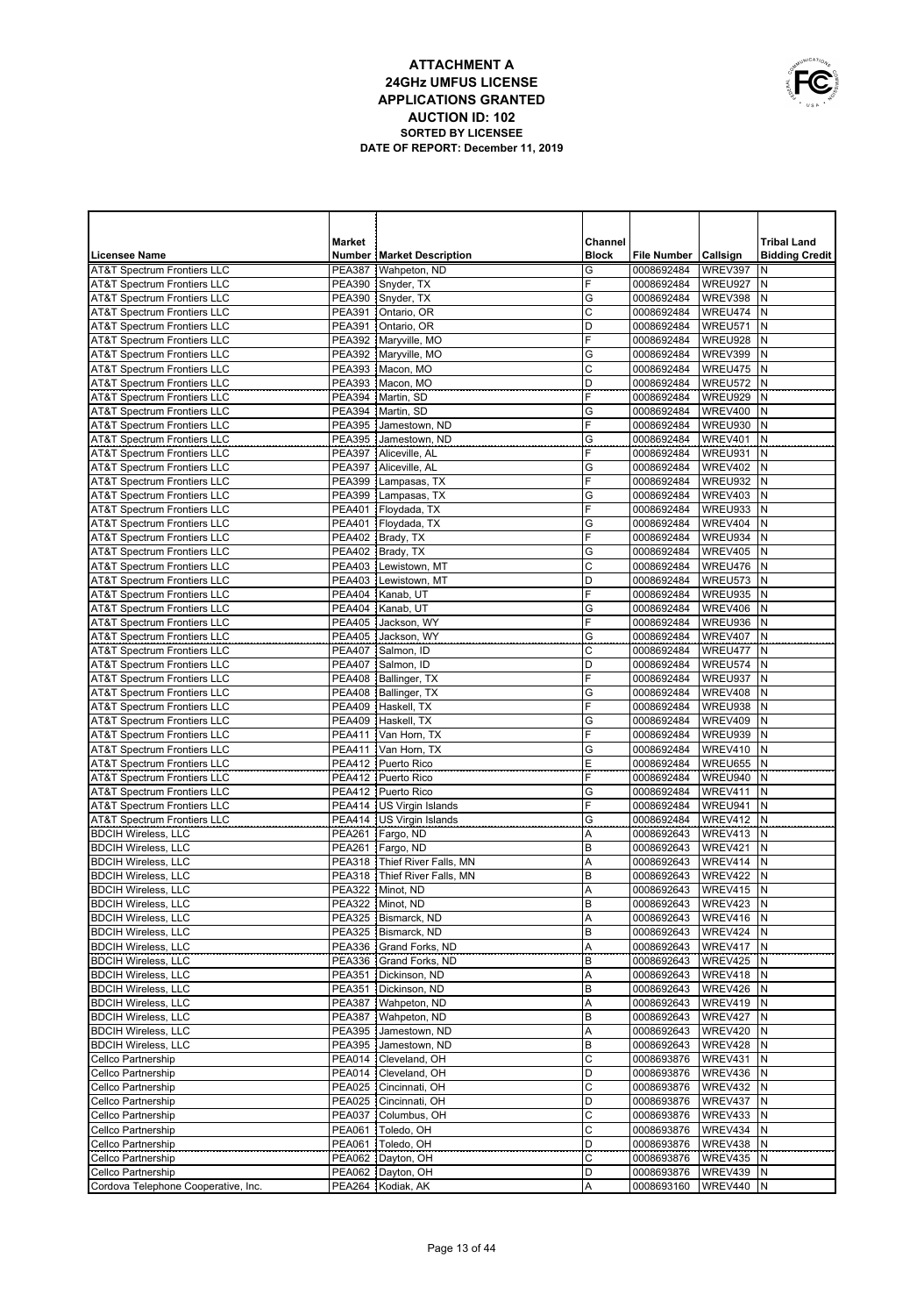

|                                                                                            | Market |                                                      | Channel           |                          |                    | <b>Tribal Land</b>    |
|--------------------------------------------------------------------------------------------|--------|------------------------------------------------------|-------------------|--------------------------|--------------------|-----------------------|
| <b>Licensee Name</b>                                                                       |        | <b>Number   Market Description</b>                   | <b>Block</b>      | File Number   Callsign   |                    | <b>Bidding Credit</b> |
| Cordova Telephone Cooperative, Inc.                                                        |        | PEA264 Kodiak, AK                                    | C                 | 0008693160               | WREV441            | N                     |
| Cordova Telephone Cooperative, Inc.                                                        |        | PEA264 Kodiak, AK                                    | D                 | 0008693160               | WREV442            | N                     |
| Crestone Wireless L.L.C.                                                                   |        | PEA002 Los Angeles, CA                               | A                 | 0008694342               | WRES269            | N                     |
| Crestone Wireless L.L.C.                                                                   |        | PEA002   Los Angeles, CA                             | B                 | 0008694342               | WRES276            | N                     |
| Crestone Wireless L.L.C.                                                                   |        | PEA008 Dallas, TX                                    | A                 | 0008694342               | WRES270            | N                     |
| Crestone Wireless L.L.C.                                                                   |        | PEA008 Dallas, TX                                    | B                 | 0008694342               | WRES277            | N                     |
| Crestone Wireless L.L.C.                                                                   |        | PEA212 Anchorage, AK                                 | A                 | 0008694342               | WRES271            | N                     |
| Crestone Wireless L.L.C.                                                                   |        | PEA257 Cheyenne, WY                                  | B                 | 0008694342               | WRES278            | N                     |
| Crestone Wireless L.L.C.                                                                   |        | PEA257 Cheyenne, WY                                  | Е                 | 0008694342               | WRES287            | N                     |
| Crestone Wireless L.L.C.<br>Crestone Wireless L.L.C.                                       |        | PEA286 Sioux Falls, SD<br>PEA286 Sioux Falls, SD     | Α<br>B            | 0008694342               | WRES272            | IN.<br>N              |
| Crestone Wireless L.L.C.                                                                   |        | PEA303 Great Falls, MT                               | D                 | 0008694342<br>0008694342 | WRES279<br>WRES284 | N                     |
| Crestone Wireless L.L.C.                                                                   |        | PEA303 Great Falls, MT                               | Е                 | 0008694342               | WRES288            | N                     |
| Crestone Wireless L.L.C.                                                                   |        | PEA338   Durango, CO                                 | Α                 | 0008694342               | WRES273            | N                     |
| Crestone Wireless L.L.C.                                                                   |        | PEA338   Durango, CO                                 | B                 | 0008694342               | WRES280            | N                     |
| Crestone Wireless L.L.C.                                                                   |        | PEA338   Durango, CO                                 | Ε                 | 0008694342               | WRES289            | N                     |
| Crestone Wireless L.L.C.                                                                   |        | PEA413   Guam-Northern Mariana Islands               | A                 | 0008694342               | WRES274            | N                     |
| Crestone Wireless L.L.C.                                                                   |        | PEA413 Guam-Northern Mariana Islands                 | B                 | 0008694342               | WRES281            | $\mathsf{N}$          |
| Crestone Wireless L.L.C.                                                                   |        | PEA415 American Samoa                                | C                 | 0008694342               | WRES283            | N                     |
| Crestone Wireless L.L.C.                                                                   |        | PEA415   American Samoa                              | D                 | 0008694342               | WRES285            | $\mathsf{N}$          |
| Crestone Wireless L.L.C.                                                                   |        | PEA416 Gulf of Mexico                                | A                 | 0008694342               | WRES275            | N                     |
| Crestone Wireless L.L.C.                                                                   |        | PEA416 Gulf of Mexico                                | B                 | 0008694342               | WRES282            | N                     |
| Crestone Wireless L.L.C.                                                                   |        | PEA416 Gulf of Mexico                                | D                 | 0008694342               | WRES286            | N                     |
| Crestone Wireless L.L.C.                                                                   |        | PEA416 Gulf of Mexico                                | Ε                 | 0008694342               | WRES290            | N                     |
| <b>Cumberland Cellular Partnership</b>                                                     |        | PEA096 Richmond, KY                                  | A                 | 0008690582               | WREV443            | N                     |
| <b>Cumberland Cellular Partnership</b>                                                     |        | PEA096 Richmond, KY                                  | B                 | 0008690582               | WREV444            | $\mathsf{N}$          |
| FTC Management Group, Inc.                                                                 |        | PEA238   Florence, SC<br>PEA238   Florence, SC       | A<br>B            | 0008694245<br>0008694245 | WREV445<br>WREV447 | N<br>$\mathsf{N}$     |
| FTC Management Group, Inc.<br>FTC Management Group, Inc.                                   |        | PEA248 Sumter, SC                                    | A                 | 0008694245               | WREV446            | N                     |
| FTC Management Group, Inc.                                                                 |        | PEA248 Sumter, SC                                    | B                 | 0008694245               | WREV448            | N                     |
| Horry Telephone Cooperative, Inc.                                                          |        | PEA144 Paris, TX                                     | B                 | 0008694212               | WRET855            | N                     |
| Horry Telephone Cooperative, Inc.                                                          |        | PEA152 Tyler, TX                                     | C                 | 0008694212               | <b>WRET856</b>     | N                     |
| Horry Telephone Cooperative, Inc.                                                          |        | PEA154 Myrtle Beach, SC                              | $\mathsf{C}$      | 0008694212               | WRET857            | N                     |
| Horry Telephone Cooperative, Inc.                                                          |        | PEA154 Myrtle Beach, SC                              | D                 | 0008694212               | WRET859            | N                     |
| Horry Telephone Cooperative, Inc.                                                          |        | PEA154 Myrtle Beach, SC                              | Ε                 | 0008694212               | WRET860            | N                     |
| Horry Telephone Cooperative, Inc.                                                          |        | PEA186 Rock Hill, SC                                 | Α                 | 0008694212               | WRET854            | $\mathsf{N}$          |
| Horry Telephone Cooperative, Inc.                                                          |        | PEA186   Rock Hill, SC                               | $\mathsf{C}$      | 0008694212               | WRET858            | N                     |
| Kentucky RSA 3 Cellular General Partnership                                                |        | PEA112   Bowling Green, KY                           | Α                 | 0008690605               | WREV449            | N                     |
| Kentucky RSA 3 Cellular General Partnership                                                |        | PEA112   Bowling Green, KY                           | B                 | 0008690605               | WREV451            | N                     |
| Kentucky RSA 3 Cellular General Partnership                                                |        | PEA112   Bowling Green, KY                           | C                 | 0008690605               | WREV453            | N                     |
| Kentucky RSA 3 Cellular General Partnership                                                |        | PEA204   Owensboro, KY                               | A                 | 0008690605               | <b>WREV450</b>     | N<br>N                |
| Kentucky RSA 3 Cellular General Partnership<br>Kentucky RSA 3 Cellular General Partnership |        | PEA204 Owensboro, KY<br>PEA204 Owensboro, KY         | B<br>$\mathsf{C}$ | 0008690605<br>0008690605 | WREV452<br>WREV454 | N                     |
| Kentucky RSA 4 Cellular General Partnership                                                |        | PEA162 Elizabethtown, KY                             | Α                 | 0008690618               | <b>WREV455</b>     | N                     |
| Kentucky RSA 4 Cellular General Partnership                                                |        | PEA162 Elizabethtown, KY                             | B                 | 0008690618               | WREV456            | N                     |
| Kentucky RSA 4 Cellular General Partnership                                                |        | PEA162 Elizabethtown, KY                             | $\mathsf{C}$      | 0008690618               | <b>WREV457</b>     | N                     |
| Kentucky RSA 4 Cellular General Partnership                                                |        | PEA162 Elizabethtown, KY                             | D                 | 0008690618               | WREV458 N          |                       |
| Kitsune Communications LLC                                                                 |        | PEA409 Haskell, TX                                   | B                 | 0008678599               | WREV459            | IN.                   |
| Kitsune Communications LLC                                                                 |        | PEA416 Gulf of Mexico                                | F                 | 0008678599               | WREV460            | Ν                     |
| Kitsune Communications LLC                                                                 |        | PEA416 Gulf of Mexico                                | G                 | 0008678599               | WREV461            | N                     |
| LICT Wireless Broadband Company, LLC                                                       |        | PEA143 Keene, NH                                     | B                 | 0008692617               | WRET966            | Ν                     |
| LICT Wireless Broadband Company, LLC                                                       |        | PEA163 Davenport, IA                                 | Α                 | 0008692617               | WRET950            | N                     |
| LICT Wireless Broadband Company, LLC                                                       |        | PEA163 Davenport, IA                                 | B                 | 0008692617               | WRET967            | Ν                     |
| LICT Wireless Broadband Company, LLC                                                       |        | PEA166 Redding, CA                                   | Α                 | 0008692617               | WRET951            | Ν                     |
| LICT Wireless Broadband Company, LLC                                                       |        | PEA166 Redding, CA                                   | B                 | 0008692617               | WRET968            | N                     |
| LICT Wireless Broadband Company, LLC                                                       |        | PEA166 Redding, CA                                   | C                 | 0008692617               | WRET986            | N                     |
| LICT Wireless Broadband Company, LLC                                                       |        | PEA182   Cedar Rapids, IA<br>PEA182 Cedar Rapids, IA | Α<br>B            | 0008692617               | WRET952            | Ν                     |
| LICT Wireless Broadband Company, LLC<br>LICT Wireless Broadband Company, LLC               |        | PEA185   Marquette, MI                               | Α                 | 0008692617<br>0008692617 | WRET969<br>WRET953 | Ν<br>Ν                |
| LICT Wireless Broadband Company, LLC                                                       |        | PEA185   Marquette, MI                               | B                 | 0008692617               | WRET970            | N                     |
| LICT Wireless Broadband Company, LLC                                                       |        | PEA203 Traverse City, MI                             | Α                 | 0008692617               | WRET954            | Ν                     |
| LICT Wireless Broadband Company, LLC                                                       |        | PEA203 Traverse City, MI                             | B                 | 0008692617               | WRET971            | N                     |
| LICT Wireless Broadband Company, LLC                                                       |        | PEA205   Douglas City, CA                            | B                 | 0008692617               | WRET972            | Ν                     |
| LICT Wireless Broadband Company, LLC                                                       |        | PEA223 Dubuque, IA                                   | Α                 | 0008692617               | WRET955            | N                     |
| LICT Wireless Broadband Company, LLC                                                       |        | PEA223 Dubuque, IA                                   | В                 | 0008692617               | WRET973            | Ν                     |
| LICT Wireless Broadband Company, LLC                                                       |        | PEA232   Topeka, KS                                  | Α                 | 0008692617               | WRET956            | IN.                   |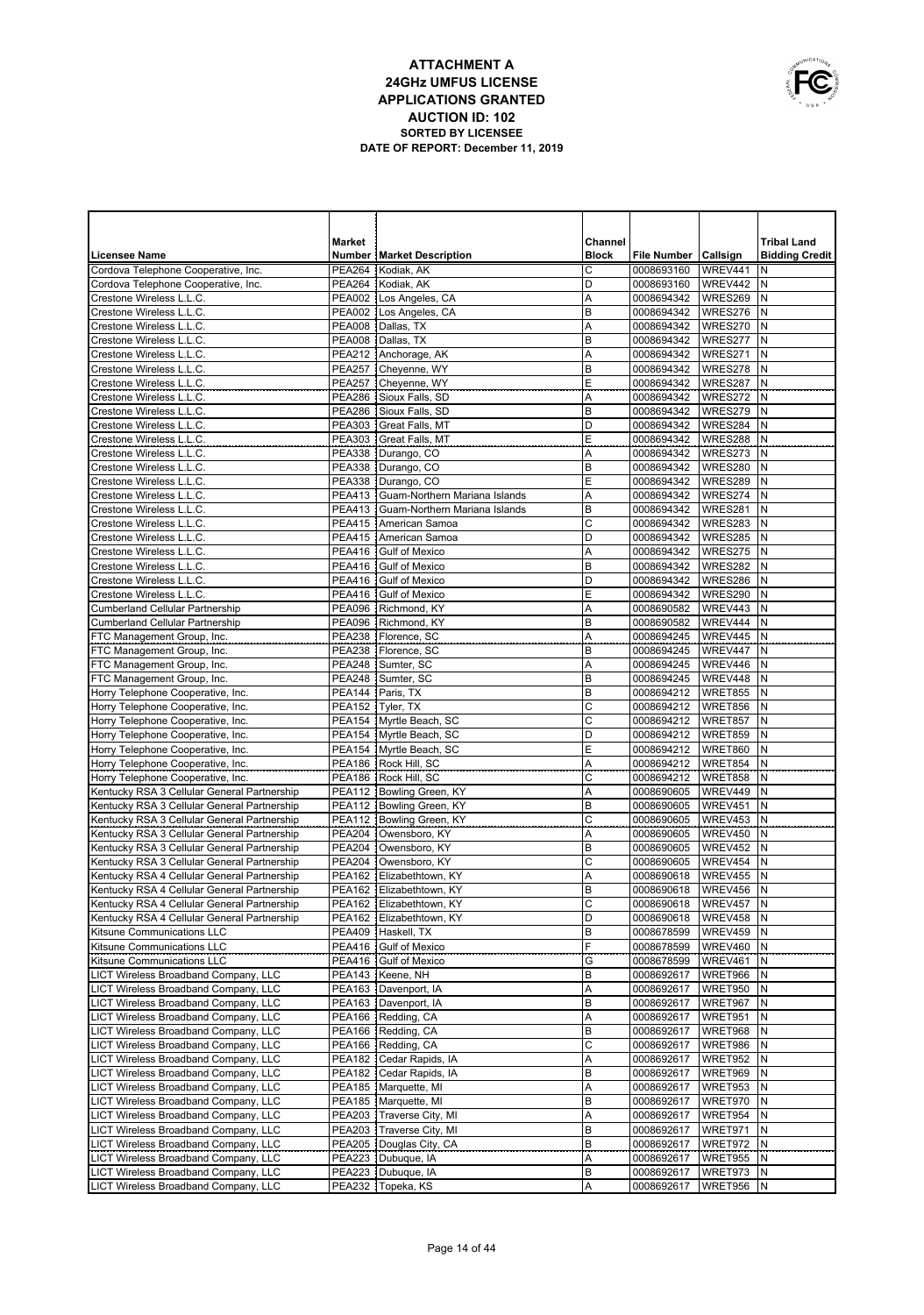

|                                                                                     | <b>Market</b>                  |                                                    | Channel      |                          |                    | <b>Tribal Land</b>    |
|-------------------------------------------------------------------------------------|--------------------------------|----------------------------------------------------|--------------|--------------------------|--------------------|-----------------------|
| <b>Licensee Name</b>                                                                |                                | <b>Number   Market Description</b>                 | <b>Block</b> | File Number   Callsign   |                    | <b>Bidding Credit</b> |
| LICT Wireless Broadband Company, LLC                                                | <b>PEA232</b>                  | Topeka, KS                                         | B            | 0008692617               | WRET974            | N                     |
| LICT Wireless Broadband Company, LLC                                                | PEA232                         | Topeka, KS                                         | C            | 0008692617               | WRET987            | N                     |
| LICT Wireless Broadband Company, LLC                                                | <b>PEA232</b>                  | Topeka, KS                                         | D            | 0008692617               | WRET992            | N                     |
| LICT Wireless Broadband Company, LLC                                                |                                | PEA244   Manhattan, KS                             | B            | 0008692617               | WRET975            | N                     |
| LICT Wireless Broadband Company, LLC                                                |                                | PEA250 Las Cruces, NM                              | B            | 0008692617               | WRET976            | N                     |
| LICT Wireless Broadband Company, LLC                                                |                                | PEA250 Las Cruces, NM                              | C<br>B       | 0008692617               | WRET988            | N<br>N                |
| LICT Wireless Broadband Company, LLC<br>LICT Wireless Broadband Company, LLC        | <b>PEA251</b><br><b>PEA259</b> | Salina, KS<br>Roswell, NM                          | A            | 0008692617<br>0008692617 | WRET977<br>WRET957 | N                     |
| LICT Wireless Broadband Company, LLC                                                |                                | PEA259 Roswell, NM                                 | B            | 0008692617               | WRET978            | N                     |
| LICT Wireless Broadband Company, LLC                                                |                                | PEA260   Alpena, MI                                | A            | 0008692617               | WRET958            | N                     |
| LICT Wireless Broadband Company, LLC                                                |                                | PEA260 Alpena, MI                                  | B            | 0008692617               | WRET979            | N                     |
| LICT Wireless Broadband Company, LLC                                                |                                | PEA316 Rock Springs, WY                            | B            | 0008692617               | WRET980            | N                     |
| LICT Wireless Broadband Company, LLC                                                |                                | PEA323 Socorro, NM                                 | Α            | 0008692617               | WRET959            | N                     |
| LICT Wireless Broadband Company, LLC                                                |                                | PEA323 Socorro, NM                                 | B            | 0008692617               | WRET981            | N                     |
| LICT Wireless Broadband Company, LLC                                                | <b>PEA323</b>                  | Socorro, NM                                        | C            | 0008692617               | WRET989            | N                     |
| LICT Wireless Broadband Company, LLC                                                |                                | PEA323 Socorro, NM                                 | D            | 0008692617               | WRET993            | N                     |
| LICT Wireless Broadband Company, LLC                                                |                                | PEA361 Richfield, UT                               | Α            | 0008692617               | WRET960            | N                     |
| LICT Wireless Broadband Company, LLC                                                | <b>PEA361</b>                  | Richfield, UT                                      | B            | 0008692617               | WRET982            | N                     |
| <b>LICT Wireless Broadband Company, LLC</b>                                         | <b>PEA361</b>                  | Richfield, UT                                      | C            | 0008692617               | WRET990            | N                     |
| LICT Wireless Broadband Company, LLC                                                | <b>PEA361</b>                  | Richfield, UT                                      | D            | 0008692617               | WRET994            | N                     |
| LICT Wireless Broadband Company, LLC                                                |                                | PEA370   Washington, IA                            | Α            | 0008692617               | WRET961            | N                     |
| LICT Wireless Broadband Company, LLC                                                | <b>PEA375</b>                  | Deming, NM                                         | Α            | 0008692617               | WRET962            | N                     |
| LICT Wireless Broadband Company, LLC                                                | <b>PEA375</b>                  | Deming, NM                                         | B            | 0008692617               | WRET983<br>WRET991 | N<br>N                |
| LICT Wireless Broadband Company, LLC<br><b>LICT Wireless Broadband Company, LLC</b> |                                | PEA375   Deming, NM<br>PEA375   Deming, NM         | C<br>D       | 0008692617<br>0008692617 | WRET995            | N                     |
| LICT Wireless Broadband Company, LLC                                                |                                | PEA375 Deming, NM                                  | Ε            | 0008692617               | WRET996            | N                     |
| <b>LICT Wireless Broadband Company, LLC</b>                                         |                                | PEA379 Sault Ste. Marie, MI                        | Α            | 0008692617               | WRET963            | N                     |
| LICT Wireless Broadband Company, LLC                                                |                                | PEA379 Sault Ste. Marie, MI                        | B            | 0008692617               | WRET984            | N                     |
| LICT Wireless Broadband Company, LLC                                                |                                | PEA380 Escanaba, MI                                | Α            | 0008692617               | WRET964            | N                     |
| LICT Wireless Broadband Company, LLC                                                |                                | PEA380 Escanaba, MI                                | B            | 0008692617               | WRET985            | N                     |
| LICT Wireless Broadband Company, LLC                                                |                                | PEA384   Manchester, IA                            | Α            | 0008692617               | WRET965            | N                     |
| NBVDS Investment, L.L.C.                                                            |                                | PEA144 Paris, TX                                   | Α            | 0008694438               | WRET997            | N                     |
| Nex-Tech Wireless, L.L.C.                                                           |                                | PEA277 Hutchinson, KS                              | A            | 0008693974               | WRET999            | N                     |
| Nex-Tech Wireless, L.L.C.                                                           |                                | PEA277 Hutchinson, KS                              | B            | 0008693974               | WREU201            | N                     |
| Nex-Tech Wireless, L.L.C.                                                           |                                | PEA280   Garden City, KS                           | $\mathsf{C}$ | 0008693974               | WREU203            | N                     |
| Nex-Tech Wireless, L.L.C.                                                           |                                | PEA372 Colby, KS                                   | A            | 0008693974               | WREU200            | N                     |
| Nex-Tech Wireless, L.L.C.                                                           |                                | PEA372 Colby, KS                                   | B            | 0008693974               | WREU202            | N                     |
| Nex-Tech, LLC                                                                       |                                | PEA251 Salina, KS                                  | Α            | 0008693032               | WREV467            | N                     |
| Nex-Tech, LLC                                                                       | PEA251                         | Salina, KS                                         | $\mathsf{C}$ | 0008693032               | WREV472<br>WREV468 | N                     |
| Nex-Tech, LLC<br>Nex-Tech, LLC                                                      | <b>PEA280</b><br><b>PEA280</b> | Garden City, KS<br>Garden City, KS                 | Α<br>B       | 0008693032<br>0008693032 | WREV470            | N<br>N                |
| Nex-Tech, LLC                                                                       | <b>PEA368</b>                  | Concordia, KS                                      | Α            | 0008693032               | WREV469            | N                     |
| Nex-Tech, LLC                                                                       | <b>PEA368</b>                  | Concordia, KS                                      | B            | 0008693032               | WREV471            | N                     |
| Nsight Spectrum, LLC                                                                | <b>PEA267</b>                  | Sheboygan, WI                                      | A            | 0008690892               | WREV473            | N                     |
| Nsight Spectrum, LLC                                                                | <b>PEA354</b>                  | New London, WI                                     | A            | 0008690892               | WREV474            | N                     |
| Rock Port Telephone Company                                                         | <b>PEA369</b>                  | Red Oak, IA                                        | Α            | 0008686629               | WREV475            | N                     |
| Rock Port Telephone Company                                                         |                                | PEA392   Maryville, MO                             | Α            | 0008686629               | WREV476 N          |                       |
| Rock Port Telephone Company                                                         |                                | PEA392 Maryville, MO                               | C            | 0008686629               | WREV477            | N                     |
| Rock Port Telephone Company                                                         |                                | PEA392 Maryville, MO                               | D            | 0008686629               | WREV478            | N                     |
| Samba Capital Partners, LLC                                                         |                                | PEA094   Waco, TX                                  | Α            | 0008685433               | WRET843            | N                     |
| Samba Capital Partners, LLC                                                         |                                | PEA094   Waco, TX                                  | B            | 0008685433               | WRET848            | N                     |
| Samba Capital Partners, LLC                                                         | <b>PEA126</b>                  | Casa Grande, AZ                                    | Α            | 0008685433               | WRET844            | N                     |
| Samba Capital Partners, LLC                                                         |                                | PEA126   Casa Grande, AZ                           | B            | 0008685433               | WRET849            | Ν                     |
| Samba Capital Partners, LLC                                                         |                                | PEA190   Bozeman, MT                               | Α            | 0008685433               | WRET845            | N                     |
| Samba Capital Partners, LLC                                                         |                                | PEA190 Bozeman, MT                                 | B            | 0008685433               | WRET850            | N                     |
| Samba Capital Partners, LLC                                                         |                                | PEA229 Saint George, UT<br>PEA229 Saint George, UT | Α<br>B       | 0008685433               | WRET846            | N<br>Ν                |
| Samba Capital Partners, LLC<br>Samba Capital Partners, LLC                          |                                | PEA263 Santa Fe, NM                                | Α            | 0008685433<br>0008685433 | WRET851<br>WRET847 | N                     |
| Samba Capital Partners, LLC                                                         |                                | PEA263 Santa Fe, NM                                | B            | 0008685433               | <b>WRET852</b>     | N                     |
| Samba Capital Partners, LLC                                                         | PEA405                         | Jackson, WY                                        | B            | 0008685433               | WRET853            | N                     |
| Skyriver Spectrum & Technology LLC                                                  |                                | PEA084 Mobile, AL                                  | E            | 0008694348               | WREV480            | N                     |
| Skyriver Spectrum & Technology LLC                                                  |                                | PEA126   Casa Grande, AZ                           | Ε            | 0008694348               | WREV481            | N                     |
| Skyriver Spectrum & Technology LLC                                                  |                                | PEA156 Boise City, ID                              | C            | 0008694348               | WREV479            | N                     |
| Skyriver Spectrum & Technology LLC                                                  |                                | PEA157 Yuma, AZ                                    | Ε            | 0008694348               | WREV482            | N                     |
| Skyriver Spectrum & Technology LLC                                                  |                                | PEA180   Flagstaff, AZ                             | Ε            | 0008694348               | WREV483            | Ν                     |
| Skyriver Spectrum & Technology LLC                                                  |                                | PEA312 Farmington, NM                              | Ε            | 0008694348               | WREV484 N          |                       |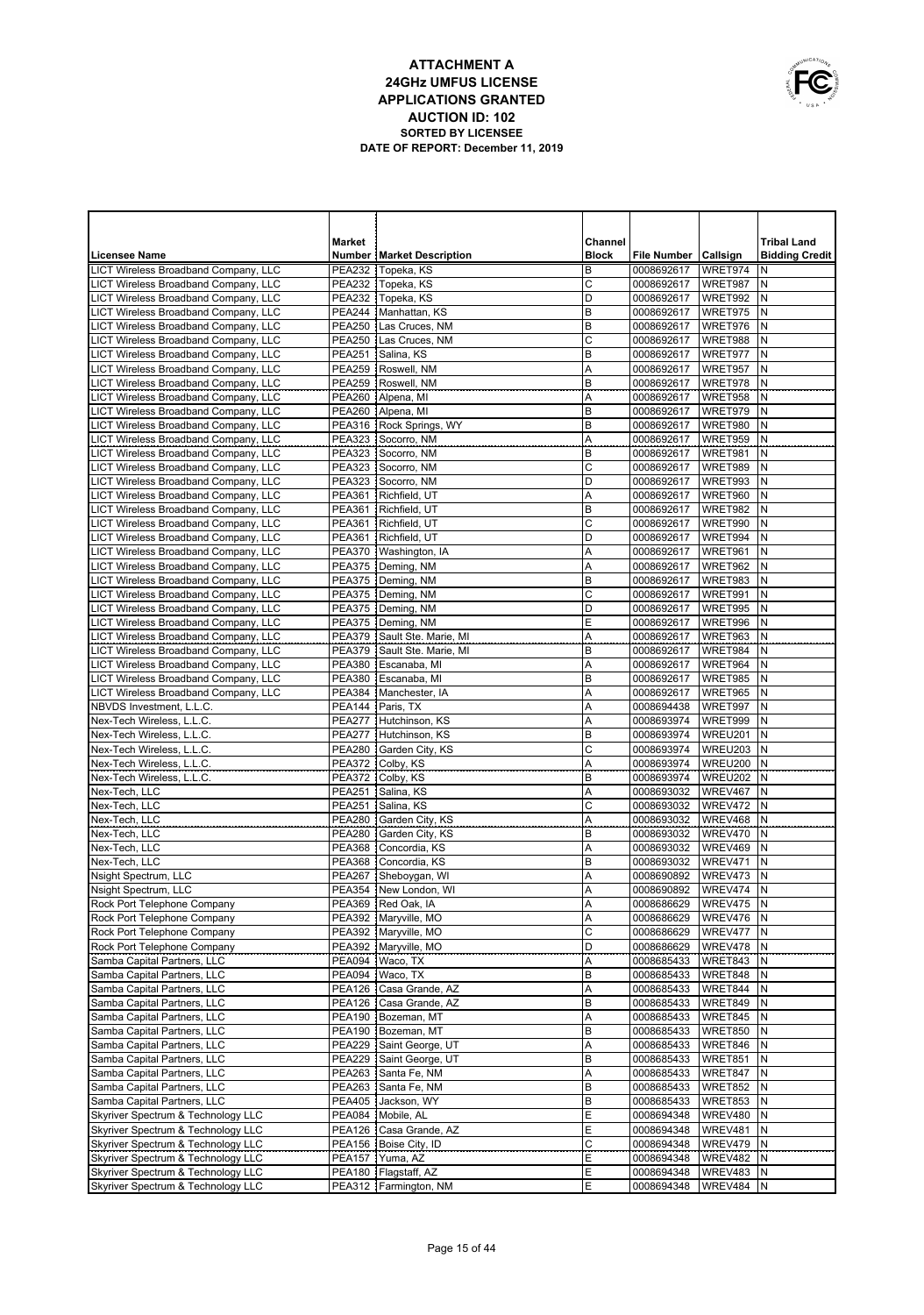

|                                                                            | <b>Market</b>                  |                                     | Channel      |                          |                    | <b>Tribal Land</b>    |
|----------------------------------------------------------------------------|--------------------------------|-------------------------------------|--------------|--------------------------|--------------------|-----------------------|
| Licensee Name                                                              |                                | <b>Number   Market Description</b>  | <b>Block</b> | <b>File Number</b>       | Callsign           | <b>Bidding Credit</b> |
| <b>Starry Spectrum Holdings LLC</b>                                        | <b>PEA014</b>                  | Cleveland, OH                       | Α            | 0008693984               | WREV485            | N                     |
| <b>Starry Spectrum Holdings LLC</b>                                        | <b>PEA014</b>                  | Cleveland, OH                       | B            | 0008693984               | WREV536            | N                     |
| <b>Starry Spectrum Holdings LLC</b>                                        | <b>PEA025</b>                  | Cincinnati, OH                      | Α            | 0008693984               | WREV486            | N                     |
| <b>Starry Spectrum Holdings LLC</b>                                        | <b>PEA025</b>                  | Cincinnati, OH                      | B            | 0008693984               | WREV537            | N                     |
| <b>Starry Spectrum Holdings LLC</b>                                        | <b>PEA026</b>                  | Las Vegas, NV                       | Α            | 0008693984               | WREV487            | N                     |
| <b>Starry Spectrum Holdings LLC</b>                                        | <b>PEA026</b>                  | Las Vegas, NV                       | B            | 0008693984               | WREV538            | N                     |
| <b>Starry Spectrum Holdings LLC</b>                                        | <b>PEA028</b>                  | San Antonio, TX                     | Α            | 0008693984               | WREV488            | N                     |
| <b>Starry Spectrum Holdings LLC</b><br><b>Starry Spectrum Holdings LLC</b> | <b>PEA028</b><br><b>PEA029</b> | San Antonio, TX<br>Jacksonville, FL | B<br>A       | 0008693984<br>0008693984 | WREV539<br>WREV489 | N<br>N                |
| <b>Starry Spectrum Holdings LLC</b>                                        | <b>PEA029</b>                  | Jacksonville, FL                    | B            | 0008693984               | WREV540            | N                     |
| Starry Spectrum Holdings LLC                                               | <b>PEA031</b>                  | Indianapolis, IN                    | Α            | 0008693984               | WREV490            | N                     |
| Starry Spectrum Holdings LLC                                               |                                | PEA031   Indianapolis, IN           | B            | 0008693984               | WREV541            | N                     |
| Starry Spectrum Holdings LLC                                               | <b>PEA032</b>                  | Nashville, TN                       | Α            | 0008693984               | WREV491            | N                     |
| Starry Spectrum Holdings LLC                                               |                                | PEA032   Nashville, TN              | B            | 0008693984               | WREV542            | N                     |
| <b>Starry Spectrum Holdings LLC</b>                                        | <b>PEA033</b>                  | Virginia Beach, VA                  | A            | 0008693984               | WREV492            | N                     |
| <b>Starry Spectrum Holdings LLC</b>                                        | <b>PEA033</b>                  | Virginia Beach, VA                  | B            | 0008693984               | WREV543            | N                     |
| <b>Starry Spectrum Holdings LLC</b>                                        |                                | PEA036 New Orleans, LA              | A            | 0008693984               | WREV493            | N                     |
| <b>Starry Spectrum Holdings LLC</b>                                        |                                | PEA036 New Orleans, LA              | B            | 0008693984               | WREV544            | N                     |
| Starry Spectrum Holdings LLC                                               | <b>PEA037</b>                  | Columbus, OH                        | A            | 0008693984               | WREV494            | N                     |
| <b>Starry Spectrum Holdings LLC</b>                                        | <b>PEA037</b>                  | Columbus, OH                        | B            | 0008693984               | WREV545            | N                     |
| <b>Starry Spectrum Holdings LLC</b>                                        | <b>PEA037</b>                  | Columbus, OH                        | D            | 0008693984               | WREV587            | N                     |
| <b>Starry Spectrum Holdings LLC</b>                                        |                                | PEA038 Milwaukee, WI                | Α            | 0008693984               | WREV495            | N                     |
| <b>Starry Spectrum Holdings LLC</b>                                        | <b>PEA038</b><br><b>PEA040</b> | Milwaukee, WI                       | B            | 0008693984               | WREV546            | N<br>N                |
| <b>Starry Spectrum Holdings LLC</b><br><b>Starry Spectrum Holdings LLC</b> | <b>PEA040</b>                  | Birmingham, AL<br>Birmingham, AL    | A<br>B       | 0008693984<br>0008693984 | WREV496<br>WREV547 | N                     |
| <b>Starry Spectrum Holdings LLC</b>                                        | <b>PEA041</b>                  | Syracuse, NY                        | Α            | 0008693984               | WREV497            | N                     |
| <b>Starry Spectrum Holdings LLC</b>                                        | <b>PEA041</b>                  | Syracuse, NY                        | B            | 0008693984               | WREV548            | N                     |
| <b>Starry Spectrum Holdings LLC</b>                                        | <b>PEA043</b>                  | Charlotte, NC                       | A            | 0008693984               | WREV498            | N                     |
| <b>Starry Spectrum Holdings LLC</b>                                        | <b>PEA043</b>                  | Charlotte, NC                       | B            | 0008693984               | WREV549            | N                     |
| <b>Starry Spectrum Holdings LLC</b>                                        | <b>PEA044</b>                  | Rochester, NY                       | A            | 0008693984               | WREV499            | N                     |
| Starry Spectrum Holdings LLC                                               | <b>PEA044</b>                  | Rochester, NY                       | B            | 0008693984               | WREV550            | N                     |
| <b>Starry Spectrum Holdings LLC</b>                                        | <b>PEA045</b>                  | Raleigh, NC                         | Α            | 0008693984               | <b>WREV500</b>     | N                     |
| Starry Spectrum Holdings LLC                                               | <b>PEA045</b>                  | Raleigh, NC                         | B            | 0008693984               | WREV551            | N                     |
| Starry Spectrum Holdings LLC                                               | <b>PEA046</b>                  | Little Rock, AR                     | Α            | 0008693984               | WREV501            | N                     |
| Starry Spectrum Holdings LLC                                               | <b>PEA046</b>                  | Little Rock, AR                     | B            | 0008693984               | WREV552            | N                     |
| Starry Spectrum Holdings LLC                                               | <b>PEA047</b>                  | Brownsville, TX                     | Α            | 0008693984               | <b>WREV502</b>     | N                     |
| Starry Spectrum Holdings LLC                                               | <b>PEA047</b>                  | Brownsville, TX                     | B            | 0008693984               | WREV553            | N                     |
| Starry Spectrum Holdings LLC                                               | <b>PEA048</b><br><b>PEA048</b> | Harrisburg, PA                      | Α<br>B       | 0008693984               | WREV503            | N<br>N                |
| Starry Spectrum Holdings LLC<br>Starry Spectrum Holdings LLC               | <b>PEA049</b>                  | Harrisburg, PA<br>Albany, NY        | Α            | 0008693984<br>0008693984 | WREV554<br>WREV504 | N                     |
| <b>Starry Spectrum Holdings LLC</b>                                        | <b>PEA049</b>                  | Albany, NY                          | B            | 0008693984               | <b>WREV555</b>     | N                     |
| Starry Spectrum Holdings LLC                                               | <b>PEA051</b>                  | Louisville, KY                      | Α            | 0008693984               | <b>WREV505</b>     | N                     |
| <b>Starry Spectrum Holdings LLC</b>                                        | <b>PEA051</b>                  | Louisville, KY                      | B            | 0008693984               | WREV556            | N                     |
| Starry Spectrum Holdings LLC                                               | <b>PEA053</b>                  | Tucson, AZ                          | Α            | 0008693984               | WREV506            | N                     |
| Starry Spectrum Holdings LLC                                               | <b>PEA053</b>                  | Tucson, AZ                          | B            | 0008693984               | WREV557            | N                     |
| Starry Spectrum Holdings LLC                                               | <b>PEA054</b>                  | Buffalo, NY                         | Α            | 0008693984               | WREV507            | N                     |
| <b>Starry Spectrum Holdings LLC</b>                                        |                                | PEA054   Buffalo, NY                | В            | 0008693984               | <b>WREV558 N</b>   |                       |
| Starry Spectrum Holdings LLC                                               |                                | PEA055 Huntsville, AL               | A            | 0008693984               | <b>WREV508</b>     | N                     |
| Starry Spectrum Holdings LLC                                               |                                | PEA055 Huntsville, AL               | B            | 0008693984               | <b>WREV559</b>     | N                     |
| <b>Starry Spectrum Holdings LLC</b>                                        | <b>PEA057</b>                  | Richmond, VA                        | A            | 0008693984               | WREV509            | N                     |
| <b>Starry Spectrum Holdings LLC</b><br>Starry Spectrum Holdings LLC        | <b>PEA057</b>                  | Richmond, VA                        | B            | 0008693984               | <b>WREV560</b>     | N                     |
| <b>Starry Spectrum Holdings LLC</b>                                        | <b>PEA058</b><br>PEA058        | Bloomington, IN<br>Bloomington, IN  | A<br>B       | 0008693984<br>0008693984 | WREV510<br>WREV561 | N<br>N                |
| <b>Starry Spectrum Holdings LLC</b>                                        | PEA059                         | Memphis, TN                         | A            | 0008693984               | WREV511            | N                     |
| Starry Spectrum Holdings LLC                                               |                                | PEA059 Memphis, TN                  | B            | 0008693984               | WREV562            | N                     |
| <b>Starry Spectrum Holdings LLC</b>                                        | <b>PEA061</b>                  | Toledo, OH                          | A            | 0008693984               | WREV512            | N                     |
| <b>Starry Spectrum Holdings LLC</b>                                        | <b>PEA061</b>                  | Toledo, OH                          | B            | 0008693984               | WREV563            | N                     |
| Starry Spectrum Holdings LLC                                               | <b>PEA062</b>                  | Dayton, OH                          | Α            | 0008693984               | WREV513            | N                     |
| <b>Starry Spectrum Holdings LLC</b>                                        | <b>PEA062</b>                  | Dayton, OH                          | B            | 0008693984               | WREV564            | N                     |
| <b>Starry Spectrum Holdings LLC</b>                                        | <b>PEA064</b>                  | South Bend, IN                      | Α            | 0008693984               | WREV514            | N                     |
| <b>Starry Spectrum Holdings LLC</b>                                        |                                | PEA064 South Bend, IN               | B            | 0008693984               | WREV565            | Ν                     |
| <b>Starry Spectrum Holdings LLC</b>                                        | <b>PEA069</b>                  | Springfield, MA                     | Α            | 0008693984               | WREV515            | N                     |
| <b>Starry Spectrum Holdings LLC</b>                                        |                                | PEA069 Springfield, MA              | B            | 0008693984               | WREV566            | Ν                     |
| <b>Starry Spectrum Holdings LLC</b>                                        | PEA072                         | Tallahassee, FL                     | Α            | 0008693984               | WREV516            | N                     |
| Starry Spectrum Holdings LLC                                               | PEA072                         | Tallahassee, FL                     | B            | 0008693984               | WREV567            | Ν                     |
| <b>Starry Spectrum Holdings LLC</b>                                        |                                | PEA073 El Paso, TX                  | Α            | 0008693984               | WREV517 N          |                       |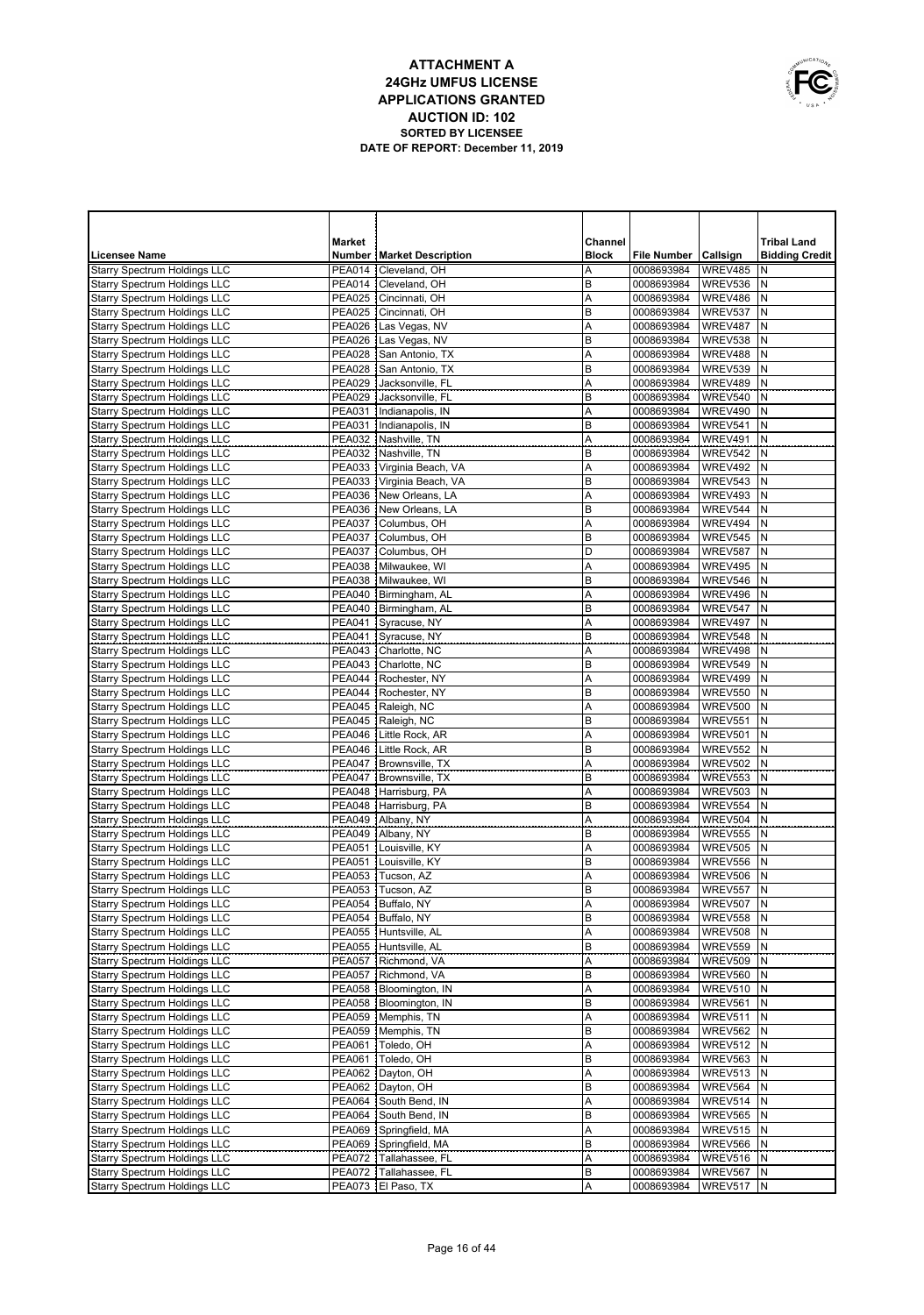

|                                                                            | Market                         |                                                                | Channel      |                          |                        | <b>Tribal Land</b>    |
|----------------------------------------------------------------------------|--------------------------------|----------------------------------------------------------------|--------------|--------------------------|------------------------|-----------------------|
| <b>Licensee Name</b>                                                       |                                | <b>Number   Market Description</b>                             | <b>Block</b> | <b>File Number</b>       | Callsign               | <b>Bidding Credit</b> |
| <b>Starry Spectrum Holdings LLC</b>                                        | <b>PEA073</b>                  | El Paso, TX                                                    | В            | 0008693984               | WREV568                | N                     |
| <b>Starry Spectrum Holdings LLC</b>                                        | <b>PEA074</b>                  | Chattanooga, TN                                                | Α            | 0008693984               | WREV518                | N                     |
| <b>Starry Spectrum Holdings LLC</b>                                        | <b>PEA074</b>                  | Chattanooga, TN                                                | B            | 0008693984               | WREV569                | N                     |
| <b>Starry Spectrum Holdings LLC</b>                                        | <b>PEA075</b>                  | Albuquerque, NM                                                | Α            | 0008693984               | WREV519                | N                     |
| <b>Starry Spectrum Holdings LLC</b>                                        | <b>PEA075</b>                  | Albuquerque, NM                                                | B            | 0008693984               | WREV570                | N                     |
| <b>Starry Spectrum Holdings LLC</b>                                        | <b>PEA076</b>                  | Reno, NV                                                       | A            | 0008693984               | WREV520                | N                     |
| <b>Starry Spectrum Holdings LLC</b>                                        | <b>PEA076</b>                  | Reno, NV                                                       | B            | 0008693984               | WREV571                | N                     |
| Starry Spectrum Holdings LLC                                               | <b>PEA078</b>                  | Greensboro, NC                                                 | Α            | 0008693984               | WREV521                | N                     |
| <b>Starry Spectrum Holdings LLC</b>                                        | <b>PEA078</b>                  | Greensboro, NC                                                 | B            | 0008693984               | WREV572                | N                     |
| <b>Starry Spectrum Holdings LLC</b>                                        |                                | PEA082 Baton Rouge, LA                                         | Α            | 0008693984               | WREV522                | N                     |
| <b>Starry Spectrum Holdings LLC</b>                                        |                                | PEA082 Baton Rouge, LA<br>PEA083   Fort Wayne, IN              | B<br>Α       | 0008693984<br>0008693984 | WREV573<br>WREV523     | N<br>N                |
| <b>Starry Spectrum Holdings LLC</b><br><b>Starry Spectrum Holdings LLC</b> |                                | PEA083   Fort Wayne, IN                                        | B            | 0008693984               | WREV574                | N                     |
| Starry Spectrum Holdings LLC                                               |                                | PEA084 Mobile, AL                                              | Α            | 0008693984               | WREV524                | N                     |
| Starry Spectrum Holdings LLC                                               |                                | PEA084 Mobile, AL                                              | B            | 0008693984               | WREV575                | N                     |
| Starry Spectrum Holdings LLC                                               |                                | PEA085 Charleston, SC                                          | Α            | 0008693984               | WREV525                | N                     |
| Starry Spectrum Holdings LLC                                               |                                | PEA085   Charleston, SC                                        | B            | 0008693984               | WREV576                | N                     |
| Starry Spectrum Holdings LLC                                               | <b>PEA090</b>                  | Jackson, MS                                                    | A            | 0008693984               | WREV526                | N                     |
| <b>Starry Spectrum Holdings LLC</b>                                        | <b>PEA090</b>                  | Jackson, MS                                                    | B            | 0008693984               | WREV577                | N                     |
| Starry Spectrum Holdings LLC                                               | <b>PEA091</b>                  | Colorado Springs, CO                                           | Α            | 0008693984               | WREV527                | N                     |
| <b>Starry Spectrum Holdings LLC</b>                                        | <b>PEA091</b>                  | Colorado Springs, CO                                           | B            | 0008693984               | WREV578                | N                     |
| Starry Spectrum Holdings LLC                                               |                                | PEA092   Decatur, IL                                           | A            | 0008693984               | WREV528                | N                     |
| Starry Spectrum Holdings LLC                                               | <b>PEA092</b>                  | Decatur, IL                                                    | B            | 0008693984               | WREV579                | N                     |
| <b>Starry Spectrum Holdings LLC</b>                                        |                                | PEA101 Wichita, KS                                             | Α            | 0008693984               | WREV529                | N                     |
| <b>Starry Spectrum Holdings LLC</b>                                        | <b>PEA101</b>                  | Wichita, KS                                                    | B            | 0008693984               | WREV580                | N                     |
| <b>Starry Spectrum Holdings LLC</b>                                        |                                | PEA104   Fort Collins, CO                                      | A            | 0008693984               | WREV530                | N                     |
| <b>Starry Spectrum Holdings LLC</b>                                        |                                | PEA104   Fort Collins, CO                                      | B            | 0008693984               | WREV581                | N                     |
| <b>Starry Spectrum Holdings LLC</b>                                        |                                | PEA104 Fort Collins, CO                                        | E            | 0008693984               | WREV588                | N                     |
| <b>Starry Spectrum Holdings LLC</b>                                        |                                | PEA122   Madison, WI                                           | Α            | 0008693984               | WREV531                | N                     |
| <b>Starry Spectrum Holdings LLC</b>                                        |                                | PEA122 Madison, WI                                             | B            | 0008693984               | WREV582                | N                     |
| <b>Starry Spectrum Holdings LLC</b>                                        | <b>PEA130</b>                  | Spokane, WA                                                    | Α            | 0008693984               | WREV532                | N                     |
| <b>Starry Spectrum Holdings LLC</b>                                        |                                | PEA130 Spokane, WA                                             | B            | 0008693984               | WREV583                | N                     |
| <b>Starry Spectrum Holdings LLC</b>                                        | <b>PEA156</b>                  | Boise City, ID                                                 | Α            | 0008693984               | WREV533                | N                     |
| <b>Starry Spectrum Holdings LLC</b>                                        |                                | PEA156 Boise City, ID                                          | B            | 0008693984               | WREV584                | N                     |
| <b>Starry Spectrum Holdings LLC</b>                                        |                                | PEA192 Fayetteville, NC                                        | Α            | 0008693984               | WREV534                | N                     |
| <b>Starry Spectrum Holdings LLC</b>                                        |                                | PEA192 Fayetteville, NC                                        | B            | 0008693984               | WREV585                | N                     |
| Starry Spectrum Holdings LLC                                               | <b>PEA217</b>                  | Lubbock, TX                                                    | Α            | 0008693984               | WREV535                | N                     |
| <b>Starry Spectrum Holdings LLC</b>                                        | <b>PEA217</b>                  | Lubbock, TX                                                    | B            | 0008693984               | WREV586                | N                     |
| TeleGuam Holdings, LLC                                                     | <b>PEA413</b><br><b>PEA413</b> | Guam-Northern Mariana Islands                                  | C<br>D       | 0008692136<br>0008692136 | WREV589<br>WREV590     | N<br>N                |
| TeleGuam Holdings, LLC<br>TeleGuam Holdings, LLC                           | <b>PEA413</b>                  | Guam-Northern Mariana Islands<br>Guam-Northern Mariana Islands | Ε            | 0008692136               | WREV591                | N                     |
| TeleGuam Holdings, LLC                                                     | <b>PEA413</b>                  | Guam-Northern Mariana Islands                                  | F            | 0008692136               | WREV592                | N                     |
| TeleGuam Holdings, LLC                                                     | <b>PEA413</b>                  | Guam-Northern Mariana Islands                                  | G            | 0008692136               | WREV593                | N                     |
| The Alaska Wireless Network, LLC                                           |                                | PEA212 Anchorage, AK                                           | B            | 0008692684               | WREV595                | N                     |
| The Alaska Wireless Network, LLC                                           |                                | PEA212 Anchorage, AK                                           | C            | 0008692684               | WREV599                | N                     |
| The Alaska Wireless Network, LLC                                           |                                | PEA264 Kodiak, AK                                              | B            | 0008692684               | WREV596                | N                     |
| The Alaska Wireless Network, LLC                                           |                                | PEA264 Kodiak, AK                                              | Ε            | 0008692684   WREV604 N   |                        |                       |
| The Alaska Wireless Network, LLC                                           |                                | PEA298 Fairbanks, AK                                           | B            | 0008692684               | WREV597 N              |                       |
| The Alaska Wireless Network, LLC                                           |                                | PEA298   Fairbanks, AK                                         | C            | 0008692684               | WREV600 N              |                       |
| The Alaska Wireless Network, LLC                                           |                                | PEA298 Fairbanks, AK                                           | D            | 0008692684               | WREV602 N              |                       |
| The Alaska Wireless Network, LLC                                           |                                | PEA298 Fairbanks, AK                                           | Ε            | 0008692684               | WREV605 N              |                       |
| The Alaska Wireless Network, LLC                                           |                                | PEA360 Juneau, AK                                              | Α            | 0008692684               | WREV594 N              |                       |
| The Alaska Wireless Network, LLC                                           |                                | PEA360 Juneau, AK                                              | B            | 0008692684               | WREV598 N              |                       |
| The Alaska Wireless Network, LLC                                           |                                | PEA360 Juneau, AK                                              | C            | 0008692684               | WREV601 N              |                       |
| The Alaska Wireless Network, LLC                                           |                                | PEA360 Juneau, AK                                              | D            | 0008692684               | WREV603 N              |                       |
| The Alaska Wireless Network, LLC                                           |                                | PEA360 Juneau, AK                                              | Ε            | 0008692684               | WREV606 N              |                       |
| T-Mobile License LLC                                                       |                                | PEA001 New York, NY                                            | Α            | 0008692297               | WRES291                | İΝ                    |
| T-Mobile License LLC                                                       |                                | PEA001 New York, NY                                            | B            | 0008692297               | WRES542 N              |                       |
| T-Mobile License LLC                                                       |                                | PEA001 New York, NY                                            | C            | 0008692297               | WRES825 N              |                       |
| T-Mobile License LLC                                                       |                                | PEA001 New York, NY                                            | D            | 0008692297               | WRET268 N              |                       |
| T-Mobile License LLC                                                       |                                | PEA002 Los Angeles, CA                                         | C            | 0008692297               | WRES826                | IN.                   |
| T-Mobile License LLC                                                       |                                | PEA002 Los Angeles, CA                                         | D            | 0008692297               | WRET269                | N                     |
| T-Mobile License LLC                                                       |                                | PEA003 Chicago, IL                                             | Α            | 0008692297               | WRES292                | N                     |
| T-Mobile License LLC<br>T-Mobile License LLC                               |                                | PEA003   Chicago, IL                                           | В            | 0008692297               | <b>WRES543 N</b>       |                       |
| T-Mobile License LLC                                                       |                                | PEA003   Chicago, IL<br>PEA003 Chicago, IL                     | С<br>D       | 0008692297<br>0008692297 | WRES827 N<br>WRET270 N |                       |
|                                                                            |                                |                                                                |              |                          |                        |                       |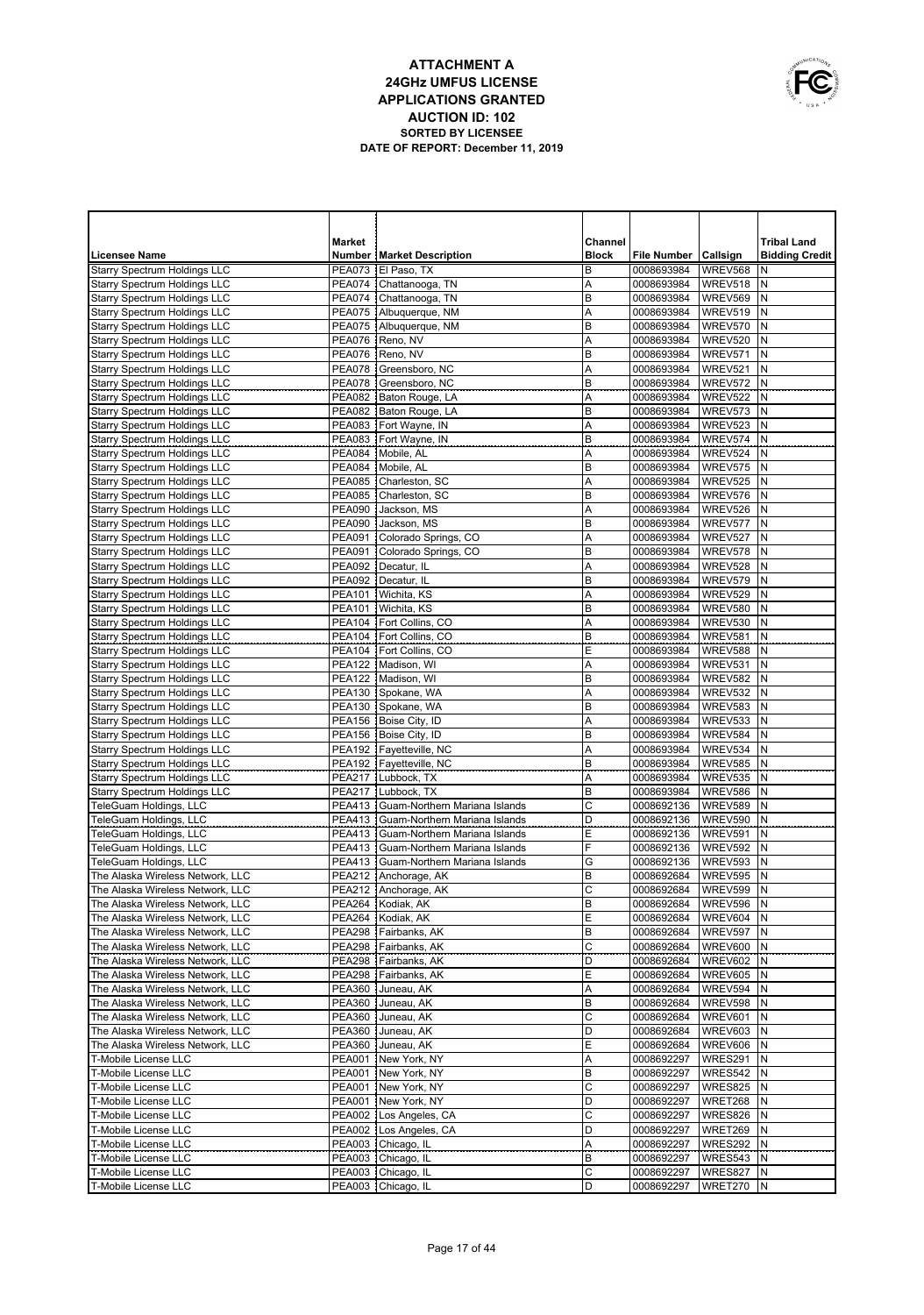

|                                                            | Market                         |                                                                      | Channel      |                          |                           | <b>Tribal Land</b>    |
|------------------------------------------------------------|--------------------------------|----------------------------------------------------------------------|--------------|--------------------------|---------------------------|-----------------------|
| <b>Licensee Name</b>                                       |                                | <b>Number   Market Description</b>                                   | <b>Block</b> | <b>File Number</b>       | Callsign                  | <b>Bidding Credit</b> |
| <b>T-Mobile License LLC</b>                                | <b>PEA004</b>                  | San Francisco, CA                                                    | Α            | 0008692297               | WRES293                   | N                     |
| <b>T-Mobile License LLC</b>                                | <b>PEA004</b>                  | San Francisco, CA                                                    | B            | 0008692297               | WRES544                   | N                     |
| <b>T-Mobile License LLC</b>                                | <b>PEA004</b>                  | San Francisco, CA                                                    | C            | 0008692297               | WRES828                   | N                     |
| T-Mobile License LLC                                       | <b>PEA004</b>                  | San Francisco, CA                                                    | D            | 0008692297               | WRET271                   | N                     |
| <b>T-Mobile License LLC</b>                                | PEA005                         | Baltimore, MD-Washington, DC                                         | Α            | 0008692297               | WRES294                   | N<br>N                |
| <b>T-Mobile License LLC</b><br><b>T-Mobile License LLC</b> | <b>PEA005</b><br>PEA005        | Baltimore, MD-Washington, DC<br>Baltimore, MD-Washington, DC         | B<br>C       | 0008692297<br>0008692297 | WRES545<br>WRES829        | N                     |
| <b>T-Mobile License LLC</b>                                | <b>PEA005</b>                  | Baltimore, MD-Washington, DC                                         | D            | 0008692297               | WRET272                   | N                     |
| <b>T-Mobile License LLC</b>                                | <b>PEA005</b>                  | Baltimore, MD-Washington, DC                                         | E            | 0008692297               | WRET536                   | N                     |
| <b>T-Mobile License LLC</b>                                | PEA006                         | Philadelphia, PA                                                     | Α            | 0008692297               | WRES295                   | N                     |
| <b>T-Mobile License LLC</b>                                | PEA006                         | Philadelphia, PA                                                     | B            | 0008692297               | WRES546                   | N                     |
| <b>T-Mobile License LLC</b>                                |                                | PEA006 Philadelphia, PA                                              | C            | 0008692297               | WRES830                   | N                     |
| <b>T-Mobile License LLC</b>                                | PEA006                         | Philadelphia, PA                                                     | D            | 0008692297               | WRET273                   | N                     |
| <b>T-Mobile License LLC</b>                                | <b>PEA007</b>                  | Boston, MA                                                           | A            | 0008692297               | WRES296                   | N                     |
| <b>T-Mobile License LLC</b>                                | <b>PEA007</b>                  | Boston, MA                                                           | B            | 0008692297               | WRES547                   | N                     |
| <b>T-Mobile License LLC</b>                                | <b>PEA007</b>                  | Boston, MA                                                           | C            | 0008692297               | WRES831                   | N                     |
| <b>T-Mobile License LLC</b>                                | PEA007                         | Boston, MA                                                           | D            | 0008692297               | WRET274                   | N                     |
| <b>T-Mobile License LLC</b>                                | <b>PEA008</b>                  | Dallas, TX                                                           | C            | 0008692297               | WRES832                   | N                     |
| <b>T-Mobile License LLC</b>                                | <b>PEA008</b>                  | Dallas, TX                                                           | D            | 0008692297               | WRET275                   | N                     |
| <b>T-Mobile License LLC</b>                                | <b>PEA009</b>                  | Miami, FL                                                            | A            | 0008692297               | WRES297                   | N                     |
| <b>T-Mobile License LLC</b>                                | <b>PEA009</b>                  | Miami, FL                                                            | B            | 0008692297               | WRES548                   | N                     |
| <b>T-Mobile License LLC</b>                                | <b>PEA009</b>                  | Miami, FL                                                            | C            | 0008692297               | WRES833                   | N<br>N                |
| <b>T-Mobile License LLC</b><br><b>T-Mobile License LLC</b> | <b>PEA009</b><br><b>PEA010</b> | Miami, FL<br>Houston, TX                                             | D<br>Α       | 0008692297<br>0008692297 | WRET276<br>WRES298        | N                     |
| <b>T-Mobile License LLC</b>                                | <b>PEA010</b>                  | Houston, TX                                                          | B            | 0008692297               | WRES549                   | N                     |
| <b>T-Mobile License LLC</b>                                | <b>PEA010</b>                  | Houston, TX                                                          | C            | 0008692297               | WRES834                   | N                     |
| <b>T-Mobile License LLC</b>                                | <b>PEA010</b>                  | Houston, TX                                                          | D            | 0008692297               | WRET277                   | N                     |
| <b>T-Mobile License LLC</b>                                | PEA010                         | Houston, TX                                                          | E            | 0008692297               | WRET537                   | N                     |
| <b>T-Mobile License LLC</b>                                | PEA011                         | Atlanta, GA                                                          | Α            | 0008692297               | WRES299                   | N                     |
| <b>T-Mobile License LLC</b>                                | PEA011                         | Atlanta, GA                                                          | B            | 0008692297               | WRES550                   | N                     |
| T-Mobile License LLC                                       | PEA011                         | Atlanta, GA                                                          | С            | 0008692297               | WRES835                   | N                     |
| <b>T-Mobile License LLC</b>                                | PEA011                         | Atlanta, GA                                                          | D            | 0008692297               | WRET278                   | N                     |
| <b>T-Mobile License LLC</b>                                | <b>PEA012</b>                  | Detroit, MI                                                          | Α            | 0008692297               | <b>WRES300</b>            | N                     |
| <b>T-Mobile License LLC</b>                                | <b>PEA012</b>                  | Detroit, MI                                                          | B            | 0008692297               | WRES551                   | N                     |
| <b>T-Mobile License LLC</b>                                | <b>PEA012</b>                  | Detroit, MI                                                          | C            | 0008692297               | WRES836                   | N                     |
| <b>T-Mobile License LLC</b>                                | <b>PEA012</b>                  | Detroit, MI                                                          | D            | 0008692297               | WRET279                   | N                     |
| <b>T-Mobile License LLC</b>                                | <b>PEA013</b>                  | Orlando, FL                                                          | Α            | 0008692297               | WRES301                   | N<br>N                |
| <b>T-Mobile License LLC</b><br><b>T-Mobile License LLC</b> | <b>PEA013</b><br><b>PEA013</b> | Orlando, FL<br>Orlando, FL                                           | B<br>С       | 0008692297<br>0008692297 | <b>WRES552</b><br>WRES837 | N                     |
| <b>T-Mobile License LLC</b>                                | PEA013                         | Orlando, FL                                                          | D            | 0008692297               | WRET280                   | N                     |
| T-Mobile License LLC                                       | <b>PEA015</b>                  | Phoenix, AZ                                                          | Α            | 0008692297               | WRES302                   | N                     |
| <b>T-Mobile License LLC</b>                                | <b>PEA015</b>                  | Phoenix, AZ                                                          | B            | 0008692297               | WRES553                   | N                     |
| <b>T-Mobile License LLC</b>                                | PEA015                         | Phoenix, AZ                                                          | С            | 0008692297               | WRES838                   | N                     |
| <b>T-Mobile License LLC</b>                                |                                | PEA015   Phoenix, AZ                                                 | D            | 0008692297               | WRET281                   | N                     |
| T-Mobile License LLC                                       | <b>PEA016</b>                  | Seattle, WA                                                          | Α            | 0008692297               | WRES303                   | N                     |
| T-Mobile License LLC                                       | <b>PEA016</b>                  | Seattle, WA                                                          | B            | 0008692297               | WRES554                   | N                     |
| T-Mobile License LLC                                       |                                | PEA016 Seattle, WA                                                   | С            | 0008692297   WRES839   N |                           |                       |
| T-Mobile License LLC                                       |                                | PEA016 Seattle, WA                                                   | D            | 0008692297               | WRET282 N                 |                       |
| T-Mobile License LLC                                       |                                | PEA016 Seattle, WA                                                   | Ε            | 0008692297               | WRET538 N                 |                       |
| T-Mobile License LLC                                       |                                | PEA017   Minneapolis-St. Paul, MN                                    | A            | 0008692297               | WRES304 N                 |                       |
| T-Mobile License LLC                                       |                                | PEA017 Minneapolis-St. Paul, MN                                      | В            | 0008692297               | WRES555 N                 |                       |
| T-Mobile License LLC<br>T-Mobile License LLC               |                                | PEA017   Minneapolis-St. Paul, MN<br>PEA017 Minneapolis-St. Paul, MN | C<br>D       | 0008692297<br>0008692297 | WRES840 N<br>WRET283      | N                     |
| T-Mobile License LLC                                       |                                | PEA018 San Diego, CA                                                 | Α            | 0008692297               | WRES305 N                 |                       |
| T-Mobile License LLC                                       |                                | PEA018 San Diego, CA                                                 | B            | 0008692297               | WRES556                   | N                     |
| T-Mobile License LLC                                       |                                | PEA018 San Diego, CA                                                 | C            | 0008692297               | WRES841 N                 |                       |
| T-Mobile License LLC                                       |                                | PEA018 San Diego, CA                                                 | D            | 0008692297               | WRET284                   | N                     |
| T-Mobile License LLC                                       |                                | PEA018 San Diego, CA                                                 | Ε            | 0008692297               | WRET539 N                 |                       |
| T-Mobile License LLC                                       |                                | PEA019 Portland, OR                                                  | А            | 0008692297               | WRES306                   | N                     |
| T-Mobile License LLC                                       |                                | PEA019 Portland, OR                                                  | В            | 0008692297               | WRES557                   | IN.                   |
| T-Mobile License LLC                                       |                                | PEA019   Portland, OR                                                | C            | 0008692297               | WRES842                   | N                     |
| T-Mobile License LLC                                       |                                | PEA019   Portland, OR                                                | D            | 0008692297               | WRET285                   | N                     |
| T-Mobile License LLC                                       |                                | PEA020 Denver, CO                                                    | Α            | 0008692297               | WRES307                   | N                     |
| T-Mobile License LLC                                       |                                | PEA020 Denver, CO                                                    | В            | 0008692297               | <b>WRES558</b>            | N                     |
| T-Mobile License LLC                                       |                                | PEA020 Denver, CO                                                    | С            | 0008692297               | WRES843                   | N                     |
| T-Mobile License LLC                                       |                                | PEA020 Denver, CO                                                    | D            | 0008692297               | WRET286 N                 |                       |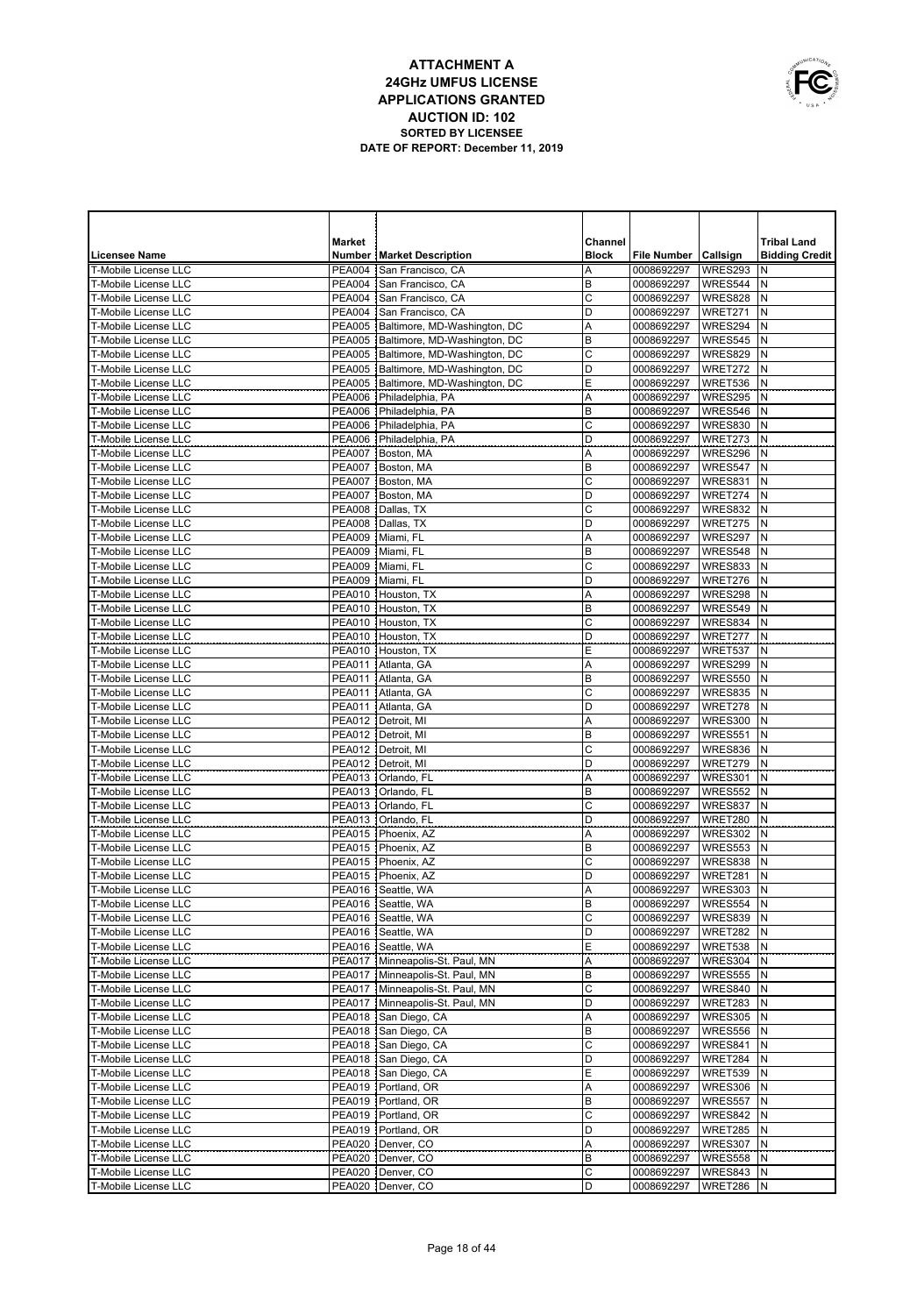

|                                                     | <b>Market</b>                  |                                                     | Channel        |                          |                           | <b>Tribal Land</b>    |
|-----------------------------------------------------|--------------------------------|-----------------------------------------------------|----------------|--------------------------|---------------------------|-----------------------|
| <b>Licensee Name</b>                                |                                | <b>Number   Market Description</b>                  | <b>Block</b>   | File Number   Callsign   |                           | <b>Bidding Credit</b> |
| <b>T-Mobile License LLC</b>                         | <b>PEA021</b>                  | Tampa, FL                                           | Α              | 0008692297               | <b>WRES308</b>            | N                     |
| <b>T-Mobile License LLC</b>                         |                                | PEA021 Tampa, FL                                    | B              | 0008692297               | WRES559                   | N                     |
| T-Mobile License LLC<br><b>T-Mobile License LLC</b> |                                | PEA021 Tampa, FL<br>PEA021 Tampa, FL                | F<br>G         | 0008692297<br>0008692297 | WRET763<br>WRET800        | N<br>N                |
| T-Mobile License LLC                                |                                | PEA022 Sacramento, CA                               | A              | 0008692297               | WRES309                   | N                     |
| <b>T-Mobile License LLC</b>                         |                                | PEA022 Sacramento, CA                               | B              | 0008692297               | WRES560                   | N                     |
| <b>T-Mobile License LLC</b>                         |                                | PEA022 Sacramento, CA                               | C              | 0008692297               | WRES844                   | N                     |
| <b>T-Mobile License LLC</b>                         |                                | PEA022 Sacramento, CA                               | D              | 0008692297               | WRET287                   | N                     |
| <b>T-Mobile License LLC</b>                         |                                | PEA023 Pittsburgh, PA                               | A              | 0008692297               | WRES310                   | N                     |
| <b>T-Mobile License LLC</b>                         |                                | PEA023 Pittsburgh, PA                               | B              | 0008692297               | WRES561                   | N                     |
| T-Mobile License LLC                                | <b>PEA023</b>                  | Pittsburgh, PA                                      | F              | 0008692297               | WRET764                   | N                     |
| T-Mobile License LLC                                | <b>PEA023</b>                  | Pittsburgh, PA                                      | G              | 0008692297               | <b>WRET801</b>            | N                     |
| T-Mobile License LLC                                | <b>PEA024</b>                  | Saint Louis, MO                                     | Α              | 0008692297               | WRES311                   | N                     |
| T-Mobile License LLC                                | <b>PEA024</b>                  | Saint Louis, MO                                     | B              | 0008692297               | WRES562                   | N                     |
| T-Mobile License LLC                                | <b>PEA024</b>                  | Saint Louis, MO                                     | C              | 0008692297               | WRES845                   | N                     |
| T-Mobile License LLC<br>T-Mobile License LLC        | <b>PEA024</b><br><b>PEA026</b> | Saint Louis, MO                                     | D<br>C         | 0008692297<br>0008692297 | WRET288<br>WRES846        | N<br>N                |
| T-Mobile License LLC                                | PEA026                         | Las Vegas, NV<br>Las Vegas, NV                      | D              | 0008692297               | WRET289                   | N                     |
| T-Mobile License LLC                                | <b>PEA027</b>                  | Salt Lake City, UT                                  | Α              | 0008692297               | WRES312                   | N                     |
| T-Mobile License LLC                                | <b>PEA027</b>                  | Salt Lake City, UT                                  | B              | 0008692297               | WRES563                   | N                     |
| T-Mobile License LLC                                | <b>PEA027</b>                  | Salt Lake City, UT                                  | $\mathsf C$    | 0008692297               | WRES847                   | N                     |
| T-Mobile License LLC                                | <b>PEA027</b>                  | Salt Lake City, UT                                  | D              | 0008692297               | WRET290                   | N                     |
| T-Mobile License LLC                                | <b>PEA028</b>                  | San Antonio, TX                                     | С              | 0008692297               | WRES848                   | N                     |
| T-Mobile License LLC                                |                                | PEA028 San Antonio, TX                              | D              | 0008692297               | WRET291                   | N                     |
| T-Mobile License LLC                                | <b>PEA029</b>                  | Jacksonville, FL                                    | С              | 0008692297               | WRES849                   | N                     |
| T-Mobile License LLC                                | <b>PEA029</b>                  | Jacksonville, FL                                    | D              | 0008692297               | WRET292                   | N                     |
| T-Mobile License LLC                                |                                | PEA030 Kansas City, MO                              | Α              | 0008692297               | WRES313                   | N                     |
| <b>T-Mobile License LLC</b>                         | <b>PEA030</b>                  | Kansas City, MO                                     | B              | 0008692297               | WRES564                   | N                     |
| <b>T-Mobile License LLC</b>                         |                                | PEA030 Kansas City, MO                              | C              | 0008692297               | WRES850                   | N                     |
| <b>T-Mobile License LLC</b><br>T-Mobile License LLC |                                | PEA030 Kansas City, MO                              | D<br>F         | 0008692297               | WRET293                   | N<br>N                |
| T-Mobile License LLC                                |                                | PEA031 Indianapolis, IN<br>PEA031  Indianapolis, IN | G              | 0008692297<br>0008692297 | WRET765<br><b>WRET802</b> | N                     |
| <b>T-Mobile License LLC</b>                         |                                | PEA032 Nashville, TN                                | C              | 0008692297               | WRES851                   | N                     |
| <b>T-Mobile License LLC</b>                         |                                | PEA032 Nashville, TN                                | D              | 0008692297               | WRET294                   | N                     |
| <b>T-Mobile License LLC</b>                         |                                | PEA032 Nashville, TN                                | E              | 0008692297               | WRET540                   | N                     |
| T-Mobile License LLC                                |                                | PEA033   Virginia Beach, VA                         | $\mathsf{C}$   | 0008692297               | WRES852                   | N                     |
| <b>T-Mobile License LLC</b>                         |                                | PEA033   Virginia Beach, VA                         | $\overline{D}$ | 0008692297               | WRET295                   | N                     |
| T-Mobile License LLC                                |                                | PEA033   Virginia Beach, VA                         | E              | 0008692297               | WRET541                   | N                     |
| <b>T-Mobile License LLC</b>                         | PEA034                         | Fresno, CA                                          | A              | 0008692297               | WRES314                   | N                     |
| <b>T-Mobile License LLC</b>                         | <b>PEA034</b>                  | Fresno, CA                                          | B              | 0008692297               | WRES565                   | $\mathsf{N}$          |
| T-Mobile License LLC                                | PEA034                         | Fresno, CA                                          | $\mathsf{C}$   | 0008692297               | WRES853                   | N                     |
| T-Mobile License LLC                                |                                | PEA034 Fresno, CA                                   | D              | 0008692297               | WRET296                   | N                     |
| T-Mobile License LLC                                |                                | PEA035 Austin, TX                                   | A              | 0008692297               | WRES315                   | N                     |
| T-Mobile License LLC<br>T-Mobile License LLC        |                                | PEA035 Austin, TX<br>PEA035 Austin, TX              | B<br>C         | 0008692297<br>0008692297 | WRES566<br>WRES854        | N<br>N                |
| <b>T-Mobile License LLC</b>                         |                                | PEA035 Austin, TX                                   | D              | 0008692297               | WRET297                   | $\mathsf{N}$          |
| T-Mobile License LLC                                |                                | PEA036   New Orleans, LA                            | С              | 0008692297               | WRES855 N                 |                       |
| T-Mobile License LLC                                |                                | PEA036 New Orleans, LA                              | D              | 0008692297               | WRET298 N                 |                       |
| T-Mobile License LLC                                |                                | PEA039   Oklahoma City, OK                          | Α              | 0008692297               | WRES316 N                 |                       |
| T-Mobile License LLC                                |                                | PEA039   Oklahoma City, OK                          | В              | 0008692297               | WRES567 N                 |                       |
| T-Mobile License LLC                                |                                | PEA040   Birmingham, AL                             | C              | 0008692297               | WRES856                   | N                     |
| T-Mobile License LLC                                |                                | PEA040   Birmingham, AL                             | D              | 0008692297               | WRET299                   | N                     |
| T-Mobile License LLC                                |                                | PEA041 Syracuse, NY                                 | C              | 0008692297               | WRES857                   | N                     |
| T-Mobile License LLC                                |                                | PEA041 Syracuse, NY                                 | D              | 0008692297               | WRET300 N                 |                       |
| T-Mobile License LLC                                |                                | PEA041 Syracuse, NY                                 | Ε              | 0008692297               | WRET542                   | N                     |
| T-Mobile License LLC                                |                                | PEA042 Honolulu, HI                                 | Α              | 0008692297               | WRES317                   | N                     |
| T-Mobile License LLC                                |                                | PEA042 Honolulu, HI<br>PEA042 Honolulu, HI          | B              | 0008692297               | WRES568                   | N                     |
| T-Mobile License LLC<br>T-Mobile License LLC        |                                | PEA042 Honolulu, HI                                 | С<br>D         | 0008692297<br>0008692297 | WRES858<br>WRET301        | N<br>N                |
| T-Mobile License LLC                                |                                | PEA043 Charlotte, NC                                | С              | 0008692297               | WRES859                   | N                     |
| T-Mobile License LLC                                |                                | PEA043 Charlotte, NC                                | D              | 0008692297               | WRET302                   | N                     |
| T-Mobile License LLC                                |                                | PEA044 Rochester, NY                                | С              | 0008692297               | WRES860                   | N                     |
| T-Mobile License LLC                                |                                | PEA044 Rochester, NY                                | D              | 0008692297               | WRET303                   | N                     |
| T-Mobile License LLC                                |                                | PEA044 Rochester, NY                                | Ε              | 0008692297               | WRET543                   | N                     |
| T-Mobile License LLC                                |                                | PEA045 Raleigh, NC                                  | C              | 0008692297               | WRES861                   | Ν                     |
| T-Mobile License LLC                                |                                | PEA045 Raleigh, NC                                  | D              | 0008692297               | WRET304 N                 |                       |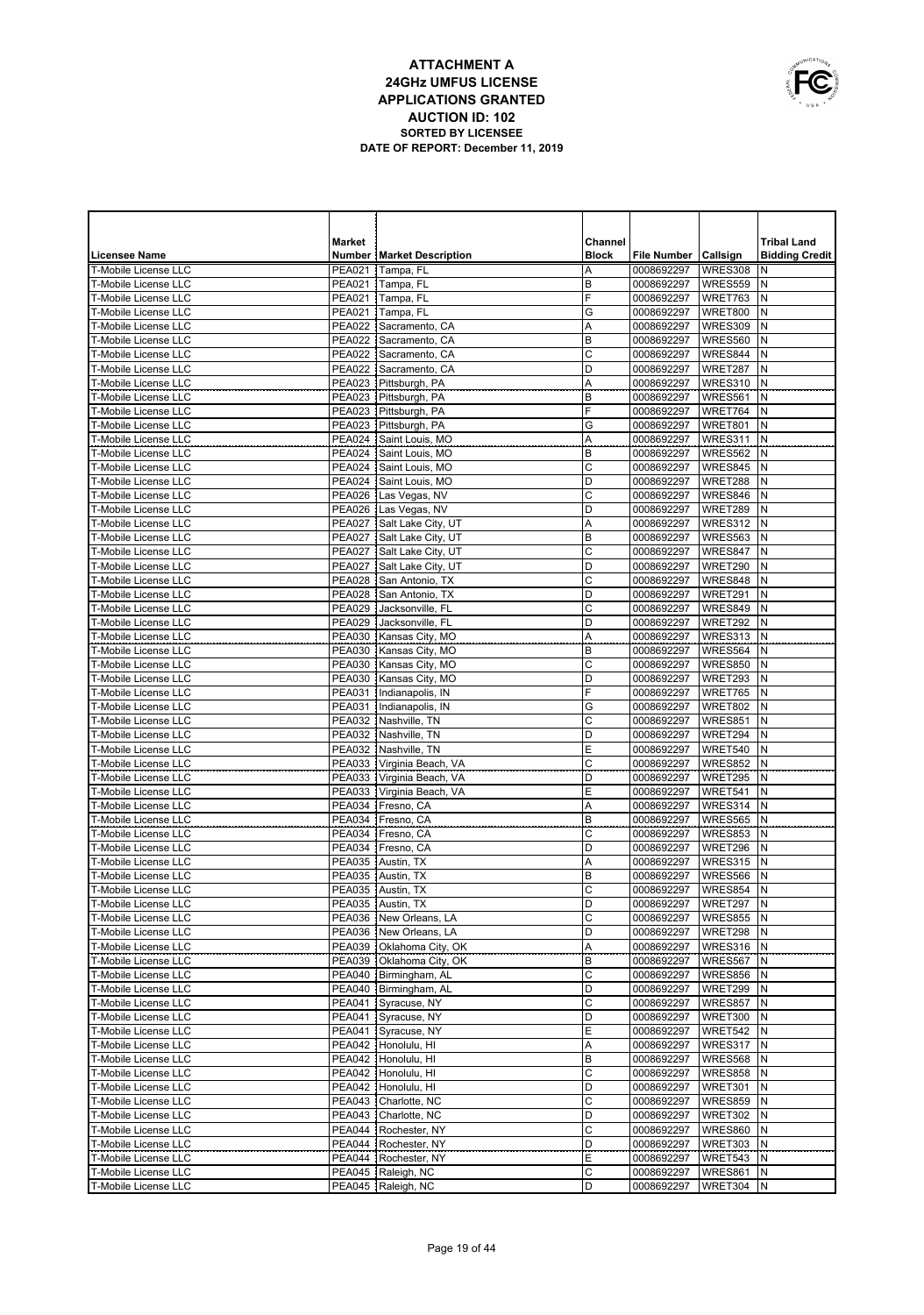

|                                                            | <b>Market</b>                  |                                                | Channel      |                          |                    | <b>Tribal Land</b>    |
|------------------------------------------------------------|--------------------------------|------------------------------------------------|--------------|--------------------------|--------------------|-----------------------|
| <b>Licensee Name</b>                                       |                                | <b>Number   Market Description</b>             | <b>Block</b> | File Number   Callsign   |                    | <b>Bidding Credit</b> |
| <b>T-Mobile License LLC</b>                                | <b>PEA046</b>                  | Little Rock, AR                                | C            | 0008692297               | WRES862            | N                     |
| <b>T-Mobile License LLC</b>                                |                                | PEA046 Little Rock, AR                         | D            | 0008692297               | WRET305            | N                     |
| <b>T-Mobile License LLC</b>                                | <b>PEA047</b>                  | Brownsville, TX                                | C            | 0008692297               | WRES863            | N                     |
| <b>T-Mobile License LLC</b><br><b>T-Mobile License LLC</b> | <b>PEA047</b>                  | Brownsville, TX                                | D<br>C       | 0008692297               | WRET306            | N<br>N                |
| <b>T-Mobile License LLC</b>                                |                                | PEA048 Harrisburg, PA<br>PEA048 Harrisburg, PA | D            | 0008692297<br>0008692297 | WRES864<br>WRET307 | N                     |
| <b>T-Mobile License LLC</b>                                |                                | PEA048 Harrisburg, PA                          | E            | 0008692297               | WRET544            | N                     |
| T-Mobile License LLC                                       |                                | PEA049   Albany, NY                            | C            | 0008692297               | WRES865            | N                     |
| <b>T-Mobile License LLC</b>                                |                                | PEA049 Albany, NY                              | D            | 0008692297               | WRET308            | N                     |
| T-Mobile License LLC                                       |                                | PEA050 Greenville, SC                          | Α            | 0008692297               | WRES318            | N                     |
| <b>T-Mobile License LLC</b>                                | <b>PEA050</b>                  | Greenville, SC                                 | B            | 0008692297               | WRES569            | N                     |
| T-Mobile License LLC                                       |                                | PEA050 Greenville, SC                          | C            | 0008692297               | WRES866            | N                     |
| T-Mobile License LLC                                       | <b>PEA050</b>                  | Greenville, SC                                 | D            | 0008692297               | WRET309            | N                     |
| T-Mobile License LLC                                       | <b>PEA051</b>                  | Louisville, KY                                 | C            | 0008692297               | WRES867            | N                     |
| <b>T-Mobile License LLC</b>                                | <b>PEA051</b>                  | Louisville, KY                                 | D            | 0008692297               | WRET310            | N                     |
| <b>T-Mobile License LLC</b>                                | <b>PEA052</b>                  | Charleston, WV                                 | Α            | 0008692297               | WRES319            | N                     |
| <b>T-Mobile License LLC</b>                                | <b>PEA052</b>                  | Charleston, WV                                 | B            | 0008692297               | WRES570            | N                     |
| <b>T-Mobile License LLC</b>                                | <b>PEA052</b>                  | Charleston, WV                                 | C            | 0008692297               | <b>WRES868</b>     | N                     |
| <b>T-Mobile License LLC</b>                                | <b>PEA052</b>                  | Charleston, WV                                 | D            | 0008692297               | WRET311            | N                     |
| T-Mobile License LLC                                       | <b>PEA053</b>                  | Tucson, AZ                                     | C            | 0008692297               | WRES869            | N                     |
| T-Mobile License LLC<br>T-Mobile License LLC               | <b>PEA053</b><br><b>PEA054</b> | Tucson, AZ<br>Buffalo, NY                      | D<br>C       | 0008692297<br>0008692297 | WRET312<br>WRES870 | N<br>N                |
| <b>T-Mobile License LLC</b>                                | <b>PEA054</b>                  | Buffalo, NY                                    | D            | 0008692297               | WRET313            | N                     |
| <b>T-Mobile License LLC</b>                                | <b>PEA055</b>                  | Huntsville, AL                                 | C            | 0008692297               | WRES871            | N                     |
| T-Mobile License LLC                                       | <b>PEA055</b>                  | Huntsville, AL                                 | D            | 0008692297               | WRET314            | N                     |
| T-Mobile License LLC                                       |                                | PEA055 Huntsville, AL                          | Ε            | 0008692297               | WRET545            | N                     |
| <b>T-Mobile License LLC</b>                                | <b>PEA056</b>                  | Kalamazoo, MI                                  | Α            | 0008692297               | WRES320            | N                     |
| T-Mobile License LLC                                       | <b>PEA056</b>                  | Kalamazoo, MI                                  | B            | 0008692297               | WRES571            | N                     |
| T-Mobile License LLC                                       |                                | PEA056 Kalamazoo, MI                           | C            | 0008692297               | WRES872            | N                     |
| T-Mobile License LLC                                       |                                | PEA056 Kalamazoo, MI                           | D            | 0008692297               | WRET315            | N                     |
| <b>T-Mobile License LLC</b>                                |                                | PEA056 Kalamazoo, MI                           | Ε            | 0008692297               | WRET546            | N                     |
| T-Mobile License LLC                                       |                                | PEA057 Richmond, VA                            | C            | 0008692297               | WRES873            | N                     |
| <b>T-Mobile License LLC</b>                                | <b>PEA057</b>                  | Richmond, VA                                   | D            | 0008692297               | WRET316            | N                     |
| <b>T-Mobile License LLC</b>                                |                                | PEA058   Bloomington, IN                       | C            | 0008692297               | WRES874            | N                     |
| <b>T-Mobile License LLC</b>                                | <b>PEA058</b>                  | Bloomington, IN                                | D            | 0008692297               | WRET317            | N                     |
| <b>T-Mobile License LLC</b>                                | <b>PEA058</b>                  | Bloomington, IN                                | Ε            | 0008692297               | WRET547            | N                     |
| <b>T-Mobile License LLC</b><br><b>T-Mobile License LLC</b> |                                | PEA059 Memphis, TN<br>PEA059 Memphis, TN       | C<br>D       | 0008692297               | WRES875<br>WRET318 | N<br>N                |
| <b>T-Mobile License LLC</b>                                | <b>PEA060</b>                  | Manchester, NH                                 | Α            | 0008692297<br>0008692297 | WRES321            | N                     |
| <b>T-Mobile License LLC</b>                                | <b>PEA060</b>                  | Manchester, NH                                 | B            | 0008692297               | WRES572            | N                     |
| <b>T-Mobile License LLC</b>                                | <b>PEA060</b>                  | Manchester, NH                                 | C            | 0008692297               | WRES876            | N                     |
| <b>T-Mobile License LLC</b>                                | <b>PEA060</b>                  | Manchester, NH                                 | D            | 0008692297               | WRET319            | N                     |
| <b>T-Mobile License LLC</b>                                | <b>PEA063</b>                  | Tulsa, OK                                      | Α            | 0008692297               | WRES322            | N                     |
| <b>T-Mobile License LLC</b>                                | PEA063                         | Tulsa, OK                                      | B            | 0008692297               | WRES573            | N                     |
| <b>T-Mobile License LLC</b>                                | <b>PEA064</b>                  | South Bend. IN                                 | Ċ            | 0008692297               | WRES877            | N                     |
| <b>T-Mobile License LLC</b>                                | <b>PEA064</b>                  | South Bend, IN                                 | D            | 0008692297               | WRET320            | N                     |
| T-Mobile License LLC                                       |                                | PEA064 South Bend, IN                          | Ε            | 0008692297               | WRET548 N          |                       |
| T-Mobile License LLC                                       |                                | PEA065   Cape Coral, FL                        | Α            | 0008692297               | WRES323 N          |                       |
| T-Mobile License LLC                                       |                                | PEA065   Cape Coral, FL                        | B            | 0008692297               | WRES574 N          |                       |
| T-Mobile License LLC                                       |                                | PEA065   Cape Coral, FL                        | С            | 0008692297               | WRES878 N          |                       |
| T-Mobile License LLC                                       |                                | PEA065 Cape Coral, FL                          | D            | 0008692297               | WRET321            | N                     |
| T-Mobile License LLC                                       |                                | PEA065   Cape Coral, FL                        | Ε            | 0008692297               | WRET549            | N                     |
| T-Mobile License LLC                                       |                                | PEA066 Lansing, MI                             | Α            | 0008692297               | WRES324<br>WRES575 | N                     |
| T-Mobile License LLC<br>T-Mobile License LLC               |                                | PEA066   Lansing, MI<br>PEA066 Lansing, MI     | В<br>C       | 0008692297               | WRES879            | N<br>N                |
| T-Mobile License LLC                                       |                                | PEA066   Lansing, MI                           | D            | 0008692297<br>0008692297 | WRET322            | N                     |
| T-Mobile License LLC                                       |                                | PEA066 Lansing, MI                             | E            | 0008692297               | WRET550            | N                     |
| T-Mobile License LLC                                       |                                | PEA067 Sarasota, FL                            | Α            | 0008692297               | WRES325            | N                     |
| T-Mobile License LLC                                       |                                | PEA067 Sarasota, FL                            | B            | 0008692297               | WRES576            | N                     |
| T-Mobile License LLC                                       |                                | PEA067 Sarasota, FL                            | С            | 0008692297               | WRES880            | N                     |
| T-Mobile License LLC                                       |                                | PEA067 Sarasota, FL                            | D            | 0008692297               | WRET323            | N                     |
| T-Mobile License LLC                                       |                                | PEA067 Sarasota, FL                            | Ε            | 0008692297               | WRET551            | N                     |
| T-Mobile License LLC                                       |                                | PEA068 Grand Rapids, MI                        | Α            | 0008692297               | WRES326            | N                     |
| T-Mobile License LLC                                       |                                | PEA068 Grand Rapids, MI                        | B            | 0008692297               | WRES577            | N                     |
| T-Mobile License LLC                                       |                                | PEA068 Grand Rapids, MI                        | C            | 0008692297               | WRES881            | N                     |
| T-Mobile License LLC                                       |                                | PEA068 Grand Rapids, MI                        | D            | 0008692297               | WRET324            | N                     |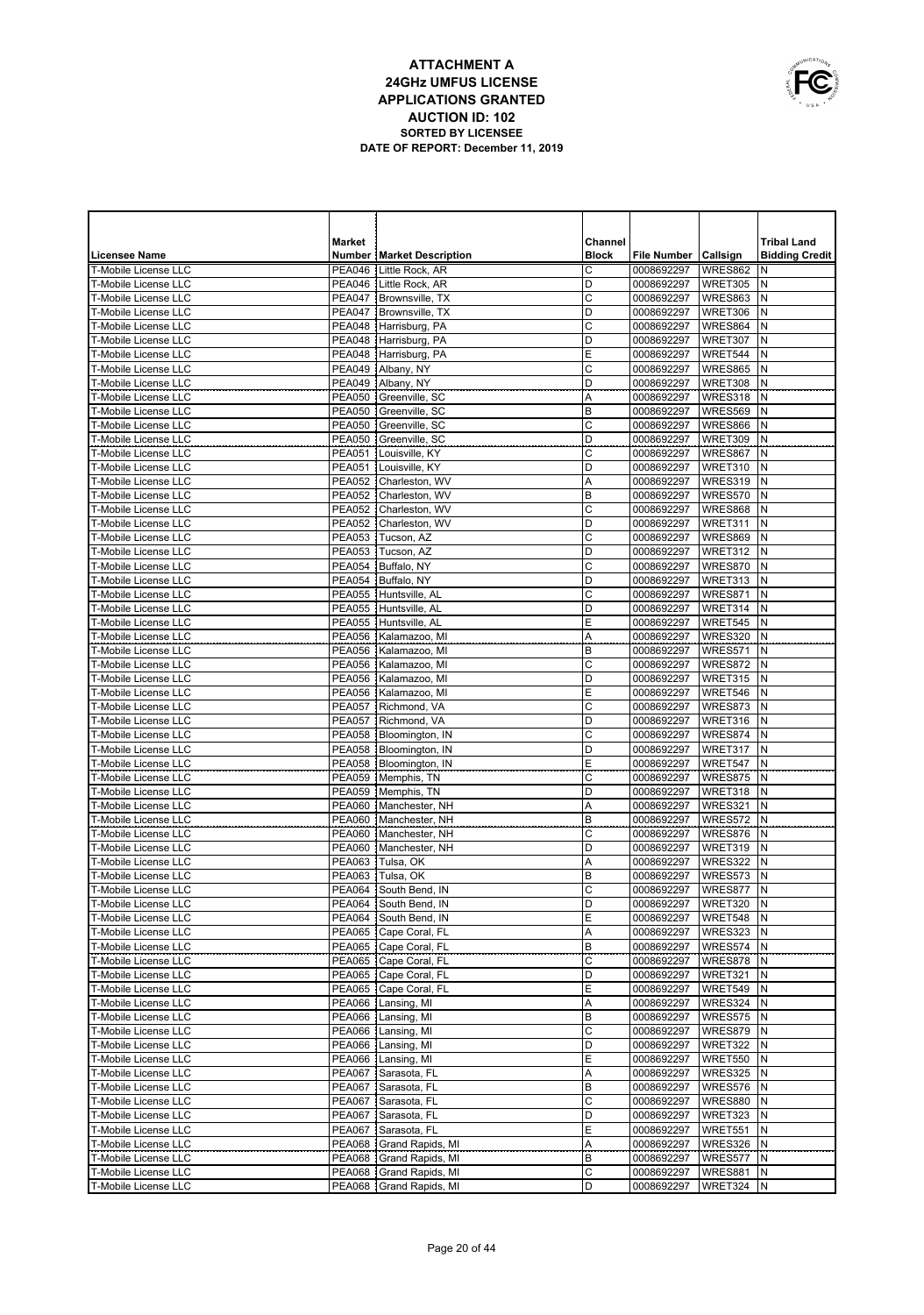

|                                                     | <b>Market</b> |                                                  | Channel        |                          |                    | <b>Tribal Land</b>    |
|-----------------------------------------------------|---------------|--------------------------------------------------|----------------|--------------------------|--------------------|-----------------------|
| <b>Licensee Name</b>                                |               | <b>Number   Market Description</b>               | <b>Block</b>   | File Number   Callsign   |                    | <b>Bidding Credit</b> |
| T-Mobile License LLC                                |               | PEA069 Springfield, MA                           | C              | 0008692297               | WRES882            | N                     |
| T-Mobile License LLC                                |               | PEA069 Springfield, MA                           | D              | 0008692297               | WRET325            | N                     |
| <b>T-Mobile License LLC</b>                         |               | PEA069 Springfield, MA                           | E              | 0008692297               | WRET552            | N                     |
| <b>T-Mobile License LLC</b>                         |               | PEA070 Eugene, OR                                | A              | 0008692297               | WRES327            | N                     |
| <b>T-Mobile License LLC</b>                         |               | PEA070 Eugene, OR                                | $\overline{B}$ | 0008692297               | WRES578            | N                     |
| <b>T-Mobile License LLC</b>                         |               | PEA070 Eugene, OR                                | $\mathsf{C}$   | 0008692297               | WRES883            | N                     |
| <b>T-Mobile License LLC</b>                         |               | PEA070 Eugene, OR                                | D              | 0008692297               | WRET326            | N                     |
| <b>T-Mobile License LLC</b>                         |               | PEA071 Knoxville, TN                             | A              | 0008692297               | WRES328            | N                     |
| <b>T-Mobile License LLC</b>                         | <b>PEA071</b> | Knoxville, TN                                    | B              | 0008692297               | WRES579            | N                     |
| <b>T-Mobile License LLC</b>                         |               | PEA072 Tallahassee, FL                           | $\mathsf{C}$   | 0008692297               | WRES884            | N                     |
| T-Mobile License LLC                                |               | PEA072 Tallahassee, FL                           | D              | 0008692297               | WRET327            | N                     |
| <b>T-Mobile License LLC</b>                         |               | PEA072 Tallahassee, FL                           | E              | 0008692297               | WRET553            | N                     |
| T-Mobile License LLC                                |               | PEA073 El Paso. TX                               | C              | 0008692297               | <b>WRES885</b>     | N                     |
| T-Mobile License LLC                                |               | PEA073 El Paso, TX                               | D              | 0008692297               | WRET328            | N                     |
| T-Mobile License LLC                                | <b>PEA074</b> | Chattanooga, TN                                  | C              | 0008692297               | WRES886            | N                     |
| T-Mobile License LLC                                |               | PEA074 Chattanooga, TN                           | D              | 0008692297               | WRET329            | N                     |
| T-Mobile License LLC                                |               | PEA074 Chattanooga, TN                           | Е              | 0008692297               | WRET554            | N                     |
| <b>T-Mobile License LLC</b>                         |               | PEA075 Albuquerque, NM                           | Ε              | 0008692297               | WRET555            | N                     |
| T-Mobile License LLC                                |               | PEA075 Albuquerque, NM                           | F              | 0008692297               | WRET766            | N                     |
| <b>T-Mobile License LLC</b>                         |               | PEA075 Albuquerque, NM                           | G              | 0008692297               | WRET803            | N                     |
| <b>T-Mobile License LLC</b>                         |               | PEA076 Reno, NV                                  | C              | 0008692297               | WRES887            | N                     |
| <b>T-Mobile License LLC</b>                         | <b>PEA076</b> | Reno, NV                                         | D              | 0008692297               | WRET330            | N                     |
| <b>T-Mobile License LLC</b>                         | <b>PEA077</b> | Portland, ME                                     | Α              | 0008692297               | WRES329            | N                     |
| T-Mobile License LLC                                | <b>PEA077</b> | Portland, ME                                     | B              | 0008692297               | <b>WRES580</b>     | N                     |
| <b>T-Mobile License LLC</b>                         |               | PEA078 Greensboro, NC                            | C              | 0008692297               | WRES888            | N                     |
| T-Mobile License LLC                                |               | PEA078 Greensboro, NC                            | D              | 0008692297               | WRET331            | N<br>N                |
| <b>T-Mobile License LLC</b><br>T-Mobile License LLC |               | PEA079 Hattiesburg, MS<br>PEA079 Hattiesburg, MS | Α              | 0008692297               | WRES330            | N                     |
|                                                     |               | PEA079 Hattiesburg, MS                           | B<br>C         | 0008692297               | WRES581            | N                     |
| <b>T-Mobile License LLC</b><br>T-Mobile License LLC |               | PEA079 Hattiesburg, MS                           | D              | 0008692297<br>0008692297 | WRES889<br>WRET332 | N                     |
| <b>T-Mobile License LLC</b>                         |               | PEA079 Hattiesburg, MS                           | Ε              | 0008692297               | WRET556            | N                     |
| T-Mobile License LLC                                | <b>PEA080</b> | Omaha, NE                                        | Α              | 0008692297               | WRES331            | N                     |
| <b>T-Mobile License LLC</b>                         | <b>PEA080</b> | Omaha, NE                                        | B              | 0008692297               | WRES582            | N                     |
| <b>T-Mobile License LLC</b>                         | <b>PEA080</b> | Omaha, NE                                        | C              | 0008692297               | <b>WRES890</b>     | N                     |
| <b>T-Mobile License LLC</b>                         | <b>PEA080</b> | Omaha, NE                                        | D              | 0008692297               | WRET333            | N                     |
| <b>T-Mobile License LLC</b>                         | <b>PEA081</b> | Saginaw, MI                                      | A              | 0008692297               | WRES332            | N                     |
| <b>T-Mobile License LLC</b>                         | <b>PEA081</b> | Saginaw, MI                                      | B              | 0008692297               | WRES583            | N                     |
| <b>T-Mobile License LLC</b>                         | <b>PEA081</b> | Saginaw, MI                                      | C              | 0008692297               | WRES891            | N                     |
| <b>T-Mobile License LLC</b>                         | <b>PEA081</b> | Saginaw, MI                                      | D              | 0008692297               | WRET334            | N                     |
| <b>T-Mobile License LLC</b>                         | <b>PEA081</b> | Saginaw, MI                                      | E              | 0008692297               | WRET557            | N                     |
| <b>T-Mobile License LLC</b>                         | <b>PEA082</b> | Baton Rouge, LA                                  | C              | 0008692297               | WRES892            | N                     |
| <b>T-Mobile License LLC</b>                         |               | PEA082 Baton Rouge, LA                           | D              | 0008692297               | WRET335            | N                     |
| <b>T-Mobile License LLC</b>                         | <b>PEA083</b> | Fort Wayne, IN                                   | C              | 0008692297               | WRES893            | N                     |
| <b>T-Mobile License LLC</b>                         |               | PEA083 Fort Wayne, IN                            | D              | 0008692297               | WRET336            | N                     |
| <b>T-Mobile License LLC</b>                         | <b>PEA083</b> | Fort Wayne, IN                                   | Ε              | 0008692297               | <b>WRET558</b>     | N                     |
| <b>T-Mobile License LLC</b>                         | <b>PEA084</b> | Mobile, AL                                       | C              | 0008692297               | WRES894            | N                     |
| T-Mobile License LLC                                |               | PEA084 Mobile, AL                                | D              | 0008692297   WRET337   N |                    |                       |
| T-Mobile License LLC                                |               | PEA085   Charleston, SC                          | C              | 0008692297               | WRES895            | N                     |
| T-Mobile License LLC                                |               | PEA085   Charleston, SC                          | D              | 0008692297               | WRET338            | N                     |
| T-Mobile License LLC                                |               | PEA086 Frankfort, KY                             | B              | 0008692297               | WRES584            | N                     |
| T-Mobile License LLC                                |               | PEA086 Frankfort, KY                             | Ε              | 0008692297               | WRET559            | N                     |
| T-Mobile License LLC                                |               | PEA087 Pensacola, FL                             | Α              | 0008692297               | WRES333            | N                     |
| T-Mobile License LLC                                |               | PEA087   Pensacola, FL                           | B              | 0008692297               | WRES585            | N                     |
| T-Mobile License LLC                                |               | PEA087 Pensacola, FL                             | C              | 0008692297               | WRES896            | N                     |
| T-Mobile License LLC                                |               | PEA087 Pensacola, FL                             | D              | 0008692297               | WRET339            | N                     |
| T-Mobile License LLC                                |               | PEA087 Pensacola, FL                             | Ε              | 0008692297               | WRET560            | N                     |
| T-Mobile License LLC                                |               | PEA088   Frederick, MD                           | Α              | 0008692297               | WRES334            | N                     |
| T-Mobile License LLC                                |               | PEA088 Frederick, MD                             | B              | 0008692297               | WRES586            | N                     |
| T-Mobile License LLC                                |               | PEA088   Frederick, MD                           | $\mathsf C$    | 0008692297               | WRES897            | N                     |
| T-Mobile License LLC                                |               | PEA088 Frederick, MD                             | D              | 0008692297               | WRET340            | N                     |
| T-Mobile License LLC                                |               | PEA089 Columbia, SC                              | Α              | 0008692297               | WRES335            | N                     |
| T-Mobile License LLC                                |               | PEA089 Columbia, SC                              | B              | 0008692297               | WRES587            | N                     |
| T-Mobile License LLC                                |               | PEA089 Columbia, SC                              | $\mathsf C$    | 0008692297               | WRES898            | N                     |
| T-Mobile License LLC                                |               | PEA089 Columbia, SC                              | D              | 0008692297               | WRET341            | N                     |
| T-Mobile License LLC                                |               | PEA089 Columbia, SC                              | Ε              | 0008692297               | WRET561            | Ν                     |
| T-Mobile License LLC                                |               | PEA090 Jackson, MS                               | C              | 0008692297               | WRES899 N          |                       |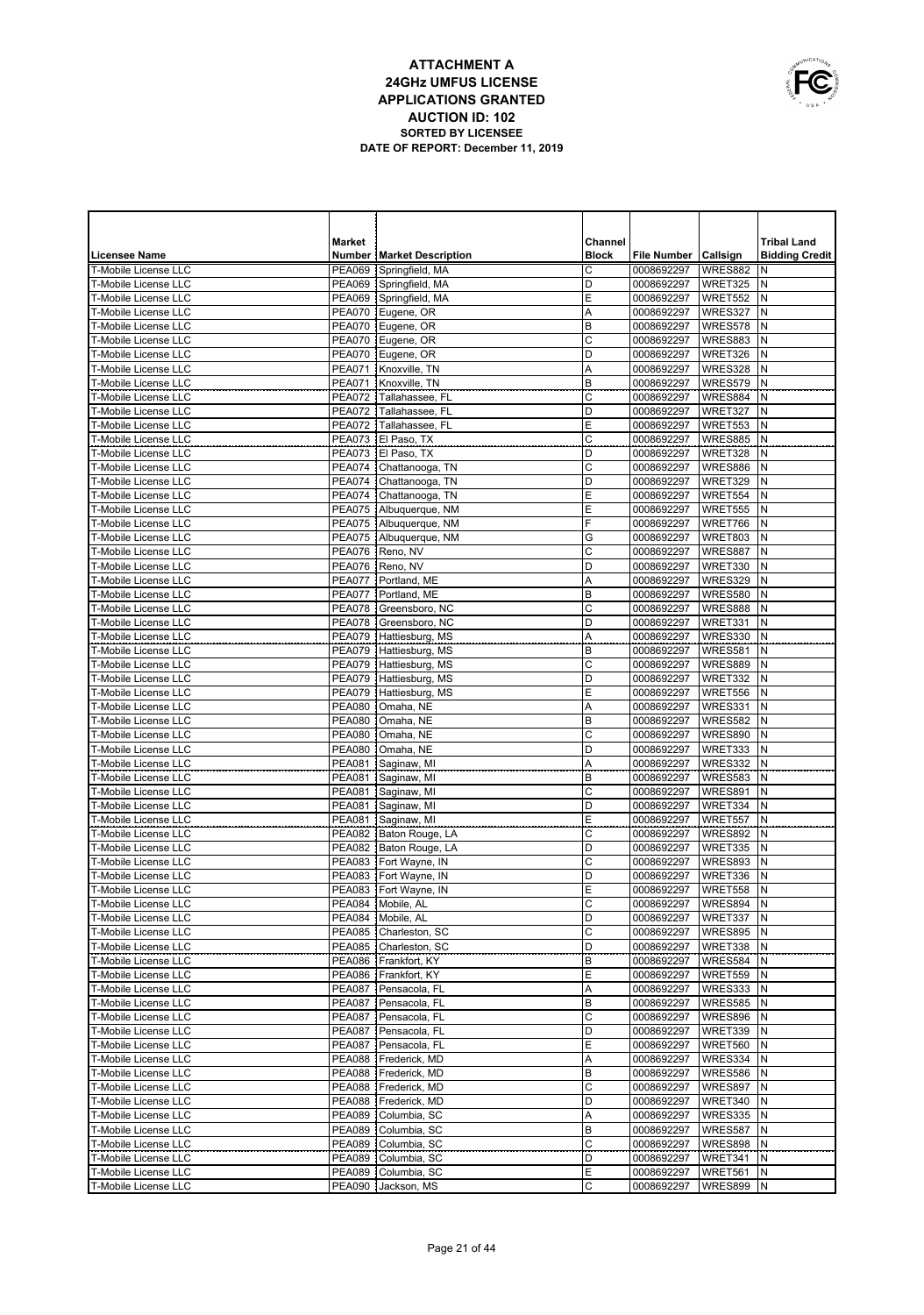

| Licensee Name               | <b>Market</b> | <b>Number   Market Description</b> | Channel<br><b>Block</b> | <b>File Number</b>       | Callsign       | <b>Tribal Land</b><br><b>Bidding Credit</b> |
|-----------------------------|---------------|------------------------------------|-------------------------|--------------------------|----------------|---------------------------------------------|
| <b>T-Mobile License LLC</b> | <b>PEA090</b> | Jackson, MS                        | D                       | 0008692297               | WRET342        | N                                           |
| <b>T-Mobile License LLC</b> | PEA090        | Jackson, MS                        | E                       | 0008692297               | <b>WRET562</b> | N                                           |
| <b>T-Mobile License LLC</b> | <b>PEA091</b> | Colorado Springs, CO               | C                       | 0008692297               | WRES900        | N                                           |
| <b>T-Mobile License LLC</b> |               | PEA091 Colorado Springs, CO        | D                       | 0008692297               | WRET343        | N                                           |
| T-Mobile License LLC        |               | PEA092   Decatur, IL               | C                       | 0008692297               | WRES901        | N                                           |
| <b>T-Mobile License LLC</b> |               | PEA092   Decatur, IL               | D                       | 0008692297               | WRET344        | N                                           |
| <b>T-Mobile License LLC</b> |               | PEA092   Decatur, IL               | Ε                       | 0008692297               | WRET563        | N                                           |
| <b>T-Mobile License LLC</b> | <b>PEA093</b> | Lafayette, LA                      | Α                       | 0008692297               | WRES336        | N                                           |
| <b>T-Mobile License LLC</b> | <b>PEA093</b> | Lafayette, LA                      | B                       | 0008692297               | WRES588        | N                                           |
| <b>T-Mobile License LLC</b> | <b>PEA093</b> | Lafayette, LA                      | $\mathsf{C}$            | 0008692297               | <b>WRES902</b> | N                                           |
| <b>T-Mobile License LLC</b> | <b>PEA093</b> | Lafayette, LA                      | D                       | 0008692297               | WRET345        | N                                           |
| <b>T-Mobile License LLC</b> | <b>PEA093</b> | Lafayette, LA                      | E                       | 0008692297               | WRET564        | N                                           |
| <b>T-Mobile License LLC</b> | <b>PEA094</b> | Waco, TX                           | C                       | 0008692297               | WRES903        | N                                           |
| <b>T-Mobile License LLC</b> | <b>PEA094</b> | Waco, TX                           | D                       | 0008692297               | WRET346        | N                                           |
| <b>T-Mobile License LLC</b> | <b>PEA094</b> | Waco, TX                           | Е                       | 0008692297               | <b>WRET565</b> | N                                           |
| T-Mobile License LLC        | <b>PEA095</b> | Bluefield, WV                      | A                       | 0008692297               | WRES337        | N                                           |
| T-Mobile License LLC        | <b>PEA095</b> | Bluefield, WV                      | B                       | 0008692297               | <b>WRES589</b> | N                                           |
| T-Mobile License LLC        | <b>PEA095</b> | Bluefield, WV                      | C                       | 0008692297               | WRES904        | N                                           |
| <b>T-Mobile License LLC</b> | <b>PEA095</b> | Bluefield, WV                      | D                       | 0008692297               | WRET347        | N                                           |
| <b>T-Mobile License LLC</b> | <b>PEA096</b> | Richmond, KY                       | C                       | 0008692297               | <b>WRES905</b> | N                                           |
| <b>T-Mobile License LLC</b> | <b>PEA096</b> | Richmond, KY                       | D                       | 0008692297               | WRET348        | N                                           |
| T-Mobile License LLC        | <b>PEA097</b> | Mankato, MN                        | Α                       | 0008692297               | WRES338        | N                                           |
| T-Mobile License LLC        | <b>PEA097</b> | Mankato, MN                        | B                       | 0008692297               | WRES590        | N                                           |
| <b>T-Mobile License LLC</b> | <b>PEA097</b> | Mankato, MN                        | C                       | 0008692297               | WRES906        | N                                           |
| T-Mobile License LLC        | <b>PEA097</b> | Mankato, MN                        | D                       | 0008692297               | WRET349        | N                                           |
| T-Mobile License LLC        | <b>PEA098</b> | Johnson City, TN                   | Α                       | 0008692297               | <b>WRES339</b> | N                                           |
| <b>T-Mobile License LLC</b> | <b>PEA098</b> | Johnson City, TN                   | B                       | 0008692297               | WRES591        | N                                           |
| T-Mobile License LLC        | <b>PEA098</b> | Johnson City, TN                   | C                       | 0008692297               | WRES907        | N                                           |
| <b>T-Mobile License LLC</b> | <b>PEA098</b> | Johnson City, TN                   | D                       | 0008692297               | WRET350        | N                                           |
| <b>T-Mobile License LLC</b> | <b>PEA099</b> | Tupelo, MS                         | A                       | 0008692297               | WRES340        | N                                           |
| <b>T-Mobile License LLC</b> | <b>PEA099</b> | Tupelo, MS                         | B                       | 0008692297               | WRES592        | N                                           |
| <b>T-Mobile License LLC</b> | <b>PEA099</b> | Tupelo, MS                         | $\mathsf{C}$            | 0008692297               | <b>WRES908</b> | N                                           |
| <b>T-Mobile License LLC</b> | <b>PEA099</b> | Tupelo, MS                         | D                       | 0008692297               | WRET351        | N                                           |
| <b>T-Mobile License LLC</b> | <b>PEA099</b> | Tupelo, MS                         | E                       | 0008692297               | WRET566        | N                                           |
| <b>T-Mobile License LLC</b> |               | PEA100 Greenville, NC              | Α                       | 0008692297               | WRES341        | N                                           |
| T-Mobile License LLC        |               | PEA100 Greenville, NC              | B                       | 0008692297               | WRES593        | N                                           |
| T-Mobile License LLC        | <b>PEA101</b> | Wichita, KS                        | E                       | 0008692297               | WRET567        | N                                           |
| T-Mobile License LLC        |               | PEA101 Wichita, KS                 | F                       | 0008692297               | WRET767        | N                                           |
| <b>T-Mobile License LLC</b> | <b>PEA101</b> | Wichita, KS                        | G                       | 0008692297               | WRET804        | N                                           |
| T-Mobile License LLC        |               | PEA102 Grand Junction, CO          | A                       | 0008692297               | WRES342        | N                                           |
| <b>T-Mobile License LLC</b> | <b>PEA102</b> | Grand Junction, CO                 | B                       | 0008692297               | WRES594        | N                                           |
| T-Mobile License LLC        |               | PEA102 Grand Junction, CO          | C                       | 0008692297               | WRES909        | N                                           |
| <b>T-Mobile License LLC</b> |               | PEA102 Grand Junction, CO          | D                       | 0008692297               | WRET352        | N                                           |
| <b>T-Mobile License LLC</b> |               | PEA103   Winchester, VA            | A                       | 0008692297               | WRES343        | N                                           |
| T-Mobile License LLC        | <b>PEA103</b> | Winchester, VA                     | B                       | 0008692297               | <b>WRES595</b> | N                                           |
| T-Mobile License LLC        |               | PEA103 Winchester, VA              | C                       | 0008692297               | WRES910        | N                                           |
| T-Mobile License LLC        |               | PEA103   Winchester, VA            | D                       | 0008692297   WRET353   N |                |                                             |
| T-Mobile License LLC        |               | PEA104   Fort Collins, CO          | C                       | 0008692297               | WRES911 N      |                                             |
| T-Mobile License LLC        |               | PEA104   Fort Collins, CO          | D                       | 0008692297               | WRET354        | N                                           |
| T-Mobile License LLC        |               | PEA105 Augusta, GA                 | Α                       | 0008692297               | WRES344 N      |                                             |
| T-Mobile License LLC        |               | PEA105 Augusta, GA                 | B                       | 0008692297               | WRES596 N      |                                             |
| T-Mobile License LLC        |               | PEA105 Augusta, GA                 | C                       | 0008692297               | WRES912        | N                                           |
| T-Mobile License LLC        |               | PEA105 Augusta, GA                 | D                       | 0008692297               | WRET355        | N                                           |
| T-Mobile License LLC        |               | PEA105 Augusta, GA                 | Ε                       | 0008692297               | WRET568        | N                                           |
| T-Mobile License LLC        |               | PEA106 Zanesville, OH              | Α                       | 0008692297               | WRES345        | N                                           |
| T-Mobile License LLC        |               | PEA106 Zanesville, OH              | B                       | 0008692297               | WRES597        | N                                           |
| T-Mobile License LLC        |               | PEA106 Zanesville, OH              | C                       | 0008692297               | WRES913 N      |                                             |
| T-Mobile License LLC        |               | PEA106 Zanesville, OH              | D                       | 0008692297               | WRET356        | N                                           |
| T-Mobile License LLC        |               | PEA106 Zanesville, OH              | Ε                       | 0008692297               | WRET569        | N                                           |
| T-Mobile License LLC        |               | PEA107   Bangor, ME                | Α                       | 0008692297               | WRES346        | N                                           |
| T-Mobile License LLC        |               | PEA107   Bangor, ME                | B                       | 0008692297               | WRES598        | N                                           |
| T-Mobile License LLC        |               | PEA108   Des Moines, IA            | Α                       | 0008692297               | WRES347        | N                                           |
| T-Mobile License LLC        |               | PEA108 Des Moines, IA              | B                       | 0008692297               | WRES599        | N                                           |
| T-Mobile License LLC        |               | PEA108 Des Moines, IA              | C                       | 0008692297               | WRES914 N      |                                             |
| T-Mobile License LLC        |               | PEA108 Des Moines, IA              | D                       | 0008692297               | WRET357        | N                                           |
| T-Mobile License LLC        |               | PEA109 Rocky Mount, NC             | Α                       | 0008692297               | WRES348 N      |                                             |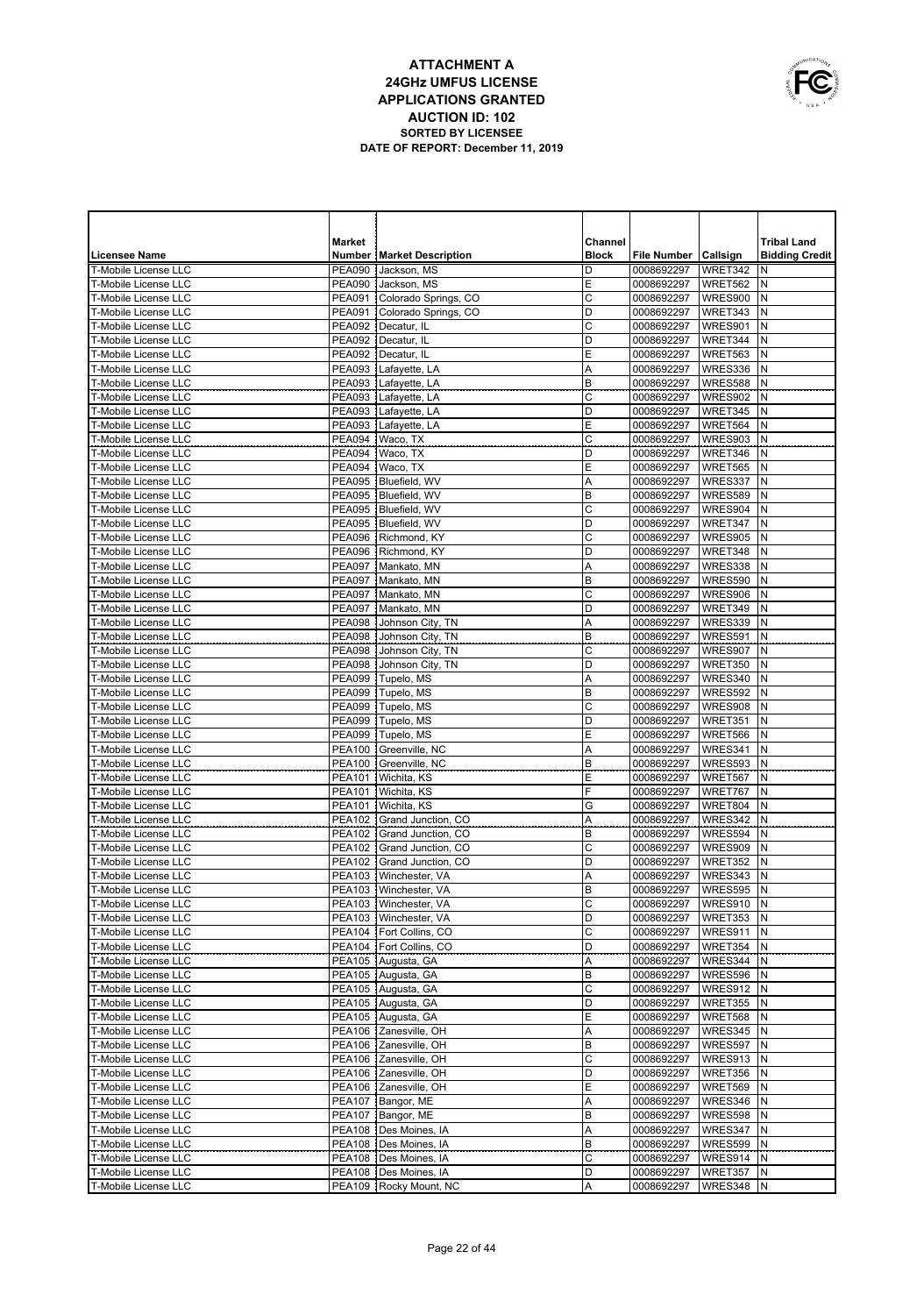

|                                              | <b>Market</b>                          |                                              | Channel      |                          |                        | <b>Tribal Land</b>    |
|----------------------------------------------|----------------------------------------|----------------------------------------------|--------------|--------------------------|------------------------|-----------------------|
| <b>Licensee Name</b>                         |                                        | <b>Number   Market Description</b>           | <b>Block</b> | File Number   Callsign   |                        | <b>Bidding Credit</b> |
| T-Mobile License LLC                         |                                        | PEA109 Rocky Mount, NC                       | B            | 0008692297               | WRES600                | N                     |
| <b>T-Mobile License LLC</b>                  | <b>PEA110</b>                          | Jackson, TN                                  | Α            | 0008692297               | WRES349                | N                     |
| T-Mobile License LLC                         | <b>PEA110</b>                          | Jackson, TN                                  | B            | 0008692297               | WRES601                | N                     |
| <b>T-Mobile License LLC</b>                  | <b>PEA110</b>                          | Jackson, TN                                  | $\mathsf{C}$ | 0008692297               | WRES915                | N                     |
| T-Mobile License LLC                         | <b>PEA110</b>                          | Jackson, TN                                  | D            | 0008692297               | WRET358                | N                     |
| T-Mobile License LLC                         |                                        | PEA110 Jackson, TN                           | E            | 0008692297               | WRET570                | N                     |
| T-Mobile License LLC                         |                                        | PEA111   Fayetteville, AR                    | Α            | 0008692297               | WRES350                | N                     |
| T-Mobile License LLC                         |                                        | PEA111 Fayetteville, AR                      | B            | 0008692297               | WRES602                | N                     |
| T-Mobile License LLC                         |                                        | PEA111 Fayetteville, AR                      | C            | 0008692297               | WRES916                | N                     |
| T-Mobile License LLC                         |                                        | PEA111   Fayetteville, AR                    | D            | 0008692297               | WRET359                | N                     |
| T-Mobile License LLC                         |                                        | PEA111 Fayetteville, AR                      | E            | 0008692297               | WRET571                | N                     |
| T-Mobile License LLC                         |                                        | PEA112   Bowling Green, KY                   | D            | 0008692297               | WRET360                | N                     |
| <b>T-Mobile License LLC</b>                  |                                        | PEA112 Bowling Green, KY                     | E            | 0008692297               | WRET572                | N                     |
| T-Mobile License LLC                         | PEA113 Erie, PA                        |                                              | Α            | 0008692297               | WRES351                | N                     |
| T-Mobile License LLC                         | PEA113 Erie, PA                        |                                              | B            | 0008692297               | WRES603                | N                     |
| T-Mobile License LLC                         | PEA113 Erie, PA                        |                                              | C            | 0008692297               | WRES917                | N                     |
| T-Mobile License LLC                         | PEA113 Erie, PA                        |                                              | D            | 0008692297               | WRET361                | N                     |
| T-Mobile License LLC                         |                                        | PEA114   Morgantown, WV                      | A            | 0008692297               | WRES352                | N                     |
| T-Mobile License LLC<br>T-Mobile License LLC |                                        | PEA114   Morgantown, WV                      | B            | 0008692297               | WRES604                | N                     |
| T-Mobile License LLC                         |                                        | PEA115 Asheville, NC<br>PEA115 Asheville, NC | Α<br>B       | 0008692297               | WRES353                | N<br>N                |
| T-Mobile License LLC                         |                                        | PEA116 Rockford, IL                          | Α            | 0008692297<br>0008692297 | WRES605<br>WRES354     | N                     |
| T-Mobile License LLC                         |                                        | PEA116 Rockford, IL                          | B            | 0008692297               | WRES606                | N                     |
| T-Mobile License LLC                         |                                        | PEA117   La Grange, GA                       | B            | 0008692297               | WRES607                | N                     |
| T-Mobile License LLC                         |                                        | PEA117 La Grange, GA                         | E            | 0008692297               | WRET573                | N                     |
| T-Mobile License LLC                         |                                        | PEA118 Richmond, IN                          | Α            | 0008692297               | WRES355                | $\mathsf{N}$          |
| T-Mobile License LLC                         |                                        | PEA118   Richmond, IN                        | B            | 0008692297               | WRES608                | N                     |
| T-Mobile License LLC                         |                                        | PEA118   Richmond, IN                        | С            | 0008692297               | WRES918                | N                     |
| T-Mobile License LLC                         |                                        | PEA118   Richmond, IN                        | D            | 0008692297               | WRET362                | N                     |
| T-Mobile License LLC                         |                                        | PEA118 Richmond, IN                          | Ε            | 0008692297               | WRET574                | N                     |
| T-Mobile License LLC                         |                                        | PEA119   Yakima, WA                          | A            | 0008692297               | WRES356                | N                     |
| T-Mobile License LLC                         |                                        | PEA119 Yakima, WA                            | B            | 0008692297               | WRES609                | N                     |
| T-Mobile License LLC                         |                                        | PEA120 Shreveport, LA                        | A            | 0008692297               | WRES357                | N                     |
| T-Mobile License LLC                         |                                        | PEA120 Shreveport, LA                        | B            | 0008692297               | WRES610                | N                     |
| T-Mobile License LLC                         |                                        | PEA120 Shreveport, LA                        | C            | 0008692297               | WRES919                | N                     |
| T-Mobile License LLC                         |                                        | PEA120 Shreveport, LA                        | D            | 0008692297               | WRET363                | $\mathsf{N}$          |
| T-Mobile License LLC                         |                                        | PEA120 Shreveport, LA                        | Ε            | 0008692297               | WRET575                | N                     |
| T-Mobile License LLC                         |                                        | PEA121 Altoona, PA                           | Α            | 0008692297               | WRES358                | $\mathsf{N}$          |
| T-Mobile License LLC                         | <b>PEA121</b>                          | Altoona, PA                                  | B            | 0008692297               | WRES611                | N                     |
| T-Mobile License LLC                         | <b>PEA121</b>                          | Altoona, PA                                  | C            | 0008692297               | WRES920                | N                     |
| T-Mobile License LLC                         | <b>PEA121</b>                          | Altoona, PA                                  | D            | 0008692297               | WRET364                | N                     |
| T-Mobile License LLC                         | <b>PEA121</b>                          | Altoona, PA                                  | Ε            | 0008692297               | WRET576                | N                     |
| T-Mobile License LLC                         |                                        | PEA123   Mansfield, OH                       | A            | 0008692297               | WRES359                | N                     |
| T-Mobile License LLC                         |                                        | PEA123 Mansfield, OH                         | B            | 0008692297               | WRES612                | $\mathsf{N}$          |
| T-Mobile License LLC                         |                                        | PEA123 Mansfield, OH                         | C            | 0008692297               | WRES921                | N                     |
| T-Mobile License LLC                         |                                        | PEA123 Mansfield, OH                         | D            | 0008692297               | WRET365                | N                     |
| T-Mobile License LLC                         |                                        | PEA123   Mansfield, OH                       | Ε            | 0008692297 WRET577 IN    |                        |                       |
| T-Mobile License LLC                         |                                        | PEA124 Olympia, WA<br>PEA124   Olympia, WA   | Α<br>В       | 0008692297 WRES360 N     |                        |                       |
| T-Mobile License LLC<br>T-Mobile License LLC |                                        |                                              |              | 0008692297               | WRES613 N              |                       |
| T-Mobile License LLC                         | PEA125   Alton, IL<br>PEA125 Alton, IL |                                              | Α<br>В       | 0008692297<br>0008692297 | WRES361 N<br>WRES614 N |                       |
| T-Mobile License LLC                         |                                        | PEA126   Casa Grande, AZ                     | C            | 0008692297               | WRES922 N              |                       |
| T-Mobile License LLC                         |                                        | PEA126   Casa Grande, AZ                     | D            | 0008692297               | WRET366                | N                     |
| T-Mobile License LLC                         |                                        | PEA127 Evansville, IN                        | Α            | 0008692297               | WRES362 N              |                       |
| T-Mobile License LLC                         |                                        | PEA127 Evansville, IN                        | B            | 0008692297               | WRES615                | IN.                   |
| T-Mobile License LLC                         |                                        | PEA127 Evansville, IN                        | C            | 0008692297               | WRES923                | IN.                   |
| T-Mobile License LLC                         |                                        | PEA127 Evansville, IN                        | D            | 0008692297               | WRET367                | N                     |
| T-Mobile License LLC                         |                                        | PEA127 Evansville, IN                        | Ε            | 0008692297               | WRET578                | IN.                   |
| T-Mobile License LLC                         |                                        | PEA128 Macon, GA                             | B            | 0008692297               | WRES616                | N                     |
| T-Mobile License LLC                         |                                        | PEA128   Macon, GA                           | Ε            | 0008692297               | WRET579                | IN.                   |
| T-Mobile License LLC                         |                                        | PEA129 Springfield, IL                       | Α            | 0008692297               | WRES363                | N                     |
| T-Mobile License LLC                         |                                        | PEA129 Springfield, IL                       | B            | 0008692297               | WRES617                | N                     |
| T-Mobile License LLC                         |                                        | PEA130 Spokane, WA                           | Ε            | 0008692297               | WRET580                | N                     |
| T-Mobile License LLC                         |                                        | PEA130 Spokane, WA                           | F            | 0008692297               | WRET768                | IN.                   |
| T-Mobile License LLC                         |                                        | PEA130 Spokane, WA                           | G            | 0008692297               | WRET805                | N                     |
| T-Mobile License LLC                         |                                        | PEA131 Sanford, NC                           | Α            | 0008692297               | WRES364 N              |                       |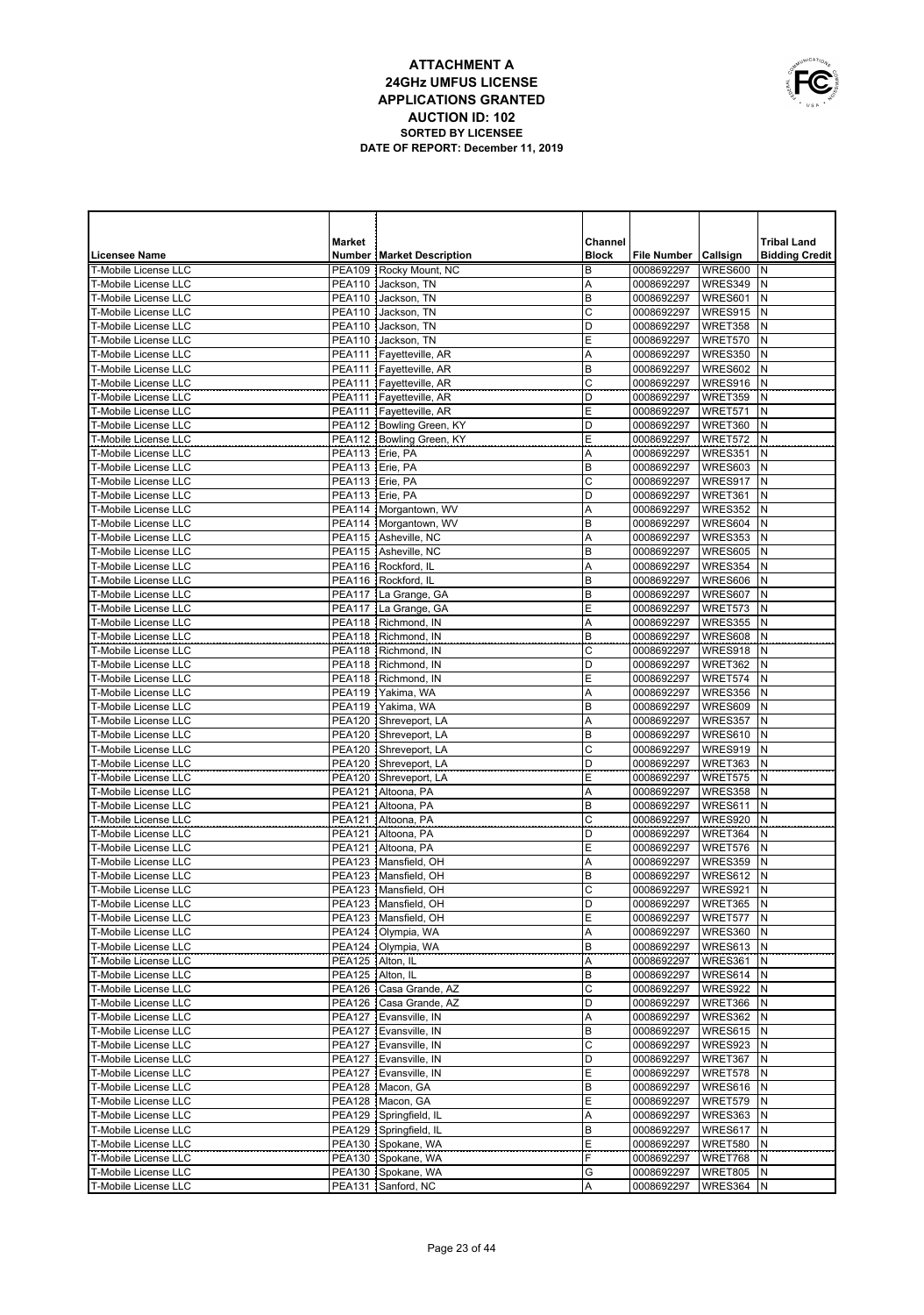

|                                                            | <b>Market</b>                  |                                                  | Channel      |                          |                    | <b>Tribal Land</b>    |
|------------------------------------------------------------|--------------------------------|--------------------------------------------------|--------------|--------------------------|--------------------|-----------------------|
| <b>Licensee Name</b>                                       |                                | <b>Number   Market Description</b>               | <b>Block</b> | <b>File Number</b>       | Callsign           | <b>Bidding Credit</b> |
| T-Mobile License LLC                                       | <b>PEA131</b>                  | Sanford, NC                                      | B            | 0008692297               | WRES618            | N                     |
| <b>T-Mobile License LLC</b>                                | <b>PEA132</b>                  | Corpus Christi, TX                               | Α            | 0008692297               | WRES365            | N                     |
| <b>T-Mobile License LLC</b>                                | <b>PEA132</b>                  | Corpus Christi, TX                               | B            | 0008692297               | WRES619            | N                     |
| <b>T-Mobile License LLC</b>                                |                                | PEA132   Corpus Christi, TX                      | C            | 0008692297               | WRES924            | N                     |
| T-Mobile License LLC                                       |                                | PEA132 Corpus Christi, TX                        | D            | 0008692297               | WRET368            | N                     |
| <b>T-Mobile License LLC</b>                                |                                | PEA132 Corpus Christi, TX                        | Ε            | 0008692297               | WRET581            | N                     |
| <b>T-Mobile License LLC</b><br><b>T-Mobile License LLC</b> |                                | PEA133 Nacogdoches, TX<br>PEA134 Newark, OH      | Ε<br>B       | 0008692297<br>0008692297 | WRET582<br>WRES620 | N<br>N                |
| T-Mobile License LLC                                       |                                | PEA134 Newark, OH                                | Ε            | 0008692297               | WRET583            | N                     |
| <b>T-Mobile License LLC</b>                                |                                | PEA135 Beaumont, TX                              | Α            | 0008692297               | WRES366            | N                     |
| <b>T-Mobile License LLC</b>                                |                                | PEA135 Beaumont, TX                              | B            | 0008692297               | WRES621            | N                     |
| <b>T-Mobile License LLC</b>                                |                                | PEA135   Beaumont, TX                            | C            | 0008692297               | WRES925            | N                     |
| T-Mobile License LLC                                       |                                | PEA135 Beaumont. TX                              | D            | 0008692297               | WRET369            | N                     |
| <b>T-Mobile License LLC</b>                                |                                | PEA135   Beaumont, TX                            | Ε            | 0008692297               | WRET584            | N                     |
| <b>T-Mobile License LLC</b>                                |                                | PEA136   Williamsport, PA                        | A            | 0008692297               | WRES367            | N                     |
| <b>T-Mobile License LLC</b>                                |                                | PEA136   Williamsport, PA                        | B            | 0008692297               | WRES622            | N                     |
| T-Mobile License LLC                                       |                                | PEA136   Williamsport, PA                        | E            | 0008692297               | WRET585            | N                     |
| <b>T-Mobile License LLC</b>                                |                                | PEA136   Williamsport, PA                        | F            | 0008692297               | WRET769            | N                     |
| <b>T-Mobile License LLC</b>                                |                                | PEA136   Williamsport, PA                        | G            | 0008692297               | <b>WRET806</b>     | N                     |
| <b>T-Mobile License LLC</b>                                |                                | PEA137 Eau Claire, WI                            | Α            | 0008692297               | WRES368            | N                     |
| <b>T-Mobile License LLC</b>                                |                                | PEA137 Eau Claire, WI                            | B            | 0008692297               | WRES623            | N<br>N                |
| <b>T-Mobile License LLC</b>                                |                                | PEA137 Eau Claire, WI<br>PEA137 Eau Claire, WI   | C<br>D       | 0008692297<br>0008692297 | WRES926            | N                     |
| <b>T-Mobile License LLC</b><br><b>T-Mobile License LLC</b> |                                | PEA138 Burlington, VT                            | Α            | 0008692297               | WRET370<br>WRES369 | N                     |
| <b>T-Mobile License LLC</b>                                |                                | PEA138   Burlington, VT                          | B            | 0008692297               | WRES624            | N                     |
| T-Mobile License LLC                                       |                                | PEA138 Burlington, VT                            | Ε            | 0008692297               | WRET586            | N                     |
| <b>T-Mobile License LLC</b>                                |                                | PEA138   Burlington, VT                          | F            | 0008692297               | WRET770            | N                     |
| <b>T-Mobile License LLC</b>                                |                                | PEA138 Burlington, VT                            | G            | 0008692297               | WRET807            | N                     |
| <b>T-Mobile License LLC</b>                                |                                | PEA139 Hot Springs, AR                           | D            | 0008692297               | WRET371            | N                     |
| T-Mobile License LLC                                       |                                | PEA139 Hot Springs, AR                           | Ε            | 0008692297               | WRET587            | N                     |
| T-Mobile License LLC                                       |                                | PEA140 Fredericksburg, VA                        | Α            | 0008692297               | WRES370            | N                     |
| T-Mobile License LLC                                       |                                | PEA140 Fredericksburg, VA                        | B            | 0008692297               | WRES625            | N                     |
| T-Mobile License LLC                                       |                                | PEA140   Fredericksburg, VA                      | $\mathsf{C}$ | 0008692297               | WRES927            | N                     |
| <b>T-Mobile License LLC</b>                                |                                | PEA140 Fredericksburg, VA                        | D            | 0008692297               | WRET372            | N                     |
| T-Mobile License LLC                                       | <b>PEA141</b>                  | Brainerd, MN                                     | B            | 0008692297               | WRES626            | N                     |
| T-Mobile License LLC                                       | <b>PEA141</b>                  | Brainerd, MN                                     | Ε            | 0008692297               | WRET588            | N<br>N                |
| T-Mobile License LLC<br>T-Mobile License LLC               | <b>PEA142</b><br><b>PEA142</b> | Merced, CA<br>Merced, CA                         | Α<br>B       | 0008692297<br>0008692297 | WRES371<br>WRES627 | N                     |
| T-Mobile License LLC                                       | <b>PEA142</b>                  | Merced, CA                                       | E            | 0008692297               | WRET589            | N                     |
| T-Mobile License LLC                                       | <b>PEA142</b>                  | Merced, CA                                       | F            | 0008692297               | WRET771            | N                     |
| T-Mobile License LLC                                       |                                | PEA142 Merced, CA                                | G            | 0008692297               | <b>WRET808</b>     | N                     |
| T-Mobile License LLC                                       |                                | PEA143 Keene, NH                                 | Α            | 0008692297               | WRES372            | $\mathsf{N}$          |
| T-Mobile License LLC                                       | <b>PEA144</b>                  | Paris, TX                                        | $\mathsf{C}$ | 0008692297               | WRES928            | N                     |
| T-Mobile License LLC                                       | <b>PEA144</b>                  | Paris, TX                                        | D            | 0008692297               | WRET373            | $\mathsf{N}$          |
| <b>T-Mobile License LLC</b>                                | <b>PEA144</b>                  | Paris, TX                                        | E            | 0008692297               | WRET590            | N                     |
| T-Mobile License LLC                                       |                                | PEA145   Columbia, TN                            | Α            | 0008692297               | WRES373            | $\mathsf{N}$          |
| T-Mobile License LLC                                       |                                | PEA145   Columbia, TN                            | в            | 0008692297   WRES628   N |                    |                       |
| T-Mobile License LLC                                       |                                | PEA145   Columbia, TN<br>PEA145   Columbia, TN   | C<br>D       | 0008692297               | WRES929            | N<br>N                |
| T-Mobile License LLC                                       |                                |                                                  |              | 0008692297               | WRET374            |                       |
| T-Mobile License LLC<br>T-Mobile License LLC               |                                | PEA145   Columbia, TN<br>PEA146   Wilmington, NC | E<br>B       | 0008692297<br>0008692297 | WRET591<br>WRES629 | N<br>N                |
| T-Mobile License LLC                                       |                                | PEA147 Salisbury, MD                             | Α            | 0008692297               | WRES374            | N                     |
| T-Mobile License LLC                                       |                                | PEA147 Salisbury, MD                             | B            | 0008692297               | WRES630            | N                     |
| T-Mobile License LLC                                       |                                | PEA147 Salisbury, MD                             | C            | 0008692297               | WRES930            | N                     |
| T-Mobile License LLC                                       |                                | PEA147 Salisbury, MD                             | D            | 0008692297               | WRET375            | N                     |
| T-Mobile License LLC                                       |                                | PEA147 Salisbury, MD                             | Ε            | 0008692297               | WRET592            | N                     |
| T-Mobile License LLC                                       |                                | PEA148   Bellingham, WA                          | A            | 0008692297               | WRES375            | N                     |
| T-Mobile License LLC                                       |                                | PEA148   Bellingham, WA                          | B            | 0008692297               | WRES631            | N                     |
| T-Mobile License LLC                                       |                                | PEA148   Bellingham, WA                          | E            | 0008692297               | WRET593            | N                     |
| T-Mobile License LLC                                       |                                | PEA148   Bellingham, WA                          | F            | 0008692297               | WRET772            | N                     |
| T-Mobile License LLC                                       |                                | PEA148   Bellingham, WA                          | G            | 0008692297               | WRET809            | N                     |
| T-Mobile License LLC<br>T-Mobile License LLC               |                                | PEA149   Biloxi, MS                              | Α<br>B       | 0008692297               | WRES376            | N<br>N                |
| T-Mobile License LLC                                       |                                | PEA149   Biloxi, MS<br>PEA149   Biloxi, MS       | С            | 0008692297<br>0008692297 | WRES632<br>WRES931 | N                     |
| T-Mobile License LLC                                       |                                | PEA149   Biloxi, MS                              | D            | 0008692297               | WRET376            | N                     |
| T-Mobile License LLC                                       |                                | PEA149 Biloxi, MS                                | Ε            | 0008692297               | WRET594 N          |                       |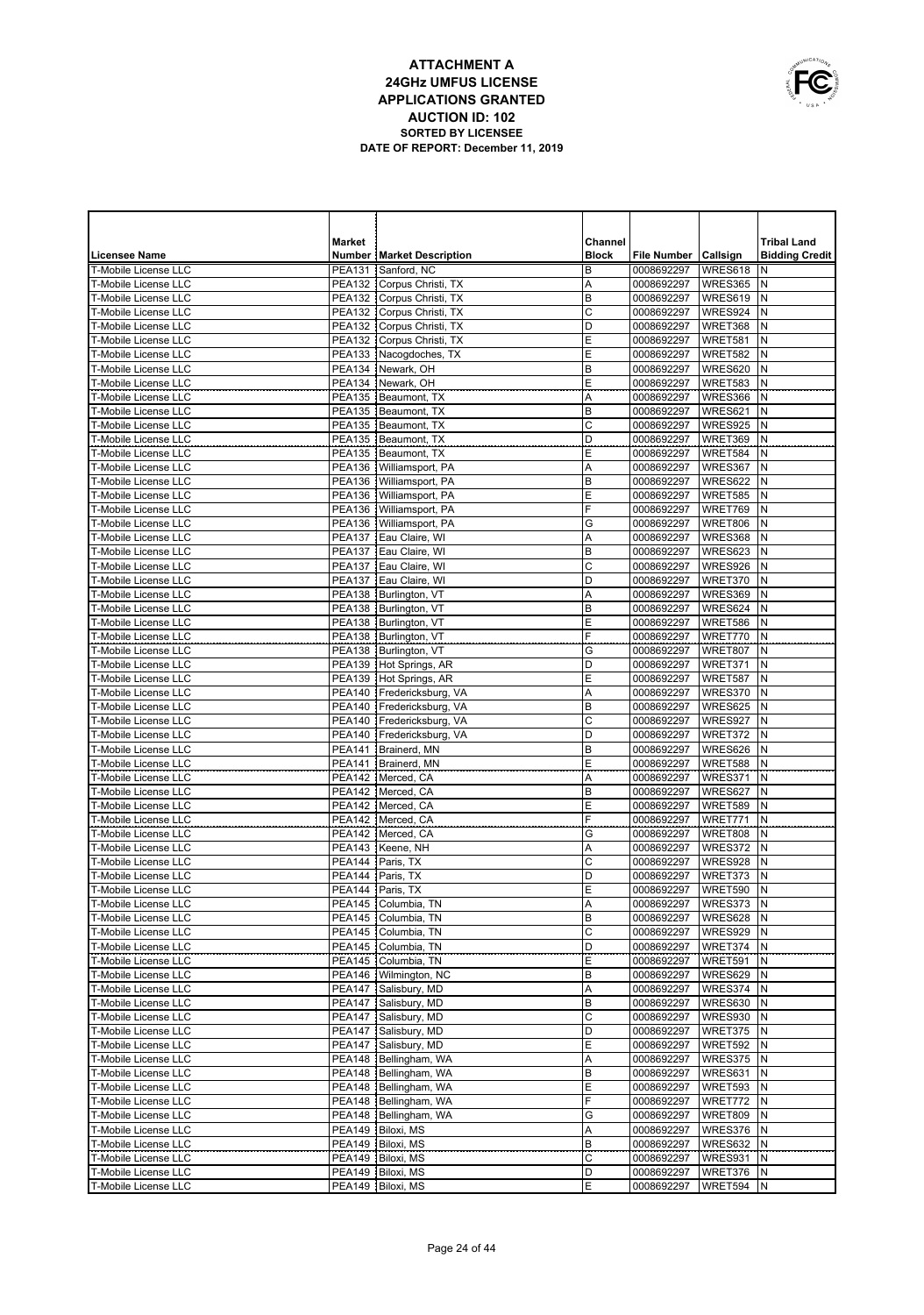

|                                                     | <b>Market</b>           |                                                    | Channel      |                          |                    | <b>Tribal Land</b>    |
|-----------------------------------------------------|-------------------------|----------------------------------------------------|--------------|--------------------------|--------------------|-----------------------|
| <b>Licensee Name</b>                                |                         | <b>Number   Market Description</b>                 | <b>Block</b> | <b>File Number</b>       | Callsign           | <b>Bidding Credit</b> |
| T-Mobile License LLC                                | <b>PEA150</b>           | Rolla, MO                                          | Α            | 0008692297               | WRES377            | N                     |
| <b>T-Mobile License LLC</b>                         | PEA150                  | Rolla, MO                                          | В            | 0008692297               | WRES633            | N                     |
| T-Mobile License LLC                                | <b>PEA150</b>           | Rolla, MO                                          | C            | 0008692297               | WRES932            | N                     |
| <b>T-Mobile License LLC</b>                         | PEA150                  | Rolla, MO                                          | D            | 0008692297               | WRET377            | N                     |
| T-Mobile License LLC                                | PEA151                  | Winston-Salem, NC                                  | B            | 0008692297               | WRES634            | N                     |
| T-Mobile License LLC                                | PEA151                  | Winston-Salem, NC                                  | Ε            | 0008692297               | WRET595            | N                     |
| T-Mobile License LLC                                | <b>PEA152</b>           | Tyler, TX                                          | Α            | 0008692297               | WRES378            | N                     |
| T-Mobile License LLC                                | <b>PEA152</b>           | Tyler, TX                                          | B            | 0008692297               | WRES635            | N                     |
| <b>T-Mobile License LLC</b>                         | <b>PEA152</b>           | Tyler, TX                                          | D            | 0008692297               | WRET378            | N                     |
| T-Mobile License LLC                                | PEA152                  | Tyler, TX                                          | E            | 0008692297               | WRET596            | N                     |
| <b>T-Mobile License LLC</b>                         |                         | PEA153 Fond du Lac, WI                             | Α            | 0008692297               | WRES379            | N                     |
| T-Mobile License LLC                                |                         | PEA153 Fond du Lac, WI                             | B            | 0008692297               | WRES636            | N<br>N                |
| <b>T-Mobile License LLC</b><br>T-Mobile License LLC |                         | PEA154 Myrtle Beach, SC<br>PEA154 Myrtle Beach, SC | Α<br>B       | 0008692297               | WRES380<br>WRES637 | N                     |
|                                                     |                         |                                                    |              | 0008692297               |                    | N                     |
| <b>T-Mobile License LLC</b><br>T-Mobile License LLC |                         | PEA155 Appleton, WI<br>PEA155 Appleton, WI         | Α<br>B       | 0008692297<br>0008692297 | WRES381<br>WRES638 | N                     |
| T-Mobile License LLC                                |                         | PEA156 Boise City, ID                              | F            | 0008692297               | WRET773            | N                     |
| T-Mobile License LLC                                |                         | PEA156 Boise City, ID                              | G            | 0008692297               | WRET810            | N                     |
| T-Mobile License LLC                                |                         | PEA157 Yuma, AZ                                    | Α            | 0008692297               | WRES382            | N                     |
| T-Mobile License LLC                                |                         | PEA157 Yuma, AZ                                    | B            | 0008692297               | WRES639            | N                     |
| <b>T-Mobile License LLC</b>                         |                         | PEA157 Yuma, AZ                                    | C            | 0008692297               | WRES933            | $\mathsf{N}$          |
| <b>T-Mobile License LLC</b>                         |                         | PEA157 Yuma, AZ                                    | D            | 0008692297               | WRET379            | N                     |
| T-Mobile License LLC                                |                         | PEA158 Helena, MT                                  | Α            | 0008692297               | WRES383            | $\mathsf{N}$          |
| <b>T-Mobile License LLC</b>                         |                         | PEA158 Helena, MT                                  | B            | 0008692297               | WRES640            | N                     |
| T-Mobile License LLC                                |                         | PEA158 Helena, MT                                  | Ε            | 0008692297               | WRET597            | $\mathsf{N}$          |
| T-Mobile License LLC                                |                         | PEA158 Helena, MT                                  | F            | 0008692297               | WRET774            | N                     |
| T-Mobile License LLC                                |                         | PEA158 Helena, MT                                  | G            | 0008692297               | WRET811            | $\mathsf{N}$          |
| T-Mobile License LLC                                |                         | PEA159 Valdosta, GA                                | В            | 0008692297               | WRES641            | $\mathsf{N}$          |
| T-Mobile License LLC                                |                         | PEA159 Valdosta, GA                                | Ε            | 0008692297               | WRET598            | N                     |
| T-Mobile License LLC                                | <b>PEA160</b>           | Victoria, TX                                       | Α            | 0008692297               | WRES384            | N                     |
| T-Mobile License LLC                                | PEA160                  | Victoria, TX                                       | B            | 0008692297               | WRES642            | N                     |
| T-Mobile License LLC                                | PEA160                  | Victoria, TX                                       | С            | 0008692297               | WRES934            | N                     |
| T-Mobile License LLC                                | PEA160                  | Victoria, TX                                       | D            | 0008692297               | WRET380            | N                     |
| T-Mobile License LLC                                | PEA160                  | Victoria, TX                                       | Ε            | 0008692297               | WRET599            | $\mathsf{N}$          |
| T-Mobile License LLC                                | PEA161                  | Carbondale, IL                                     | A            | 0008692297               | WRES385            | N                     |
| T-Mobile License LLC                                | <b>PEA161</b>           | Carbondale, IL                                     | В            | 0008692297               | WRES643            | N                     |
| T-Mobile License LLC                                | <b>PEA161</b>           | Carbondale, IL                                     | C            | 0008692297               | WRES935            | N                     |
| T-Mobile License LLC                                | PEA161                  | Carbondale, IL                                     | D            | 0008692297               | WRET381            | N                     |
| T-Mobile License LLC<br>T-Mobile License LLC        | <b>PEA161</b><br>PEA162 | Carbondale, IL<br>Elizabethtown, KY                | E<br>Ε       | 0008692297<br>0008692297 | WRET600<br>WRET601 | N<br>N                |
| T-Mobile License LLC                                |                         | PEA163 Davenport, IA                               | C            | 0008692297               | WRES936            | N                     |
| <b>T-Mobile License LLC</b>                         |                         | PEA163 Davenport, IA                               | D            | 0008692297               | WRET382            | $\mathsf{N}$          |
| T-Mobile License LLC                                |                         | PEA164   Montgomery, AL                            | Α            | 0008692297               | WRES386            | N                     |
| <b>T-Mobile License LLC</b>                         |                         | PEA164   Montgomery, AL                            | B            | 0008692297               | WRES644            | $\mathsf{N}$          |
| T-Mobile License LLC                                |                         | PEA164   Montgomery, AL                            | C            | 0008692297               | WRES937            | N                     |
| T-Mobile License LLC                                |                         | PEA164 Montgomery, AL                              | D            | 0008692297               | WRET383            | IN.                   |
| T-Mobile License LLC                                |                         | PEA164   Montgomery, AL                            | Ε            | 0008692297               | WRET602 N          |                       |
| T-Mobile License LLC                                |                         | PEA165 Rome, GA                                    | B            | 0008692297               | WRES645 N          |                       |
| T-Mobile License LLC                                |                         | PEA165   Rome, GA                                  | Ε            | 0008692297               | WRET603 N          |                       |
| T-Mobile License LLC                                |                         | PEA166 Redding, CA                                 | D            | 0008692297               | WRET384 N          |                       |
| T-Mobile License LLC                                |                         | PEA166 Redding, CA                                 | Ε            | 0008692297               | WRET604            | N                     |
| T-Mobile License LLC                                |                         | PEA167 Harrisonburg, VA                            | Α            | 0008692297               | WRES387 N          |                       |
| T-Mobile License LLC                                |                         | PEA167 Harrisonburg, VA                            | B            | 0008692297               | WRES646 N          |                       |
| T-Mobile License LLC                                |                         | PEA168   Peoria, IL                                | Α            | 0008692297               | WRES388 N          |                       |
| T-Mobile License LLC                                |                         | PEA168   Peoria, IL                                | B            | 0008692297               | WRES647            | N                     |
| T-Mobile License LLC                                |                         | PEA169 Goldsboro, NC                               | Α            | 0008692297               | <b>WRES389 N</b>   |                       |
| T-Mobile License LLC                                |                         | PEA169 Goldsboro, NC                               | B            | 0008692297               | WRES648            | Ν                     |
| T-Mobile License LLC                                |                         | PEA170   Dothan, AL                                | Α            | 0008692297               | WRES390 N          |                       |
| T-Mobile License LLC                                |                         | PEA170   Dothan, AL                                | B            | 0008692297               | WRES649            | N                     |
| T-Mobile License LLC                                |                         | PEA170   Dothan, AL                                | C            | 0008692297               | <b>WRES938 N</b>   |                       |
| T-Mobile License LLC                                |                         | PEA170   Dothan, AL                                | D            | 0008692297               | WRET385            | N                     |
| T-Mobile License LLC                                |                         | PEA170   Dothan, AL                                | Ε            | 0008692297               | WRET605 N          |                       |
| T-Mobile License LLC                                |                         | PEA171 Fort Smith, AR                              | C            | 0008692297               | WRES939            | N                     |
| T-Mobile License LLC                                |                         | PEA171   Fort Smith, AR                            | D            | 0008692297               | WRET386 N          |                       |
| T-Mobile License LLC                                |                         | PEA171   Fort Smith, AR                            | Ε            | 0008692297               | WRET606            | N                     |
| T-Mobile License LLC                                |                         | PEA172   Duluth, MN                                | A            | 0008692297               | WRES391 N          |                       |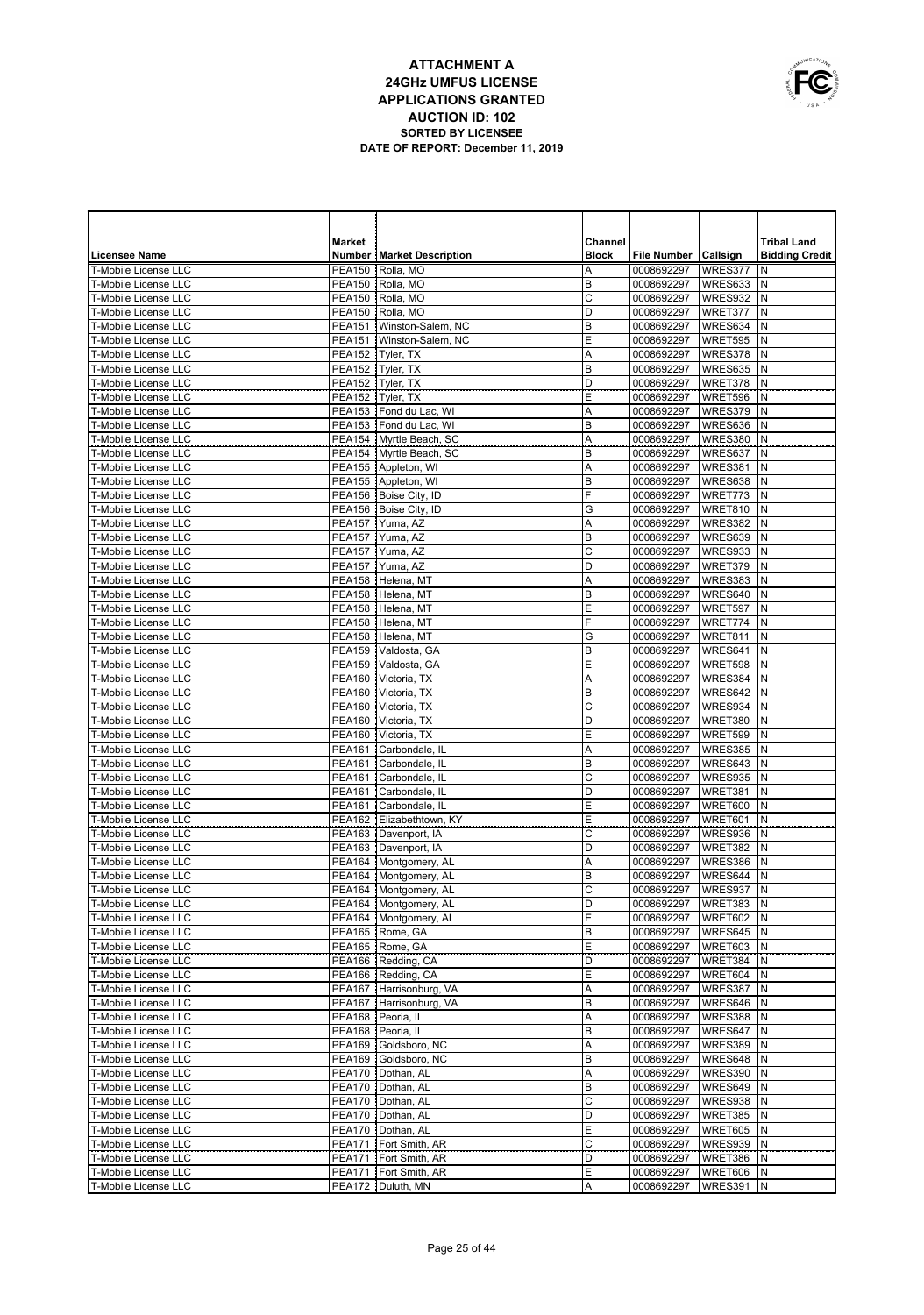

|                                              | <b>Market</b> |                                                 | Channel      |                          |                    | <b>Tribal Land</b>    |
|----------------------------------------------|---------------|-------------------------------------------------|--------------|--------------------------|--------------------|-----------------------|
| <b>Licensee Name</b>                         |               | <b>Number   Market Description</b>              | <b>Block</b> | File Number   Callsign   |                    | <b>Bidding Credit</b> |
| T-Mobile License LLC                         |               | PEA172   Duluth, MN                             | B            | 0008692297               | WRES650            | N                     |
| T-Mobile License LLC                         |               | PEA172   Duluth, MN                             | С            | 0008692297               | WRES940            | N                     |
| T-Mobile License LLC                         |               | PEA172 Duluth, MN                               | D            | 0008692297               | WRET387            | N                     |
| T-Mobile License LLC                         |               | PEA172   Duluth, MN                             | Е            | 0008692297               | WRET607            | N                     |
| T-Mobile License LLC                         |               | PEA173   Blacksburg, VA                         | Α            | 0008692297               | WRES392            | N                     |
| T-Mobile License LLC                         |               | PEA173   Blacksburg, VA                         | B            | 0008692297               | WRES651            | N                     |
| T-Mobile License LLC                         |               | PEA174 Springfield, MO                          | Α            | 0008692297               | WRES393            | N                     |
| <b>T-Mobile License LLC</b>                  |               | PEA174 Springfield, MO                          | B            | 0008692297               | WRES652            | N                     |
| T-Mobile License LLC<br>T-Mobile License LLC |               | PEA174 Springfield, MO                          | C<br>D       | 0008692297               | WRES941            | N                     |
| T-Mobile License LLC                         |               | PEA174 Springfield, MO<br>PEA175 Southaven, MS  | Α            | 0008692297<br>0008692297 | WRET388<br>WRES394 | N<br>N                |
| T-Mobile License LLC                         |               | PEA175 Southaven, MS                            | B            | 0008692297               | WRES653            | N                     |
| T-Mobile License LLC                         |               | PEA175 Southaven, MS                            | C            | 0008692297               | WRES942            | N                     |
| <b>T-Mobile License LLC</b>                  |               | PEA175 Southaven, MS                            | D            | 0008692297               | WRET389            | N                     |
| T-Mobile License LLC                         |               | PEA175 Southaven, MS                            | E            | 0008692297               | WRET608            | N                     |
| T-Mobile License LLC                         |               | PEA176 Ames, IA                                 | Α            | 0008692297               | WRES395            | N                     |
| T-Mobile License LLC                         |               | PEA176 Ames, IA                                 | B            | 0008692297               | WRES654            | N                     |
| T-Mobile License LLC                         |               | PEA176 Ames, IA                                 | C            | 0008692297               | WRES943            | N                     |
| T-Mobile License LLC                         |               | PEA176 Ames, IA                                 | D            | 0008692297               | WRET390            | N                     |
| <b>T-Mobile License LLC</b>                  |               | PEA177 Savannah, GA                             | B            | 0008692297               | WRES655            | $\mathsf{N}$          |
| T-Mobile License LLC                         |               | PEA177 Savannah, GA                             | E            | 0008692297               | WRET609            | N                     |
| T-Mobile License LLC                         |               | PEA178 Sedalia, MO                              | Α            | 0008692297               | WRES396            | N                     |
| T-Mobile License LLC                         |               | PEA178 Sedalia, MO                              | B            | 0008692297               | WRES656            | N                     |
| T-Mobile License LLC                         |               | PEA178 Sedalia, MO                              | C            | 0008692297               | WRES944            | $\mathsf{N}$          |
| T-Mobile License LLC                         |               | PEA178 Sedalia, MO                              | D            | 0008692297               | WRET391            | N                     |
| T-Mobile License LLC                         |               | PEA178 Sedalia, MO                              | Ε            | 0008692297               | WRET610            | N                     |
| T-Mobile License LLC                         |               | PEA179   Burlington, IA                         | A            | 0008692297               | WRES397            | N                     |
| T-Mobile License LLC                         |               | PEA179 Burlington, IA                           | B            | 0008692297               | WRES657            | $\mathsf{N}$          |
| T-Mobile License LLC                         |               | PEA179   Burlington, IA                         | C            | 0008692297               | WRES945            | N                     |
| T-Mobile License LLC<br>T-Mobile License LLC |               | PEA179 Burlington, IA<br>PEA180   Flagstaff, AZ | D<br>Α       | 0008692297<br>0008692297 | WRET392<br>WRES398 | N<br>N                |
| T-Mobile License LLC                         |               | PEA180 Flagstaff, AZ                            | B            | 0008692297               | WRES658            | N                     |
| T-Mobile License LLC                         |               | PEA180   Flagstaff, AZ                          | С            | 0008692297               | WRES946            | N                     |
| T-Mobile License LLC                         |               | PEA180   Flagstaff, AZ                          | D            | 0008692297               | WRET393            | N                     |
| T-Mobile License LLC                         |               | PEA181 Texarkana, TX                            | С            | 0008692297               | WRES947            | N                     |
| T-Mobile License LLC                         | <b>PEA181</b> | Texarkana, TX                                   | D            | 0008692297               | WRET394            | N                     |
| T-Mobile License LLC                         |               | PEA182   Cedar Rapids, IA                       | С            | 0008692297               | WRES948            | N                     |
| <b>T-Mobile License LLC</b>                  |               | PEA182   Cedar Rapids, IA                       | D            | 0008692297               | WRET395            | N                     |
| T-Mobile License LLC                         |               | PEA183   Columbia, MO                           | A            | 0008692297               | WRES399            | N                     |
| T-Mobile License LLC                         | <b>PEA183</b> | Columbia, MO                                    | B            | 0008692297               | WRES659            | $\mathsf{N}$          |
| T-Mobile License LLC                         |               | PEA184 Ruston, LA                               | A            | 0008692297               | <b>WRES400</b>     | N                     |
| T-Mobile License LLC                         |               | PEA184 Ruston, LA                               | B            | 0008692297               | WRES660            | N                     |
| T-Mobile License LLC                         |               | PEA184 Ruston, LA                               | C            | 0008692297               | WRES949            | N                     |
| <b>T-Mobile License LLC</b>                  |               | PEA184 Ruston, LA                               | D            | 0008692297               | WRET396            | N                     |
| T-Mobile License LLC                         |               | PEA184 Ruston, LA                               | E            | 0008692297               | WRET611            | N                     |
| T-Mobile License LLC                         |               | PEA185 Marquette, MI                            | C            | 0008692297               | WRES950            | N                     |
| T-Mobile License LLC<br>T-Mobile License LLC |               | PEA185   Marquette, MI<br>PEA185 Marquette, MI  | D<br>E       | 0008692297   WRET397   N | WRET612 N          |                       |
| T-Mobile License LLC                         |               | PEA186   Rock Hill, SC                          | B            | 0008692297<br>0008692297 | WRES661 N          |                       |
| T-Mobile License LLC                         |               | PEA186 Rock Hill, SC                            | D            | 0008692297               | WRET398 N          |                       |
| T-Mobile License LLC                         |               | PEA186 Rock Hill, SC                            | Ε            | 0008692297               | WRET613 N          |                       |
| T-Mobile License LLC                         |               | PEA187   Pocatello, ID                          | Α            | 0008692297               | WRES401 N          |                       |
| T-Mobile License LLC                         |               | PEA187   Pocatello, ID                          | B            | 0008692297               | WRES662            | IN.                   |
| T-Mobile License LLC                         |               | PEA187 Pocatello, ID                            | Ε            | 0008692297               | WRET614 N          |                       |
| T-Mobile License LLC                         |               | PEA187   Pocatello, ID                          | F            | 0008692297               | WRET775 N          |                       |
| T-Mobile License LLC                         |               | PEA187   Pocatello, ID                          | G            | 0008692297               | WRET812 N          |                       |
| T-Mobile License LLC                         |               | PEA188 Jamestown, NY                            | Α            | 0008692297               | WRES402            | IN.                   |
| T-Mobile License LLC                         |               | PEA188 Jamestown, NY                            | B            | 0008692297               | WRES663            | IN.                   |
| T-Mobile License LLC                         |               | PEA188 Jamestown, NY                            | E            | 0008692297               | WRET615            | N                     |
| T-Mobile License LLC                         |               | PEA188 Jamestown, NY                            | F            | 0008692297               | WRET776            | IN                    |
| T-Mobile License LLC                         |               | PEA188 Jamestown, NY                            | G            | 0008692297               | WRET813            | N                     |
| T-Mobile License LLC                         |               | PEA189   Alexandria, LA                         | Α            | 0008692297               | WRES403            | N                     |
| T-Mobile License LLC                         |               | PEA189   Alexandria, LA                         | B            | 0008692297               | WRES664            | N                     |
| T-Mobile License LLC                         |               | PEA189   Alexandria, LA                         | C            | 0008692297               | WRES951            | N                     |
| T-Mobile License LLC                         |               | PEA189 Alexandria, LA                           | D            | 0008692297               | WRET399            | N                     |
| T-Mobile License LLC                         |               | PEA189 Alexandria, LA                           | Ε            | 0008692297               | WRET616 N          |                       |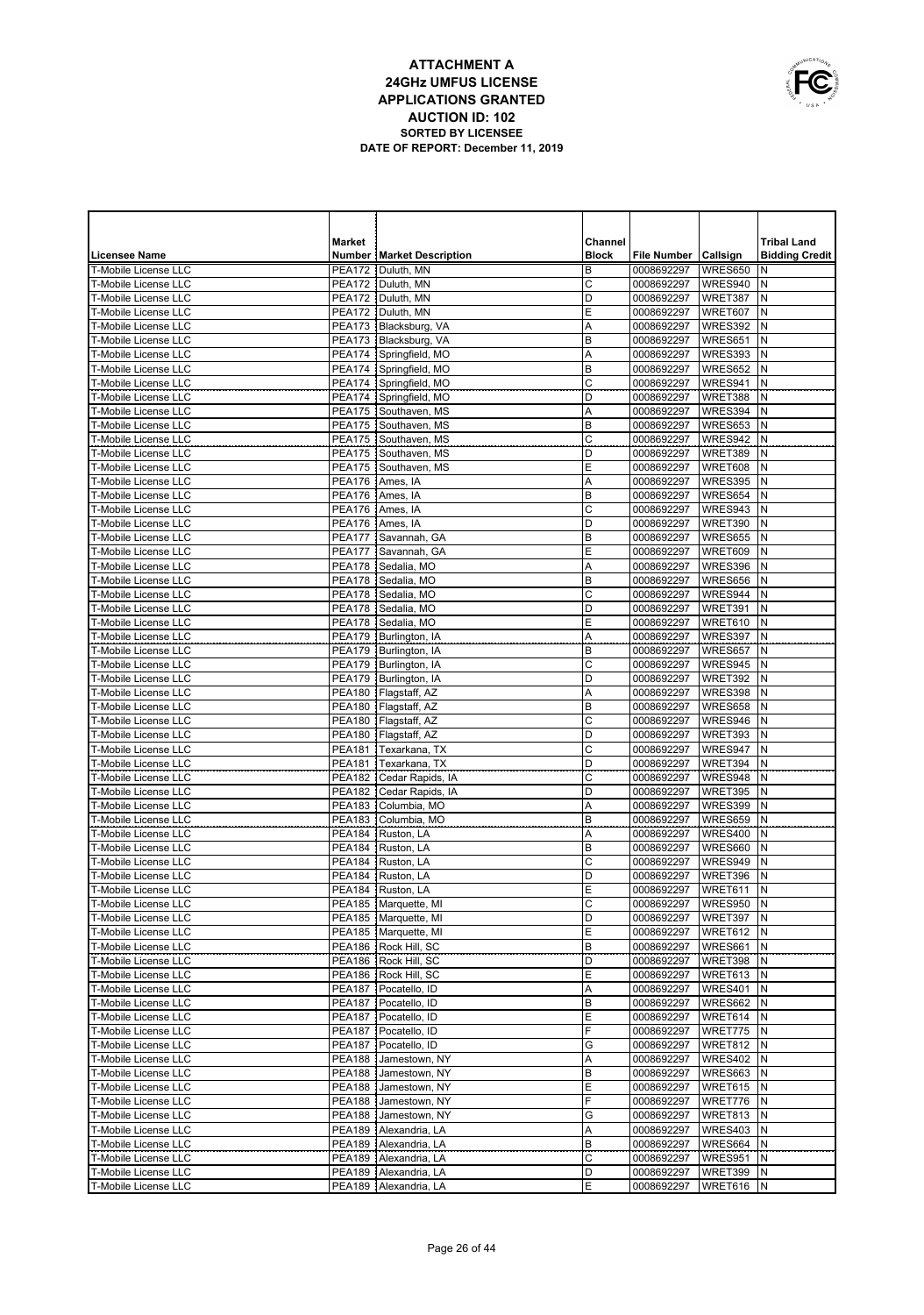

|                                                            | <b>Market</b> |                                                  | Channel        |                          |                    | <b>Tribal Land</b>    |
|------------------------------------------------------------|---------------|--------------------------------------------------|----------------|--------------------------|--------------------|-----------------------|
| <b>Licensee Name</b>                                       |               | <b>Number   Market Description</b>               | <b>Block</b>   | File Number   Callsign   |                    | <b>Bidding Credit</b> |
| <b>T-Mobile License LLC</b>                                |               | PEA190 Bozeman, MT                               | C              | 0008692297               | WRES952            | N                     |
| <b>T-Mobile License LLC</b>                                |               | PEA190 Bozeman, MT                               | D              | 0008692297               | WRET400            | N                     |
| T-Mobile License LLC                                       |               | PEA190 Bozeman, MT                               | Ε              | 0008692297               | WRET617            | N                     |
| <b>T-Mobile License LLC</b>                                |               | PEA191   Petersburg, VA                          | A              | 0008692297               | WRES404            | N                     |
| T-Mobile License LLC                                       |               | PEA191 Petersburg, VA                            | B              | 0008692297               | WRES665            | N                     |
| <b>T-Mobile License LLC</b>                                |               | PEA191   Petersburg, VA                          | C              | 0008692297               | WRES953            | N                     |
| <b>T-Mobile License LLC</b>                                |               | PEA191 Petersburg, VA                            | D              | 0008692297               | WRET401            | N                     |
| <b>T-Mobile License LLC</b><br><b>T-Mobile License LLC</b> |               | PEA191 Petersburg, VA<br>PEA192 Fayetteville, NC | E              | 0008692297               | WRET618<br>WRET619 | N<br>N                |
| <b>T-Mobile License LLC</b>                                |               | PEA192   Fayetteville, NC                        | Е<br>F         | 0008692297<br>0008692297 | WRET777            | N                     |
| T-Mobile License LLC                                       | <b>PEA192</b> | Fayetteville, NC                                 | G              | 0008692297               | WRET814            | N                     |
| T-Mobile License LLC                                       |               | PEA193 Saint Joseph, MO                          | Α              | 0008692297               | <b>WRES405</b>     | N                     |
| T-Mobile License LLC                                       | <b>PEA193</b> | Saint Joseph, MO                                 | B              | 0008692297               | WRES666            | N                     |
| T-Mobile License LLC                                       | <b>PEA193</b> | Saint Joseph, MO                                 | C              | 0008692297               | WRES954            | N                     |
| T-Mobile License LLC                                       | <b>PEA193</b> | Saint Joseph, MO                                 | D              | 0008692297               | WRET402            | N                     |
| T-Mobile License LLC                                       | <b>PEA193</b> | Saint Joseph, MO                                 | Ε              | 0008692297               | WRET620            | N                     |
| T-Mobile License LLC                                       | <b>PEA194</b> | State College, PA                                | Α              | 0008692297               | <b>WRES406</b>     | N                     |
| T-Mobile License LLC                                       | <b>PEA194</b> | State College, PA                                | B              | 0008692297               | WRES667            | N                     |
| T-Mobile License LLC                                       | <b>PEA194</b> | State College, PA                                | C              | 0008692297               | WRES955            | N                     |
| T-Mobile License LLC                                       | <b>PEA194</b> | State College, PA                                | D              | 0008692297               | WRET403            | N                     |
| T-Mobile License LLC                                       | <b>PEA194</b> | State College, PA                                | E              | 0008692297               | WRET621            | N                     |
| T-Mobile License LLC                                       | <b>PEA195</b> | Lewiston, ID                                     | Α              | 0008692297               | WRES407            | N                     |
| T-Mobile License LLC                                       | <b>PEA195</b> | Lewiston, ID                                     | B              | 0008692297               | WRES668            | N                     |
| <b>T-Mobile License LLC</b>                                | <b>PEA195</b> | Lewiston, ID                                     | E              | 0008692297               | WRET622            | N                     |
| T-Mobile License LLC<br>T-Mobile License LLC               | <b>PEA195</b> | Lewiston, ID                                     | F              | 0008692297               | WRET778            | N                     |
| T-Mobile License LLC                                       | <b>PEA195</b> | Lewiston, ID<br>PEA196   Cape Girardeau, MO      | G              | 0008692297<br>0008692297 | WRET815<br>WRES408 | N<br>N                |
| T-Mobile License LLC                                       |               | PEA196 Cape Girardeau, MO                        | Α<br>B         | 0008692297               | WRES669            | N                     |
| <b>T-Mobile License LLC</b>                                |               | PEA196   Cape Girardeau, MO                      | C              | 0008692297               | WRES956            | N                     |
| <b>T-Mobile License LLC</b>                                |               | PEA196 Cape Girardeau, MO                        | D              | 0008692297               | WRET404            | N                     |
| T-Mobile License LLC                                       |               | PEA196 Cape Girardeau, MO                        | E              | 0008692297               | WRET623            | N                     |
| T-Mobile License LLC                                       |               | PEA197   Wheeling, WV                            | Α              | 0008692297               | WRES409            | N                     |
| T-Mobile License LLC                                       |               | PEA197   Wheeling, WV                            | B              | 0008692297               | WRES670            | N                     |
| <b>T-Mobile License LLC</b>                                |               | PEA197   Wheeling, WV                            | $\mathsf{C}$   | 0008692297               | WRES957            | N                     |
| T-Mobile License LLC                                       |               | PEA197   Wheeling, WV                            | D              | 0008692297               | WRET405            | N                     |
| T-Mobile License LLC                                       | <b>PEA197</b> | Wheeling, WV                                     | E              | 0008692297               | WRET624            | N                     |
| T-Mobile License LLC                                       | <b>PEA198</b> | Jonesboro, AR                                    | A              | 0008692297               | WRES410            | N                     |
| T-Mobile License LLC                                       | <b>PEA198</b> | Jonesboro, AR                                    | B              | 0008692297               | WRES671            | N                     |
| T-Mobile License LLC                                       | PEA198        | Jonesboro, AR                                    | $\overline{c}$ | 0008692297               | WRES958            | N                     |
| <b>T-Mobile License LLC</b>                                | <b>PEA198</b> | Jonesboro, AR                                    | D              | 0008692297               | WRET406            | N                     |
| T-Mobile License LLC                                       | PEA198        | Jonesboro, AR                                    | E              | 0008692297               | WRET625            | N                     |
| T-Mobile License LLC<br>T-Mobile License LLC               |               | PEA199   Dalton, GA<br>PEA199   Dalton, GA       | B<br>Ε         | 0008692297<br>0008692297 | WRES672<br>WRET626 | N<br>N                |
| T-Mobile License LLC                                       |               | PEA200 Danville, VA                              | Α              | 0008692297               | WRES411            | N                     |
| T-Mobile License LLC                                       |               | PEA200 Danville, VA                              | B              | 0008692297               | WRES673            | N                     |
| T-Mobile License LLC                                       |               | PEA201 Eagle Pass, TX                            | D              | 0008692297               | WRET407            | $\mathsf{N}$          |
| T-Mobile License LLC                                       |               | PEA201 Eagle Pass, TX                            | Ε              | 0008692297               | WRET627 N          |                       |
| T-Mobile License LLC                                       |               | PEA202 Columbus, GA                              | D              | 0008692297               | WRET408 N          |                       |
| T-Mobile License LLC                                       |               | PEA202   Columbus, GA                            | Ε              | 0008692297               | WRET628 N          |                       |
| T-Mobile License LLC                                       |               | PEA203   Traverse City, MI                       | С              | 0008692297               | WRES959 N          |                       |
| T-Mobile License LLC                                       |               | PEA203   Traverse City, MI                       | D              | 0008692297               | WRET409            | N                     |
| T-Mobile License LLC                                       |               | PEA203   Traverse City, MI                       | Ε              | 0008692297               | WRET629 N          |                       |
| T-Mobile License LLC                                       |               | PEA204   Owensboro, KY                           | D              | 0008692297               | WRET410            | N                     |
| T-Mobile License LLC                                       |               | PEA204 Owensboro, KY                             | Ε              | 0008692297               | WRET630 N          |                       |
| T-Mobile License LLC                                       |               | PEA205   Douglas City, CA                        | Α              | 0008692297               | WRES412            | N                     |
| T-Mobile License LLC                                       |               | PEA206   Wenatchee, WA                           | Α              | 0008692297               | WRES413 N          |                       |
| T-Mobile License LLC<br>T-Mobile License LLC               |               | PEA206   Wenatchee, WA<br>PEA206   Wenatchee, WA | B<br>Ε         | 0008692297<br>0008692297 | WRES674            | N<br>IN.              |
| T-Mobile License LLC                                       |               | PEA206   Wenatchee, WA                           | F              | 0008692297               | WRET631<br>WRET779 | N                     |
| T-Mobile License LLC                                       |               | PEA206   Wenatchee, WA                           | G              | 0008692297               | WRET816 N          |                       |
| T-Mobile License LLC                                       |               | PEA207 Brunswick, GA                             | B              | 0008692297               | WRES675            | N                     |
| T-Mobile License LLC                                       |               | PEA207 Brunswick, GA                             | Ε              | 0008692297               | WRET632 N          |                       |
| T-Mobile License LLC                                       |               | PEA208 Salisbury, NC                             | B              | 0008692297               | WRES676            | N                     |
| T-Mobile License LLC                                       |               | PEA208 Salisbury, NC                             | Ε              | 0008692297               | WRET633 N          |                       |
| T-Mobile License LLC                                       |               | PEA209 Green Bay, WI                             | Α              | 0008692297               | WRES414            | Ν                     |
| T-Mobile License LLC                                       |               | PEA209 Green Bay, WI                             | В              | 0008692297               | WRES677 N          |                       |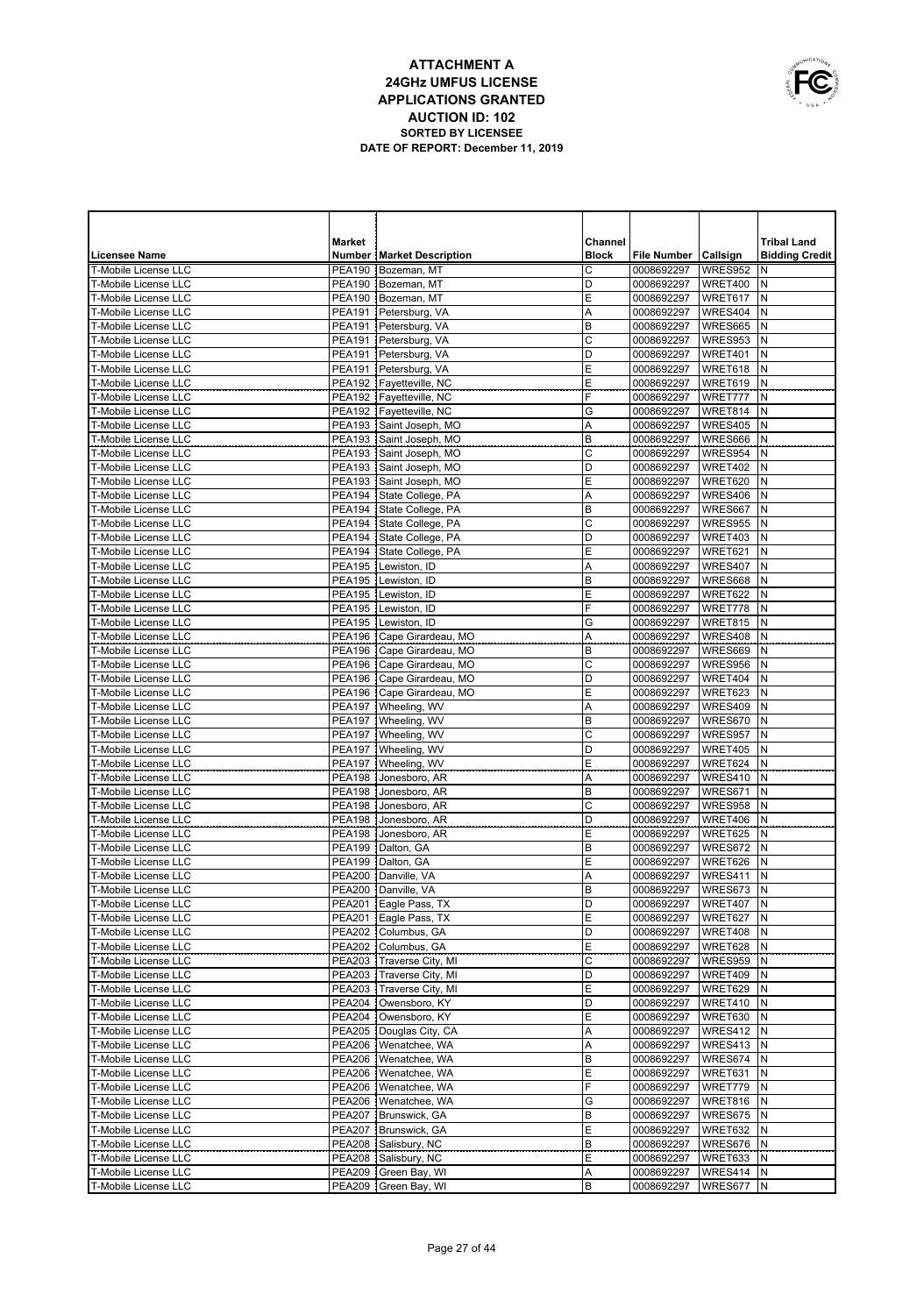

|                                                            | Market                         |                                                    | Channel      |                                        |                      | <b>Tribal Land</b>    |
|------------------------------------------------------------|--------------------------------|----------------------------------------------------|--------------|----------------------------------------|----------------------|-----------------------|
| <b>Licensee Name</b>                                       |                                | <b>Number   Market Description</b>                 | <b>Block</b> | <b>File Number</b>                     | Callsign             | <b>Bidding Credit</b> |
| <b>T-Mobile License LLC</b>                                | <b>PEA210</b>                  | Binghamton, NY                                     | Α            | 0008692297                             | WRES415              | N                     |
| <b>T-Mobile License LLC</b>                                |                                | PEA210   Binghamton, NY                            | B            | 0008692297                             | WRES678              | N                     |
| <b>T-Mobile License LLC</b>                                |                                | PEA210   Binghamton, NY                            | Ε            | 0008692297                             | WRET634              | N                     |
| T-Mobile License LLC                                       |                                | PEA210   Binghamton, NY<br>PEA210 Binghamton, NY   | F<br>G       | 0008692297                             | WRET780              | N<br>N                |
| <b>T-Mobile License LLC</b><br><b>T-Mobile License LLC</b> | PEA211                         | Ardmore, OK                                        | B            | 0008692297<br>0008692297               | WRET817<br>WRES679   | N                     |
| <b>T-Mobile License LLC</b>                                | PEA212                         | Anchorage, AK                                      | D            | 0008692297                             | WRET411              | N                     |
| <b>T-Mobile License LLC</b>                                | PEA212                         | Anchorage, AK                                      | E            | 0008692297                             | WRET635              | N                     |
| <b>T-Mobile License LLC</b>                                | PEA213                         | Bend, OR                                           | Α            | 0008692297                             | WRES416              | N                     |
| <b>T-Mobile License LLC</b>                                | PEA213                         | Bend, OR                                           | B            | 0008692297                             | WRES680              | N                     |
| <b>T-Mobile License LLC</b>                                | PEA214                         | Lincoln, NE                                        | B            | 0008692297                             | WRES681              | N                     |
| <b>T-Mobile License LLC</b>                                | <b>PEA214</b>                  | Lincoln, NE                                        | E            | 0008692297                             | WRET636              | N                     |
| <b>T-Mobile License LLC</b>                                | <b>PEA214</b>                  | Lincoln, NE                                        | F            | 0008692297                             | WRET781              | N                     |
| <b>T-Mobile License LLC</b>                                |                                | PEA215 Hickory, NC                                 | A            | 0008692297                             | WRES417              | N                     |
| <b>T-Mobile License LLC</b>                                |                                | PEA215 Hickory, NC                                 | B            | 0008692297                             | WRES682              | N                     |
| <b>T-Mobile License LLC</b>                                |                                | PEA215 Hickory, NC                                 | C            | 0008692297                             | WRES960              | N                     |
| <b>T-Mobile License LLC</b>                                |                                | PEA215 Hickory, NC                                 | D            | 0008692297                             | WRET412              | N                     |
| <b>T-Mobile License LLC</b>                                |                                | PEA215 Hickory, NC                                 | E            | 0008692297                             | WRET637              | N                     |
| <b>T-Mobile License LLC</b><br><b>T-Mobile License LLC</b> |                                | PEA216 Joplin, MO<br>PEA216 Joplin, MO             | Α<br>B       | 0008692297<br>0008692297               | WRES418<br>WRES683   | N<br>N                |
| <b>T-Mobile License LLC</b>                                |                                | PEA217   Lubbock, TX                               | C            | 0008692297                             | WRES961              | N                     |
| <b>T-Mobile License LLC</b>                                |                                | PEA217 Lubbock, TX                                 | D            | 0008692297                             | WRET413              | N                     |
| <b>T-Mobile License LLC</b>                                | PEA217                         | Lubbock, TX                                        | E            | 0008692297                             | WRET638              | N                     |
| <b>T-Mobile License LLC</b>                                | PEA218                         | Wausau, WI                                         | Α            | 0008692297                             | WRES419              | N                     |
| <b>T-Mobile License LLC</b>                                |                                | PEA218  Wausau. WI                                 | B            | 0008692297                             | WRES684              | N                     |
| <b>T-Mobile License LLC</b>                                |                                | PEA219 Mason City, IA                              | Α            | 0008692297                             | WRES420              | N                     |
| <b>T-Mobile License LLC</b>                                |                                | PEA219   Mason City, IA                            | B            | 0008692297                             | WRES685              | N                     |
| <b>T-Mobile License LLC</b>                                |                                | PEA219   Mason City, IA                            | C            | 0008692297                             | WRES962              | N                     |
| T-Mobile License LLC                                       |                                | PEA219   Mason City, IA                            | D            | 0008692297                             | WRET414              | N                     |
| <b>T-Mobile License LLC</b>                                | <b>PEA220</b>                  | Odessa, TX                                         | Α            | 0008692297                             | WRES421              | N                     |
| T-Mobile License LLC                                       | <b>PEA220</b>                  | Odessa, TX                                         | B            | 0008692297                             | WRES686              | N                     |
| <b>T-Mobile License LLC</b>                                | <b>PEA220</b>                  | Odessa, TX                                         | C            | 0008692297                             | WRES963              | N                     |
| <b>T-Mobile License LLC</b>                                | <b>PEA220</b>                  | Odessa, TX                                         | D            | 0008692297                             | WRET415              | N                     |
| <b>T-Mobile License LLC</b><br><b>T-Mobile License LLC</b> | <b>PEA220</b><br><b>PEA221</b> | Odessa, TX<br>Laredo, TX                           | E<br>Α       | 0008692297<br>0008692297               | WRET639<br>WRES422   | N<br>N                |
| <b>T-Mobile License LLC</b>                                | <b>PEA221</b>                  | Laredo, TX                                         | B            | 0008692297                             | WRES687              | N                     |
| <b>T-Mobile License LLC</b>                                | <b>PEA221</b>                  | Laredo, TX                                         | C            | 0008692297                             | WRES964              | N                     |
| <b>T-Mobile License LLC</b>                                | <b>PEA221</b>                  | Laredo, TX                                         | D            | 0008692297                             | WRET416              | N                     |
| <b>T-Mobile License LLC</b>                                | <b>PEA221</b>                  | Laredo, TX                                         | E            | 0008692297                             | WRET640              | N                     |
| <b>T-Mobile License LLC</b>                                | <b>PEA222</b>                  | Morristown, TN                                     | Α            | 0008692297                             | WRES423              | N                     |
| T-Mobile License LLC                                       | <b>PEA222</b>                  | Morristown, TN                                     | B            | 0008692297                             | WRES688              | N                     |
| <b>T-Mobile License LLC</b>                                | <b>PEA223</b>                  | Dubuque, IA                                        | C            | 0008692297                             | <b>WRES965</b>       | N                     |
| <b>T-Mobile License LLC</b>                                | <b>PEA223</b>                  | Dubuque, IA                                        | D            | 0008692297                             | WRET417              | N                     |
| <b>T-Mobile License LLC</b>                                | <b>PEA224</b>                  | De Kalb, IL                                        | Α            | 0008692297                             | WRES424              | N                     |
| T-Mobile License LLC                                       | <b>PEA224</b>                  | De Kalb, IL                                        | B            | 0008692297                             | WRES689              | N                     |
| T-Mobile License LLC                                       | <b>PEA225</b>                  | La Crosse, WI                                      | Α            | 0008692297<br>0008692297   WRES690   N | WRES425              | N                     |
| T-Mobile License LLC<br>T-Mobile License LLC               |                                | PEA225 La Crosse, WI<br>PEA226 Lima, OH            | B<br>Α       | 0008692297                             | WRES426 N            |                       |
| T-Mobile License LLC                                       |                                | PEA226   Lima, OH                                  | B            | 0008692297                             | WRES691 N            |                       |
| T-Mobile License LLC                                       |                                | PEA226   Lima, OH                                  | С            | 0008692297                             | WRES966 N            |                       |
| T-Mobile License LLC                                       |                                | PEA226 Lima, OH                                    | D            | 0008692297                             | WRET418              | N                     |
| T-Mobile License LLC                                       |                                | PEA226   Lima, OH                                  | Ε            | 0008692297                             | WRET641 N            |                       |
| T-Mobile License LLC                                       |                                | PEA227   Watertown, NY                             | A            | 0008692297                             | WRES427              | N                     |
| T-Mobile License LLC                                       |                                | PEA227   Watertown, NY                             | В            | 0008692297                             | WRES692 N            |                       |
| T-Mobile License LLC                                       |                                | PEA227   Watertown, NY                             | Ε            | 0008692297                             | WRET642              | N                     |
| T-Mobile License LLC                                       |                                | PEA227 Watertown, NY                               | F            | 0008692297                             | WRET782 N            |                       |
| T-Mobile License LLC                                       |                                | PEA227   Watertown, NY                             | G            | 0008692297                             | WRET818              | N                     |
| T-Mobile License LLC                                       |                                | PEA228 Roanoke, VA                                 | Α            | 0008692297                             | WRES428 N            |                       |
| T-Mobile License LLC                                       |                                | PEA228 Roanoke, VA                                 | B            | 0008692297                             | WRES693              | N                     |
| T-Mobile License LLC<br>T-Mobile License LLC               |                                | PEA229 Saint George, UT<br>PEA229 Saint George, UT | C<br>D       | 0008692297<br>0008692297               | WRES967 N<br>WRET419 | N                     |
| T-Mobile License LLC                                       |                                | PEA229 Saint George, UT                            | Ε            | 0008692297                             | WRET643              | N                     |
| T-Mobile License LLC                                       |                                | PEA230   Lumberton, NC                             | Α            | 0008692297                             | WRES429              | N                     |
| T-Mobile License LLC                                       |                                | PEA230   Lumberton, NC                             | В            | 0008692297                             | WRES694              | N                     |
| T-Mobile License LLC                                       |                                | PEA230   Lumberton, NC                             | C            | 0008692297                             | WRES968              | N                     |
| T-Mobile License LLC                                       |                                | PEA230   Lumberton, NC                             | D            | 0008692297                             | WRET420 N            |                       |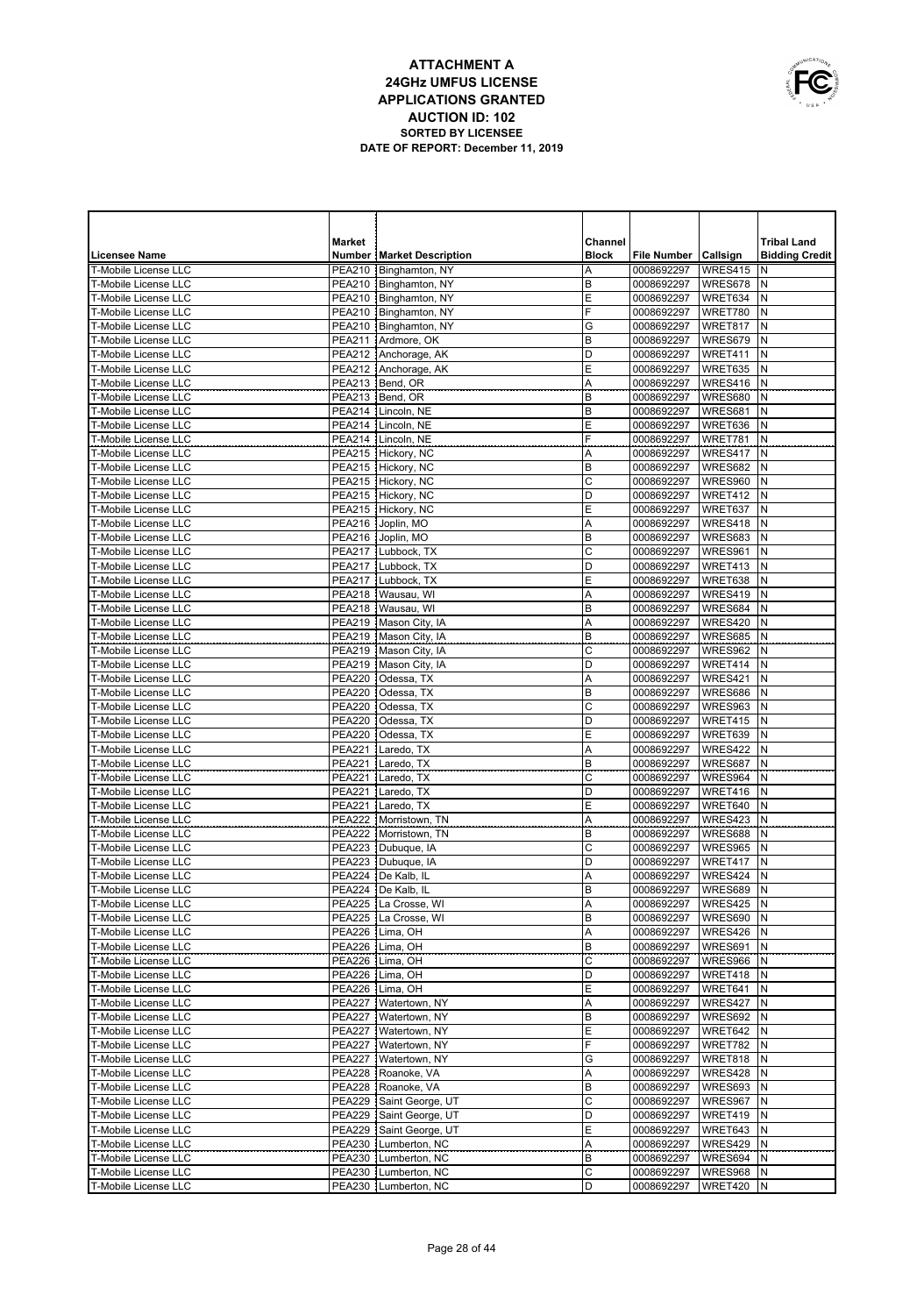

|                                                            | <b>Market</b> |                                                     | Channel      |                          |                    | <b>Tribal Land</b>    |
|------------------------------------------------------------|---------------|-----------------------------------------------------|--------------|--------------------------|--------------------|-----------------------|
| <b>Licensee Name</b>                                       |               | <b>Number   Market Description</b>                  | <b>Block</b> | File Number   Callsign   |                    | <b>Bidding Credit</b> |
| <b>T-Mobile License LLC</b>                                |               | PEA231 Fremont, NE                                  | B            | 0008692297               | WRES695            | N                     |
| <b>T-Mobile License LLC</b>                                |               | PEA232   Topeka, KS                                 | Ε            | 0008692297               | WRET644            | N                     |
| <b>T-Mobile License LLC</b>                                |               | PEA233 Shelby, NC                                   | Α            | 0008692297               | WRES430            | N                     |
| <b>T-Mobile License LLC</b>                                |               | PEA233 Shelby, NC                                   | B            | 0008692297               | WRES696            | N                     |
| <b>T-Mobile License LLC</b>                                |               | PEA233 Shelby, NC                                   | C            | 0008692297               | WRES969            | N                     |
| <b>T-Mobile License LLC</b>                                |               | PEA233 Shelby, NC                                   | D            | 0008692297               | WRET421            | N                     |
| <b>T-Mobile License LLC</b><br><b>T-Mobile License LLC</b> |               | PEA233 Shelby, NC                                   | Ε<br>B       | 0008692297               | WRET645<br>WRES697 | N<br>N                |
| <b>T-Mobile License LLC</b>                                |               | PEA234 Lexington, NC<br>PEA234 Lexington, NC        | Ε            | 0008692297<br>0008692297 | WRET646            | N                     |
| <b>T-Mobile License LLC</b>                                |               | PEA235 Amarillo, TX                                 | Α            | 0008692297               | WRES431            | N                     |
| T-Mobile License LLC                                       |               | PEA235 Amarillo, TX                                 | B            | 0008692297               | WRES698            | N                     |
| <b>T-Mobile License LLC</b>                                |               | PEA235 Amarillo, TX                                 | Ċ            | 0008692297               | WRES970            | N                     |
| <b>T-Mobile License LLC</b>                                |               | PEA235 Amarillo, TX                                 | D            | 0008692297               | WRET422            | N                     |
| <b>T-Mobile License LLC</b>                                |               | PEA235 Amarillo, TX                                 | E            | 0008692297               | WRET647            | N                     |
| T-Mobile License LLC                                       | <b>PEA236</b> | Grand Island, NE                                    | Α            | 0008692297               | WRES432            | N                     |
| T-Mobile License LLC                                       | <b>PEA236</b> | Grand Island, NE                                    | B            | 0008692297               | WRES699            | N                     |
| T-Mobile License LLC                                       | <b>PEA236</b> | Grand Island, NE                                    | C            | 0008692297               | WRES971            | N                     |
| T-Mobile License LLC                                       | <b>PEA236</b> | Grand Island, NE                                    | D            | 0008692297               | WRET423            | N                     |
| T-Mobile License LLC                                       | <b>PEA237</b> | Hinesville, GA                                      | B            | 0008692297               | WRES700            | N                     |
| T-Mobile License LLC                                       | <b>PEA237</b> | Hinesville, GA                                      | Е            | 0008692297               | WRET648            | N                     |
| T-Mobile License LLC                                       |               | PEA238   Florence, SC                               | C            | 0008692297               | WRES972            | N                     |
| T-Mobile License LLC                                       |               | PEA238   Florence, SC                               | D            | 0008692297               | WRET424            | N                     |
| T-Mobile License LLC                                       |               | PEA238   Florence, SC                               | E            | 0008692297               | WRET649            | N                     |
| <b>T-Mobile License LLC</b>                                |               | PEA239 Kannapolis, NC                               | B            | 0008692297               | WRES701            | $\mathsf{N}$          |
| T-Mobile License LLC<br>T-Mobile License LLC               |               | PEA239 Kannapolis, NC<br>PEA240 Charlottesville, VA | E            | 0008692297<br>0008692297 | WRET650<br>WRES433 | N<br>N                |
| T-Mobile License LLC                                       |               | PEA240 Charlottesville, VA                          | Α<br>B       | 0008692297               | WRES702            | N                     |
| T-Mobile License LLC                                       | <b>PEA241</b> | Dublin, GA                                          | D            | 0008692297               | WRET425            | N                     |
| T-Mobile License LLC                                       | <b>PEA241</b> | Dublin, GA                                          | E            | 0008692297               | WRET651            | N                     |
| T-Mobile License LLC                                       |               | PEA242 Lake Charles, LA                             | Α            | 0008692297               | WRES434            | N                     |
| T-Mobile License LLC                                       |               | PEA242 Lake Charles, LA                             | B            | 0008692297               | WRES703            | N                     |
| <b>T-Mobile License LLC</b>                                |               | PEA242 Lake Charles, LA                             | Ċ            | 0008692297               | WRES973            | N                     |
| T-Mobile License LLC                                       |               | PEA242 Lake Charles, LA                             | D            | 0008692297               | WRET426            | N                     |
| T-Mobile License LLC                                       |               | PEA242 Lake Charles, LA                             | E            | 0008692297               | WRET652            | N                     |
| T-Mobile License LLC                                       |               | PEA243 Paducah, KY                                  | Α            | 0008692297               | WRES435            | N                     |
| <b>T-Mobile License LLC</b>                                |               | PEA243 Paducah, KY                                  | B            | 0008692297               | WRES704            | N                     |
| T-Mobile License LLC                                       |               | PEA243 Paducah, KY                                  | C            | 0008692297               | WRES974            | N                     |
| <b>T-Mobile License LLC</b>                                |               | PEA243 Paducah, KY                                  | D            | 0008692297               | WRET427            | $\mathsf{N}$          |
| T-Mobile License LLC                                       |               | PEA243 Paducah, KY                                  | E            | 0008692297               | WRET653            | N                     |
| T-Mobile License LLC                                       |               | PEA244   Manhattan, KS                              | Α<br>C       | 0008692297               | WRES436            | $\mathsf{N}$<br>N     |
| T-Mobile License LLC<br>T-Mobile License LLC               |               | PEA244   Manhattan, KS<br>PEA244   Manhattan, KS    | D            | 0008692297<br>0008692297 | WRES975<br>WRET428 | N                     |
| T-Mobile License LLC                                       |               | PEA245   West Plains, MO                            | A            | 0008692297               | WRES437            | N                     |
| T-Mobile License LLC                                       |               | PEA245   West Plains, MO                            | B            | 0008692297               | WRES705            | $\mathsf{N}$          |
| <b>T-Mobile License LLC</b>                                |               | PEA246 Auburn, AL                                   | Α            | 0008692297               | WRES438            | N                     |
| <b>T-Mobile License LLC</b>                                |               | PEA246 Auburn, AL                                   | B            | 0008692297               | WRES706            | N                     |
| T-Mobile License LLC                                       |               | PEA246   Auburn, AL                                 | С            | 0008692297               | WRES976 N          |                       |
| T-Mobile License LLC                                       |               | PEA246 Auburn, AL                                   | D            | 0008692297               | WRET429 N          |                       |
| T-Mobile License LLC                                       |               | PEA246 Auburn, AL                                   | Ε            | 0008692297               | WRET654 N          |                       |
| T-Mobile License LLC                                       |               | PEA247 Nampa. ID                                    | Α            | 0008692297               | WRES439 N          |                       |
| T-Mobile License LLC                                       |               | PEA247 Nampa, ID                                    | B            | 0008692297               | WRES707 N          |                       |
| T-Mobile License LLC                                       |               | PEA247   Nampa, ID                                  | Ε            | 0008692297               | WRET655 N          |                       |
| T-Mobile License LLC                                       |               | PEA247   Nampa, ID                                  | F            | 0008692297               | WRET783 N          |                       |
| T-Mobile License LLC                                       |               | PEA247 Nampa, ID                                    | G            | 0008692297               | WRET819 N          |                       |
| T-Mobile License LLC                                       |               | PEA248 Sumter, SC                                   | C            | 0008692297               | WRES977            | N                     |
| T-Mobile License LLC                                       |               | PEA248 Sumter, SC<br>PEA248 Sumter, SC              | D            | 0008692297               | WRET430            | IN.                   |
| T-Mobile License LLC<br>T-Mobile License LLC               |               | PEA249 Bryan, TX                                    | E<br>Α       | 0008692297<br>0008692297 | WRET656<br>WRES440 | N<br>N                |
| T-Mobile License LLC                                       |               | PEA249   Bryan, TX                                  | B            | 0008692297               | WRES708            | N                     |
| T-Mobile License LLC                                       |               | PEA249 Bryan, TX                                    | C            | 0008692297               | WRES978            | ΙN                    |
| T-Mobile License LLC                                       |               | PEA249   Bryan, TX                                  | D            | 0008692297               | WRET431            | N                     |
| T-Mobile License LLC                                       |               | PEA249   Bryan, TX                                  | Ε            | 0008692297               | WRET657            | N                     |
| T-Mobile License LLC                                       |               | PEA250   Las Cruces, NM                             | D            | 0008692297               | WRET432            | N                     |
| T-Mobile License LLC                                       |               | PEA250   Las Cruces, NM                             | Ε            | 0008692297               | WRET658            | IN.                   |
| T-Mobile License LLC                                       |               | PEA251 Salina, KS                                   | D            | 0008692297               | WRET433            | N                     |
| T-Mobile License LLC                                       |               | PEA251 Salina, KS                                   | Ε            | 0008692297               | WRET659 N          |                       |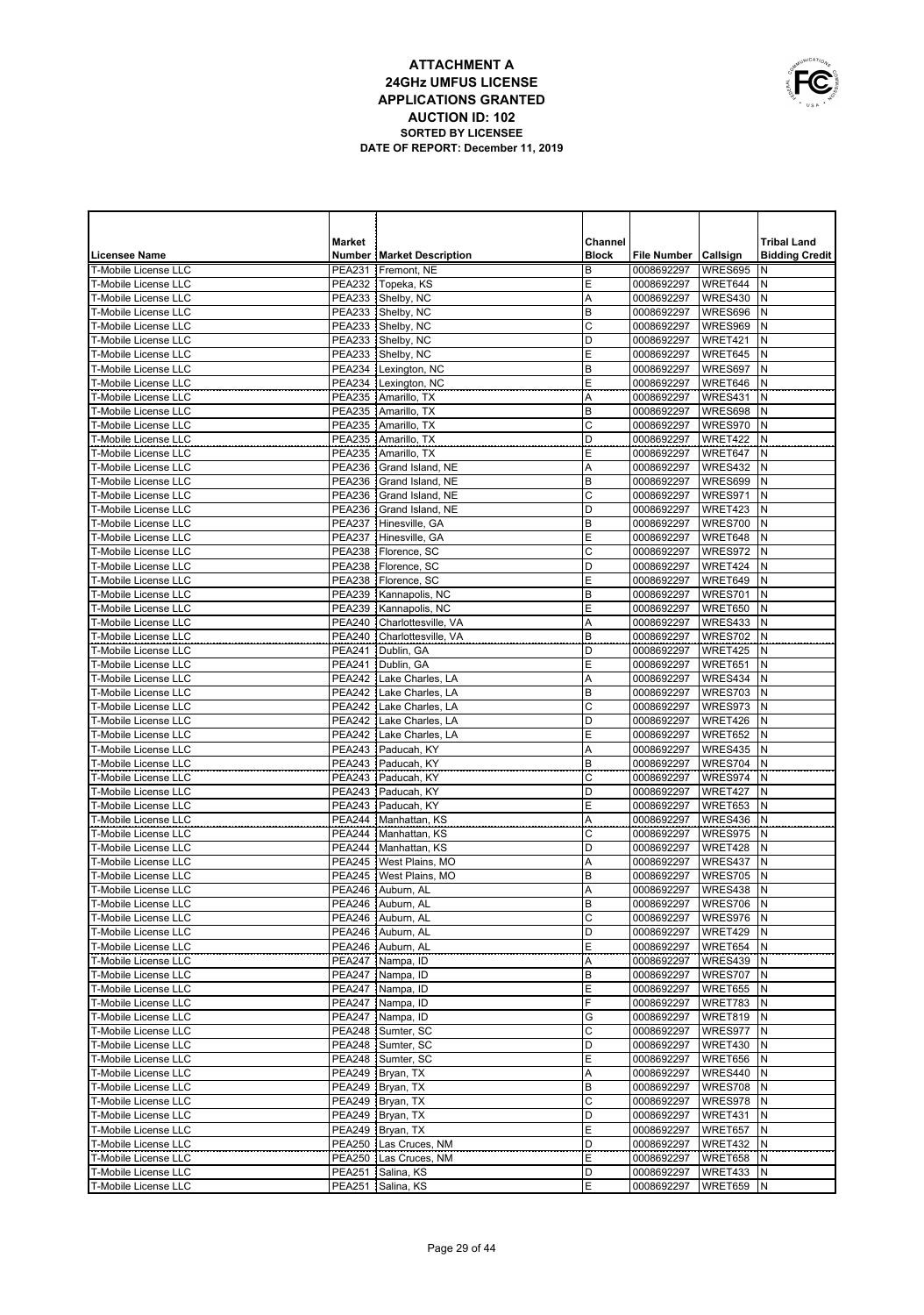

|                                                     | <b>Market</b>                  |                                              | Channel      |                          |                      | <b>Tribal Land</b>    |
|-----------------------------------------------------|--------------------------------|----------------------------------------------|--------------|--------------------------|----------------------|-----------------------|
| Licensee Name                                       |                                | <b>Number   Market Description</b>           | <b>Block</b> | <b>File Number</b>       | Callsign             | <b>Bidding Credit</b> |
| T-Mobile License LLC                                |                                | PEA252 Sioux City, IA                        | Α            | 0008692297               | WRES441              | N                     |
| T-Mobile License LLC                                |                                | PEA252 Sioux City, IA                        | B            | 0008692297               | WRES709              | N                     |
| T-Mobile License LLC                                |                                | PEA252 Sioux City, IA                        | C            | 0008692297               | WRES979              | N                     |
| T-Mobile License LLC                                |                                | PEA252 Sioux City, IA                        | D            | 0008692297               | WRET434              | N                     |
| <b>T-Mobile License LLC</b><br>T-Mobile License LLC |                                | PEA253 Baraboo, WI<br>PEA253 Baraboo, WI     | Α<br>B       | 0008692297<br>0008692297 | WRES442<br>WRES710   | N<br>N                |
| T-Mobile License LLC                                |                                | PEA254 Merrill, WI                           | Α            | 0008692297               | WRES443              | N                     |
| <b>T-Mobile License LLC</b>                         | <b>PEA254</b>                  | Merrill, WI                                  | B            | 0008692297               | WRES711              | N                     |
| <b>T-Mobile License LLC</b>                         |                                | PEA255 Greenville, MS                        | Α            | 0008692297               | WRES444              | N                     |
| T-Mobile License LLC                                |                                | PEA255 Greenville, MS                        | B            | 0008692297               | WRES712              | N                     |
| T-Mobile License LLC                                |                                | PEA255 Greenville, MS                        | C            | 0008692297               | WRES980              | N                     |
| T-Mobile License LLC                                |                                | PEA255 Greenville, MS                        | D            | 0008692297               | WRET435              | N                     |
| T-Mobile License LLC                                |                                | PEA255 Greenville, MS                        | Ε            | 0008692297               | WRET660              | N                     |
| T-Mobile License LLC                                |                                | PEA256 Lynchburg, VA                         | Α            | 0008692297               | WRES445              | N                     |
| <b>T-Mobile License LLC</b>                         |                                | PEA256 Lynchburg, VA                         | B            | 0008692297               | WRES713              | N                     |
| T-Mobile License LLC                                |                                | PEA257 Cheyenne, WY                          | Α            | 0008692297               | WRES446              | N                     |
| <b>T-Mobile License LLC</b>                         |                                | PEA257 Cheyenne, WY                          | C            | 0008692297               | WRES981              | N                     |
| T-Mobile License LLC                                |                                | PEA257 Cheyenne, WY                          | D            | 0008692297               | WRET436              | N                     |
| <b>T-Mobile License LLC</b>                         |                                | PEA258 Cullman, AL                           | Α            | 0008692297               | WRES447              | N                     |
| T-Mobile License LLC                                | <b>PEA258</b>                  | Cullman, AL                                  | B            | 0008692297               | WRES714              | N                     |
| <b>T-Mobile License LLC</b><br>T-Mobile License LLC |                                | PEA258 Cullman, AL<br>PEA258 Cullman, AL     | C<br>D       | 0008692297               | WRES982              | N<br>N                |
| T-Mobile License LLC                                | <b>PEA258</b>                  | Cullman, AL                                  | Е            | 0008692297<br>0008692297 | WRET437<br>WRET661   | N                     |
| T-Mobile License LLC                                | <b>PEA259</b>                  | Roswell, NM                                  | C            | 0008692297               | WRES983              | N                     |
| <b>T-Mobile License LLC</b>                         | <b>PEA259</b>                  | Roswell, NM                                  | D            | 0008692297               | WRET438              | N                     |
| <b>T-Mobile License LLC</b>                         | PEA259                         | Roswell, NM                                  | Ε            | 0008692297               | WRET662              | N                     |
| <b>T-Mobile License LLC</b>                         |                                | PEA260 Alpena, MI                            | C            | 0008692297               | WRES984              | N                     |
| <b>T-Mobile License LLC</b>                         |                                | PEA260 Alpena, MI                            | D            | 0008692297               | WRET439              | N                     |
| <b>T-Mobile License LLC</b>                         |                                | PEA260 Alpena, MI                            | E            | 0008692297               | WRET663              | N                     |
| T-Mobile License LLC                                | <b>PEA261</b>                  | Fargo, ND                                    | C            | 0008692297               | WRES985              | N                     |
| T-Mobile License LLC                                | <b>PEA261</b>                  | Fargo, ND                                    | D            | 0008692297               | WRET440              | N                     |
| <b>T-Mobile License LLC</b>                         | <b>PEA261</b>                  | Fargo, ND                                    | Ε            | 0008692297               | WRET664              | N                     |
| T-Mobile License LLC                                | <b>PEA262</b>                  | Hilton Head Island, SC                       | Α            | 0008692297               | WRES448              | N                     |
| T-Mobile License LLC                                | <b>PEA262</b>                  | Hilton Head Island, SC                       | B            | 0008692297               | WRES715              | N                     |
| T-Mobile License LLC                                | <b>PEA262</b>                  | Hilton Head Island, SC                       | $\mathsf{C}$ | 0008692297               | WRES986              | N                     |
| T-Mobile License LLC                                | <b>PEA262</b>                  | Hilton Head Island, SC                       | D            | 0008692297               | WRET441              | N                     |
| T-Mobile License LLC                                | <b>PEA263</b>                  | Santa Fe, NM                                 | C            | 0008692297               | WRES987              | N                     |
| T-Mobile License LLC<br>T-Mobile License LLC        | <b>PEA263</b><br><b>PEA263</b> | Santa Fe, NM<br>Santa Fe, NM                 | D<br>E       | 0008692297               | WRET442<br>WRET665   | N<br>N                |
| <b>T-Mobile License LLC</b>                         | <b>PEA265</b>                  | Winona, MN                                   | Α            | 0008692297<br>0008692297 | WRES449              | N                     |
| T-Mobile License LLC                                | <b>PEA265</b>                  | Winona, MN                                   | B            | 0008692297               | WRES716              | N                     |
| T-Mobile License LLC                                | <b>PEA265</b>                  | Winona, MN                                   | C            | 0008692297               | WRES988              | N                     |
| T-Mobile License LLC                                | <b>PEA265</b>                  | Winona, MN                                   | D            | 0008692297               | WRET443              | N                     |
| T-Mobile License LLC                                | <b>PEA265</b>                  | Winona, MN                                   | E            | 0008692297               | WRET666              | N                     |
| T-Mobile License LLC                                | <b>PEA266</b>                  | Lenoir, NC                                   | Α            | 0008692297               | WRES450              | N                     |
| T-Mobile License LLC                                |                                | PEA266 Lenoir, NC                            | B            | 0008692297               | WRES717              | N                     |
| T-Mobile License LLC                                |                                | PEA266   Lenoir, NC                          | С            | 0008692297   WRES989   N |                      |                       |
| T-Mobile License LLC                                |                                | PEA266 Lenoir, NC                            | D            | 0008692297               | WRET444              | N                     |
| T-Mobile License LLC                                |                                | PEA266   Lenoir, NC                          | Ε            | 0008692297               | WRET667              | N                     |
| T-Mobile License LLC                                |                                | PEA267 Sheboygan, WI                         | В            | 0008692297               | WRES718 N            |                       |
| T-Mobile License LLC                                |                                | PEA268   Clinton, IA                         | Α            | 0008692297               | WRES451              | N                     |
| T-Mobile License LLC<br>T-Mobile License LLC        |                                | PEA268   Clinton, IA<br>PEA268   Clinton, IA | B<br>C       | 0008692297<br>0008692297 | WRES719 N<br>WRES990 | N                     |
| T-Mobile License LLC                                |                                | PEA268   Clinton, IA                         | D            | 0008692297               | WRET445 N            |                       |
| T-Mobile License LLC                                |                                | PEA269 Racine, WI                            | A            | 0008692297               | WRES452              | N                     |
| T-Mobile License LLC                                |                                | PEA269   Racine, WI                          | В            | 0008692297               | WRES720 N            |                       |
| T-Mobile License LLC                                |                                | PEA270 Ottawa, IL                            | Α            | 0008692297               | WRES453              | N                     |
| T-Mobile License LLC                                |                                | PEA270 Ottawa, IL                            | В            | 0008692297               | WRES721              | N                     |
| T-Mobile License LLC                                |                                | PEA270 Ottawa, IL                            | C            | 0008692297               | WRES991              | N                     |
| T-Mobile License LLC                                |                                | PEA270 Ottawa, IL                            | D            | 0008692297               | WRET446              | N                     |
| T-Mobile License LLC                                |                                | PEA270 Ottawa, IL                            | Ε            | 0008692297               | WRET668              | Ν                     |
| T-Mobile License LLC                                |                                | PEA271   Elmira, NY                          | Α            | 0008692297               | WRES454 N            |                       |
| T-Mobile License LLC                                |                                | PEA271 Elmira, NY                            | B            | 0008692297               | WRES722              | Ν                     |
| T-Mobile License LLC                                |                                | PEA271   Elmira, NY                          | Ε            | 0008692297               | WRET669 N            |                       |
| T-Mobile License LLC                                |                                | PEA271   Elmira, NY                          | F            | 0008692297               | WRET784              | Ν                     |
| T-Mobile License LLC                                |                                | PEA271   Elmira, NY                          | G            | 0008692297               | WRET820 N            |                       |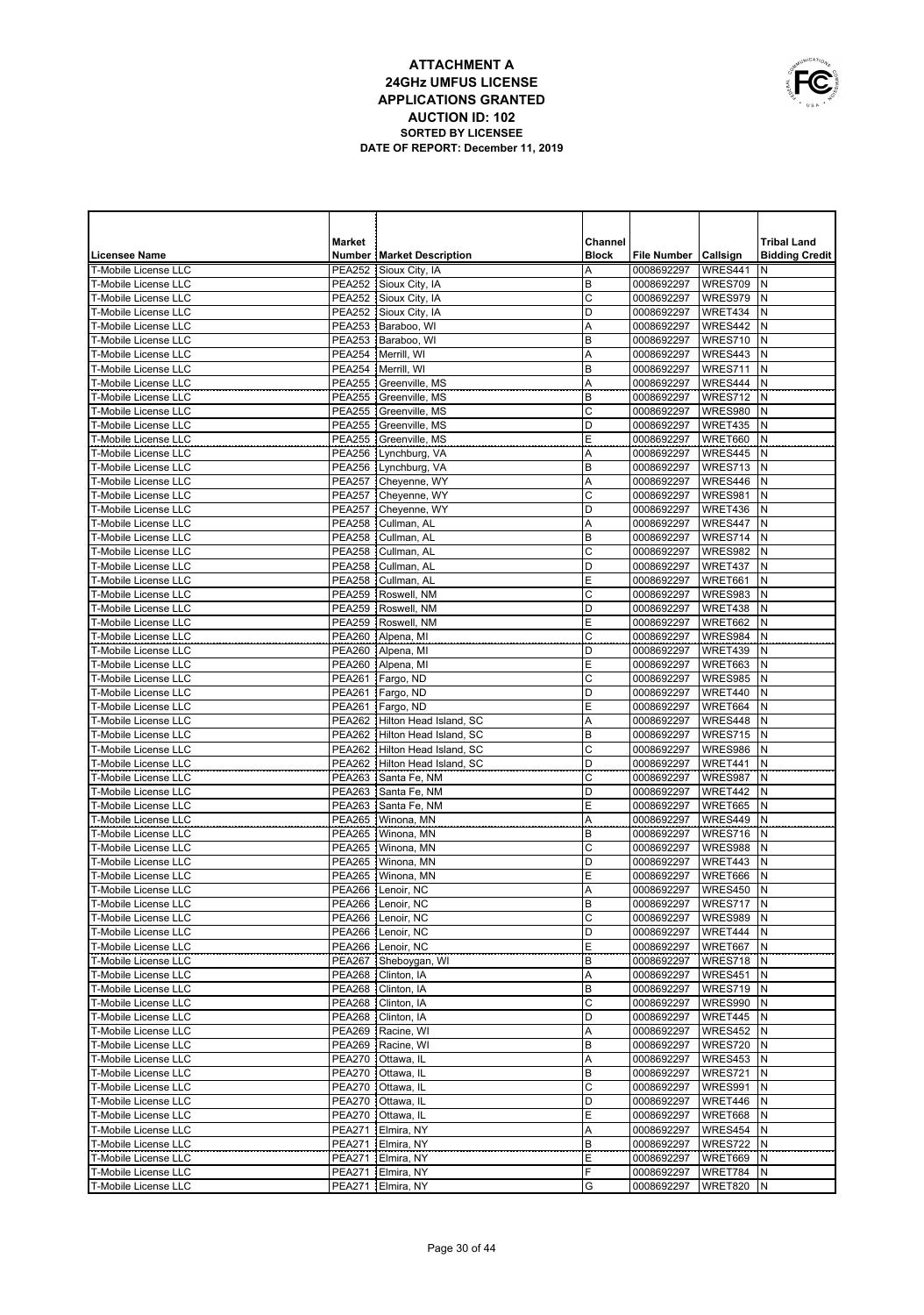

|                                                            | <b>Market</b>                  |                                                    | Channel          |                          |                      | <b>Tribal Land</b>    |
|------------------------------------------------------------|--------------------------------|----------------------------------------------------|------------------|--------------------------|----------------------|-----------------------|
| Licensee Name                                              |                                | <b>Number   Market Description</b>                 | <b>Block</b>     | File Number   Callsign   |                      | <b>Bidding Credit</b> |
| T-Mobile License LLC                                       | <b>PEA272</b>                  | Brownwood, TX                                      | B                | 0008692297               | WRES723              | N                     |
| T-Mobile License LLC                                       | <b>PEA272</b>                  | Brownwood, TX                                      | E                | 0008692297               | WRET670              | N                     |
| T-Mobile License LLC                                       | <b>PEA273</b>                  | Bloomington, IL                                    | Α                | 0008692297               | WRES455              | N                     |
| T-Mobile License LLC<br><b>T-Mobile License LLC</b>        | <b>PEA273</b>                  | Bloomington, IL<br>Bloomington, IL                 | B<br>$\mathsf C$ | 0008692297               | WRES724<br>WRES992   | N<br>N                |
| T-Mobile License LLC                                       | <b>PEA273</b><br><b>PEA273</b> | Bloomington, IL                                    | D                | 0008692297<br>0008692297 | WRET447              | N                     |
| T-Mobile License LLC                                       | <b>PEA273</b>                  | Bloomington, IL                                    | E                | 0008692297               | WRET671              | N                     |
| T-Mobile License LLC                                       | <b>PEA274</b>                  | Twin Falls, ID                                     | Α                | 0008692297               | WRES456              | N                     |
| T-Mobile License LLC                                       | <b>PEA274</b>                  | Twin Falls, ID                                     | B                | 0008692297               | <b>WRES725</b>       | N                     |
| T-Mobile License LLC                                       | <b>PEA274</b>                  | Twin Falls, ID                                     | E                | 0008692297               | WRET672              | N                     |
| <b>T-Mobile License LLC</b>                                | <b>PEA274</b>                  | Twin Falls, ID                                     | F                | 0008692297               | WRET785              | N                     |
| T-Mobile License LLC                                       | <b>PEA274</b>                  | Twin Falls, ID                                     | G                | 0008692297               | WRET821              | N                     |
| T-Mobile License LLC                                       |                                | PEA275 Corsicana, TX                               | B                | 0008692297               | WRES726              | N                     |
| T-Mobile License LLC                                       |                                | PEA275 Corsicana, TX                               | E                | 0008692297               | WRET673              | N                     |
| <b>T-Mobile License LLC</b>                                |                                | PEA276   Rapid City, SD                            | Α                | 0008692297               | WRES457              | N                     |
| T-Mobile License LLC                                       |                                | PEA276 Rapid City, SD                              | B                | 0008692297               | WRES727              | N                     |
| T-Mobile License LLC                                       |                                | PEA276   Rapid City, SD                            | E<br>C           | 0008692297               | WRET674              | N<br>N                |
| T-Mobile License LLC<br>T-Mobile License LLC               |                                | PEA277 Hutchinson, KS<br>PEA277 Hutchinson, KS     | D                | 0008692297<br>0008692297 | WRES993<br>WRET448   | N                     |
| <b>T-Mobile License LLC</b>                                |                                | PEA278 Bartlesville, OK                            | A                | 0008692297               | WRES458              | N                     |
| T-Mobile License LLC                                       |                                | PEA278   Bartlesville, OK                          | B                | 0008692297               | WRES728              | N                     |
| T-Mobile License LLC                                       |                                | PEA279   Logan, UT                                 | $\mathsf{C}$     | 0008692297               | WRES994              | N                     |
| T-Mobile License LLC                                       |                                | PEA279   Logan, UT                                 | D                | 0008692297               | WRET449              | N                     |
| T-Mobile License LLC                                       | <b>PEA279</b>                  | Logan, UT                                          | E                | 0008692297               | WRET675              | N                     |
| T-Mobile License LLC                                       |                                | PEA280 Garden City, KS                             | D                | 0008692297               | WRET450              | N                     |
| T-Mobile License LLC                                       |                                | PEA280 Garden City, KS                             | E                | 0008692297               | WRET676              | N                     |
| <b>T-Mobile License LLC</b>                                |                                | PEA282 Galesburg, IL                               | Α                | 0008692297               | WRES459              | N                     |
| <b>T-Mobile License LLC</b>                                |                                | PEA282 Galesburg, IL                               | B                | 0008692297               | WRES729              | N                     |
| <b>T-Mobile License LLC</b>                                |                                | PEA283 Plattsburgh, NY                             | Α                | 0008692297               | WRES460              | N                     |
| <b>T-Mobile License LLC</b>                                |                                | PEA283 Plattsburgh, NY                             | B                | 0008692297               | WRES730              | N                     |
| <b>T-Mobile License LLC</b><br><b>T-Mobile License LLC</b> |                                | PEA283   Plattsburgh, NY<br>PEA283 Plattsburgh, NY | Е<br>F           | 0008692297<br>0008692297 | WRET677<br>WRET786   | N<br>N                |
| T-Mobile License LLC                                       |                                | PEA283 Plattsburgh, NY                             | G                | 0008692297               | WRET822              | N                     |
| T-Mobile License LLC                                       | <b>PEA284</b>                  | Greenwood, SC                                      | Α                | 0008692297               | WRES461              | N                     |
| T-Mobile License LLC                                       | <b>PEA284</b>                  | Greenwood, SC                                      | B                | 0008692297               | WRES731              | N                     |
| T-Mobile License LLC                                       | <b>PEA284</b>                  | Greenwood, SC                                      | C                | 0008692297               | WRES995              | N                     |
| T-Mobile License LLC                                       | <b>PEA284</b>                  | Greenwood, SC                                      | D                | 0008692297               | WRET451              | N                     |
| T-Mobile License LLC                                       | <b>PEA284</b>                  | Greenwood, SC                                      | Ε                | 0008692297               | WRET678              | N                     |
| <b>T-Mobile License LLC</b>                                | <b>PEA285</b>                  | Gallup, NM                                         | Α                | 0008692297               | WRES462              | N                     |
| <b>T-Mobile License LLC</b>                                | <b>PEA285</b>                  | Gallup, NM                                         | B                | 0008692297               | WRES732              | N                     |
| <b>T-Mobile License LLC</b>                                | <b>PEA285</b>                  | Gallup, NM                                         | C                | 0008692297               | WRES996              | N                     |
| <b>T-Mobile License LLC</b>                                | <b>PEA285</b>                  | Gallup, NM                                         | D                | 0008692297               | WRET452              | N                     |
| T-Mobile License LLC<br><b>T-Mobile License LLC</b>        | <b>PEA285</b>                  | Gallup, NM                                         | Ε<br>D           | 0008692297               | WRET679              | N<br>N                |
| T-Mobile License LLC                                       | <b>PEA286</b>                  | PEA286 Sioux Falls, SD<br>Sioux Falls, SD          | Ε                | 0008692297<br>0008692297 | WRET453<br>WRET680   | N                     |
| T-Mobile License LLC                                       |                                | PEA287 Kenosha, WI                                 | Α                | 0008692297               | WRES463              | N                     |
| T-Mobile License LLC                                       |                                | PEA287 Kenosha, WI                                 | B                | 0008692297   WRES733   N |                      |                       |
| T-Mobile License LLC                                       |                                | PEA288 Abilene, TX                                 | Α                | 0008692297   WRES464   N |                      |                       |
| T-Mobile License LLC                                       |                                | PEA288 Abilene, TX                                 | В                | 0008692297               | WRES734 N            |                       |
| T-Mobile License LLC                                       |                                | PEA288 Abilene, TX                                 | C                | 0008692297               | WRES997 N            |                       |
| T-Mobile License LLC                                       |                                | PEA288 Abilene, TX                                 | D                | 0008692297               | WRET454              | IN.                   |
| T-Mobile License LLC                                       |                                | PEA288 Abilene, TX                                 | Ε                | 0008692297               | WRET681 N            |                       |
| T-Mobile License LLC                                       |                                | PEA289   Price, UT                                 | Ε                | 0008692297               | WRET682              | N                     |
| T-Mobile License LLC                                       |                                | PEA290   Watertown, SD                             | Α                | 0008692297               | WRES465 N            |                       |
| T-Mobile License LLC                                       |                                | PEA290   Watertown, SD                             | B                | 0008692297               | WRES735              | N                     |
| T-Mobile License LLC<br>T-Mobile License LLC               |                                | PEA290   Watertown, SD<br>PEA290   Watertown, SD   | D<br>Ε           | 0008692297<br>0008692297 | WRET455 N<br>WRET683 | N                     |
| T-Mobile License LLC                                       |                                | PEA291 Rockingham, NC                              | Α                | 0008692297               | WRES466 N            |                       |
| T-Mobile License LLC                                       |                                | PEA291 Rockingham, NC                              | B                | 0008692297               | WRES736              | N                     |
| T-Mobile License LLC                                       |                                | PEA291 Rockingham, NC                              | C                | 0008692297               | WRES998              | N                     |
| T-Mobile License LLC                                       |                                | PEA291 Rockingham, NC                              | D                | 0008692297               | WRET456              | N                     |
| T-Mobile License LLC                                       |                                | PEA292 Pueblo, CO                                  | Α                | 0008692297               | WRES467              | N                     |
| T-Mobile License LLC                                       |                                | PEA292 Pueblo, CO                                  | B                | 0008692297               | WRES737              | N                     |
| T-Mobile License LLC                                       |                                | PEA292 Pueblo, CO                                  | C                | 0008692297               | WRES999              | N                     |
| T-Mobile License LLC                                       |                                | PEA292 Pueblo, CO                                  | D                | 0008692297               | WRET457              | N                     |
| T-Mobile License LLC                                       |                                | PEA293   Lawrenceburg, TN                          | Α                | 0008692297               | WRES468 N            |                       |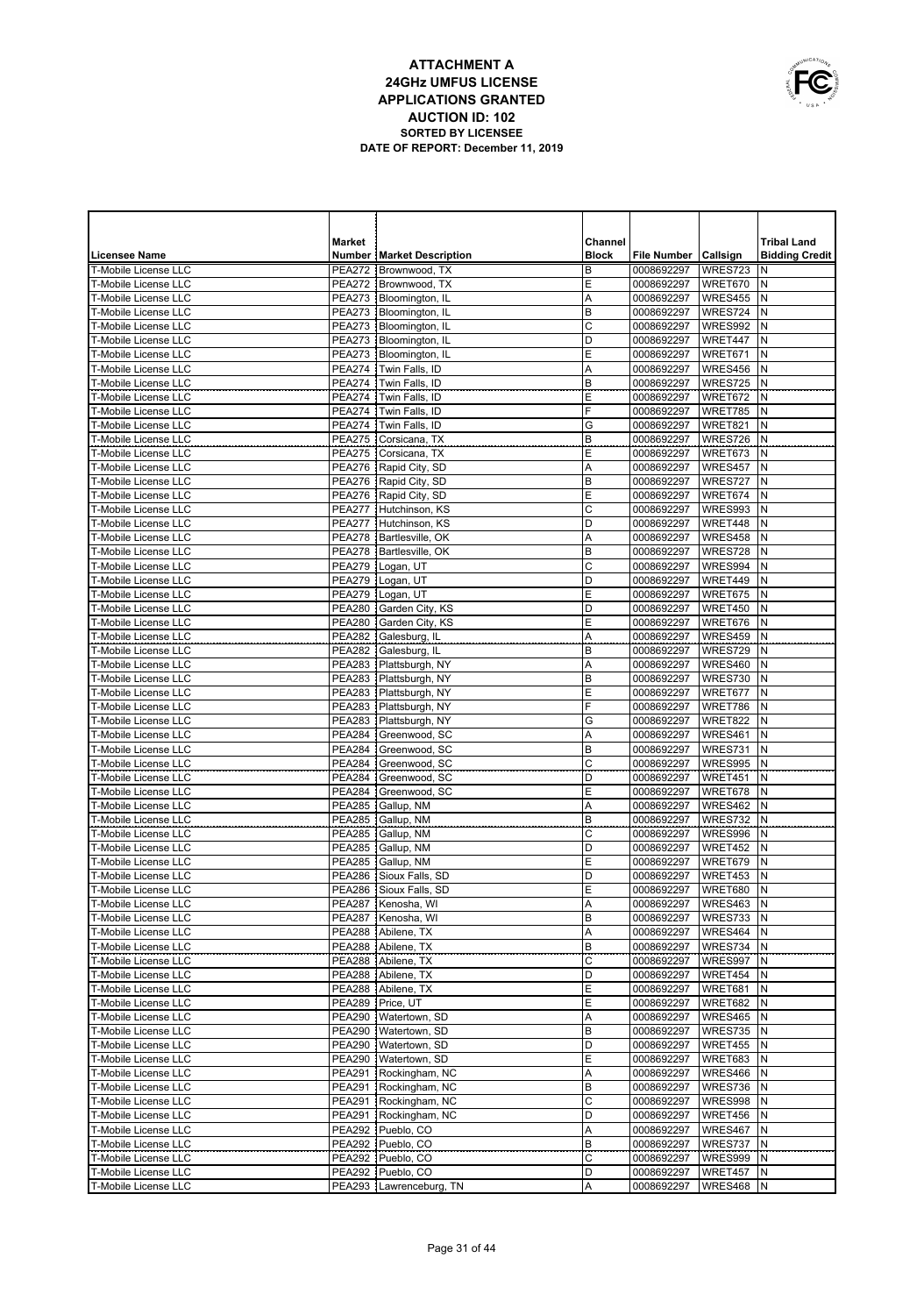

|                                                            | <b>Market</b>                  |                                                      | Channel      |                          |                           | <b>Tribal Land</b>    |
|------------------------------------------------------------|--------------------------------|------------------------------------------------------|--------------|--------------------------|---------------------------|-----------------------|
| <b>Licensee Name</b>                                       |                                | <b>Number   Market Description</b>                   | <b>Block</b> | File Number   Callsign   |                           | <b>Bidding Credit</b> |
| <b>T-Mobile License LLC</b>                                |                                | PEA293 Lawrenceburg, TN                              | B            | 0008692297               | WRES738                   | N                     |
| <b>T-Mobile License LLC</b>                                |                                | PEA293   Lawrenceburg, TN                            | C            | 0008692297               | WRET200                   | N                     |
| <b>T-Mobile License LLC</b><br><b>T-Mobile License LLC</b> |                                | PEA293 Lawrenceburg, TN<br>PEA293   Lawrenceburg, TN | D<br>E       | 0008692297               | WRET458<br>WRET684        | N<br>N                |
| <b>T-Mobile License LLC</b>                                | PEA294                         | Waterloo, IA                                         | A            | 0008692297<br>0008692297 | WRES469                   | N                     |
| <b>T-Mobile License LLC</b>                                |                                | PEA294   Waterloo, IA                                | B            | 0008692297               | WRES739                   | N                     |
| <b>T-Mobile License LLC</b>                                |                                | PEA294   Waterloo, IA                                | $\mathsf{C}$ | 0008692297               | WRET201                   | N                     |
| T-Mobile License LLC                                       |                                | PEA294   Waterloo, IA                                | D            | 0008692297               | WRET459                   | N                     |
| <b>T-Mobile License LLC</b>                                |                                | PEA296 Pottsville. PA                                | A            | 0008692297               | WRES470                   | N                     |
| <b>T-Mobile License LLC</b>                                | <b>PEA296</b>                  | Pottsville, PA                                       | B            | 0008692297               | WRES740                   | N                     |
| T-Mobile License LLC                                       | <b>PEA296</b>                  | Pottsville, PA                                       | Е            | 0008692297               | WRET685                   | N                     |
| <b>T-Mobile License LLC</b>                                | <b>PEA296</b>                  | Pottsville, PA                                       | F            | 0008692297               | WRET787                   | N                     |
| T-Mobile License LLC                                       | <b>PEA296</b>                  | Pottsville, PA                                       | G            | 0008692297               | WRET823                   | N                     |
| <b>T-Mobile License LLC</b>                                | <b>PEA297</b>                  | Pendleton, OR                                        | B            | 0008692297               | WRES741                   | N                     |
| <b>T-Mobile License LLC</b>                                | <b>PEA297</b>                  | Pendleton, OR                                        | C            | 0008692297               | WRET202                   | N                     |
| T-Mobile License LLC                                       | <b>PEA297</b>                  | Pendleton, OR                                        | D            | 0008692297               | WRET460                   | N                     |
| <b>T-Mobile License LLC</b>                                | PEA299                         | Kirksville, MO                                       | Α            | 0008692297               | WRES471                   | N<br>N                |
| T-Mobile License LLC<br>T-Mobile License LLC               | <b>PEA299</b><br><b>PEA300</b> | Kirksville, MO<br>Selma, AL                          | B<br>Α       | 0008692297<br>0008692297 | WRES742<br>WRES472        | N                     |
| T-Mobile License LLC                                       | <b>PEA300</b>                  | Selma, AL                                            | B            | 0008692297               | WRES743                   | N                     |
| T-Mobile License LLC                                       | <b>PEA300</b>                  | Selma, AL                                            | C            | 0008692297               | WRET203                   | N                     |
| <b>T-Mobile License LLC</b>                                | <b>PEA300</b>                  | Selma, AL                                            | D            | 0008692297               | WRET461                   | N                     |
| <b>T-Mobile License LLC</b>                                | <b>PEA300</b>                  | Selma, AL                                            | Ε            | 0008692297               | WRET686                   | N                     |
| <b>T-Mobile License LLC</b>                                | <b>PEA301</b>                  | Rochester, MN                                        | Α            | 0008692297               | WRES473                   | N                     |
| T-Mobile License LLC                                       |                                | PEA301 Rochester, MN                                 | B            | 0008692297               | WRES744                   | N                     |
| <b>T-Mobile License LLC</b>                                |                                | PEA301 Rochester, MN                                 | C            | 0008692297               | WRET204                   | N                     |
| T-Mobile License LLC                                       | <b>PEA301</b>                  | Rochester, MN                                        | D            | 0008692297               | WRET462                   | N                     |
| T-Mobile License LLC                                       |                                | PEA301 Rochester, MN                                 | Ε            | 0008692297               | WRET687                   | N                     |
| T-Mobile License LLC                                       |                                | PEA302 Enid, OK                                      | Α            | 0008692297               | WRES474                   | N                     |
| T-Mobile License LLC                                       | PEA302                         | Enid, OK                                             | B            | 0008692297               | WRES745                   | N                     |
| T-Mobile License LLC                                       | <b>PEA303</b>                  | Great Falls, MT                                      | Α            | 0008692297               | WRES475                   | N                     |
| T-Mobile License LLC<br><b>T-Mobile License LLC</b>        | <b>PEA303</b><br><b>PEA303</b> | Great Falls, MT                                      | B<br>C       | 0008692297               | WRES746<br>WRET205        | N<br>N                |
| <b>T-Mobile License LLC</b>                                |                                | Great Falls, MT<br>PEA304 Mount Airy, NC             | Α            | 0008692297<br>0008692297 | WRES476                   | N                     |
| <b>T-Mobile License LLC</b>                                |                                | PEA304   Mount Airy, NC                              | B            | 0008692297               | WRES747                   | N                     |
| <b>T-Mobile License LLC</b>                                |                                | PEA305 Altus, OK                                     | Α            | 0008692297               | WRES477                   | N                     |
| <b>T-Mobile License LLC</b>                                |                                | PEA305 Altus, OK                                     | B            | 0008692297               | WRES748                   | N                     |
| <b>T-Mobile License LLC</b>                                |                                | PEA306   Wichita Falls, TX                           | Α            | 0008692297               | WRES478                   | N                     |
| <b>T-Mobile License LLC</b>                                |                                | PEA306   Wichita Falls, TX                           | B            | 0008692297               | WRES749                   | N                     |
| <b>T-Mobile License LLC</b>                                | <b>PEA307</b>                  | Yankton, SD                                          | Α            | 0008692297               | WRES479                   | N                     |
| <b>T-Mobile License LLC</b>                                | <b>PEA307</b>                  | Yankton, SD                                          | B            | 0008692297               | WRES750                   | N                     |
| T-Mobile License LLC                                       | <b>PEA307</b>                  | Yankton, SD                                          | G            | 0008692297               | WRET824                   | N                     |
| <b>T-Mobile License LLC</b>                                | <b>PEA308</b>                  | Americus, GA                                         | D            | 0008692297               | WRET463                   | N                     |
| <b>T-Mobile License LLC</b><br><b>T-Mobile License LLC</b> | <b>PEA308</b><br><b>PEA309</b> | Americus, GA<br>Elizabeth City, NC                   | Е<br>Α       | 0008692297<br>0008692297 | <b>WRET688</b><br>WRES480 | N<br>N                |
| <b>T-Mobile License LLC</b>                                | PEA309                         | Elizabeth City, NC                                   | B            | 0008692297               | WRES751                   | N                     |
| T-Mobile License LLC                                       |                                | PEA310   Farmington, MO                              | A            | 0008692297               | WRES481 N                 |                       |
| T-Mobile License LLC                                       |                                | PEA310 Farmington, MO                                | B            | 0008692297               | WRES752 N                 |                       |
| T-Mobile License LLC                                       |                                | PEA310   Farmington, MO                              | C            | 0008692297               | <b>WRET206</b>            | N                     |
| T-Mobile License LLC                                       |                                | PEA310   Farmington, MO                              | D            | 0008692297               | WRET464                   | N                     |
| T-Mobile License LLC                                       |                                | PEA310 Farmington, MO                                | E            | 0008692297               | WRET689                   | Ν                     |
| T-Mobile License LLC                                       |                                | PEA311 Trinidad, CO                                  | Α            | 0008692297               | WRES482                   | N                     |
| T-Mobile License LLC                                       |                                | PEA311 Trinidad, CO                                  | B            | 0008692297               | WRES753                   | N                     |
| T-Mobile License LLC                                       |                                | PEA311 Trinidad, CO                                  | C            | 0008692297               | WRET207                   | N                     |
| T-Mobile License LLC                                       |                                | PEA311 Trinidad, CO                                  | D            | 0008692297               | WRET465                   | N                     |
| T-Mobile License LLC                                       |                                | PEA311 Trinidad, CO                                  | Ε            | 0008692297               | WRET690                   | N                     |
| T-Mobile License LLC                                       |                                | PEA312   Farmington, NM<br>PEA312 Farmington, NM     | Α<br>B       | 0008692297<br>0008692297 | WRES483                   | N<br>N                |
| T-Mobile License LLC<br>T-Mobile License LLC               |                                | PEA312 Farmington, NM                                | $\mathsf C$  | 0008692297               | WRES754<br>WRET208        | N                     |
| T-Mobile License LLC                                       |                                | PEA312   Farmington, NM                              | D            | 0008692297               | WRET466                   | N                     |
| T-Mobile License LLC                                       |                                | PEA313   Lockhart, TX                                | Α            | 0008692297               | WRES484                   | N                     |
| T-Mobile License LLC                                       |                                | PEA313   Lockhart, TX                                | B            | 0008692297               | WRES755                   | N                     |
| T-Mobile License LLC                                       |                                | PEA313   Lockhart, TX                                | $\mathsf C$  | 0008692297               | WRET209                   | Ν                     |
| T-Mobile License LLC                                       |                                | PEA313   Lockhart, TX                                | D            | 0008692297               | WRET467                   | N                     |
| T-Mobile License LLC                                       |                                | PEA313   Lockhart, TX                                | Ε            | 0008692297               | WRET691                   | Ν                     |
| T-Mobile License LLC                                       |                                | PEA314 Jacksonville, TX                              | Α            | 0008692297               | WRES485 N                 |                       |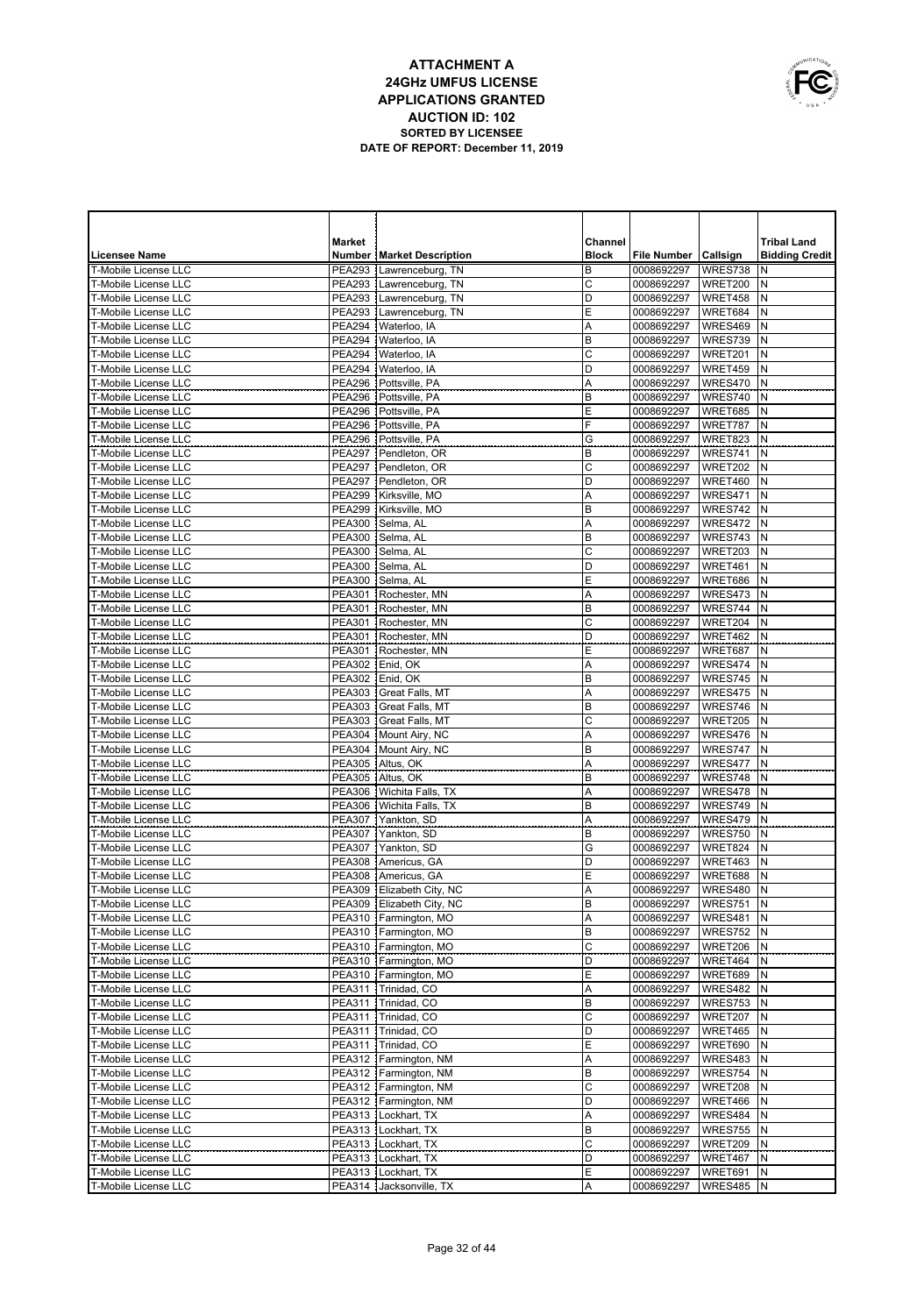

|                                                            | <b>Market</b> |                                                  | Channel             |                          |                    | <b>Tribal Land</b>    |
|------------------------------------------------------------|---------------|--------------------------------------------------|---------------------|--------------------------|--------------------|-----------------------|
| <b>Licensee Name</b>                                       |               | <b>Number   Market Description</b>               | <b>Block</b>        | File Number   Callsign   |                    | <b>Bidding Credit</b> |
| <b>T-Mobile License LLC</b>                                |               | PEA314 Jacksonville, TX                          | B                   | 0008692297               | WRES756            | N                     |
| T-Mobile License LLC                                       |               | PEA314 Jacksonville, TX                          | $\overline{C}$      | 0008692297               | WRET210            | N                     |
| <b>T-Mobile License LLC</b>                                |               | PEA314 Jacksonville, TX                          | D                   | 0008692297               | WRET468            | N                     |
| <b>T-Mobile License LLC</b>                                |               | PEA314 Jacksonville, TX                          | E                   | 0008692297               | WRET692            | N                     |
| <b>T-Mobile License LLC</b>                                |               | PEA315 Sheridan, WY                              | $\mathsf{C}$        | 0008692297               | WRET211            | N                     |
| <b>T-Mobile License LLC</b>                                |               | PEA315 Sheridan, WY<br>PEA315 Sheridan, WY       | $\overline{D}$<br>E | 0008692297               | WRET469            | N<br>N                |
| <b>T-Mobile License LLC</b><br><b>T-Mobile License LLC</b> |               | PEA316 Rock Springs, WY                          | F                   | 0008692297<br>0008692297 | WRET693<br>WRET788 | N                     |
| <b>T-Mobile License LLC</b>                                |               | PEA316 Rock Springs, WY                          | G                   | 0008692297               | WRET825            | N                     |
| <b>T-Mobile License LLC</b>                                |               | PEA317   Beatrice, NE                            | A                   | 0008692297               | WRES486            | N                     |
| <b>T-Mobile License LLC</b>                                |               | PEA317 Beatrice, NE                              | B                   | 0008692297               | WRES757            | N                     |
| T-Mobile License LLC                                       |               | PEA317   Beatrice, NE                            | $\mathsf{C}$        | 0008692297               | WRET212            | N                     |
| <b>T-Mobile License LLC</b>                                |               | PEA317 Beatrice, NE                              | D                   | 0008692297               | WRET470            | N                     |
| T-Mobile License LLC                                       |               | PEA318   Thief River Falls, MN                   | C                   | 0008692297               | WRET213            | N                     |
| T-Mobile License LLC                                       |               | PEA318   Thief River Falls, MN                   | D                   | 0008692297               | WRET471            | N                     |
| <b>T-Mobile License LLC</b>                                |               | PEA318   Thief River Falls, MN                   | Е                   | 0008692297               | WRET694            | N                     |
| T-Mobile License LLC                                       |               | PEA319   Albany, GA                              | C                   | 0008692297               | WRET214            | N                     |
| <b>T-Mobile License LLC</b>                                | <b>PEA319</b> | Albany, GA                                       | D                   | 0008692297               | WRET472            | N                     |
| <b>T-Mobile License LLC</b>                                | <b>PEA319</b> | Albany, GA                                       | Е                   | 0008692297               | WRET695            | N                     |
| <b>T-Mobile License LLC</b>                                |               | PEA320 San Angelo, TX                            | A                   | 0008692297               | WRES487            | N                     |
| <b>T-Mobile License LLC</b>                                | <b>PEA320</b> | San Angelo, TX                                   | B                   | 0008692297               | WRES758            | N                     |
| <b>T-Mobile License LLC</b>                                |               | PEA320 San Angelo, TX                            | C                   | 0008692297               | WRET215            | N                     |
| <b>T-Mobile License LLC</b>                                | <b>PEA320</b> | San Angelo, TX                                   | D                   | 0008692297               | WRET473            | N                     |
| T-Mobile License LLC                                       |               | PEA320 San Angelo, TX<br>Batesville, IN          | Ε                   | 0008692297               | WRET696            | N<br>N                |
| T-Mobile License LLC<br><b>T-Mobile License LLC</b>        | <b>PEA321</b> | PEA321 Batesville. IN                            | Α<br>B              | 0008692297<br>0008692297 | WRES488<br>WRES759 | N                     |
| <b>T-Mobile License LLC</b>                                | <b>PEA321</b> | Batesville, IN                                   | C                   | 0008692297               | WRET216            | N                     |
| T-Mobile License LLC                                       |               | PEA321 Batesville, IN                            | D                   | 0008692297               | WRET474            | N                     |
| <b>T-Mobile License LLC</b>                                |               | PEA321 Batesville, IN                            | Ε                   | 0008692297               | WRET697            | N                     |
| T-Mobile License LLC                                       |               | PEA322 Minot, ND                                 | C                   | 0008692297               | WRET217            | N                     |
| <b>T-Mobile License LLC</b>                                |               | PEA322   Minot, ND                               | D                   | 0008692297               | WRET475            | N                     |
| T-Mobile License LLC                                       |               | PEA322 Minot, ND                                 | Ε                   | 0008692297               | WRET698            | N                     |
| <b>T-Mobile License LLC</b>                                |               | PEA323 Socorro, NM                               | E                   | 0008692297               | WRET699            | N                     |
| <b>T-Mobile License LLC</b>                                |               | PEA324 Honesdale, PA                             | Α                   | 0008692297               | WRES489            | N                     |
| <b>T-Mobile License LLC</b>                                |               | PEA324 Honesdale, PA                             | B                   | 0008692297               | WRES760            | N                     |
| <b>T-Mobile License LLC</b>                                |               | PEA324 Honesdale, PA                             | E                   | 0008692297               | WRET700            | N                     |
| <b>T-Mobile License LLC</b>                                |               | PEA324 Honesdale, PA                             | F                   | 0008692297               | WRET789            | N                     |
| <b>T-Mobile License LLC</b>                                |               | PEA324 Honesdale, PA                             | G                   | 0008692297               | WRET826            | N                     |
| <b>T-Mobile License LLC</b>                                |               | PEA325   Bismarck, ND                            | C                   | 0008692297               | WRET218            | N                     |
| <b>T-Mobile License LLC</b><br><b>T-Mobile License LLC</b> |               | PEA325 Bismarck, ND<br>PEA325   Bismarck, ND     | D<br>Ε              | 0008692297               | WRET476<br>WRET701 | N<br>N                |
| <b>T-Mobile License LLC</b>                                |               | PEA326   Fergus Falls, MN                        | Α                   | 0008692297<br>0008692297 | WRES490            | N                     |
| <b>T-Mobile License LLC</b>                                |               | PEA326   Fergus Falls, MN                        | B                   | 0008692297               | WRES761            | N                     |
| <b>T-Mobile License LLC</b>                                |               | PEA326   Fergus Falls, MN                        | C                   | 0008692297               | WRET219            | N                     |
| <b>T-Mobile License LLC</b>                                |               | PEA326   Fergus Falls, MN                        | D                   | 0008692297               | WRET477            | N                     |
| <b>T-Mobile License LLC</b>                                |               | PEA326   Fergus Falls, MN                        | Ε                   | 0008692297               | WRET702            | N                     |
| T-Mobile License LLC                                       |               | PEA327   Orangeburg, SC                          | A                   | 0008692297               | WRES491 N          |                       |
| T-Mobile License LLC                                       |               | PEA327 Orangeburg, SC                            | B                   | 0008692297               | WRES762 N          |                       |
| T-Mobile License LLC                                       |               | PEA327   Orangeburg, SC                          | C                   | 0008692297               | WRET220            | IN.                   |
| T-Mobile License LLC                                       |               | PEA327 Orangeburg, SC                            | D                   | 0008692297               | WRET478            | N                     |
| T-Mobile License LLC                                       |               | PEA327 Orangeburg, SC                            | E                   | 0008692297               | WRET703            | IN.                   |
| T-Mobile License LLC                                       |               | PEA328   Winslow, AZ                             | Α                   | 0008692297               | WRES492            | N                     |
| T-Mobile License LLC                                       |               | PEA328   Winslow, AZ                             | B                   | 0008692297               | WRES763            | N                     |
| T-Mobile License LLC                                       |               | PEA328   Winslow, AZ                             | C                   | 0008692297               | WRET221            | N                     |
| T-Mobile License LLC                                       |               | PEA328   Winslow, AZ                             | D                   | 0008692297               | WRET479            | N                     |
| T-Mobile License LLC                                       |               | PEA328 Winslow, AZ                               | Ε                   | 0008692297               | WRET704            | N<br>N                |
| T-Mobile License LLC<br>T-Mobile License LLC               |               | PEA329 Kingsville, TX<br>PEA329   Kingsville, TX | Α<br>B              | 0008692297<br>0008692297 | WRES493<br>WRES764 | N                     |
| T-Mobile License LLC                                       |               | PEA329 Kingsville, TX                            | $\mathsf C$         | 0008692297               | WRET222            | N                     |
| T-Mobile License LLC                                       |               | PEA329   Kingsville, TX                          | D                   | 0008692297               | WRET480            | N                     |
| T-Mobile License LLC                                       |               | PEA329 Kingsville, TX                            | E                   | 0008692297               | WRET705            | N                     |
| T-Mobile License LLC                                       |               | PEA330 Olney, IL                                 | Α                   | 0008692297               | WRES494            | N                     |
| T-Mobile License LLC                                       |               | PEA330 Olney, IL                                 | B                   | 0008692297               | WRES765            | N                     |
| T-Mobile License LLC                                       |               | PEA330 Olney, IL                                 | C                   | 0008692297               | WRET223            | N                     |
| T-Mobile License LLC                                       |               | PEA330 Olney, IL                                 | D                   | 0008692297               | WRET481            | Ν                     |
| T-Mobile License LLC                                       |               | PEA330 Olney, IL                                 | Ε                   | 0008692297               | WRET706            | N                     |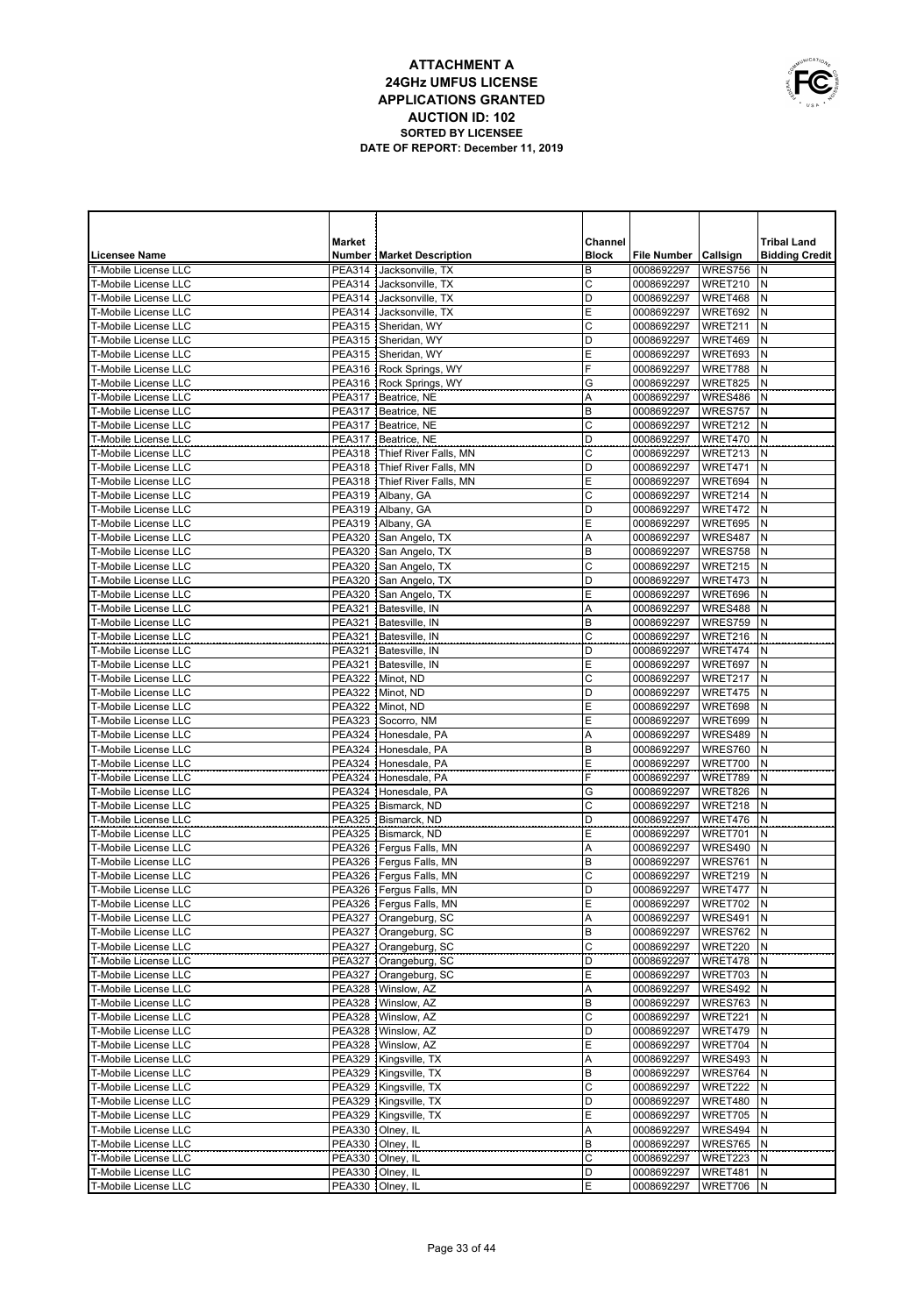

|                                                     | <b>Market</b> |                                                  | Channel      |                          |                    | <b>Tribal Land</b>    |
|-----------------------------------------------------|---------------|--------------------------------------------------|--------------|--------------------------|--------------------|-----------------------|
| <b>Licensee Name</b>                                |               | <b>Number   Market Description</b>               | <b>Block</b> | File Number   Callsign   |                    | <b>Bidding Credit</b> |
| T-Mobile License LLC                                | <b>PEA331</b> | Plainview, TX                                    | D            | 0008692297               | WRET482            | N                     |
| <b>T-Mobile License LLC</b>                         | <b>PEA331</b> | Plainview, TX                                    | Ε            | 0008692297               | WRET707            | N                     |
| T-Mobile License LLC                                |               | PEA332 Bennettsville, SC                         | E            | 0008692297               | WRET708            | N                     |
| <b>T-Mobile License LLC</b>                         |               | PEA333 Sidney, OH                                | Α            | 0008692297               | WRES495            | N                     |
| T-Mobile License LLC                                |               | PEA333 Sidney, OH                                | B            | 0008692297               | WRES766            | N                     |
| T-Mobile License LLC                                |               | PEA333 Sidney, OH                                | C            | 0008692297               | WRET224            | N                     |
| T-Mobile License LLC                                |               | PEA333 Sidney, OH                                | D            | 0008692297               | WRET483            | N                     |
| T-Mobile License LLC                                |               | PEA333 Sidney, OH                                | E            | 0008692297               | WRET709            | N                     |
| <b>T-Mobile License LLC</b>                         |               | PEA334 Pampa, TX                                 | D            | 0008692297               | WRET484            | N                     |
| <b>T-Mobile License LLC</b>                         |               | PEA334 Pampa, TX                                 | E            | 0008692297               | WRET710            | $\mathsf{N}$          |
| <b>T-Mobile License LLC</b>                         |               | PEA335 Natchitoches, LA                          | Α            | 0008692297               | WRES496            | N                     |
| T-Mobile License LLC                                |               | PEA335   Natchitoches, LA                        | B            | 0008692297               | WRES767            | N                     |
| <b>T-Mobile License LLC</b>                         |               | PEA335 Natchitoches, LA                          | $\mathsf{C}$ | 0008692297               | WRET225            | N                     |
| T-Mobile License LLC                                |               | PEA335   Natchitoches, LA                        | D            | 0008692297               | WRET485            | N                     |
| T-Mobile License LLC                                |               | PEA335 Natchitoches, LA                          | E            | 0008692297               | WRET711            | N                     |
| T-Mobile License LLC                                |               | PEA336 Grand Forks, ND                           | C            | 0008692297               | WRET226            | N                     |
| T-Mobile License LLC                                |               | PEA336 Grand Forks, ND                           | D            | 0008692297               | WRET486            | N                     |
| <b>T-Mobile License LLC</b>                         |               | PEA336 Grand Forks, ND                           | E            | 0008692297               | WRET712            | N                     |
| T-Mobile License LLC                                |               | PEA337 Mineral Wells, TX                         | D            | 0008692297               | WRET487            | N                     |
| <b>T-Mobile License LLC</b>                         |               | PEA337   Mineral Wells, TX                       | Ε            | 0008692297               | WRET713            | N                     |
| T-Mobile License LLC                                |               | PEA338 Durango, CO                               | $\mathsf{C}$ | 0008692297               | WRET227            | N                     |
| <b>T-Mobile License LLC</b>                         |               | PEA338   Durango, CO                             | D            | 0008692297               | WRET488            | N                     |
| T-Mobile License LLC                                |               | PEA339 Scottsbluff, NE                           | D            | 0008692297               | WRET489            | N                     |
| <b>T-Mobile License LLC</b><br>T-Mobile License LLC |               | PEA339 Scottsbluff, NE<br>PEA339 Scottsbluff, NE | Ε<br>F       | 0008692297               | WRET714            | N                     |
| T-Mobile License LLC                                |               |                                                  |              | 0008692297               | WRET790            | N<br>$\mathsf{N}$     |
| T-Mobile License LLC                                |               | PEA339 Scottsbluff, NE<br>PEA340   Clovis, NM    | G<br>Α       | 0008692297<br>0008692297 | WRET827<br>WRES497 | N                     |
| T-Mobile License LLC                                |               | PEA340   Clovis, NM                              | B            | 0008692297               | WRES768            | N                     |
| T-Mobile License LLC                                |               | PEA340   Clovis, NM                              | C            | 0008692297               | WRET228            | N                     |
| T-Mobile License LLC                                |               | PEA340   Clovis, NM                              | D            | 0008692297               | WRET490            | N                     |
| T-Mobile License LLC                                |               | PEA340   Clovis, NM                              | Ε            | 0008692297               | WRET715            | N                     |
| T-Mobile License LLC                                |               | PEA341 Alamogordo, NM                            | B            | 0008692297               | WRES769            | N                     |
| T-Mobile License LLC                                |               | PEA341 Alamogordo, NM                            | Ε            | 0008692297               | WRET716            | $\mathsf{N}$          |
| T-Mobile License LLC                                |               | PEA342 Mitchell, SD                              | Α            | 0008692297               | WRES498            | N                     |
| T-Mobile License LLC                                |               | PEA342   Mitchell, SD                            | B            | 0008692297               | WRES770            | N                     |
| T-Mobile License LLC                                | <b>PEA342</b> | Mitchell, SD                                     | D            | 0008692297               | WRET491            | N                     |
| T-Mobile License LLC                                |               | PEA342   Mitchell, SD                            | Ε            | 0008692297               | WRET717            | N                     |
| T-Mobile License LLC                                |               | PEA343 Pecos, TX                                 | Α            | 0008692297               | WRES499            | $\mathsf{N}$          |
| T-Mobile License LLC                                |               | PEA343 Pecos, TX                                 | B            | 0008692297               | WRES771            | N                     |
| T-Mobile License LLC                                |               | PEA343 Pecos, TX                                 | C            | 0008692297               | WRET229            | N                     |
| T-Mobile License LLC                                |               | PEA343   Pecos, TX                               | D            | 0008692297               | WRET492            | N                     |
| T-Mobile License LLC                                |               | PEA343 Pecos, TX                                 | Ε            | 0008692297               | WRET718            | N                     |
| T-Mobile License LLC                                |               | PEA344   Clanton, AL                             | A            | 0008692297               | WRES500            | N                     |
| T-Mobile License LLC                                | PEA344        | Clanton, AL                                      | B            | 0008692297               | WRES772            | $\mathsf{N}$          |
| T-Mobile License LLC                                | <b>PEA344</b> | Clanton, AL                                      | C            | 0008692297               | WRET230            | N                     |
| T-Mobile License LLC                                |               | PEA344   Clanton, AL                             | D            | 0008692297               | WRET493            | N                     |
| T-Mobile License LLC                                |               | PEA344   Clanton, AL                             | Ε            | 0008692297   WRET719   N |                    |                       |
| T-Mobile License LLC                                |               | PEA345 Newberry, SC                              | Α            | 0008692297               | WRES501 N          |                       |
| T-Mobile License LLC                                |               | PEA345 Newberry, SC                              | В            | 0008692297               | WRES773 N          |                       |
| T-Mobile License LLC                                |               | PEA345 Newberry, SC                              | С            | 0008692297               | WRET231            | IN.                   |
| T-Mobile License LLC                                |               | PEA345 Newberry, SC                              | D            | 0008692297               | WRET494            | N                     |
| T-Mobile License LLC                                |               | PEA345 Newberry, SC                              | Ε            | 0008692297               | WRET720 N          |                       |
| T-Mobile License LLC                                |               | PEA346 Franklin, NC                              | Α            | 0008692297               | WRES502            | N                     |
| T-Mobile License LLC                                |               | PEA346   Franklin, NC                            | B            | 0008692297               | WRES774 N          |                       |
| T-Mobile License LLC                                |               | PEA347   New Roads, LA                           | Α            | 0008692297               | WRES503            | N                     |
| T-Mobile License LLC                                |               | PEA347   New Roads, LA                           | B            | 0008692297               | WRES775 N          |                       |
| T-Mobile License LLC                                |               | PEA347 New Roads, LA                             | C            | 0008692297               | WRET232            | N                     |
| T-Mobile License LLC                                |               | PEA347   New Roads, LA                           | D            | 0008692297               | WRET495            | IN.                   |
| T-Mobile License LLC                                |               | PEA347 New Roads, LA                             | Ε            | 0008692297               | WRET721            | Ν                     |
| T-Mobile License LLC                                |               | PEA348 Aberdeen, SD                              | Α            | 0008692297               | WRES504            | N                     |
| T-Mobile License LLC                                |               | PEA348 Aberdeen, SD                              | B            | 0008692297               | WRES776            | Ν                     |
| T-Mobile License LLC                                |               | PEA348 Aberdeen, SD                              | D            | 0008692297               | WRET496            | N                     |
| T-Mobile License LLC                                |               | PEA348 Aberdeen, SD                              | Ε            | 0008692297               | WRET722            | N                     |
| T-Mobile License LLC                                |               | PEA349   Marion, NC                              | Α            | 0008692297               | WRES505            | IN.                   |
| T-Mobile License LLC                                |               | PEA349   Marion, NC                              | B            | 0008692297               | WRES777            | N                     |
| T-Mobile License LLC                                |               | PEA350   Forrest City, AR                        | Α            | 0008692297               | WRES506 N          |                       |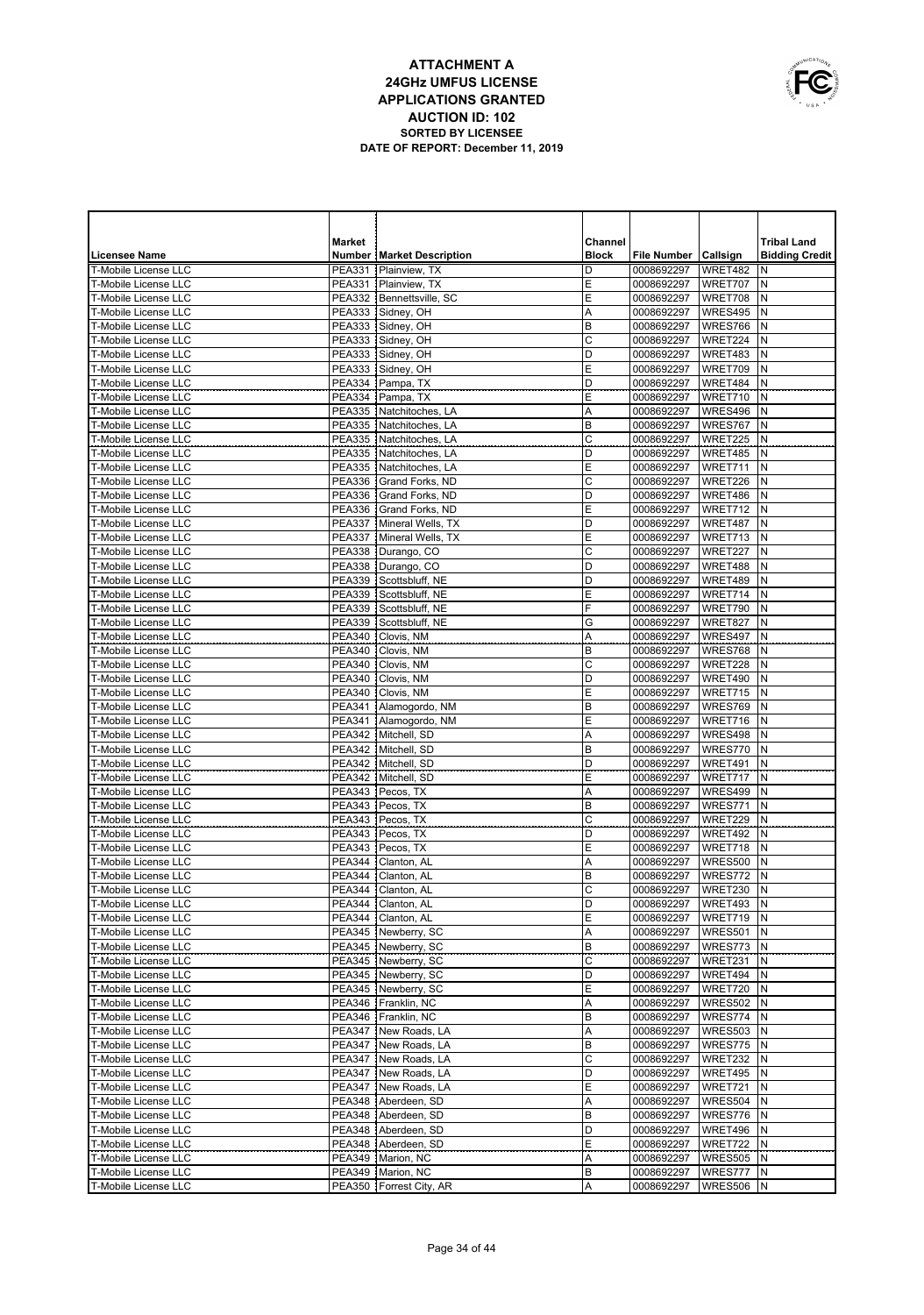|   | OWNUNICATIONS |
|---|---------------|
|   |               |
| É |               |
|   | USA           |

|                                                            | <b>Market</b> |                                                        | Channel      |                          |                    | <b>Tribal Land</b>    |
|------------------------------------------------------------|---------------|--------------------------------------------------------|--------------|--------------------------|--------------------|-----------------------|
| <b>Licensee Name</b>                                       |               | <b>Number   Market Description</b>                     | <b>Block</b> | File Number   Callsign   |                    | <b>Bidding Credit</b> |
| <b>T-Mobile License LLC</b>                                |               | PEA350   Forrest City, AR                              | B            | 0008692297               | WRES778            | N                     |
| <b>T-Mobile License LLC</b>                                |               | PEA350   Forrest City, AR                              | C            | 0008692297               | WRET233            | N                     |
| <b>T-Mobile License LLC</b>                                |               | PEA350 Forrest City, AR                                | D            | 0008692297               | WRET497            | N                     |
| <b>T-Mobile License LLC</b>                                |               | PEA350   Forrest City, AR                              | E            | 0008692297               | WRET723            | N                     |
| T-Mobile License LLC                                       |               | PEA351 Dickinson, ND                                   | C            | 0008692297               | WRET234            | N                     |
| <b>T-Mobile License LLC</b>                                |               | PEA351 Dickinson, ND                                   | D            | 0008692297               | WRET498            | N                     |
| <b>T-Mobile License LLC</b>                                |               | PEA351 Dickinson, ND                                   | E            | 0008692297               | WRET724            | N                     |
| <b>T-Mobile License LLC</b><br><b>T-Mobile License LLC</b> |               | PEA352 Gonzales, TX<br>PEA352 Gonzales, TX             | Α<br>B       | 0008692297               | WRES507<br>WRES779 | N<br>N                |
| <b>T-Mobile License LLC</b>                                |               | PEA352 Gonzales, TX                                    | Ċ            | 0008692297<br>0008692297 | WRET235            | N                     |
| <b>T-Mobile License LLC</b>                                | <b>PEA352</b> | Gonzales, TX                                           | D            | 0008692297               | WRET499            | N                     |
| <b>T-Mobile License LLC</b>                                |               | PEA352 Gonzales. TX                                    | E            | 0008692297               | WRET725            | N                     |
| T-Mobile License LLC                                       |               | PEA353 Watseka, IL                                     | Α            | 0008692297               | WRES508            | N                     |
| <b>T-Mobile License LLC</b>                                |               | PEA353   Watseka, IL                                   | B            | 0008692297               | WRES780            | N                     |
| T-Mobile License LLC                                       |               | PEA353   Watseka, IL                                   | C            | 0008692297               | WRET236            | N                     |
| T-Mobile License LLC                                       |               | PEA353 Watseka, IL                                     | D            | 0008692297               | WRET500            | N                     |
| T-Mobile License LLC                                       |               | PEA353   Watseka, IL                                   | E            | 0008692297               | WRET726            | N                     |
| T-Mobile License LLC                                       | PEA354        | New London, WI                                         | B            | 0008692297               | WRES781            | N                     |
| T-Mobile License LLC                                       |               | PEA355 Casper, WY                                      | D            | 0008692297               | WRET501            | N                     |
| T-Mobile License LLC                                       |               | PEA355 Casper, WY                                      | Е            | 0008692297               | WRET727            | N                     |
| T-Mobile License LLC                                       | <b>PEA356</b> | Colville, WA                                           | Α            | 0008692297               | WRES509            | N                     |
| T-Mobile License LLC                                       | PEA356        | Colville, WA                                           | B            | 0008692297               | WRES782            | N                     |
| T-Mobile License LLC                                       | <b>PEA356</b> | Colville, WA                                           | E            | 0008692297               | WRET728            | N                     |
| <b>T-Mobile License LLC</b>                                |               | PEA356 Colville, WA                                    | F            | 0008692297               | WRET791            | N                     |
| T-Mobile License LLC                                       |               | PEA356 Colville, WA                                    | G            | 0008692297               | WRET828            | N                     |
| T-Mobile License LLC<br>T-Mobile License LLC               |               | PEA357 Espanola, NM                                    | B            | 0008692297               | WRES783            | $\mathsf{N}$<br>N     |
| T-Mobile License LLC                                       |               | PEA358   Marble Falls, TX<br>PEA358   Marble Falls, TX | Α<br>B       | 0008692297<br>0008692297 | WRES510<br>WRES784 | N                     |
| T-Mobile License LLC                                       |               | PEA358   Marble Falls, TX                              | C            | 0008692297               | WRET237            | N                     |
| T-Mobile License LLC                                       |               | PEA358   Marble Falls, TX                              | D            | 0008692297               | WRET502            | N                     |
| T-Mobile License LLC                                       |               | PEA358 Marble Falls, TX                                | E            | 0008692297               | WRET729            | N                     |
| <b>T-Mobile License LLC</b>                                |               | PEA359 Sterling, CO                                    | Α            | 0008692297               | WRES511            | N                     |
| T-Mobile License LLC                                       |               | PEA359 Sterling, CO                                    | B            | 0008692297               | WRES785            | N                     |
| <b>T-Mobile License LLC</b>                                |               | PEA359 Sterling, CO                                    | C            | 0008692297               | WRET238            | N                     |
| T-Mobile License LLC                                       |               | PEA359 Sterling, CO                                    | D            | 0008692297               | WRET503            | N                     |
| <b>T-Mobile License LLC</b>                                |               | PEA359 Sterling, CO                                    | Ε            | 0008692297               | WRET730            | N                     |
| T-Mobile License LLC                                       |               | PEA361 Richfield, UT                                   | E            | 0008692297               | WRET731            | N                     |
| <b>T-Mobile License LLC</b>                                |               | PEA362 Payette, ID                                     | Α            | 0008692297               | WRES512            | N                     |
| T-Mobile License LLC                                       |               | PEA362 Payette, ID                                     | B            | 0008692297               | WRES786            | N                     |
| T-Mobile License LLC                                       |               | PEA362 Payette, ID                                     | Ε            | 0008692297               | WRET732            | $\mathsf{N}$          |
| T-Mobile License LLC<br>T-Mobile License LLC               |               | PEA362 Payette, ID                                     | F            | 0008692297               | WRET792            | N                     |
| T-Mobile License LLC                                       |               | PEA362 Payette, ID<br>PEA363 Big Spring, TX            | G<br>B       | 0008692297<br>0008692297 | WRET829<br>WRES787 | $\mathsf{N}$<br>N     |
| T-Mobile License LLC                                       |               | PEA363   Big Spring, TX                                | C            | 0008692297               | WRET239            | N                     |
| <b>T-Mobile License LLC</b>                                |               | PEA363   Big Spring, TX                                | D            | 0008692297               | WRET504            | N                     |
| <b>T-Mobile License LLC</b>                                |               | PEA364 Butte, MT                                       | Α            | 0008692297               | WRES513            | N                     |
| T-Mobile License LLC                                       |               | PEA364   Butte, MT                                     | в            | 0008692297               | WRES788 N          |                       |
| T-Mobile License LLC                                       |               | PEA364 Butte, MT                                       | E            | 0008692297               | WRET733 N          |                       |
| T-Mobile License LLC                                       |               | PEA364   Butte, MT                                     | F            | 0008692297               | WRET793 N          |                       |
| T-Mobile License LLC                                       |               | PEA364 Butte, MT                                       | G            | 0008692297               | WRET830 N          |                       |
| T-Mobile License LLC                                       |               | PEA365   Vernon, TX                                    | Α            | 0008692297               | WRES514 N          |                       |
| T-Mobile License LLC                                       |               | PEA365 Vernon, TX                                      | В            | 0008692297               | WRES789            | IN.                   |
| T-Mobile License LLC                                       |               | PEA366 Pullman, WA                                     | Α            | 0008692297               | WRES515 N          |                       |
| T-Mobile License LLC                                       |               | PEA366 Pullman, WA                                     | В            | 0008692297               | WRES790            | IN.                   |
| T-Mobile License LLC                                       |               | PEA366 Pullman, WA                                     | E            | 0008692297               | WRET734            | N                     |
| T-Mobile License LLC                                       |               | PEA366 Pullman, WA                                     | F            | 0008692297               | WRET794            | IN.                   |
| T-Mobile License LLC                                       |               | PEA366 Pullman, WA                                     | G            | 0008692297               | WRET831            | N                     |
| T-Mobile License LLC<br>T-Mobile License LLC               |               | PEA367 Moberly, MO                                     | Α<br>B       | 0008692297               | WRES516<br>WRES791 | IN.<br>N              |
| T-Mobile License LLC                                       |               | PEA367 Moberly, MO<br>PEA369 Red Oak, IA               | B            | 0008692297<br>0008692297 | WRES792            | N                     |
| T-Mobile License LLC                                       |               | PEA369 Red Oak, IA                                     | C            | 0008692297               | WRET240            | N                     |
| T-Mobile License LLC                                       |               | PEA369 Red Oak, IA                                     | D            | 0008692297               | WRET505            | N                     |
| T-Mobile License LLC                                       |               | PEA370   Washington, IA                                | B            | 0008692297               | WRES793            | N                     |
| T-Mobile License LLC                                       |               | PEA370   Washington, IA                                | C            | 0008692297               | WRET241            | N                     |
| T-Mobile License LLC                                       |               | PEA370   Washington, IA                                | D            | 0008692297               | WRET506            | N                     |
| T-Mobile License LLC                                       |               | PEA371   Wytheville, VA                                | Α            | 0008692297               | WRES517 N          |                       |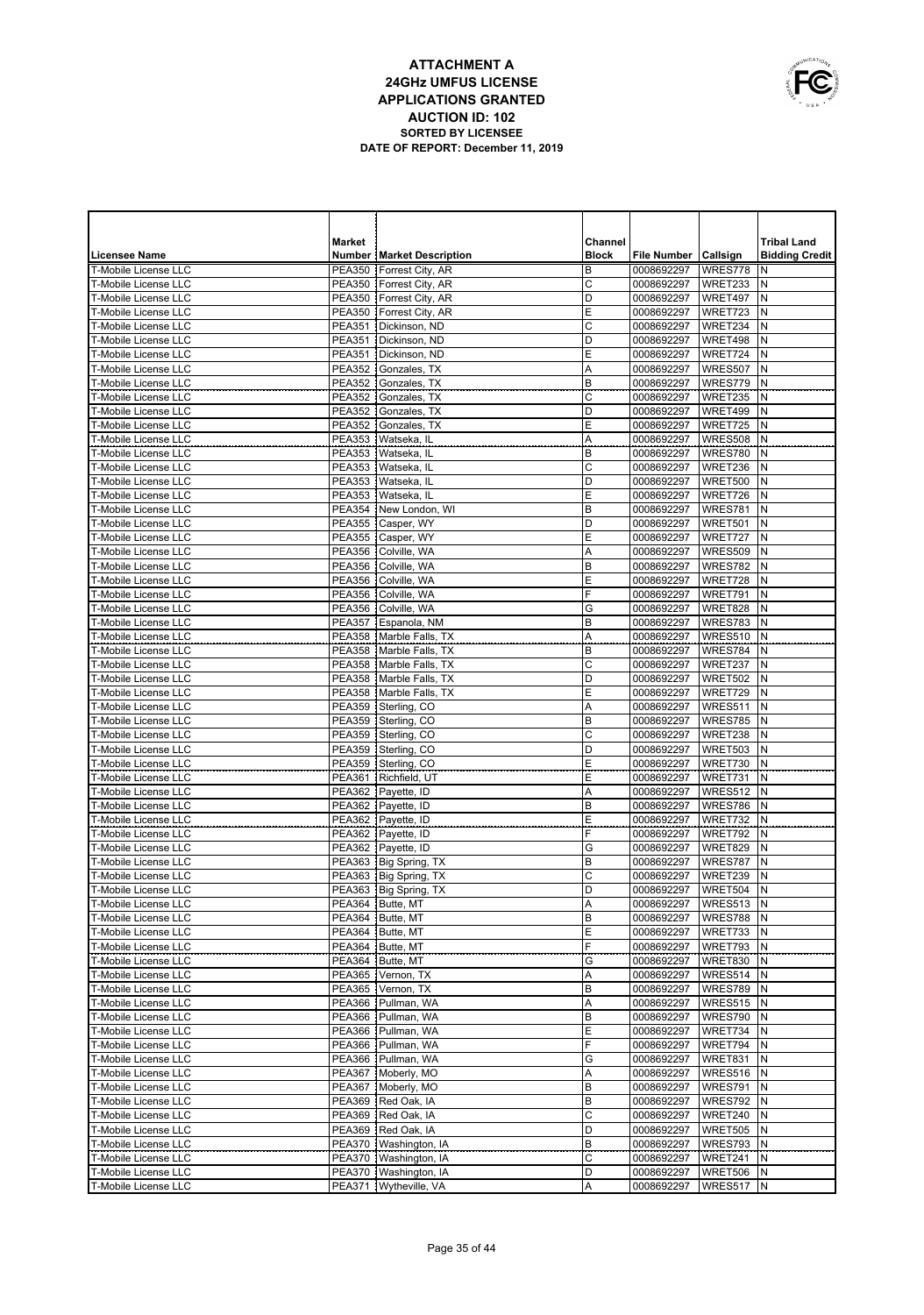

|                                                     | <b>Market</b>           |                                                | Channel      |                          |                        | <b>Tribal Land</b>    |
|-----------------------------------------------------|-------------------------|------------------------------------------------|--------------|--------------------------|------------------------|-----------------------|
| <b>Licensee Name</b>                                |                         | <b>Number   Market Description</b>             | <b>Block</b> | File Number   Callsign   |                        | <b>Bidding Credit</b> |
| <b>T-Mobile License LLC</b>                         |                         | PEA371 Wytheville, VA                          | B            | 0008692297               | WRES794                | N                     |
| <b>T-Mobile License LLC</b>                         |                         | PEA372 Colby, KS                               | C            | 0008692297               | WRET242                | N                     |
| T-Mobile License LLC<br><b>T-Mobile License LLC</b> |                         | PEA372 Colby, KS<br>PEA372 Colby, KS           | D<br>E       | 0008692297<br>0008692297 | WRET507<br>WRET735     | N<br>N                |
| <b>T-Mobile License LLC</b>                         |                         | PEA373   Walla Walla, WA                       | Α            | 0008692297               | WRES518                | N                     |
| <b>T-Mobile License LLC</b>                         |                         | PEA373   Walla Walla, WA                       | B            | 0008692297               | WRES795                | N                     |
| <b>T-Mobile License LLC</b>                         |                         | PEA373 Walla Walla, WA                         | Ε            | 0008692297               | WRET736                | N                     |
| <b>T-Mobile License LLC</b>                         |                         | PEA373 Walla Walla, WA                         | F            | 0008692297               | WRET795                | N                     |
| <b>T-Mobile License LLC</b>                         |                         | PEA373 Walla Walla, WA                         | G            | 0008692297               | WRET832                | N                     |
| <b>T-Mobile License LLC</b>                         |                         | PEA374 North Platte, NE                        | Α            | 0008692297               | WRES519                | N                     |
| <b>T-Mobile License LLC</b>                         |                         | PEA374 North Platte, NE                        | B            | 0008692297               | WRES796                | N                     |
| <b>T-Mobile License LLC</b>                         |                         | PEA374 North Platte, NE                        | Ċ            | 0008692297               | WRET243                | N                     |
| <b>T-Mobile License LLC</b>                         |                         | PEA374 North Platte, NE                        | D            | 0008692297               | WRET508                | N                     |
| <b>T-Mobile License LLC</b><br>T-Mobile License LLC |                         | PEA376 Hereford, TX                            | B<br>E       | 0008692297               | WRES797<br>WRET737     | N<br>N                |
| T-Mobile License LLC                                |                         | PEA376 Hereford, TX<br>PEA376 Hereford, TX     | F            | 0008692297<br>0008692297 | WRET796                | N                     |
| T-Mobile License LLC                                |                         | PEA376 Hereford, TX                            | G            | 0008692297               | WRET833                | N                     |
| T-Mobile License LLC                                | <b>PEA377</b>           | Demopolis, AL                                  | Α            | 0008692297               | WRES520                | N                     |
| T-Mobile License LLC                                | PEA377                  | Demopolis, AL                                  | B            | 0008692297               | WRES798                | N                     |
| T-Mobile License LLC                                | <b>PEA377</b>           | Demopolis, AL                                  | C            | 0008692297               | WRET244                | N                     |
| T-Mobile License LLC                                |                         | PEA377 Demopolis, AL                           | D            | 0008692297               | <b>WRET509</b>         | N                     |
| T-Mobile License LLC                                |                         | PEA377 Demopolis, AL                           | E            | 0008692297               | WRET738                | N                     |
| T-Mobile License LLC                                |                         | PEA378   Waynesboro, GA                        | Α            | 0008692297               | WRES521                | N                     |
| <b>T-Mobile License LLC</b>                         |                         | PEA378 Waynesboro, GA                          | B            | 0008692297               | WRES799                | N                     |
| T-Mobile License LLC                                |                         | PEA378 Waynesboro, GA<br>PEA378 Waynesboro, GA | C            | 0008692297               | WRET245                | N                     |
| T-Mobile License LLC<br>T-Mobile License LLC        |                         | PEA378   Waynesboro, GA                        | D<br>E       | 0008692297<br>0008692297 | WRET510<br>WRET739     | $\mathsf{N}$<br>N     |
| T-Mobile License LLC                                |                         | PEA379 Sault Ste. Marie, MI                    | C            | 0008692297               | WRET246                | N                     |
| T-Mobile License LLC                                |                         | PEA379 Sault Ste. Marie, MI                    | D            | 0008692297               | WRET511                | N                     |
| T-Mobile License LLC                                |                         | PEA379 Sault Ste. Marie, MI                    | E            | 0008692297               | WRET740                | N                     |
| T-Mobile License LLC                                |                         | PEA380 Escanaba, MI                            | C            | 0008692297               | WRET247                | N                     |
| <b>T-Mobile License LLC</b>                         |                         | PEA380 Escanaba, MI                            | D            | 0008692297               | WRET512                | N                     |
| T-Mobile License LLC                                | <b>PEA380</b>           | Escanaba, MI                                   | E            | 0008692297               | WRET741                | N                     |
| T-Mobile License LLC                                | PEA381                  | Del Rio, TX                                    | Α            | 0008692297               | WRES522                | N                     |
| T-Mobile License LLC                                | <b>PEA381</b>           | Del Rio, TX                                    | B            | 0008692297               | <b>WRES800</b>         | N                     |
| <b>T-Mobile License LLC</b><br>T-Mobile License LLC | PEA381                  | Del Rio, TX                                    | C<br>D       | 0008692297               | WRET248                | N<br>N                |
| <b>T-Mobile License LLC</b>                         | <b>PEA381</b><br>PEA381 | Del Rio, TX<br>Del Rio, TX                     | E            | 0008692297<br>0008692297 | WRET513<br>WRET742     | N                     |
| T-Mobile License LLC                                |                         | PEA382 Riverton, WY                            | D            | 0008692297               | WRET514                | N                     |
| T-Mobile License LLC                                |                         | PEA382 Riverton, WY                            | Ε            | 0008692297               | WRET743                | N                     |
| T-Mobile License LLC                                |                         | PEA383 Creston, IA                             | B            | 0008692297               | WRES801                | N                     |
| T-Mobile License LLC                                |                         | PEA384 Manchester, IA                          | B            | 0008692297               | WRES802                | N                     |
| T-Mobile License LLC                                |                         | PEA384   Manchester, IA                        | C            | 0008692297               | WRET249                | N                     |
| T-Mobile License LLC                                | PEA384                  | Manchester, IA                                 | D            | 0008692297               | WRET515                | $\mathsf{N}$          |
| <b>T-Mobile License LLC</b>                         |                         | PEA385 Hannibal, MO                            | A            | 0008692297               | WRES523                | N                     |
| T-Mobile License LLC                                |                         | PEA385 Hannibal, MO                            | B            | 0008692297               | WRES803                | N                     |
| T-Mobile License LLC<br>T-Mobile License LLC        |                         | PEA386   Barnwell, SC                          | Α<br>B       | 0008692297               | WRES524 N              |                       |
| T-Mobile License LLC                                |                         | PEA386   Barnwell, SC<br>PEA386   Barnwell, SC | С            | 0008692297<br>0008692297 | WRES804 N<br>WRET250 N |                       |
| T-Mobile License LLC                                |                         | PEA386   Barnwell, SC                          | D            | 0008692297               | WRET516 N              |                       |
| T-Mobile License LLC                                |                         | PEA386   Barnwell, SC                          | E            | 0008692297               | WRET744 N              |                       |
| T-Mobile License LLC                                |                         | PEA387   Wahpeton, ND                          | С            | 0008692297               | WRET251                | N                     |
| T-Mobile License LLC                                |                         | PEA387   Wahpeton, ND                          | D            | 0008692297               | WRET517                | N                     |
| T-Mobile License LLC                                |                         | PEA387   Wahpeton, ND                          | Ε            | 0008692297               | WRET745                | IN.                   |
| T-Mobile License LLC                                |                         | PEA388 Atlantic, IA                            | B            | 0008692297               | WRES805                | N                     |
| T-Mobile License LLC                                |                         | PEA389 McCook, NE                              | Α            | 0008692297               | WRES525                | N                     |
| T-Mobile License LLC                                |                         | PEA389   McCook, NE                            | B            | 0008692297               | WRES806                | N                     |
| T-Mobile License LLC<br>T-Mobile License LLC        |                         | PEA389 McCook, NE                              | C<br>D       | 0008692297               | WRET252<br>WRET518     | N<br>N                |
| T-Mobile License LLC                                |                         | PEA389 McCook, NE<br>PEA390 Snyder, TX         | Α            | 0008692297<br>0008692297 | WRES526                | N                     |
| T-Mobile License LLC                                |                         | PEA390 Snyder, TX                              | B            | 0008692297               | WRES807                | N                     |
| T-Mobile License LLC                                |                         | PEA390 Snyder, TX                              | C            | 0008692297               | WRET253                | N                     |
| T-Mobile License LLC                                |                         | PEA390 Snyder, TX                              | D            | 0008692297               | WRET519                | N                     |
| T-Mobile License LLC                                |                         | PEA390 Snyder, TX                              | Ε            | 0008692297               | WRET746                | IN.                   |
| T-Mobile License LLC                                |                         | PEA391   Ontario, OR                           | Α            | 0008692297               | WRES527                | N                     |
| T-Mobile License LLC                                |                         | PEA391   Ontario, OR                           | В            | 0008692297               | WRES808 N              |                       |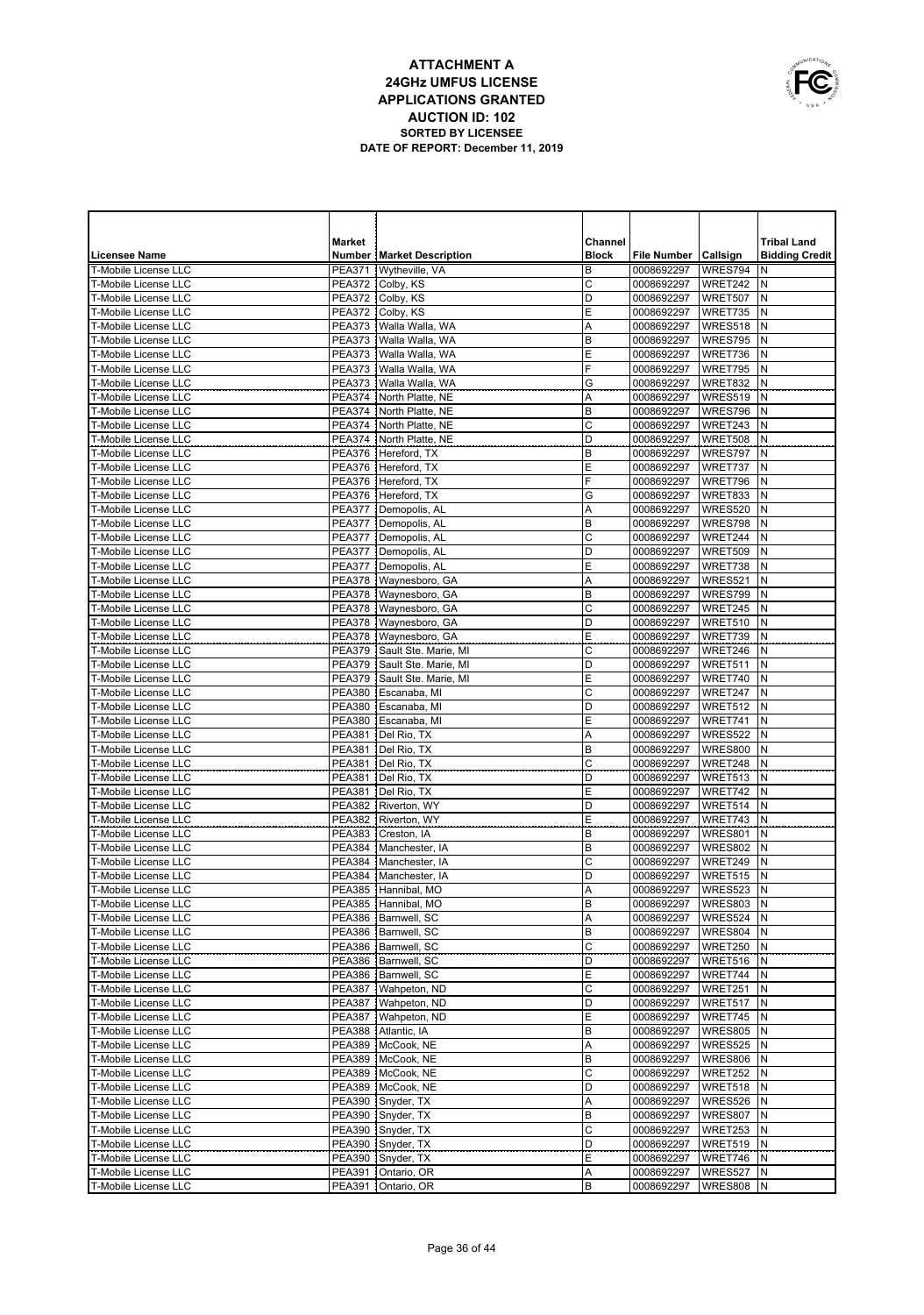

|                                                            | <b>Market</b>                  |                                              | Channel      |                          |                    | <b>Tribal Land</b>    |
|------------------------------------------------------------|--------------------------------|----------------------------------------------|--------------|--------------------------|--------------------|-----------------------|
| <b>Licensee Name</b>                                       |                                | <b>Number   Market Description</b>           | <b>Block</b> | File Number   Callsign   |                    | <b>Bidding Credit</b> |
| <b>T-Mobile License LLC</b>                                |                                | PEA392 Maryville, MO                         | B            | 0008692297               | WRES809            | N                     |
| <b>T-Mobile License LLC</b>                                |                                | PEA392   Maryville, MO                       | E            | 0008692297               | WRET747            | N                     |
| T-Mobile License LLC                                       |                                | PEA393 Macon, MO                             | Α            | 0008692297               | WRES528            | N                     |
| <b>T-Mobile License LLC</b>                                |                                | PEA393 Macon, MO                             | B            | 0008692297               | WRES810            | N                     |
| T-Mobile License LLC                                       |                                | PEA394 Martin, SD                            | Α            | 0008692297               | WRES529            | N                     |
| <b>T-Mobile License LLC</b>                                |                                | PEA394   Martin, SD                          | B            | 0008692297               | WRES811            | N                     |
| <b>T-Mobile License LLC</b>                                |                                | PEA394 Martin, SD                            | Ε            | 0008692297               | WRET748            | N                     |
| <b>T-Mobile License LLC</b><br><b>T-Mobile License LLC</b> | <b>PEA395</b><br><b>PEA395</b> | Jamestown, ND<br>Jamestown, ND               | C<br>D       | 0008692297               | WRET254<br>WRET520 | N<br>N                |
| <b>T-Mobile License LLC</b>                                | <b>PEA395</b>                  | Jamestown, ND                                | E            | 0008692297<br>0008692297 | WRET749            | N                     |
| <b>T-Mobile License LLC</b>                                | <b>PEA396</b>                  | Winterset, IA                                | Α            | 0008692297               | WRES530            | N                     |
| <b>T-Mobile License LLC</b>                                |                                | PEA396 Winterset, IA                         | B            | 0008692297               | WRES812            | N                     |
| <b>T-Mobile License LLC</b>                                | <b>PEA396</b>                  | Winterset, IA                                | C            | 0008692297               | WRET255            | N                     |
| <b>T-Mobile License LLC</b>                                |                                | PEA396   Winterset, IA                       | D            | 0008692297               | WRET521            | N                     |
| T-Mobile License LLC                                       | <b>PEA397</b>                  | Aliceville, AL                               | Α            | 0008692297               | WRES531            | N                     |
| T-Mobile License LLC                                       | <b>PEA397</b>                  | Aliceville, AL                               | B            | 0008692297               | WRES813            | N                     |
| T-Mobile License LLC                                       | <b>PEA397</b>                  | Aliceville, AL                               | C            | 0008692297               | WRET256            | N                     |
| T-Mobile License LLC                                       | <b>PEA397</b>                  | Aliceville, AL                               | D            | 0008692297               | WRET522            | N                     |
| T-Mobile License LLC                                       |                                | PEA397   Aliceville, AL                      | E            | 0008692297               | WRET750            | N                     |
| T-Mobile License LLC                                       |                                | PEA398 South Sioux City, NE                  | Α            | 0008692297               | WRES532            | N                     |
| T-Mobile License LLC                                       |                                | PEA398 South Sioux City, NE                  | B            | 0008692297               | WRES814            | N                     |
| T-Mobile License LLC                                       |                                | PEA398 South Sioux City, NE                  | C            | 0008692297               | WRET257            | N                     |
| T-Mobile License LLC                                       |                                | PEA398 South Sioux City, NE                  | D            | 0008692297               | WRET523            | N                     |
| <b>T-Mobile License LLC</b>                                |                                | PEA399 Lampasas, TX                          | Α            | 0008692297               | WRES533            | N                     |
| T-Mobile License LLC                                       |                                | PEA399 Lampasas, TX                          | B            | 0008692297               | WRES815            | N                     |
| T-Mobile License LLC<br>T-Mobile License LLC               |                                | PEA399 Lampasas, TX                          | C<br>D       | 0008692297               | WRET258            | N<br>N                |
| T-Mobile License LLC                                       |                                | PEA399 Lampasas, TX<br>PEA399 Lampasas, TX   | E            | 0008692297<br>0008692297 | WRET524<br>WRET751 | N                     |
| T-Mobile License LLC                                       |                                | PEA400 Muleshoe, TX                          | B            | 0008692297               | WRES816            | N                     |
| T-Mobile License LLC                                       |                                | PEA400 Muleshoe, TX                          | E            | 0008692297               | WRET752            | N                     |
| T-Mobile License LLC                                       |                                | PEA400 Muleshoe, TX                          | F            | 0008692297               | WRET797            | N                     |
| <b>T-Mobile License LLC</b>                                |                                | PEA400 Muleshoe, TX                          | G            | 0008692297               | WRET834            | N                     |
| T-Mobile License LLC                                       |                                | PEA401 Floydada, TX                          | D            | 0008692297               | WRET525            | N                     |
| T-Mobile License LLC                                       |                                | PEA401 Floydada, TX                          | E            | 0008692297               | WRET753            | N                     |
| T-Mobile License LLC                                       |                                | PEA402 Brady, TX                             | Α            | 0008692297               | WRES534            | N                     |
| <b>T-Mobile License LLC</b>                                |                                | PEA402   Brady, TX                           | B            | 0008692297               | WRES817            | $\mathsf{N}$          |
| T-Mobile License LLC                                       |                                | PEA402   Brady, TX                           | C            | 0008692297               | WRET259            | N                     |
| T-Mobile License LLC                                       |                                | PEA402   Brady, TX                           | D            | 0008692297               | WRET526            | N                     |
| T-Mobile License LLC                                       |                                | PEA402   Brady, TX                           | E            | 0008692297               | WRET754            | N                     |
| T-Mobile License LLC                                       | <b>PEA403</b>                  | Lewistown, MT                                | Α            | 0008692297               | WRES535            | $\mathsf{N}$          |
| T-Mobile License LLC<br>T-Mobile License LLC               |                                | PEA403 Lewistown, MT                         | B            | 0008692297               | WRES818            | N<br>$\mathsf{N}$     |
| T-Mobile License LLC                                       |                                | PEA403 Lewistown, MT<br>PEA403 Lewistown, MT | Ε<br>F       | 0008692297<br>0008692297 | WRET755<br>WRET798 | N                     |
| T-Mobile License LLC                                       |                                | PEA403 Lewistown, MT                         | G            | 0008692297               | WRET835            | N                     |
| <b>T-Mobile License LLC</b>                                |                                | PEA404 Kanab, UT                             | Α            | 0008692297               | WRES536            | N                     |
| T-Mobile License LLC                                       |                                | PEA404 Kanab, UT                             | B            | 0008692297               | WRES819            | N                     |
| T-Mobile License LLC                                       |                                | PEA404 Kanab, UT                             | С            | 0008692297 WRET260 N     |                    |                       |
| T-Mobile License LLC                                       |                                | PEA404 Kanab, UT                             | D            | 0008692297               | WRET527 N          |                       |
| T-Mobile License LLC                                       |                                | PEA404 Kanab, UT                             | Ε            | 0008692297               | WRET756 N          |                       |
| T-Mobile License LLC                                       |                                | PEA405 Jackson, WY                           | С            | 0008692297               | WRET261            | IN.                   |
| T-Mobile License LLC                                       |                                | PEA405 Jackson, WY                           | D            | 0008692297               | WRET528 N          |                       |
| T-Mobile License LLC                                       |                                | PEA405 Jackson, WY                           | Ε            | 0008692297               | WRET757            | N                     |
| T-Mobile License LLC                                       |                                | PEA406 Anamosa, IA                           | Α            | 0008692297               | WRES537            | N                     |
| T-Mobile License LLC                                       |                                | PEA406 Anamosa, IA                           | В            | 0008692297               | WRES820            | N                     |
| T-Mobile License LLC                                       |                                | PEA406 Anamosa, IA                           | C            | 0008692297               | WRET262            | N                     |
| T-Mobile License LLC                                       |                                | PEA406 Anamosa, IA                           | D            | 0008692297               | WRET529            | N                     |
| T-Mobile License LLC                                       |                                | PEA407 Salmon, ID                            | Α            | 0008692297               | WRES538            | N                     |
| T-Mobile License LLC<br>T-Mobile License LLC               |                                | PEA407 Salmon, ID<br>PEA407 Salmon, ID       | B<br>E       | 0008692297<br>0008692297 | WRES821<br>WRET758 | N<br>N                |
| T-Mobile License LLC                                       |                                | PEA407 Salmon, ID                            | F            | 0008692297               | WRET799            | IN.                   |
| T-Mobile License LLC                                       |                                | PEA407 Salmon, ID                            | G            | 0008692297               | WRET836            | N                     |
| T-Mobile License LLC                                       |                                | PEA408   Ballinger, TX                       | D            | 0008692297               | WRET530            | IN.                   |
| T-Mobile License LLC                                       |                                | PEA408   Ballinger, TX                       | Ε            | 0008692297               | WRET759            | N                     |
| T-Mobile License LLC                                       |                                | PEA409 Haskell, TX                           | С            | 0008692297               | WRET263 N          |                       |
| T-Mobile License LLC                                       |                                | PEA409 Haskell, TX                           | D            | 0008692297               | WRET531            | IN.                   |
| T-Mobile License LLC                                       |                                | PEA409 Haskell, TX                           | Ε            | 0008692297               | WRET760 N          |                       |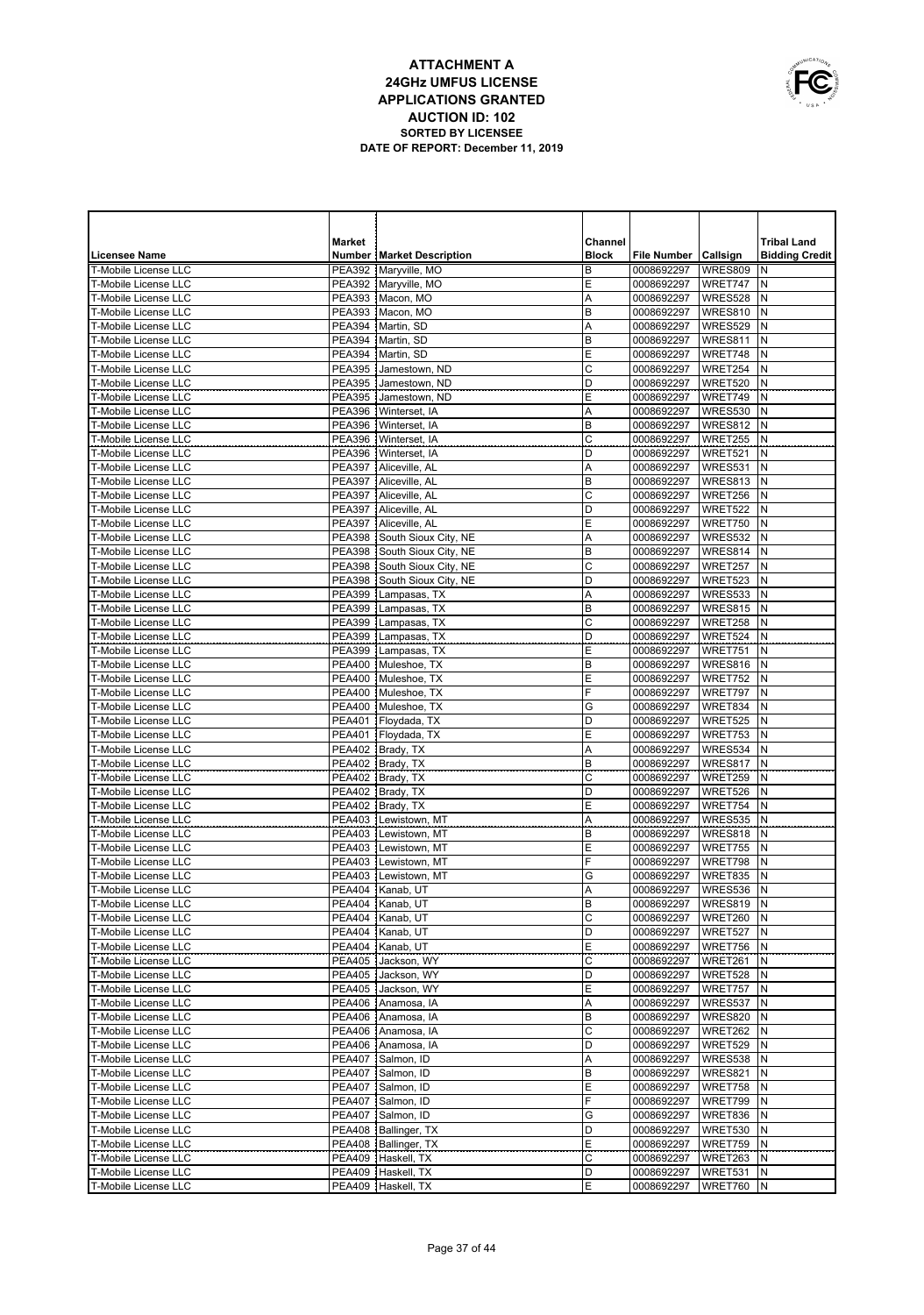

|                                                           | <b>Market</b> |                                    | Channel                 |                    |           | <b>Tribal Land</b>    |
|-----------------------------------------------------------|---------------|------------------------------------|-------------------------|--------------------|-----------|-----------------------|
| <b>Licensee Name</b>                                      |               | <b>Number   Market Description</b> | <b>Block</b>            | <b>File Number</b> | Callsign  | <b>Bidding Credit</b> |
| <b>T-Mobile License LLC</b>                               | <b>PEA410</b> | Valentine, NE                      | A                       | 0008692297         | WRES539   | N                     |
| <b>T-Mobile License LLC</b>                               |               | PEA410   Valentine, NE             | B                       | 0008692297         | WRES822   | N                     |
| T-Mobile License LLC                                      |               | PEA410   Valentine, NE             | C                       | 0008692297         | WRET264   | N                     |
| <b>T-Mobile License LLC</b>                               |               | PEA410   Valentine, NE             | D                       | 0008692297         | WRET532   | N                     |
| T-Mobile License LLC                                      | PEA411        | Van Horn, TX                       | D                       | 0008692297         | WRET533   | N                     |
| <b>T-Mobile License LLC</b>                               | PEA411        | Van Horn, TX                       | E                       | 0008692297         | WRET761   | N                     |
| <b>T-Mobile License LLC</b>                               | <b>PEA412</b> | Puerto Rico                        | Α                       | 0008692297         | WRES540   | N                     |
| <b>T-Mobile License LLC</b>                               |               | PEA412 Puerto Rico                 | B                       | 0008692297         | WRES823   | N                     |
| <b>T-Mobile License LLC</b>                               | <b>PEA412</b> | Puerto Rico                        | C                       | 0008692297         | WRET265   | N                     |
| <b>T-Mobile License LLC</b>                               |               | PEA412 Puerto Rico                 | D                       | 0008692297         | WRET534   | N                     |
| <b>T-Mobile License LLC</b>                               | <b>PEA414</b> | US Virgin Islands                  | Α                       | 0008692297         | WRES541   | N                     |
| T-Mobile License LLC                                      | PEA414        | US Virgin Islands                  | B                       | 0008692297         | WRES824   | N                     |
| <b>T-Mobile License LLC</b>                               | <b>PEA414</b> | US Virgin Islands                  | C                       | 0008692297         | WRET266   | N                     |
| T-Mobile License LLC                                      | PEA414        | US Virgin Islands                  | D                       | 0008692297         | WRET535   | N                     |
| T-Mobile License LLC                                      | PEA414        | <b>US Virgin Islands</b>           | E                       | 0008692297         | WRET762   | N                     |
| T-Mobile License LLC                                      |               | PEA416 Gulf of Mexico              | C                       | 0008692297         | WRET267   | N                     |
| Tradewinds Wireless Holdings, LLC                         |               | PEA276 Rapid City, SD              | C                       | 0008682310         | WREV607   | N                     |
| Tradewinds Wireless Holdings, LLC                         |               | PEA276 Rapid City, SD              | D                       | 0008682310         | WREV614   | N                     |
| Tradewinds Wireless Holdings, LLC                         |               | PEA286 Sioux Falls, SD             | C                       | 0008682310         | WREV608   | N                     |
| Tradewinds Wireless Holdings, LLC                         | <b>PEA290</b> | Watertown, SD                      | C                       | 0008682310         | WREV609   | N                     |
| Tradewinds Wireless Holdings, LLC                         | <b>PEA307</b> | Yankton, SD                        | C                       | 0008682310         | WREV610   | N                     |
| Tradewinds Wireless Holdings, LLC                         | PEA307        | Yankton, SD                        | D                       | 0008682310         | WREV615   | N                     |
| Tradewinds Wireless Holdings, LLC                         | PEA342        | Mitchell, SD                       | C                       | 0008682310         | WREV611   | N                     |
| Tradewinds Wireless Holdings, LLC                         | <b>PEA348</b> | Aberdeen, SD                       | C                       | 0008682310         | WREV612   | N                     |
| Tradewinds Wireless Holdings, LLC                         | <b>PEA394</b> | Martin, SD                         | C                       | 0008682310         | WREV613   | N                     |
| Tradewinds Wireless Holdings, LLC                         | PEA394        | Martin, SD                         | D                       | 0008682310         | WREV616   | $\mathsf{N}$          |
| <b>Tri County Radio</b>                                   | <b>PEA319</b> | Albany, GA                         | Α                       | 0008680288         | WREV617   | N                     |
| <b>Tri County Radio</b>                                   | <b>PEA319</b> | Albany, GA                         | B                       | 0008680288         | WREV618   | N                     |
| Uintah Basin Electronic Telecommunications, LLC d/ PEA289 |               | Price, UT                          | A                       | 0008692916         | WREV619   | N                     |
| Uintah Basin Electronic Telecommunications, LLC di PEA289 |               | Price, UT                          | B                       | 0008692916         | WREV621   | N                     |
| Uintah Basin Electronic Telecommunications, LLC di PEA289 |               | Price, UT                          | C                       | 0008692916         | WREV622   | N                     |
| Uintah Basin Electronic Telecommunications, LLC di PEA289 |               | Price, UT                          | D                       | 0008692916         | WREV623   | N                     |
| Uintah Basin Electronic Telecommunications, LLC di PEA297 |               | Pendleton, OR                      | A                       | 0008692916         | WREV620   | N                     |
| Union Telephone Company                                   |               | PEA279 Logan, UT                   | Α                       | 0008693925         | WREV625   | $\mathsf{N}$          |
| Union Telephone Company                                   |               | PEA279 Logan, UT                   | B                       | 0008693925         | WREV631   | N                     |
| Union Telephone Company                                   |               | PEA315 Sheridan, WY                | Α                       | 0008693925         | WREV626   | $\mathsf{N}$          |
| Union Telephone Company                                   |               | PEA315 Sheridan, WY                | B                       | 0008693925         | WREV632   | N                     |
| Union Telephone Company                                   |               | PEA316 Rock Springs, WY            | Α                       | 0008693925         | WREV627   | $\mathsf{N}$          |
| Union Telephone Company                                   |               | PEA316 Rock Springs, WY            | $\overline{\mathrm{c}}$ | 0008693925         | WREV636   | N                     |
| Union Telephone Company                                   |               | PEA316 Rock Springs, WY            | D                       | 0008693925         | WREV640   | $\mathsf{N}$          |
| Union Telephone Company                                   |               | PEA316 Rock Springs, WY            | E                       | 0008693925         | WREV641   | N                     |
| Union Telephone Company                                   |               | PEA339 Scottsbluff, NE             | Α                       | 0008693925         | WREV628   | N                     |
| Union Telephone Company                                   |               | PEA339 Scottsbluff, NE             | B                       | 0008693925         | WREV633   | N                     |
| Union Telephone Company                                   |               | PEA339 Scottsbluff, NE             | C                       | 0008693925         | WREV637   | $\mathsf{N}$          |
| Union Telephone Company                                   |               | PEA355 Casper, WY                  | A                       | 0008693925         | WREV629   | N                     |
| Union Telephone Company                                   |               | PEA355 Casper, WY                  | B                       | 0008693925         | WREV634   | N                     |
| Union Telephone Company                                   |               | PEA355 Casper, WY                  | С                       | 0008693925         | WREV638 N |                       |
| Union Telephone Company                                   |               | PEA382 Riverton, WY                | Α                       | 0008693925         | WREV630 N |                       |
| Union Telephone Company                                   |               | PEA382 Riverton, WY                | В                       | 0008693925         | WREV635 N |                       |
| Union Telephone Company                                   |               | PEA382 Riverton, WY                | С                       | 0008693925         | WREV639 N |                       |
| United States Cellular Corporation                        |               | PEA038 Milwaukee, WI               | Ε                       | 0008694137         | WREV642 N |                       |
| United States Cellular Corporation                        |               | PEA038   Milwaukee, WI             | F                       | 0008694137         | WREV732 N |                       |
| United States Cellular Corporation                        |               | PEA038 Milwaukee, WI               | G                       | 0008694137         | WREV823 N |                       |
| United States Cellular Corporation                        |               | PEA039 Oklahoma City, OK           | Ε                       | 0008694137         | WREV643 N |                       |
| United States Cellular Corporation                        |               | PEA039 Oklahoma City, OK           | F                       | 0008694137         | WREV733   | N                     |
| United States Cellular Corporation                        |               | PEA039 Oklahoma City, OK           | G                       | 0008694137         | WREV824 N |                       |
| United States Cellular Corporation                        |               | PEA060 Manchester, NH              | G                       | 0008694137         | WREV825   | N                     |
| United States Cellular Corporation                        |               | PEA063 Tulsa, OK                   | Ε                       | 0008694137         | WREV644 N |                       |
| United States Cellular Corporation                        |               | PEA063 Tulsa, OK                   | F                       | 0008694137         | WREV734   | N                     |
| United States Cellular Corporation                        |               | PEA063 Tulsa, OK                   | G                       | 0008694137         | WREV826 N |                       |
| United States Cellular Corporation                        | PEA071        | Knoxville, TN                      | Ε                       | 0008694137         | WREV645   | N                     |
| United States Cellular Corporation                        | <b>PEA071</b> | Knoxville, TN                      | F                       | 0008694137         | WREV735 N |                       |
| United States Cellular Corporation                        | PEA071        | Knoxville, TN                      | G                       | 0008694137         | WREV827   | N                     |
| United States Cellular Corporation                        | PEA077        | Portland, ME                       | Ε                       | 0008694137         | WREV646 N |                       |
| United States Cellular Corporation                        |               | PEA077   Portland, ME              | F                       | 0008694137         | WREV736   | Ν                     |
| United States Cellular Corporation                        |               | PEA077 Portland, ME                | G                       | 0008694137         | WREV828 N |                       |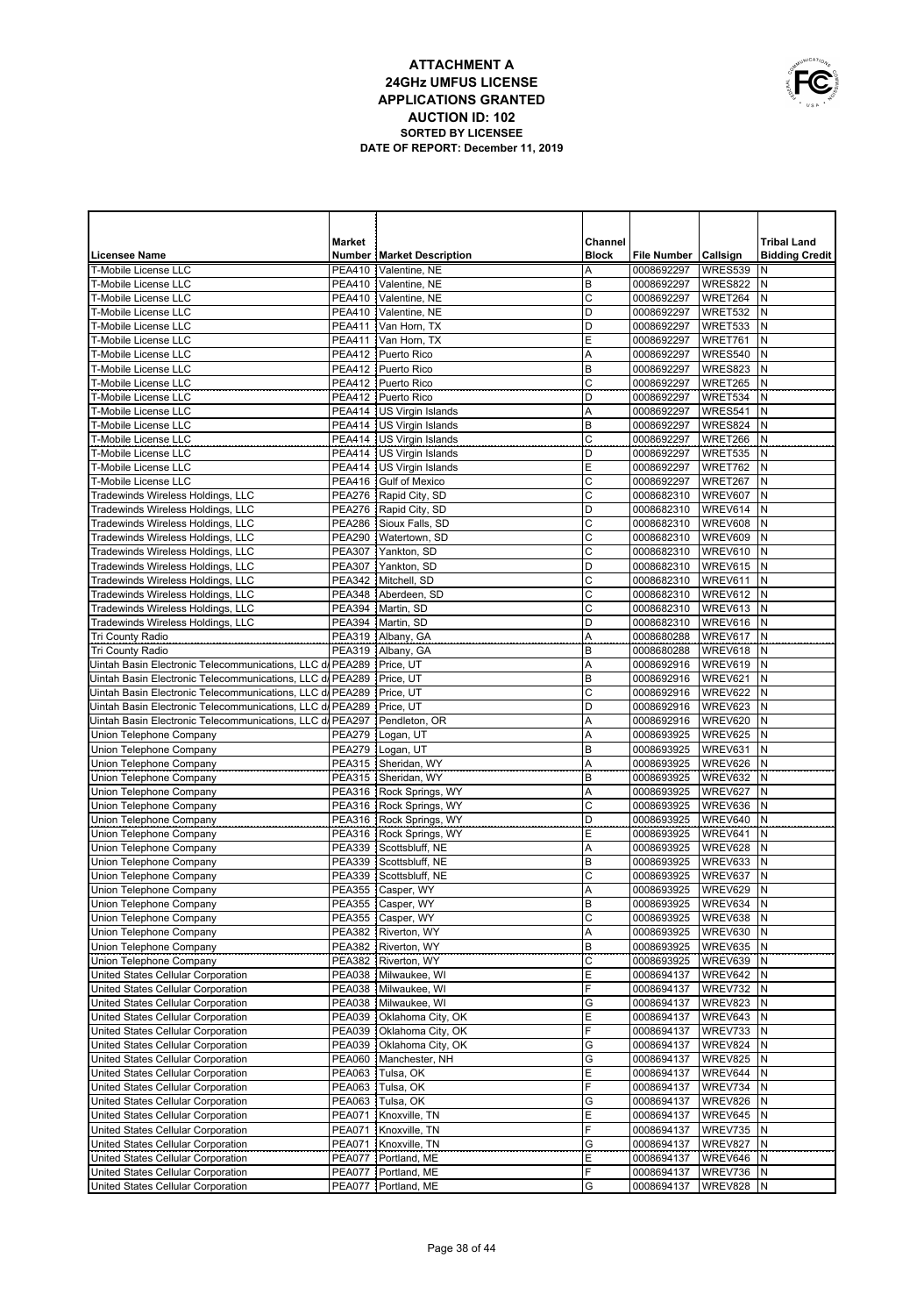|   | OWNUNICATIONS |
|---|---------------|
|   |               |
| É |               |
|   | USA           |

|                                                                          | Market                            |                                                    | Channel      |                          |                      | <b>Tribal Land</b>    |
|--------------------------------------------------------------------------|-----------------------------------|----------------------------------------------------|--------------|--------------------------|----------------------|-----------------------|
| <b>Licensee Name</b>                                                     |                                   | <b>Number   Market Description</b>                 | <b>Block</b> | <b>File Number</b>       | Callsign             | <b>Bidding Credit</b> |
| United States Cellular Corporation                                       | <b>PEA080</b>                     | Omaha, NE                                          | E            | 0008694137               | WREV647              | N                     |
| United States Cellular Corporation                                       | <b>PEA080</b>                     | Omaha, NE                                          | F            | 0008694137               | WREV737              | N                     |
| United States Cellular Corporation                                       | <b>PEA080</b>                     | Omaha, NE                                          | G            | 0008694137               | WREV829              | N                     |
| United States Cellular Corporation                                       |                                   | PEA088 Frederick, MD                               | G            | 0008694137               | WREV830              | N                     |
| United States Cellular Corporation                                       |                                   | PEA100 Greenville, NC                              | E            | 0008694137               | WREV648              | N                     |
| United States Cellular Corporation                                       |                                   | PEA100 Greenville, NC                              | F            | 0008694137               | WREV738              | N                     |
| United States Cellular Corporation                                       |                                   | PEA100 Greenville, NC                              | G            | 0008694137               | WREV831              | N                     |
| United States Cellular Corporation                                       |                                   | PEA103   Winchester, VA                            | G            | 0008694137               | WREV832              | N                     |
| United States Cellular Corporation                                       |                                   | PEA107 Bangor, ME                                  | E<br>F       | 0008694137               | WREV649              | N                     |
| United States Cellular Corporation<br>United States Cellular Corporation | <b>PEA107</b>                     | PEA107 Bangor, ME<br>Bangor, ME                    | G            | 0008694137<br>0008694137 | WREV739<br>WREV833   | N<br>N                |
| United States Cellular Corporation                                       |                                   | PEA108 Des Moines, IA                              | Ε            | 0008694137               | <b>WREV650</b>       | N                     |
| United States Cellular Corporation                                       |                                   | PEA108 Des Moines, IA                              | F            | 0008694137               | WREV740              | N                     |
| United States Cellular Corporation                                       |                                   | PEA108 Des Moines, IA                              | G            | 0008694137               | WREV834              | N                     |
| United States Cellular Corporation                                       |                                   | PEA109 Rocky Mount, NC                             | Ε            | 0008694137               | WREV651              | $\mathsf{N}$          |
| United States Cellular Corporation                                       |                                   | PEA109 Rocky Mount, NC                             | F            | 0008694137               | WREV741              | N                     |
| United States Cellular Corporation                                       |                                   | PEA109 Rocky Mount, NC                             | G            | 0008694137               | WREV835              | N                     |
| United States Cellular Corporation                                       |                                   | PEA114   Morgantown, WV                            | Ε            | 0008694137               | WREV652              | $\mathsf{N}$          |
| United States Cellular Corporation                                       |                                   | PEA114   Morgantown, WV                            | F            | 0008694137               | WREV742              | N                     |
| United States Cellular Corporation                                       |                                   | PEA114   Morgantown, WV                            | G            | 0008694137               | WREV836              | N                     |
| United States Cellular Corporation                                       |                                   | PEA115 Asheville, NC                               | Ε            | 0008694137               | WREV653              | $\mathsf{N}$          |
| United States Cellular Corporation                                       |                                   | PEA115 Asheville, NC                               | F            | 0008694137               | WREV743              | N                     |
| United States Cellular Corporation                                       |                                   | PEA115 Asheville, NC                               | G            | 0008694137               | WREV837              | $\mathsf{N}$          |
| United States Cellular Corporation                                       |                                   | PEA116 Rockford, IL                                | Ε            | 0008694137               | WREV654              | N                     |
| United States Cellular Corporation<br>United States Cellular Corporation |                                   | PEA116 Rockford, IL<br>PEA116 Rockford, IL         | F<br>G       | 0008694137<br>0008694137 | WREV744<br>WREV838   | $\mathsf{N}$<br>N     |
| United States Cellular Corporation                                       |                                   | PEA119 Yakima, WA                                  | E            | 0008694137               | WREV655              | $\mathsf{N}$          |
| United States Cellular Corporation                                       | PEA119                            | Yakima, WA                                         | F            | 0008694137               | WREV745              | $\mathsf{N}$          |
| United States Cellular Corporation                                       | <b>PEA119</b>                     | Yakima, WA                                         | G            | 0008694137               | WREV839              | $\mathsf{N}$          |
| United States Cellular Corporation                                       | <b>PEA122</b>                     | Madison, WI                                        | Ε            | 0008694137               | WREV656              | N                     |
| United States Cellular Corporation                                       | <b>PEA122</b>                     | Madison, WI                                        | F            | 0008694137               | WREV746              | $\mathsf{N}$          |
| United States Cellular Corporation                                       | <b>PEA122</b>                     | Madison, WI                                        | G            | 0008694137               | WREV840              | $\mathsf{N}$          |
| United States Cellular Corporation                                       | <b>PEA124</b>                     | Olympia, WA                                        | E            | 0008694137               | WREV657              | N                     |
| United States Cellular Corporation                                       | PEA124                            | Olympia, WA                                        | F            | 0008694137               | WREV747              | N                     |
| United States Cellular Corporation                                       |                                   | PEA124   Olympia, WA                               | G            | 0008694137               | WREV841              | N                     |
| United States Cellular Corporation                                       | <b>PEA125</b>                     | Alton, IL                                          | Ε            | 0008694137               | WREV658              | N                     |
| United States Cellular Corporation<br>United States Cellular Corporation | PEA125 Alton, IL<br><b>PEA125</b> |                                                    | F<br>G       | 0008694137<br>0008694137 | WREV748<br>WREV842   | N<br>N                |
| United States Cellular Corporation                                       |                                   | Alton, IL<br>PEA129 Springfield, IL                | E            | 0008694137               | WREV659              | N                     |
| United States Cellular Corporation                                       | PEA129                            | Springfield, IL                                    | F            | 0008694137               | WREV749              | N                     |
| United States Cellular Corporation                                       | <b>PEA129</b>                     | Springfield, IL                                    | G            | 0008694137               | WREV843              | N                     |
| United States Cellular Corporation                                       | <b>PEA131</b>                     | Sanford, NC                                        | E            | 0008694137               | WREV660              | N                     |
| United States Cellular Corporation                                       | PEA131                            | Sanford, NC                                        | F            | 0008694137               | WREV750              | N                     |
| United States Cellular Corporation                                       | PEA131                            | Sanford, NC                                        | G            | 0008694137               | WREV844              | N                     |
| United States Cellular Corporation                                       | PEA137                            | Eau Claire, WI                                     | G            | 0008694137               | WREV845              | N                     |
| United States Cellular Corporation                                       |                                   | PEA143 Keene, NH                                   | E            | 0008694137               | WREV661              | N                     |
| United States Cellular Corporation                                       |                                   | PEA143 Keene, NH                                   | F            | 0008694137               | WREV751              | ΙN                    |
| United States Cellular Corporation                                       |                                   | PEA143 Keene, NH                                   | G            | 0008694137               | WREV846 N            |                       |
| United States Cellular Corporation                                       |                                   | PEA146   Wilmington, NC                            | Ε<br>F       | 0008694137<br>0008694137 | WREV662              | Ν                     |
| United States Cellular Corporation<br>United States Cellular Corporation |                                   | PEA146   Wilmington, NC<br>PEA146   Wilmington, NC | G            | 0008694137               | WREV752 N<br>WREV847 | N                     |
| United States Cellular Corporation                                       |                                   | PEA150   Rolla, MO                                 | G            | 0008694137               | WREV848              | N                     |
| United States Cellular Corporation                                       |                                   | PEA153   Fond du Lac, WI                           | E            | 0008694137               | WREV663              | N                     |
| United States Cellular Corporation                                       |                                   | PEA153   Fond du Lac, WI                           | F            | 0008694137               | WREV753              | N                     |
| United States Cellular Corporation                                       |                                   | PEA153 Fond du Lac, WI                             | G            | 0008694137               | WREV849              | N                     |
| United States Cellular Corporation                                       |                                   | PEA155 Appleton, WI                                | Ε            | 0008694137               | WREV664              | N                     |
| United States Cellular Corporation                                       |                                   | PEA155 Appleton, WI                                | F            | 0008694137               | WREV754              | N                     |
| United States Cellular Corporation                                       |                                   | PEA155 Appleton, WI                                | G            | 0008694137               | WREV850              | N                     |
| United States Cellular Corporation                                       |                                   | PEA163 Davenport, IA                               | E            | 0008694137               | WREV665              | N                     |
| United States Cellular Corporation                                       |                                   | PEA163 Davenport, IA                               | F            | 0008694137               | WREV755              | N                     |
| United States Cellular Corporation                                       |                                   | PEA163 Davenport, IA                               | G<br>Ε       | 0008694137               | WREV851              | N<br>N                |
| United States Cellular Corporation<br>United States Cellular Corporation |                                   | PEA167 Harrisonburg, VA<br>PEA167 Harrisonburg, VA | F            | 0008694137<br>0008694137 | WREV666<br>WREV756   | N                     |
| United States Cellular Corporation                                       |                                   | PEA167 Harrisonburg, VA                            | G            | 0008694137               | WREV852              | N                     |
| United States Cellular Corporation                                       |                                   | PEA168   Peoria, IL                                | E            | 0008694137               | WREV667              | N                     |
| United States Cellular Corporation                                       |                                   | PEA168   Peoria, IL                                | F            | 0008694137               | WREV757 N            |                       |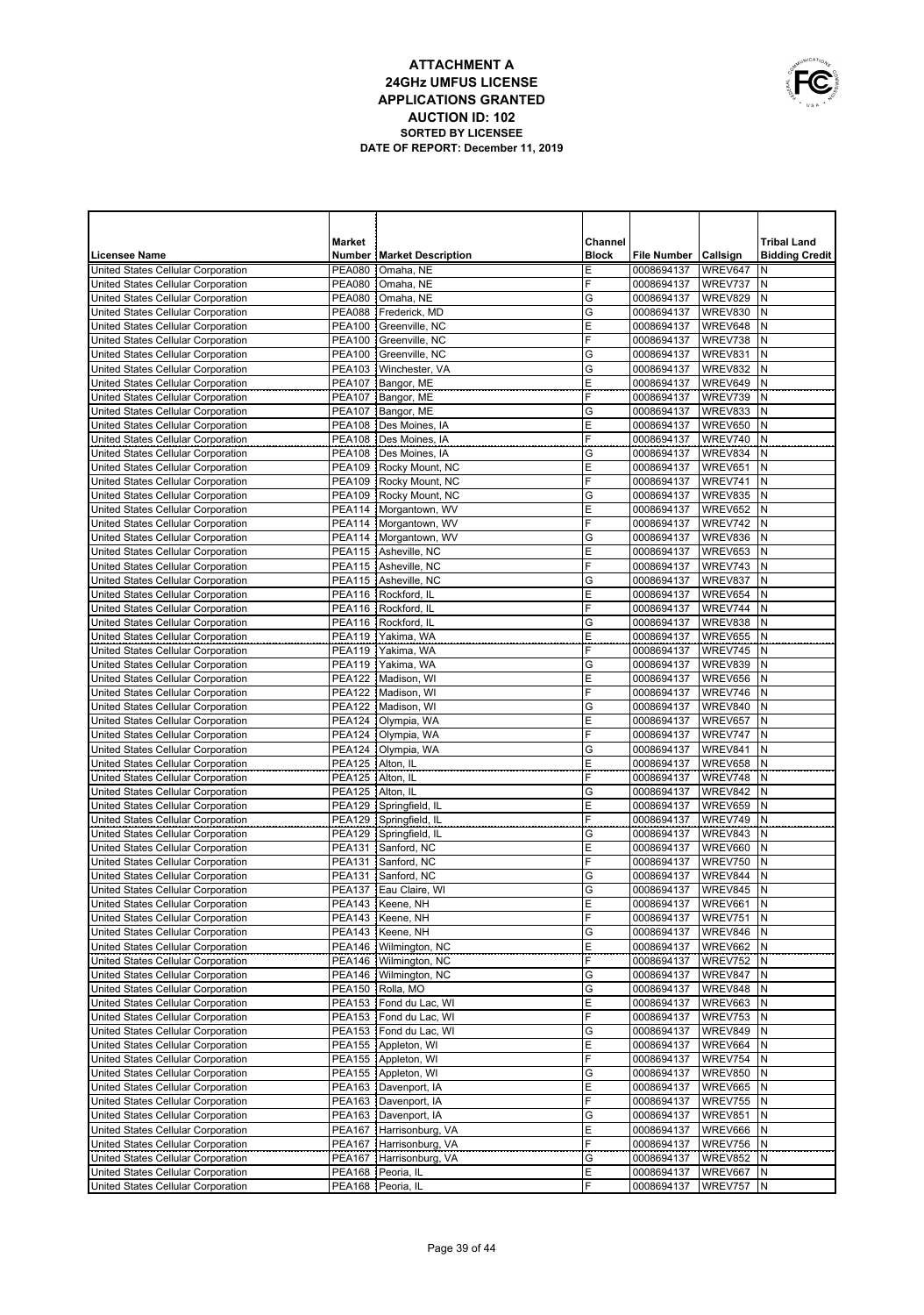

|                                                                          | <b>Market</b> |                                                  | Channel      |                          |                      | <b>Tribal Land</b>    |
|--------------------------------------------------------------------------|---------------|--------------------------------------------------|--------------|--------------------------|----------------------|-----------------------|
| <b>Licensee Name</b>                                                     |               | <b>Number   Market Description</b>               | <b>Block</b> | <b>File Number</b>       | Callsign             | <b>Bidding Credit</b> |
| United States Cellular Corporation                                       | PEA168        | Peoria, IL                                       | G            | 0008694137               | <b>WREV853</b>       | N                     |
| United States Cellular Corporation                                       | PEA169        | Goldsboro, NC                                    | Ε            | 0008694137               | WREV668              | N                     |
| United States Cellular Corporation                                       | PEA169        | Goldsboro, NC                                    | F            | 0008694137               | WREV758              | N                     |
| United States Cellular Corporation                                       | PEA169        | Goldsboro, NC                                    | G            | 0008694137               | WREV854              | N                     |
| United States Cellular Corporation                                       |               | PEA173   Blacksburg, VA                          | E            | 0008694137               | WREV669              | N                     |
| United States Cellular Corporation                                       |               | PEA173   Blacksburg, VA                          | F            | 0008694137               | WREV759              | N                     |
| United States Cellular Corporation                                       |               | PEA173   Blacksburg, VA                          | G            | 0008694137               | WREV855              | N                     |
| United States Cellular Corporation                                       | PEA174        | Springfield, MO                                  | G            | 0008694137               | WREV856              | N                     |
| United States Cellular Corporation                                       | PEA176        | Ames, IA                                         | E            | 0008694137               | WREV670              | N                     |
| United States Cellular Corporation                                       | PEA176        | Ames, IA                                         | F            | 0008694137               | WREV760              | N                     |
| United States Cellular Corporation                                       |               | PEA176 Ames, IA                                  | G            | 0008694137               | WREV857              | N                     |
| United States Cellular Corporation                                       |               | PEA179 Burlington, IA<br>PEA179   Burlington, IA | Ε<br>F       | 0008694137               | WREV671<br>WREV761   | N<br>N                |
| United States Cellular Corporation<br>United States Cellular Corporation |               | PEA179 Burlington, IA                            | G            | 0008694137<br>0008694137 | WREV858              | N                     |
| United States Cellular Corporation                                       | PEA181        | Texarkana, TX                                    | G            | 0008694137               | WREV859              | N                     |
| United States Cellular Corporation                                       | PEA182        | Cedar Rapids, IA                                 | Ε            | 0008694137               | WREV672              | N                     |
| United States Cellular Corporation                                       |               | PEA182 Cedar Rapids, IA                          | F            | 0008694137               | WREV762              | N                     |
| United States Cellular Corporation                                       | PEA182        | Cedar Rapids, IA                                 | G            | 0008694137               | WREV860              | $\mathsf{N}$          |
| United States Cellular Corporation                                       |               | PEA183 Columbia, MO                              | E            | 0008694137               | WREV673              | $\mathsf{N}$          |
| United States Cellular Corporation                                       |               | PEA183 Columbia, MO                              | F            | 0008694137               | WREV763              | N                     |
| United States Cellular Corporation                                       |               | PEA183   Columbia, MO                            | G            | 0008694137               | WREV861              | $\mathsf{N}$          |
| United States Cellular Corporation                                       |               | PEA200 Danville, VA                              | E            | 0008694137               | WREV674              | $\mathsf{N}$          |
| United States Cellular Corporation                                       |               | PEA200 Danville, VA                              | F            | 0008694137               | WREV764              | $\mathsf{N}$          |
| United States Cellular Corporation                                       |               | PEA200 Danville, VA                              | G            | 0008694137               | WREV862              | N                     |
| United States Cellular Corporation                                       |               | PEA205   Douglas City, CA                        | E            | 0008694137               | WREV675              | N                     |
| United States Cellular Corporation                                       |               | PEA205 Douglas City, CA                          | F            | 0008694137               | WREV765              | N                     |
| United States Cellular Corporation                                       |               | PEA205 Douglas City, CA                          | G            | 0008694137               | WREV863              | N                     |
| United States Cellular Corporation                                       |               | PEA209 Green Bay, WI                             | Ε            | 0008694137               | WREV676              | N                     |
| United States Cellular Corporation                                       |               | PEA209 Green Bay, WI                             | F            | 0008694137               | WREV766              | N                     |
| United States Cellular Corporation                                       |               | PEA209 Green Bay, WI                             | G            | 0008694137               | WREV864              | N                     |
| United States Cellular Corporation                                       |               | PEA211 Ardmore, OK                               | Ε            | 0008694137               | WREV677              | N                     |
| United States Cellular Corporation                                       | PEA211        | Ardmore, OK                                      | F            | 0008694137               | WREV767              | N                     |
| United States Cellular Corporation                                       | <b>PEA211</b> | Ardmore, OK                                      | G            | 0008694137               | WREV865              | N                     |
| United States Cellular Corporation                                       |               | PEA213 Bend, OR                                  | Ε            | 0008694137               | WREV678              | N                     |
| United States Cellular Corporation                                       |               | PEA213   Bend, OR                                | F            | 0008694137               | WREV768              | N                     |
| United States Cellular Corporation                                       | PEA213        | Bend, OR                                         | G            | 0008694137               | WREV866              | N                     |
| United States Cellular Corporation                                       | <b>PEA214</b> | Lincoln, NE                                      | G            | 0008694137               | WREV867              | N                     |
| United States Cellular Corporation<br>United States Cellular Corporation | PEA216        | Joplin, MO<br>PEA216 Joplin, MO                  | Ε<br>F       | 0008694137<br>0008694137 | WREV679<br>WREV769   | N<br>N                |
| United States Cellular Corporation                                       | PEA216        | Joplin, MO                                       | G            | 0008694137               | WREV868              | N                     |
| United States Cellular Corporation                                       |               | PEA218 Wausau, WI                                | E            | 0008694137               | WREV680              | N                     |
| United States Cellular Corporation                                       |               | PEA218 Wausau, WI                                | F            | 0008694137               | WREV770              | $\mathsf{N}$          |
| United States Cellular Corporation                                       |               | PEA218   Wausau, WI                              | G            | 0008694137               | WREV869              | N                     |
| United States Cellular Corporation                                       |               | PEA219   Mason City, IA                          | Ε            | 0008694137               | WREV681              | $\mathsf{N}$          |
| United States Cellular Corporation                                       |               | PEA219   Mason City, IA                          | F            | 0008694137               | WREV771              | N                     |
| United States Cellular Corporation                                       |               | PEA219 Mason City, IA                            | G            | 0008694137               | WREV870              | İN.                   |
| United States Cellular Corporation                                       |               | PEA222   Morristown, TN                          | Ε            | 0008694137               | WREV682 N            |                       |
| United States Cellular Corporation                                       |               | PEA222   Morristown, TN                          | F            | 0008694137               | WREV772 N            |                       |
| United States Cellular Corporation                                       |               | PEA222   Morristown, TN                          | G            | 0008694137               | WREV871              | IN                    |
| United States Cellular Corporation                                       |               | PEA223 Dubuque, IA                               | Ε            | 0008694137               | WREV683 N            |                       |
| United States Cellular Corporation                                       |               | PEA223 Dubuque, IA                               | F            | 0008694137               | WREV773              | N                     |
| United States Cellular Corporation                                       |               | PEA223 Dubuque, IA                               | G            | 0008694137               | <b>WREV872 N</b>     |                       |
| United States Cellular Corporation                                       |               | PEA224   De Kalb, IL                             | Ε            | 0008694137               | WREV684              | Ν                     |
| United States Cellular Corporation                                       |               | PEA224   De Kalb, IL                             | F            | 0008694137               | WREV774 N            |                       |
| United States Cellular Corporation                                       |               | PEA224   De Kalb, IL                             | G            | 0008694137               | WREV873              | N                     |
| United States Cellular Corporation                                       | PEA225        | La Crosse, WI                                    | Ε            | 0008694137               | <b>WREV685 N</b>     |                       |
| United States Cellular Corporation                                       |               | PEA225   La Crosse, WI                           | F            | 0008694137               | WREV775              | N                     |
| United States Cellular Corporation                                       |               | PEA225   La Crosse, WI                           | G            | 0008694137               | WREV874 N            |                       |
| United States Cellular Corporation                                       |               | PEA228 Roanoke, VA                               | Ε<br>F       | 0008694137               | WREV686<br>WREV776 N | N                     |
| United States Cellular Corporation                                       |               | PEA228 Roanoke, VA<br>PEA228 Roanoke, VA         | G            | 0008694137               | WREV875              | N                     |
| United States Cellular Corporation<br>United States Cellular Corporation | PEA230        | Lumberton, NC                                    | G            | 0008694137<br>0008694137 | WREV876              | N                     |
| United States Cellular Corporation                                       |               | PEA231   Fremont, NE                             | Ε            | 0008694137               | WREV687              | N                     |
| United States Cellular Corporation                                       | PEA231        | Fremont, NE                                      | F            | 0008694137               | WREV777              | N                     |
| United States Cellular Corporation                                       |               | PEA231   Fremont, NE                             | G            | 0008694137               | WREV877              | Ν                     |
| United States Cellular Corporation                                       |               | PEA236 Grand Island, NE                          | Е            | 0008694137               | WREV688 N            |                       |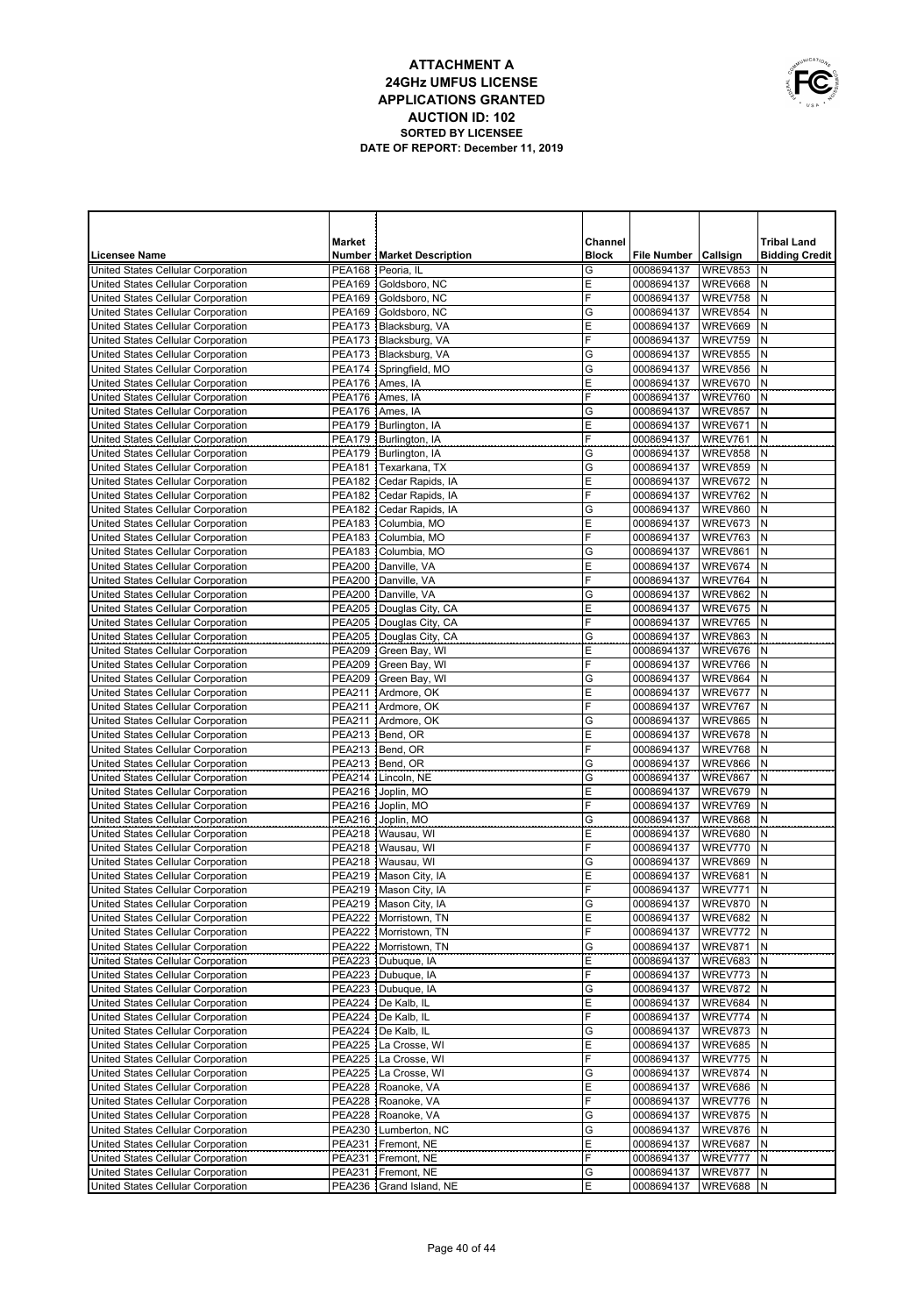

|                                                                          | Market                         |                                     | Channel      |                          |                    | <b>Tribal Land</b>    |
|--------------------------------------------------------------------------|--------------------------------|-------------------------------------|--------------|--------------------------|--------------------|-----------------------|
| Licensee Name                                                            |                                | <b>Number   Market Description</b>  | <b>Block</b> | <b>File Number</b>       | <b>Callsign</b>    | <b>Bidding Credit</b> |
| United States Cellular Corporation                                       | <b>PEA236</b>                  | Grand Island, NE                    | F            | 0008694137               | WREV778            | N                     |
| United States Cellular Corporation                                       |                                | PEA236 Grand Island, NE             | G            | 0008694137               | WREV878            | N                     |
| United States Cellular Corporation                                       | <b>PEA240</b>                  | Charlottesville, VA                 | E            | 0008694137               | WREV689            | N                     |
| United States Cellular Corporation                                       |                                | PEA240 Charlottesville, VA          | F            | 0008694137               | WREV779            | N                     |
| United States Cellular Corporation                                       | <b>PEA240</b>                  | Charlottesville, VA                 | G            | 0008694137               | WREV879            | N                     |
| United States Cellular Corporation                                       |                                | PEA244   Manhattan, KS              | G            | 0008694137               | WREV880            | N                     |
| United States Cellular Corporation                                       |                                | PEA245   West Plains, MO            | Ε            | 0008694137               | WREV690            | N                     |
| United States Cellular Corporation                                       |                                | PEA245   West Plains, MO            | F            | 0008694137               | WREV780            | N                     |
| United States Cellular Corporation                                       |                                | PEA245   West Plains, MO            | G            | 0008694137               | WREV881            | N                     |
| United States Cellular Corporation                                       |                                | PEA252 Sioux City, IA               | E            | 0008694137               | WREV691            | N                     |
| United States Cellular Corporation                                       |                                | PEA252 Sioux City, IA               | F            | 0008694137               | WREV781            | N                     |
| United States Cellular Corporation                                       |                                | PEA252 Sioux City, IA               | G            | 0008694137               | WREV882            | N                     |
| United States Cellular Corporation                                       |                                | PEA253   Baraboo, WI                | Ε            | 0008694137               | WREV692            | N                     |
| United States Cellular Corporation                                       |                                | PEA253 Baraboo, WI                  | F            | 0008694137               | WREV782            | N                     |
| United States Cellular Corporation                                       | <b>PEA253</b>                  | Baraboo, WI                         | G            | 0008694137               | WREV883            | N                     |
| United States Cellular Corporation                                       | <b>PEA254</b>                  | Merrill, WI                         | E            | 0008694137               | WREV693            | N                     |
| United States Cellular Corporation                                       | <b>PEA254</b>                  | Merrill, WI                         | F            | 0008694137               | WREV783            | N                     |
| United States Cellular Corporation                                       | <b>PEA254</b>                  | Merrill, WI                         | G            | 0008694137               | WREV884            | N                     |
| United States Cellular Corporation                                       | PEA256                         | Lynchburg, VA                       | Ε            | 0008694137               | WREV694            | N                     |
| United States Cellular Corporation                                       | <b>PEA256</b>                  | Lynchburg, VA                       | F            | 0008694137               | WREV784            | N                     |
| United States Cellular Corporation                                       | PEA256                         | Lynchburg, VA                       | G            | 0008694137               | WREV885            | N                     |
| United States Cellular Corporation                                       |                                | PEA267 Sheboygan, WI                | E            | 0008694137               | WREV695            | N                     |
| United States Cellular Corporation                                       | <b>PEA267</b>                  | Sheboygan, WI                       | F            | 0008694137               | WREV785            | N                     |
| United States Cellular Corporation                                       | <b>PEA267</b>                  | Sheboygan, WI                       | G<br>E       | 0008694137               | WREV886            | N                     |
| United States Cellular Corporation                                       | <b>PEA268</b><br><b>PEA268</b> | Clinton, IA<br>Clinton, IA          | F            | 0008694137<br>0008694137 | WREV696<br>WREV786 | N<br>N                |
| United States Cellular Corporation<br>United States Cellular Corporation | <b>PEA268</b>                  | Clinton, IA                         | G            | 0008694137               | WREV887            | N                     |
| United States Cellular Corporation                                       |                                | PEA269 Racine, WI                   | E            | 0008694137               | WREV697            | N                     |
| United States Cellular Corporation                                       |                                | PEA269 Racine, WI                   | F            | 0008694137               | WREV787            | N                     |
| United States Cellular Corporation                                       |                                | PEA269 Racine, WI                   | G            | 0008694137               | WREV888            | N                     |
| United States Cellular Corporation                                       |                                | PEA278   Bartlesville, OK           | Ε            | 0008694137               | WREV698            | N                     |
| United States Cellular Corporation                                       |                                | PEA278   Bartlesville, OK           | F            | 0008694137               | WREV788            | N                     |
| United States Cellular Corporation                                       |                                | PEA278   Bartlesville, OK           | G            | 0008694137               | WREV889            | N                     |
| United States Cellular Corporation                                       |                                | PEA281 Muskogee, OK                 | E            | 0008694137               | WREV699            | N                     |
| United States Cellular Corporation                                       | <b>PEA281</b>                  | Muskogee, OK                        | F            | 0008694137               | WREV789            | N                     |
| United States Cellular Corporation                                       |                                | PEA281 Muskogee, OK                 | G            | 0008694137               | WREV890            | N                     |
| United States Cellular Corporation                                       |                                | PEA282 Galesburg, IL                | E            | 0008694137               | WREV700            | N                     |
| United States Cellular Corporation                                       |                                | PEA282 Galesburg, IL                | F            | 0008694137               | WREV790            | N                     |
| United States Cellular Corporation                                       | <b>PEA282</b>                  | Galesburg, IL                       | G            | 0008694137               | WREV891            | N                     |
| United States Cellular Corporation                                       | <b>PEA287</b>                  | Kenosha, WI                         | E            | 0008694137               | WREV701            | N                     |
| United States Cellular Corporation                                       |                                | PEA287 Kenosha, WI                  | F            | 0008694137               | WREV791            | N                     |
| United States Cellular Corporation                                       |                                | PEA287 Kenosha, WI                  | G            | 0008694137               | WREV892            | N                     |
| United States Cellular Corporation                                       | <b>PEA291</b>                  | Rockingham, NC                      | G            | 0008694137               | WREV893            | N                     |
| United States Cellular Corporation                                       |                                | PEA294 Waterloo. IA                 | E            | 0008694137               | WREV702            | N                     |
| United States Cellular Corporation                                       | <b>PEA294</b>                  | Waterloo, IA                        | F            | 0008694137               | WREV792            | N                     |
| United States Cellular Corporation                                       |                                | PEA294   Waterloo, IA               | G            | 0008694137               | WREV894            | N                     |
| United States Cellular Corporation                                       |                                | PEA295 Stillwater, OK               | Ε            | 0008694137               | WREV703 N          |                       |
| United States Cellular Corporation                                       |                                | PEA295 Stillwater, OK               | F            | 0008694137               | WREV794 N          |                       |
| United States Cellular Corporation                                       |                                | PEA295 Stillwater, OK               | G            | 0008694137               | WREV895 N          |                       |
| United States Cellular Corporation                                       |                                | PEA297   Pendleton, OR              | G            | 0008694137               | WREV896            | N                     |
| United States Cellular Corporation                                       |                                | PEA299 Kirksville, MO               | Ε            | 0008694137               | WREV704            | ١N                    |
| United States Cellular Corporation                                       |                                | PEA299 Kirksville, MO               | F            | 0008694137               | WREV795            | N                     |
| United States Cellular Corporation                                       |                                | PEA299   Kirksville, MO             | G            | 0008694137               | WREV897            | İΝ                    |
| United States Cellular Corporation                                       |                                | PEA302 Enid, OK                     | Ε<br>F       | 0008694137               | WREV705            | N<br>١N               |
| United States Cellular Corporation                                       | <b>PEA302</b>                  | PEA302 Enid, OK                     | G            | 0008694137<br>0008694137 | WREV796            | N                     |
| United States Cellular Corporation<br>United States Cellular Corporation |                                | Enid, OK<br>PEA304   Mount Airy, NC | Ε            | 0008694137               | WREV898<br>WREV706 | ١N                    |
| United States Cellular Corporation                                       |                                | PEA304   Mount Airy, NC             | F            | 0008694137               | WREV797            | N                     |
| United States Cellular Corporation                                       |                                | PEA304 Mount Airy, NC               | G            | 0008694137               | WREV899            | ١N                    |
| United States Cellular Corporation                                       |                                | PEA305 Altus, OK                    | Ε            | 0008694137               | WREV707            | İN                    |
| United States Cellular Corporation                                       |                                | PEA305 Altus, OK                    | F            | 0008694137               | WREV798            | ١N                    |
| United States Cellular Corporation                                       |                                | PEA305 Altus, OK                    | G            | 0008694137               | WREV900            | N                     |
| United States Cellular Corporation                                       |                                | PEA306   Wichita Falls, TX          | Ε            | 0008694137               | WREV708            | N                     |
| United States Cellular Corporation                                       |                                | PEA306   Wichita Falls, TX          | F            | 0008694137               | WREV799            | N                     |
| United States Cellular Corporation                                       |                                | PEA306   Wichita Falls, TX          | G            | 0008694137               | WREV901            | ١N                    |
| United States Cellular Corporation                                       |                                | PEA309 Elizabeth City, NC           | Ε            | 0008694137               | WREV709 N          |                       |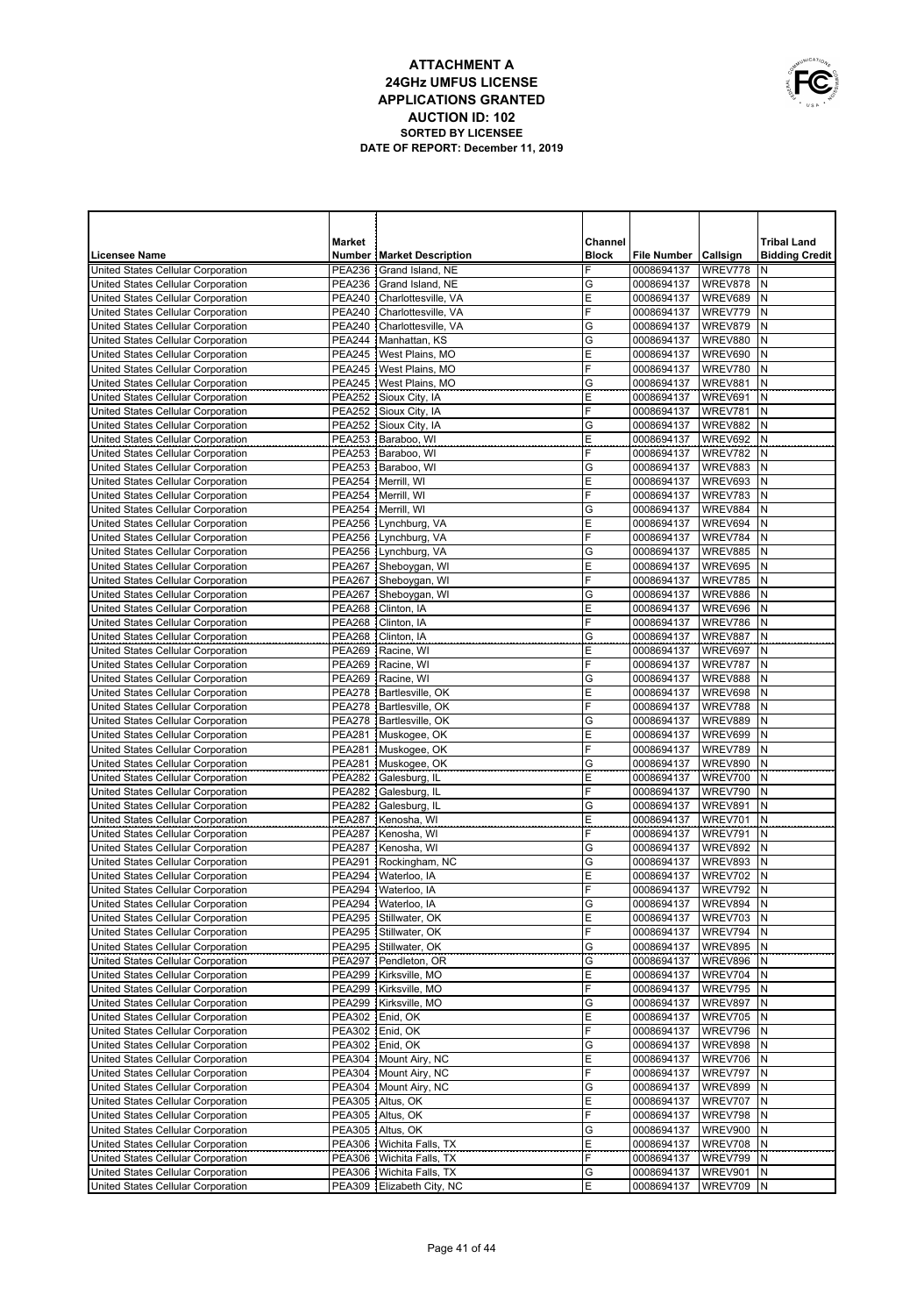

|                                                                          | Market                         |                                            | Channel      |                          |                    | <b>Tribal Land</b>    |
|--------------------------------------------------------------------------|--------------------------------|--------------------------------------------|--------------|--------------------------|--------------------|-----------------------|
| <b>Licensee Name</b>                                                     |                                | <b>Number   Market Description</b>         | <b>Block</b> | File Number   Callsign   |                    | <b>Bidding Credit</b> |
| United States Cellular Corporation                                       | <b>PEA309</b>                  | Elizabeth City, NC                         | F            | 0008694137               | <b>WREV800</b>     | N                     |
| United States Cellular Corporation                                       | <b>PEA309</b>                  | Elizabeth City, NC                         | G            | 0008694137               | WREV902            | N                     |
| United States Cellular Corporation                                       | <b>PEA317</b>                  | Beatrice, NE                               | Ε            | 0008694137               | WREV710            | N                     |
| United States Cellular Corporation                                       | <b>PEA317</b>                  | Beatrice, NE                               | F            | 0008694137               | WREV801            | N                     |
| United States Cellular Corporation                                       | <b>PEA317</b>                  | Beatrice, NE                               | G            | 0008694137               | WREV903            | N                     |
| United States Cellular Corporation                                       | <b>PEA346</b>                  | Franklin, NC                               | E            | 0008694137               | WREV711            | N                     |
| United States Cellular Corporation                                       | <b>PEA346</b>                  | Franklin, NC                               | F            | 0008694137               | WREV802            | N                     |
| United States Cellular Corporation                                       | PEA346                         | Franklin, NC                               | G            | 0008694137               | WREV904            | N                     |
| United States Cellular Corporation                                       | <b>PEA349</b>                  | Marion, NC                                 | E            | 0008694137               | WREV712            | N                     |
| United States Cellular Corporation                                       | <b>PEA349</b>                  | Marion, NC                                 | F            | 0008694137               | WREV803            | N                     |
| United States Cellular Corporation                                       | <b>PEA349</b>                  | Marion, NC                                 | G            | 0008694137               | WREV905            | N                     |
| United States Cellular Corporation                                       | <b>PEA354</b>                  | New London, WI                             | Ε<br>F       | 0008694137               | WREV713            | N                     |
| United States Cellular Corporation                                       | <b>PEA354</b>                  | New London, WI                             | G            | 0008694137               | WREV804            | N<br>N                |
| United States Cellular Corporation                                       | <b>PEA354</b>                  | New London, WI                             | E            | 0008694137               | WREV906            | N                     |
| United States Cellular Corporation                                       |                                | PEA365   Vernon, TX                        | F            | 0008694137               | WREV714            | N                     |
| United States Cellular Corporation<br>United States Cellular Corporation | <b>PEA365</b>                  | Vernon, TX<br>PEA365   Vernon, TX          | G            | 0008694137<br>0008694137 | WREV805<br>WREV907 | N                     |
| United States Cellular Corporation                                       | <b>PEA367</b>                  | Moberly, MO                                | Ε            | 0008694137               | WREV715            | N                     |
| United States Cellular Corporation                                       | <b>PEA367</b>                  | Moberly, MO                                | F            | 0008694137               | WREV806            | N                     |
| United States Cellular Corporation                                       | <b>PEA367</b>                  | Moberly, MO                                | G            | 0008694137               | WREV908            | N                     |
| United States Cellular Corporation                                       | <b>PEA368</b>                  | Concordia, KS                              | E            | 0008694137               | WREV716            | N                     |
| United States Cellular Corporation                                       | <b>PEA368</b>                  | Concordia, KS                              | F            | 0008694137               | WREV807            | N                     |
| United States Cellular Corporation                                       |                                | PEA368 Concordia, KS                       | G            | 0008694137               | WREV909            | N                     |
| United States Cellular Corporation                                       | <b>PEA369</b>                  | Red Oak, IA                                | Ε            | 0008694137               | WREV717            | N                     |
| United States Cellular Corporation                                       |                                | PEA369 Red Oak, IA                         | F            | 0008694137               | <b>WREV808</b>     | N                     |
| United States Cellular Corporation                                       | <b>PEA369</b>                  | Red Oak, IA                                | G            | 0008694137               | WREV910            | N                     |
| United States Cellular Corporation                                       |                                | PEA370   Washington, IA                    | Ε            | 0008694137               | WREV718            | N                     |
| United States Cellular Corporation                                       |                                | PEA370   Washington, IA                    | F            | 0008694137               | WREV809            | N                     |
| United States Cellular Corporation                                       |                                | PEA370   Washington, IA                    | G            | 0008694137               | WREV911            | N                     |
| United States Cellular Corporation                                       |                                | PEA371   Wytheville, VA                    | Ε            | 0008694137               | WREV719            | N                     |
| United States Cellular Corporation                                       | <b>PEA371</b>                  | Wytheville, VA                             | F            | 0008694137               | WREV810            | N                     |
| United States Cellular Corporation                                       |                                | PEA371   Wytheville, VA                    | G            | 0008694137               | WREV912            | N                     |
| United States Cellular Corporation                                       |                                | PEA374   North Platte, NE                  | Ε            | 0008694137               | WREV720            | N                     |
| United States Cellular Corporation                                       |                                | PEA374 North Platte, NE                    | F            | 0008694137               | WREV811            | N                     |
| United States Cellular Corporation                                       |                                | PEA374   North Platte, NE                  | G            | 0008694137               | WREV913            | N                     |
| United States Cellular Corporation                                       | <b>PEA383</b>                  | Creston, IA                                | Ε            | 0008694137               | WREV721            | N                     |
| United States Cellular Corporation                                       | <b>PEA383</b>                  | Creston, IA                                | F            | 0008694137               | WREV812            | N                     |
| United States Cellular Corporation                                       | <b>PEA383</b>                  | Creston, IA                                | G            | 0008694137               | WREV914            | N                     |
| United States Cellular Corporation<br>United States Cellular Corporation | <b>PEA384</b><br><b>PEA384</b> | Manchester, IA<br>Manchester, IA           | Ε<br>F       | 0008694137<br>0008694137 | WREV722<br>WREV813 | N<br>N                |
| United States Cellular Corporation                                       |                                | PEA384 Manchester, IA                      | G            | 0008694137               | WREV915            | N                     |
| United States Cellular Corporation                                       | <b>PEA385</b>                  | Hannibal, MO                               | Ε            | 0008694137               | WREV723            | N                     |
| United States Cellular Corporation                                       |                                | PEA385 Hannibal, MO                        | F            | 0008694137               | WREV814            | N                     |
| United States Cellular Corporation                                       | <b>PEA385</b>                  | Hannibal, MO                               | G            | 0008694137               | WREV916            | N                     |
| United States Cellular Corporation                                       | <b>PEA388</b>                  | Atlantic, IA                               | Ε            | 0008694137               | WREV724            | N                     |
| United States Cellular Corporation                                       |                                | PEA388 Atlantic, IA                        | F            | 0008694137               | WREV815            | İΝ                    |
| United States Cellular Corporation                                       |                                | PEA388 Atlantic, IA                        | G            | 0008694137               | WREV917 N          |                       |
| United States Cellular Corporation                                       |                                | PEA389 McCook, NE                          | Ε            | 0008694137               | WREV725 N          |                       |
| United States Cellular Corporation                                       |                                | PEA389   McCook, NE                        | F            | 0008694137               | WREV816            | IN.                   |
| United States Cellular Corporation                                       |                                | PEA389 McCook, NE                          | G            | 0008694137               | <b>WREV918 N</b>   |                       |
| United States Cellular Corporation                                       | <b>PEA391</b>                  | Ontario, OR                                | Ε            | 0008694137               | WREV726            | N                     |
| United States Cellular Corporation                                       | <b>PEA391</b>                  | Ontario, OR                                | F            | 0008694137               | WREV817            | IN.                   |
| United States Cellular Corporation                                       | <b>PEA391</b>                  | Ontario, OR                                | G            | 0008694137               | WREV919            | N                     |
| United States Cellular Corporation                                       |                                | PEA393   Macon, MO                         | Ε            | 0008694137               | WREV727            | N                     |
| United States Cellular Corporation                                       |                                | PEA393   Macon, MO                         | F            | 0008694137               | WREV818            | Ν                     |
| United States Cellular Corporation                                       |                                | PEA393 Macon, MO                           | G            | 0008694137               | WREV920            | N                     |
| United States Cellular Corporation                                       |                                | PEA396   Winterset, IA                     | Ε            | 0008694137               | WREV728            | Ν                     |
| United States Cellular Corporation                                       |                                | PEA396 Winterset, IA                       | F            | 0008694137               | WREV819            | N                     |
| United States Cellular Corporation                                       |                                | PEA396   Winterset, IA                     | G            | 0008694137               | WREV921            | Ν                     |
| United States Cellular Corporation                                       |                                | PEA398 South Sioux City, NE                | Ε            | 0008694137               | WREV729            | N                     |
| United States Cellular Corporation                                       |                                | PEA398 South Sioux City, NE                | F            | 0008694137               | WREV820            | Ν                     |
| United States Cellular Corporation                                       |                                | PEA398 South Sioux City, NE                | G<br>Ε       | 0008694137               | WREV922            | Ν<br>Ν                |
| United States Cellular Corporation<br>United States Cellular Corporation |                                | PEA406   Anamosa, IA                       | F            | 0008694137               | WREV730            | N                     |
| United States Cellular Corporation                                       |                                | PEA406   Anamosa, IA<br>PEA406 Anamosa, IA | G            | 0008694137<br>0008694137 | WREV821<br>WREV923 | N                     |
| United States Cellular Corporation                                       |                                | PEA410   Valentine, NE                     | Ε            | 0008694137               | WREV731 N          |                       |
|                                                                          |                                |                                            |              |                          |                    |                       |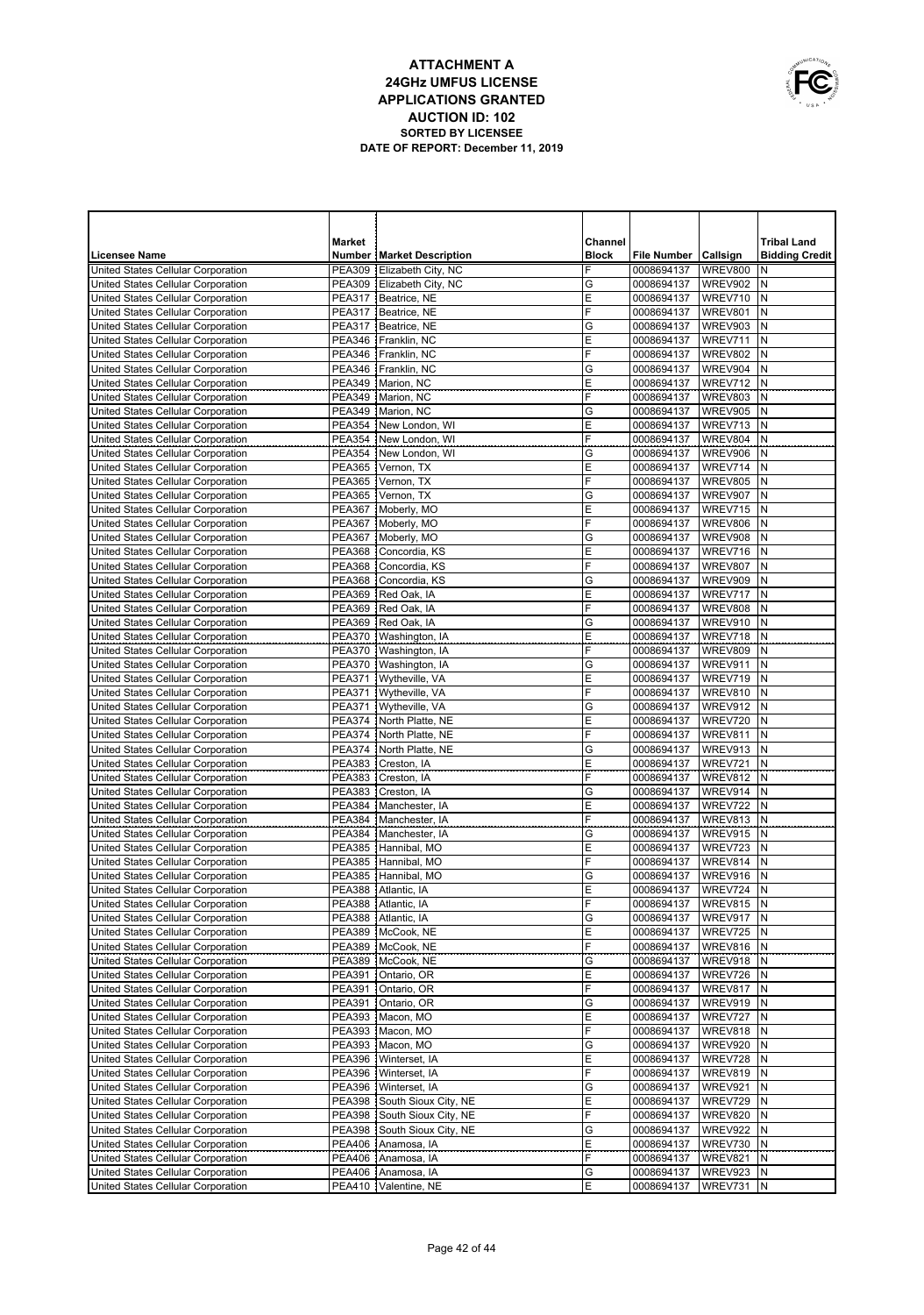

|                                               | Market        |                                    | Channel      |                        |                  | <b>Tribal Land</b>    |
|-----------------------------------------------|---------------|------------------------------------|--------------|------------------------|------------------|-----------------------|
| <b>Licensee Name</b>                          |               | <b>Number   Market Description</b> | <b>Block</b> | File Number   Callsign |                  | <b>Bidding Credit</b> |
| United States Cellular Corporation            |               | PEA410   Valentine, NE             | F            | 0008694137             | WREV822          | N                     |
| United States Cellular Corporation            | <b>PEA410</b> | Valentine, NE                      | G            | 0008694137             | WREV924          | N                     |
| van Steenis, Ryan J                           | <b>PEA405</b> | Jackson, WY                        | Α            | 0008684521             | WREV925          | N                     |
| van Steenis, Ryan J                           |               | PEA408   Ballinger, TX             | Α            | 0008684521             | WREV926          | N                     |
| van Steenis, Ryan J                           |               | PEA408   Ballinger, TX             | B            | 0008684521             | WREV928          | N                     |
| van Steenis, Ryan J                           |               | PEA408   Ballinger, TX             | C            | 0008684521             | WREV929          | N                     |
| van Steenis, Ryan J                           |               | PEA409 Haskell, TX                 | Α            | 0008684521             | WREV927          | N                     |
| Windstream Services LLC, Debtor-In-Possession |               | PEA086   Frankfort, KY             | Α            | 0008689841             | WREV930          | $\mathsf{N}$          |
| Windstream Services LLC, Debtor-In-Possession |               | PEA086 Frankfort, KY               | C            | 0008689841             | WREV982          | N                     |
| Windstream Services LLC, Debtor-In-Possession |               | PEA086   Frankfort, KY             | D            | 0008689841             | WREW219          | N                     |
| Windstream Services LLC, Debtor-In-Possession |               | PEA117 La Grange, GA               | Α            | 0008689841             | WREV931          | N                     |
| Windstream Services LLC, Debtor-In-Possession |               | PEA117   La Grange, GA             | C            | 0008689841             | WREV983          | N                     |
| Windstream Services LLC, Debtor-In-Possession |               | PEA117   La Grange, GA             | D            | 0008689841             | WREW220          | N                     |
| Windstream Services LLC, Debtor-In-Possession |               | PEA128   Macon, GA                 | Α            | 0008689841             | WREV932          | N                     |
| Windstream Services LLC, Debtor-In-Possession |               | PEA128   Macon, GA                 | C            | 0008689841             | WREV984          | N                     |
| Windstream Services LLC, Debtor-In-Possession |               | PEA128 Macon, GA                   | D            | 0008689841             | WREW221          | N                     |
| Windstream Services LLC, Debtor-In-Possession |               | PEA133 Nacogdoches, TX             | A            | 0008689841             | WREV933          | N                     |
| Windstream Services LLC, Debtor-In-Possession |               | PEA133 Nacogdoches, TX             | B            | 0008689841             | WREV969          | N                     |
| Windstream Services LLC, Debtor-In-Possession |               | PEA133 Nacogdoches, TX             | $\mathsf{C}$ | 0008689841             | WREV985          | N                     |
| Windstream Services LLC, Debtor-In-Possession |               | PEA133 Nacogdoches, TX             | D            | 0008689841             | WREW222          | N                     |
| Windstream Services LLC, Debtor-In-Possession |               | PEA134 Newark, OH                  | A            | 0008689841             | WREV934          | N                     |
| Windstream Services LLC, Debtor-In-Possession |               | PEA134 Newark, OH                  | C            | 0008689841             | WREV986          | N                     |
| Windstream Services LLC, Debtor-In-Possession |               | PEA134   Newark, OH                | D            | 0008689841             | WREW223          | N                     |
| Windstream Services LLC, Debtor-In-Possession |               | PEA139 Hot Springs, AR             | Α            | 0008689841             | WREV935          | N                     |
| Windstream Services LLC, Debtor-In-Possession |               | PEA139 Hot Springs, AR             | B            | 0008689841             | WREV970          | N                     |
| Windstream Services LLC, Debtor-In-Possession |               | PEA139 Hot Springs, AR             | С            | 0008689841             | WREV987          | N                     |
| Windstream Services LLC, Debtor-In-Possession | <b>PEA141</b> | Brainerd, MN                       | Α            | 0008689841             | WREV936          | N                     |
| Windstream Services LLC, Debtor-In-Possession | <b>PEA141</b> | Brainerd, MN                       | С            | 0008689841             | WREV988          | N                     |
| Windstream Services LLC, Debtor-In-Possession | <b>PEA141</b> | Brainerd, MN                       | D            | 0008689841             | WREW224          | N                     |
| Windstream Services LLC, Debtor-In-Possession |               | PEA151   Winston-Salem, NC         | Α            | 0008689841             | WREV937          | N                     |
| Windstream Services LLC, Debtor-In-Possession | <b>PEA151</b> | Winston-Salem, NC                  | C            | 0008689841             | WREV989          | N                     |
| Windstream Services LLC, Debtor-In-Possession |               | PEA151   Winston-Salem, NC         | D            | 0008689841             | WREW225          | N                     |
| Windstream Services LLC, Debtor-In-Possession | <b>PEA159</b> | Valdosta, GA                       | A            | 0008689841             | WREV938          | N                     |
| Windstream Services LLC, Debtor-In-Possession | <b>PEA159</b> | Valdosta, GA                       | C            | 0008689841             | WREV990          | N                     |
| Windstream Services LLC, Debtor-In-Possession | <b>PEA159</b> | Valdosta, GA                       | D            | 0008689841             | WREW226          | N                     |
| Windstream Services LLC, Debtor-In-Possession |               | PEA165 Rome, GA                    | Α            | 0008689841             | WREV939          | N                     |
| Windstream Services LLC, Debtor-In-Possession |               | PEA165 Rome, GA                    | C            | 0008689841             | WREV991          | N                     |
| Windstream Services LLC, Debtor-In-Possession |               | PEA165 Rome, GA                    | D            | 0008689841             | WREW227          | N                     |
| Windstream Services LLC, Debtor-In-Possession | <b>PEA171</b> | Fort Smith, AR                     | B            | 0008689841             | WREV971          | N                     |
| Windstream Services LLC, Debtor-In-Possession | <b>PEA177</b> | Savannah, GA                       | Α            | 0008689841             | WREV940          | N                     |
| Windstream Services LLC, Debtor-In-Possession | <b>PEA177</b> | Savannah, GA                       | C            | 0008689841             | WREV992          | N                     |
| Windstream Services LLC, Debtor-In-Possession | <b>PEA177</b> | Savannah, GA                       | D            | 0008689841             | WREW228          | N                     |
| Windstream Services LLC, Debtor-In-Possession |               | PEA199   Dalton, GA                | A            | 0008689841             | WREV941          | N                     |
| Windstream Services LLC, Debtor-In-Possession |               | PEA199   Dalton, GA                | С            | 0008689841             | WREV993          | N                     |
| Windstream Services LLC, Debtor-In-Possession |               | PEA199   Dalton, GA                | D            | 0008689841             | WREW229          | N                     |
| Windstream Services LLC, Debtor-In-Possession |               | PEA201 Eagle Pass, TX              | Α            | 0008689841             | WREV942          | İΝ                    |
| Windstream Services LLC, Debtor-In-Possession |               | PEA201 Eagle Pass, TX              | В            | 0008689841             | WREV972 N        |                       |
| Windstream Services LLC, Debtor-In-Possession |               | PEA201 Eagle Pass, TX              | C            | 0008689841             | WREV994 N        |                       |
| Windstream Services LLC, Debtor-In-Possession |               | PEA202 Columbus, GA                | Α            | 0008689841             | WREV943 N        |                       |
| Windstream Services LLC, Debtor-In-Possession |               | PEA202 Columbus, GA                | В            | 0008689841             | WREV973 N        |                       |
| Windstream Services LLC, Debtor-In-Possession |               | PEA202 Columbus, GA                | C            | 0008689841             | WREV995 N        |                       |
| Windstream Services LLC, Debtor-In-Possession |               | PEA207 Brunswick, GA               | Α            | 0008689841             | WREV944 N        |                       |
| Windstream Services LLC, Debtor-In-Possession |               | PEA207 Brunswick, GA               | C            | 0008689841             | WREV996          | IN.                   |
| Windstream Services LLC, Debtor-In-Possession |               | PEA207 Brunswick, GA               | D            | 0008689841             | <b>WREW230 N</b> |                       |
| Windstream Services LLC, Debtor-In-Possession |               | PEA208 Salisbury, NC               | Α            | 0008689841             | WREV945 N        |                       |
| Windstream Services LLC, Debtor-In-Possession |               | PEA208 Salisbury, NC               | C            | 0008689841             | WREV997          | IN.                   |
| Windstream Services LLC, Debtor-In-Possession |               | PEA208 Salisbury, NC               | D            | 0008689841             | WREW231 N        |                       |
| Windstream Services LLC, Debtor-In-Possession |               | PEA214   Lincoln, NE               | Α            | 0008689841             | WREV946          | IN.                   |
| Windstream Services LLC, Debtor-In-Possession |               | PEA214   Lincoln, NE               | C            | 0008689841             | WREV998          | IN.                   |
| Windstream Services LLC, Debtor-In-Possession |               | PEA214   Lincoln, NE               | D            | 0008689841             | <b>WREW232 N</b> |                       |
| Windstream Services LLC, Debtor-In-Possession |               | PEA231   Fremont, NE               | Α            | 0008689841             | WREV947          | IN.                   |
| Windstream Services LLC, Debtor-In-Possession |               | PEA231   Fremont, NE               | C            | 0008689841             | WREV999          | IN.                   |
| Windstream Services LLC, Debtor-In-Possession |               | PEA231   Fremont, NE               | D            | 0008689841             | <b>WREW233 N</b> |                       |
| Windstream Services LLC, Debtor-In-Possession |               | PEA234   Lexington, NC             | Α            | 0008689841             | WREV948          | IN.                   |
| Windstream Services LLC, Debtor-In-Possession |               | PEA234 Lexington, NC               | C            | 0008689841             | WREW200          | IN.                   |
| Windstream Services LLC, Debtor-In-Possession |               | PEA234 Lexington, NC               | D            | 0008689841             | <b>WREW234 N</b> |                       |